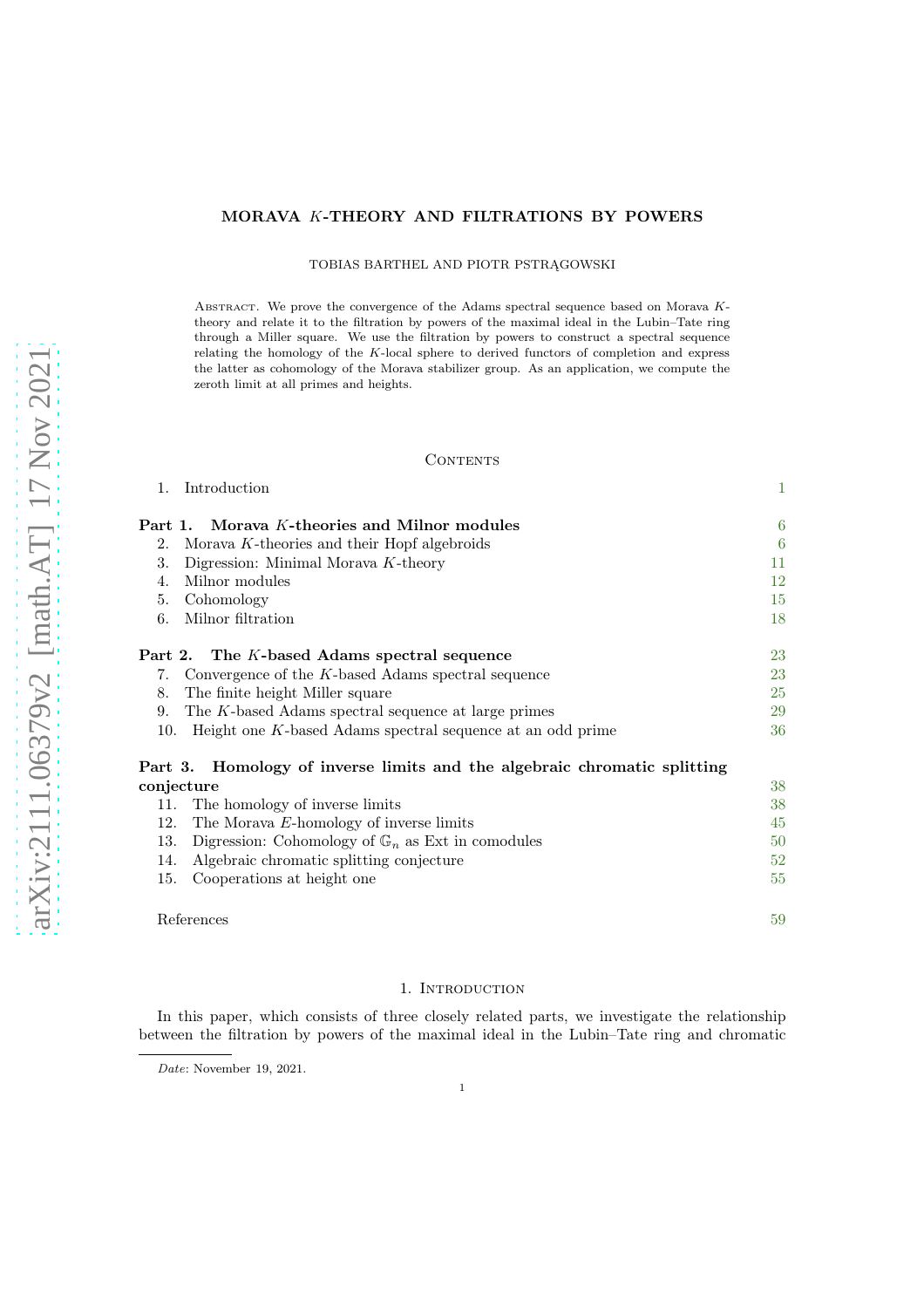<span id="page-1-2"></span>homotopy theory from several perspectives. In the first part, we focus on Morava K-theories and their associated Hopf algebroids. In particular, we give an invariant description of their cohomology and prove its finiteness.

We then establish convergence of the  $K$ -based Adams spectral sequence and relate it to the K-local Adams–Novikov and filtration by powers spectral sequences through a Miller square, and describe it completely at large enough primes. In the last part, we construct Hopkins' spectral sequence relating homology of the K-local sphere with derived functors of completion, and identify the latter with cohomology of the Morava stabilizer group. As an application, we compute the zeroth limit at all primes and heights.

Main results. A classical approach to the study of an arithmetic problem is to first consider its reduction to residue fields and to then reassemble the local solutions. Over the p-local integers, there are just two reside fields, namely the field  $\mathbb Q$  of rational numbers and the finite field  $\mathbb F_p$ corresponding to the closed point. Informally, these detect, respectively, the torsion-free and torsion phenomena.

The approach of reducing to residue fields also works very well in stable homotopy theory, where one is interested in classifying stable homotopy classes of maps between finite complexes. Identifying a classical field k with the corresponding Eilenberg–MacLane spectrum, we have a descent spectral sequence of signature

$$
E_2^{s,t} \cong \text{Ext}^{s,t}_{\pi_*(k \otimes_{S^0} k)}(k,k) \implies \pi_{t-s}(S_k^0),\tag{1.1}
$$

where  $S_k^0$  is the appropriate Bousfield localization. When  $k = \mathbb{Q}$ , this collapses immediately, recovering Serre's calculation that  $\pi_* S^0 \otimes_{\mathbb{Z}} \mathbb{Q} \simeq \mathbb{Q}$ .

The situation is much more complicated when  $k = \mathbb{F}_p$ , in which case  $\mathcal{A}_* = \pi_*(\mathbb{F}_p \otimes_{S^0} \mathbb{F}_p)$ is the dual Steenrod algebra and the above recovers the classical Adams spectral sequence. In this case, the spectral sequence converges completely, but it does not collapse at any finite page and there is no known algorithmic way of understanding its structure<sup>[1](#page-1-0)</sup>. It is arguably the most important tool for computing the stable homotopy groups of spheres.

A new feature in homotopy theory which is not visible in the algebraic contexts is that, even p-locally,  $\mathbb Q$  and  $\mathbb F_p$  are not the only residue fields of spectra. Instead, we have an infinite family of prime fields of "intermediate characteristic", given by the Morava K-theories  $K(n)$  for  $0 < n < \infty$ . These are homotopy ring spectra with the properties that

- (1)  $\pi_* K(n) \simeq k[u^{\pm 1}]$ , where k is a perfect field of characteristic p and u is an invertible variable of degree  $|u|=2$  and
- (2) the Quillen formal group  $\mathbf{G}_0 := \text{Spf}(K(n)^0(\mathbf{CP}^{\infty}))$  over k is of finite height n.

One can show that such a homotopy ring spectrum exists for any  $G_0$  of finite height over a perfect field. By a celebrated result of Devinatz, Hopkins, and Smith, together with  $\mathbb Q$  and  $\mathbb F_p$ these are the only residue fields of p-local spectra.

Morava  $K$ -theories are very calculable for at least two distinct reasons:

- (1) the coefficients  $K(n)_*$  form a graded field, so that we have an unrestricted Künneth isomorphism  $K(n)_*(X \otimes Y) \simeq K(n)_*(X) \otimes_{K(n)_*} K(n)_*(Y)$  for any  $X, Y$ ;
- <span id="page-1-1"></span>(2) there's a canonical Poincare duality isomorphism  $K(n)_*(X) \simeq K(n)^*(X)$  whenever X is a  $\pi$ -finite space, in particular a classifying space of a finite group.

The second property, known as ambidexterity, is one way in which  $K(n)$  behave as if they were of characteristic zero, despite  $K(n)_*$  being of positive characteristic. This surprising feature makes Morava K-theories a powerful tool also in more geometric contexts, such as in the breakthrough work of Abouzaid and Blumberg on the Arnold conjecture in symplectic topology [\[AB21\]](#page-58-1).

<span id="page-1-0"></span> $1_A$  common saying about the classical Adams spectral sequence is "Every differential is a theorem."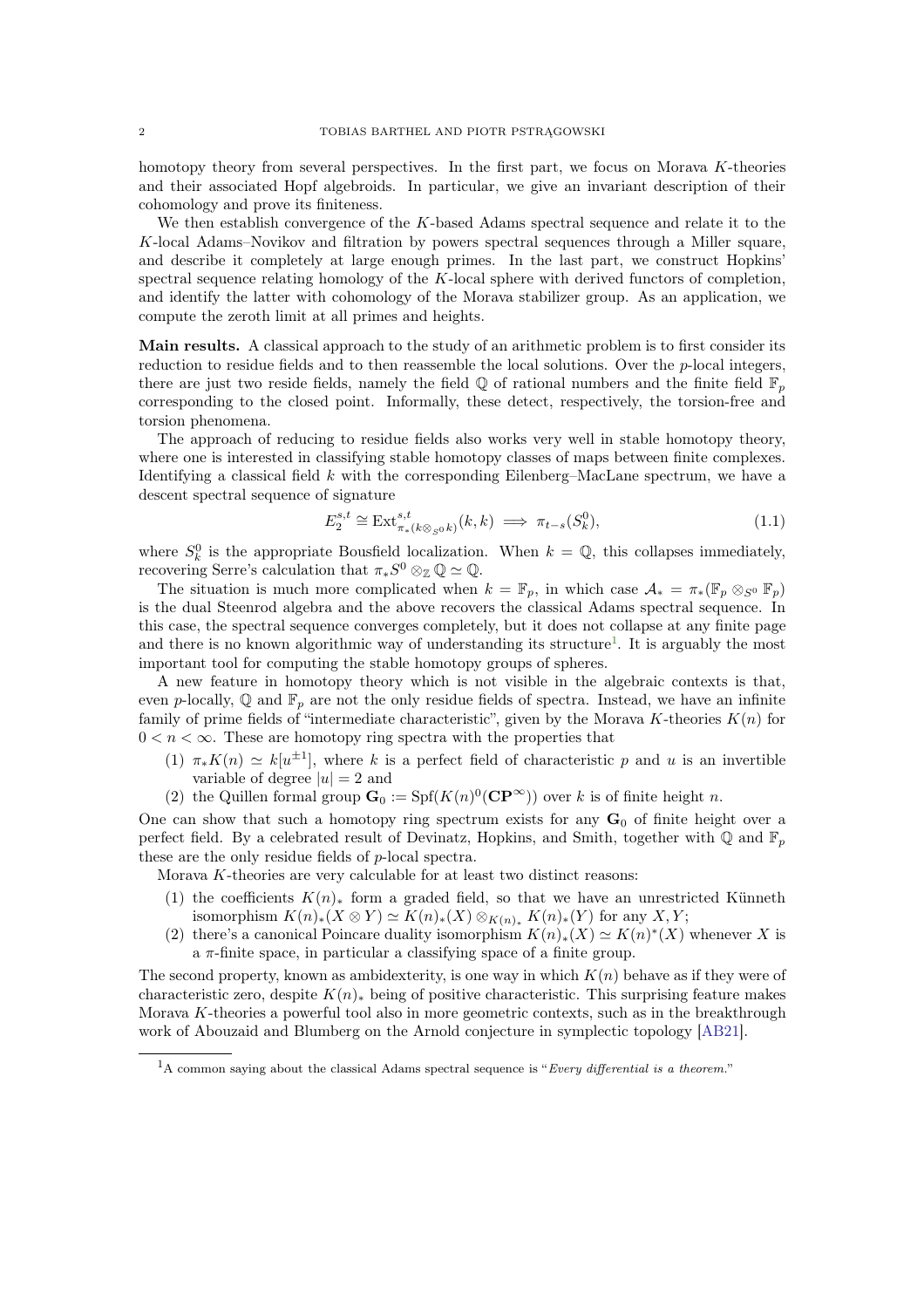<span id="page-2-0"></span>In the present paper, we set up and analyse the descent spectral sequence associated to the Morava K-theories. As a first result, we verify that we indeed do have convergence.

**Theorem A** [\(7.4,](#page-23-0) [7.5\)](#page-23-1). The  $K(n)$ -based Adams spectral sequence of signature

$$
\operatorname{Ext}_{K(n)_*K(n)}^{s,t}(K(n)_*, K(n)_*(X)) \implies \pi_{t-s}L_{K(n)}X
$$

is conditionally convergent for any spectrum X and converges completely whenever X is  $K(n)$ locally dualizable.

At first glance, this result is quite surprising, as each group on the second page of this spectral sequence for the sphere is torsion, while the abutment  $\pi_* L_{K(n)} S^0$  is known to contain torsion-free summands. In particular, this implies that there cannot exist a horizontal vanishing line on any finite page of the spectral sequence. In order to establish conditional convergence, we instead reduce to the case of a finite  $n$  complex, where such vanishing lines exist. Complete convergence is the consequence of the degreewise finiteness of the  $E_2$ -term, which we prove for dualizable spectra using the Cartan–Eilenberg spectral sequence

Going back to the case of non-localized spectra, the utility of the classical Adams spectral sequence based on  $\mathbb{F}_p$  is further amplified when coupled with the Adams–Novikov spectral sequence, which is the descent spectral sequence based on the Brown–Peterson spectrum  $BP$ . As one spectacular application, Miller constructs a square relating the two spectral sequences and compares the differentials to compute the  $v_1$ -periodic homotopy of Moore spaces, thereby proving the telescope conjecture at height 1 and for all odd primes [\[Mil81\]](#page-60-0).

The situation is similar in the case of the  $K(n)$ -based Adams, which has a cousin which might be more familiar to the working chromatic homotopy theorist, namely the  $K(n)$ -local  $E_n$ -based Adams spectral sequence. Here,  $E_n$  denotes the Lubin–Tate spectrum associated to the formal group  $G_0$ , parametrizing derived deformations of the latter. We show that the relation between the two spectral sequences is again governed by a square of spectral sequences of the following explicit form.

**Theorem B** [\(8.8,](#page-26-0) [8.11\)](#page-27-0). The  $K(n)$ -local Miller square associated to  $(E, K) = (E_n, K(n))$  is of the form

$$
\begin{array}{c}\n\text{Ext}_{E_{*}^{\vee}E}(E_{*}, \bigoplus_{k} \mathfrak{m}^{k}/\mathfrak{m}^{k+1}E_{*}^{\vee}X) \\
\hline\n\text{Matowald} \\
\text{Ext}_{E_{*}^{\vee}E}(E_{*}, E_{*}^{\vee}X) \\
\hline\n\text{Ext}_{E_{*}^{\vee}E}(E_{*}, E_{*}^{\vee}X) \\
\hline\n\text{Ext}_{E_{*}^{\vee}E}(E_{*}, E_{*}^{\vee}X) \\
\hline\n\text{Ext}_{E_{*}^{\vee}E}(E_{*}, E_{*}^{\vee}X) \\
\hline\n\text{Ext}_{E_{*}^{\vee}E}(E_{*}, E_{*}^{\vee}X) \\
\hline\n\text{Ext}_{E_{*}^{\vee}E}(E_{*}, E_{*}^{\vee}X) \\
\hline\n\text{Ext}_{E_{*}^{\vee}E}(E_{*}, E_{*}^{\vee}X) \\
\hline\n\end{array}
$$

where the May spectral sequence is obtained from the m-adic filtration of  $E_*^{\vee} X$ .

We also identify the Mahowald spectral sequence in the square above with a Cartan–Eilenberg spectral sequence of a certain extension of Hopf algebroids canonically attached to each Morava K-theory, see [Section 8](#page-24-0) for details.

A theorem of Miller relates the  $d_2$ -differentials in the K-Adams and May spectral sequences, but at large primes we can say much more. If  $2p - 2 > n^2 + n$ , then it is well-known that the K-local E-based Adams spectral sequence for the sphere collapses at the second page. Using a variation on the classical argument of Milnor, we equip  $K_*K$  at odd primes with an additional grading which also forces the collapse of the Mahowald spectral sequence.

If follows that at sufficiently large primes, two of the spectral sequences in Miller's square collapse, and it is thus natural to expect that the other two can be identified. This is indeed the case, as we show the following.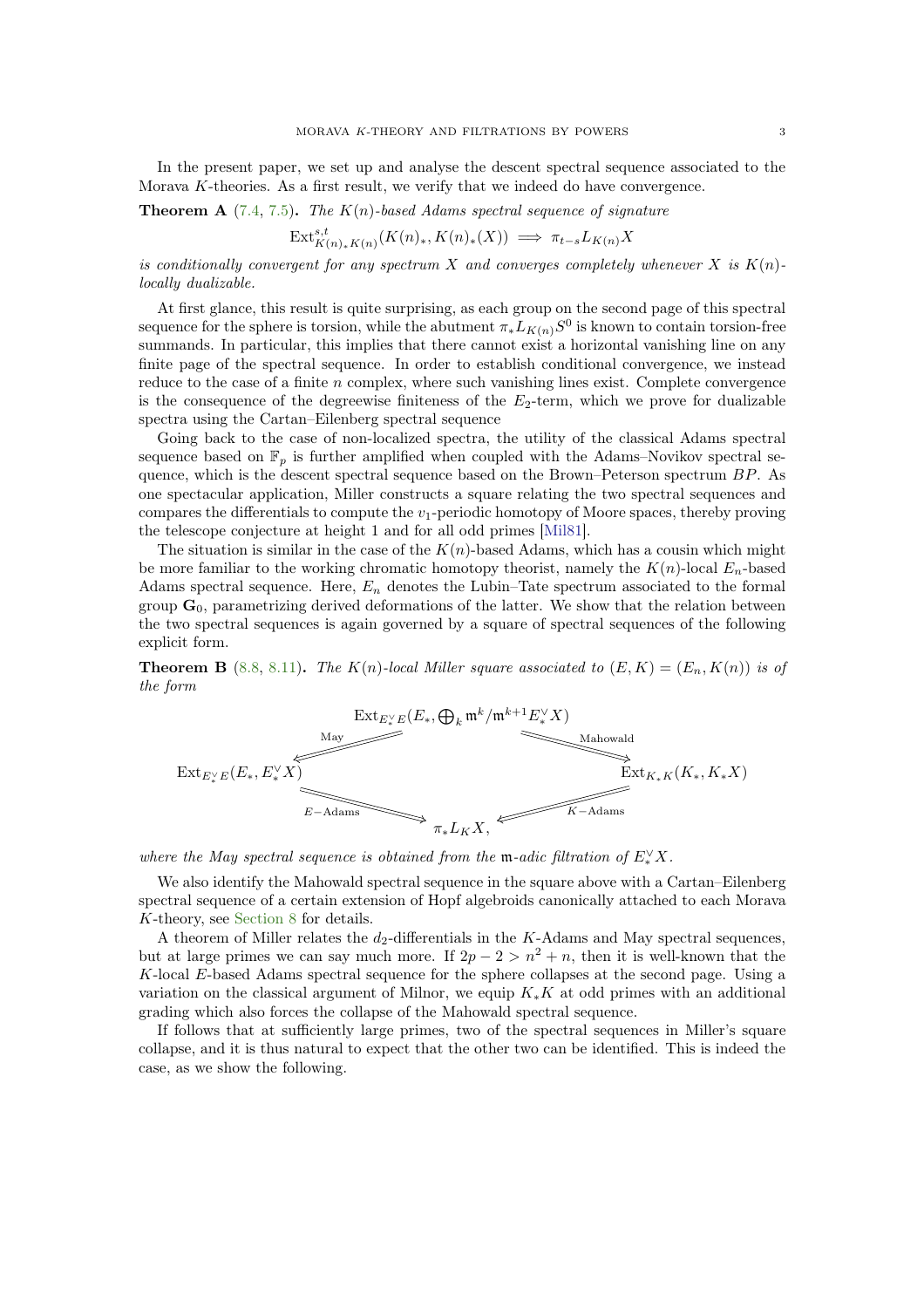<span id="page-3-1"></span>**Theorem C** [\(9.23\)](#page-34-0). If  $2p - 2 > n^2 + n + 1$ , then the K-based Adams spectral sequence for  $S_K^0$ can be given an additional grading so that it becomes isomorphic to the May spectral sequence

$$
\operatorname{Ext}_{E_{*}^{\vee}E}(E_{*}, \bigoplus_{k} \mathfrak{m}^{k}/\mathfrak{m}^{k+1}E_{*}) \implies \operatorname{Ext}_{E_{*}^{\vee}E}(E_{*}, E_{*})
$$
\n(1.2)

induced by the filtration of  $E_*$  by the powers of the maximal ideal.

Note that one new major phenomenon in intermediate characteristic is that Morava K-theories do depend on choices; in particular, on the choice of a formal group. By a result of Lazard, any two such formal groups of the same height are isomorphic over the separable closure; it follows that for our purposes all  $K(n)$  of the same height are essentially interchangeable, in particular, they determine the same Adams spectral sequence.

To be more precise, while the Hopf algebroid  $K(n)_*K(n)$  depends on the choice of a Morava K-theory, its category of comodules does not, by a result of Hovey and Strickland [\[HS05a\]](#page-59-0). In the body of the text, we describe a different derivation of this result, identifying the category of  $K(n)_*K(n)$ -comodules with the category Mil<sub>abs</sub> of absolute Milnor modules, which are certain sheaves on finite spectra, see [Section 4.](#page-11-0) This gives an approach to the Adams spectral sequence based on Morava K-theory which only depends on the prime and the height, but no other choices.

On a different note, the completion tower of comodules of the form

$$
\ldots \to E_*/\mathfrak{m}^3 \to E_*/\mathfrak{m}^2 \to E_*/\mathfrak{m}
$$

appearing in [Theorem C](#page-1-1) also leads to a another spectral sequence, first studied by Hopkins and Sadofsky<sup>[2](#page-3-0)</sup>. The latter spectral sequence approaches the transchromatic information contained in  $L_{K(n)}S^0$  through its *uncompleted* E-homology  $E_*(L_{K(n)}S^0)$ , as opposed to the homotopy groups, as we now describe in more detail.

To provide some context, recall that it is known that at large primes there exists an equivalence  $hSp_E \simeq h\mathcal{D}^{per}(E_*E)$  between the homotopy categories of E-local spectra and differential comodules. Under this equivalence, the limit  $\lim_{k \to \infty} E_*/\mathfrak{m}^k$  in the derived ∞-category corresponds to the K-local sphere  $S_K^0$  [\[Pst18a\]](#page-60-1); thus, the derived completion of  $E_*$  can be thought of as the algebraic analogue of the K-local sphere.

At smaller primes, we do not have algebraic models for the homotopy category, but we instead have a spectral sequence relating the homology groups of the derived completion to  $E_*(S_R^0)$ . This spectral sequence, originally due to Hopkins and Sadofsky, was subsequently worked out by Peterson [\[Pet20a\]](#page-60-2), adapting the classical construction of the Adams spectral sequence. We follow a slightly different approach, based on the notion of an adapted homology theory and Devinatz–Hopkins' modified Adams spectral sequence [\[Dev97\]](#page-59-1).

Our construction is closely related to work of Hovey on derived products of comodules [\[Hov07\]](#page-59-2), and in fact works in much greater generality, see [Section 11.](#page-37-1) In the case of E-homology, we are able to express these derived limits as cohomology of the Morava stabilizer group, leading to the following statement.

**Theorem D** [\(11.14,](#page-41-0) [12.14,](#page-48-0) [12.12\)](#page-47-0). Let  $E_*E := \pi_*(E \otimes E)$  be the uncompleted E-homology of itself, given the unique topology which restricts to the m-adic topology on each finitely generated  $E_*$ -submodule. Then, there exists a canonical isomorphism

$$
\mathrm{H}_{\mathrm{cts}}^s(\mathbb{G}_n, E_t E) \cong (\varprojlim\nolimits_{E_*E}^s E_*/\mathfrak{m}^k)_t
$$

between the continuous cohomology of the Morava stabilizer group and the derived functors of the limit in  $E_*E$ -comodules. Moreover, there exists a spectral sequence of  $E_*E$ -comodules of the form

$$
E_2^{s,t} \cong \text{H}_{\text{cts}}^s(\mathbb{G}_n, E_t E) \implies E_{t-s}(L_K S^0) \tag{1.3}
$$

<span id="page-3-0"></span><sup>2</sup>The construction of Hopkins and Sadofsky is unpublished.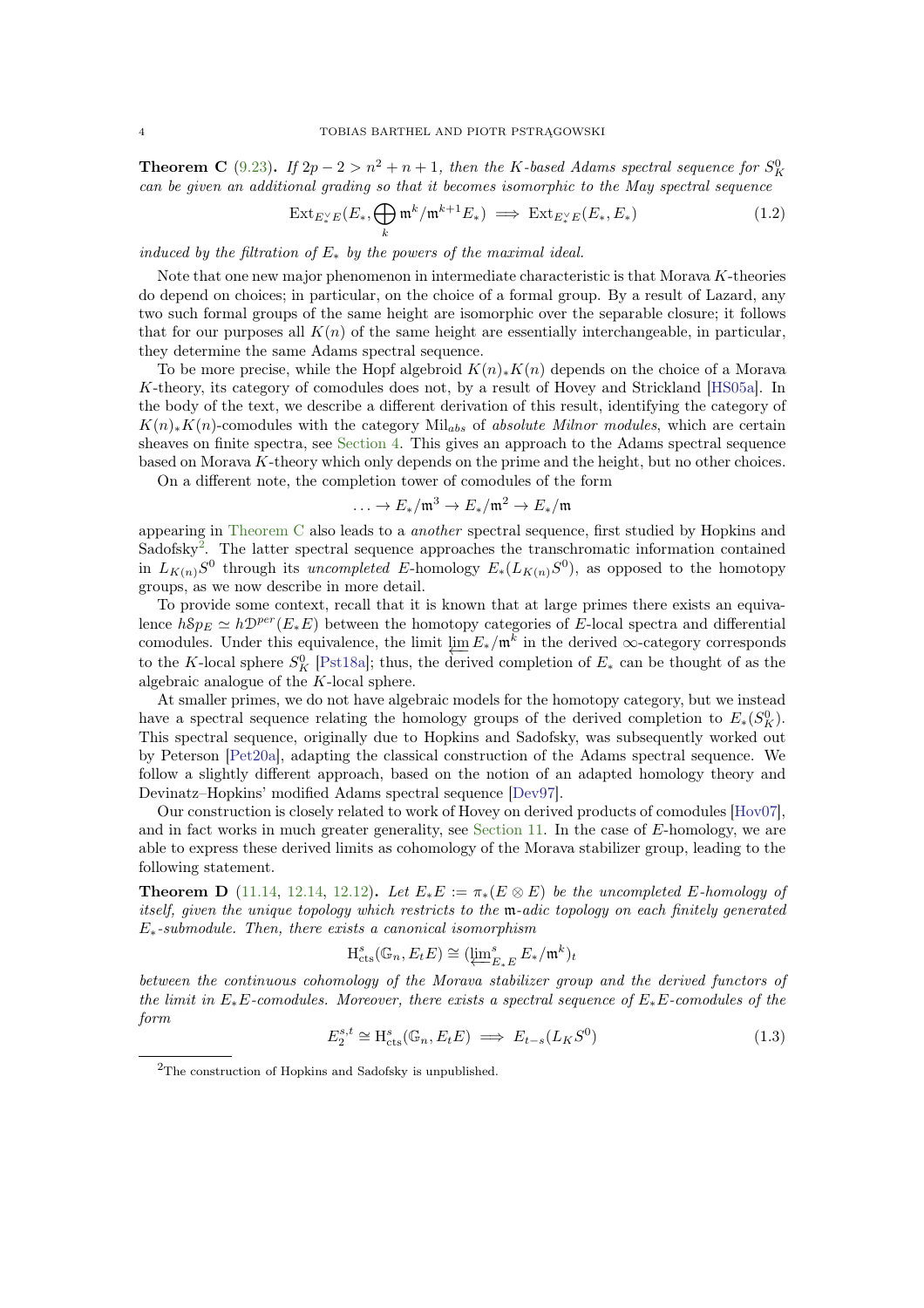<span id="page-4-0"></span>with differentials  $d_r^{s,t}: E_r^{s,t} \to E_r^{s+r,t+r-1}$ . This spectral sequences converges completely and collapses at a finite page with a horizontal vanishing line.

The subtle point in this result is the convergence of the spectral sequence, which relies crucially on the finite virtual cohomological dimension of the Morava stabilizer group. Note that here it is important to consider the derived sequential limits in the category of comodules as opposed to ordinary modules over  $E_*$ ; indeed, in positive degrees the latter all vanish in this case and there would be no hope of having a convergent spectral sequence.

The above spectral sequence underlies one approach towards Hopkins' chromatic splitting conjecture [\[Pet\]](#page-60-3), [\[Hov95\]](#page-59-3). In a nutshell, the latter provides a precise description of the transchromatic behaviour of the  $K(n)$ -local sphere; that is, its behaviour under applying chromatic localizations  $L_h$  for intermediate heights  $0 \leq h \leq n$ . As such it has been verified for all heights  $n \leq 2$  and all primes [\[SY95,](#page-60-4) [GHM12,](#page-59-4) [Bea17\]](#page-58-2), with a minor modification to the original prediction at  $n = p = 2$  ([\[BGH17\]](#page-59-5)). Beyond height 2, the conjecture remains wide open.

The standard way of approaching the splitting conjecture is through an explicit computation of the homotopy groups of  $L_{K(n)}S^0$ . However, as mentioned, its transchromatic information is also encoded in the *uncompleted* E-homology, and this is what the spectral sequence  $(11.15)$ abuts to.

Using the identification of derived functors of the limit with continuous cohomology of the Morava stabilizer group, we are able to compute the zeroth limit at all primes and heights.

**Theorem E**  $(14.13)$ . There is a canonical isomorphism

$$
\varprojlim_{E_*E} E_*/\mathfrak{m}^k E_* \simeq E_* \otimes_{\mathbb{Z}} \mathbb{Z}_p
$$

where the limit on the left is taken in the category of  $E_*E$ -comodules.

Note that  $E_* \otimes_{\mathbb{Z}} \mathbb{Z}_p \simeq E_*(S_p^0)$ , the homology of the p-complete sphere. Thus, the above result can be interpreted as detecting the conjectured copy of  $L_{n-1}S_p^0$  inside  $L_{n-1}S_K^0$  through E-homology.

At height one, the Morava stabilizer group is particularly simple, and we are able to compute all of the derived limits.

**Theorem F** [\(15.12\)](#page-58-3). At height  $n = 1$  and any prime, we have

$$
H_{\text{cts}}^{s}(\mathbb{G}_{1}, E_{*}E) \simeq \begin{cases} E_{*} \otimes_{\mathbb{Z}} \mathbb{Z}_{p} & when s=0, \\ E_{*} \otimes_{\mathbb{Z}} \mathbb{Q}_{p} & when s=1, \\ 0 & otherwise. \end{cases}
$$

Note that the above in particular completely recovers the height one case of the chromatic splitting conjecture, which states that  $L_0 L_{K(1)} S^0 \simeq L_0 S_p^0 \oplus L_0 S_p^{-1}$ . The latter can be equivalently obtained by explicitly computing  $\pi_* L_K S^0$ , which if we ignore torsion contains exactly two  $\mathbb{Z}_p$ summands, one for each sphere. However, the computation of homology gives more precise information, as the two copies of  $\mathbb{Z}_p$  are isomorphic as abelian groups, but the comodules  $E_* \otimes_{\mathbb{Z}} \mathbb{Z}_p$ and  $E_* \otimes_{\mathbb{Z}} \mathbb{Q}$  are not.

Outline of document. We hope that the structure of the document becomes apparent from the choice of section titles. In brief, the first part of the paper, comprising [Section 2](#page-5-1) through [Section 6](#page-17-0) deals with Morava K-theories, their Hopf algebroids, categories of comodules, and their cohomology, through the perspective of Milnor modules. We pay special attention to the  $(in)$ dependence of our constructions on the choice of Morava  $K$ -theories, and revisit the relation to continuous cohomology.

The K-based Adams spectral sequence and the finite height Miller square are the topic of Part 2. We establish convergence properties in [Section 7,](#page-22-1) then construct the finite height Miller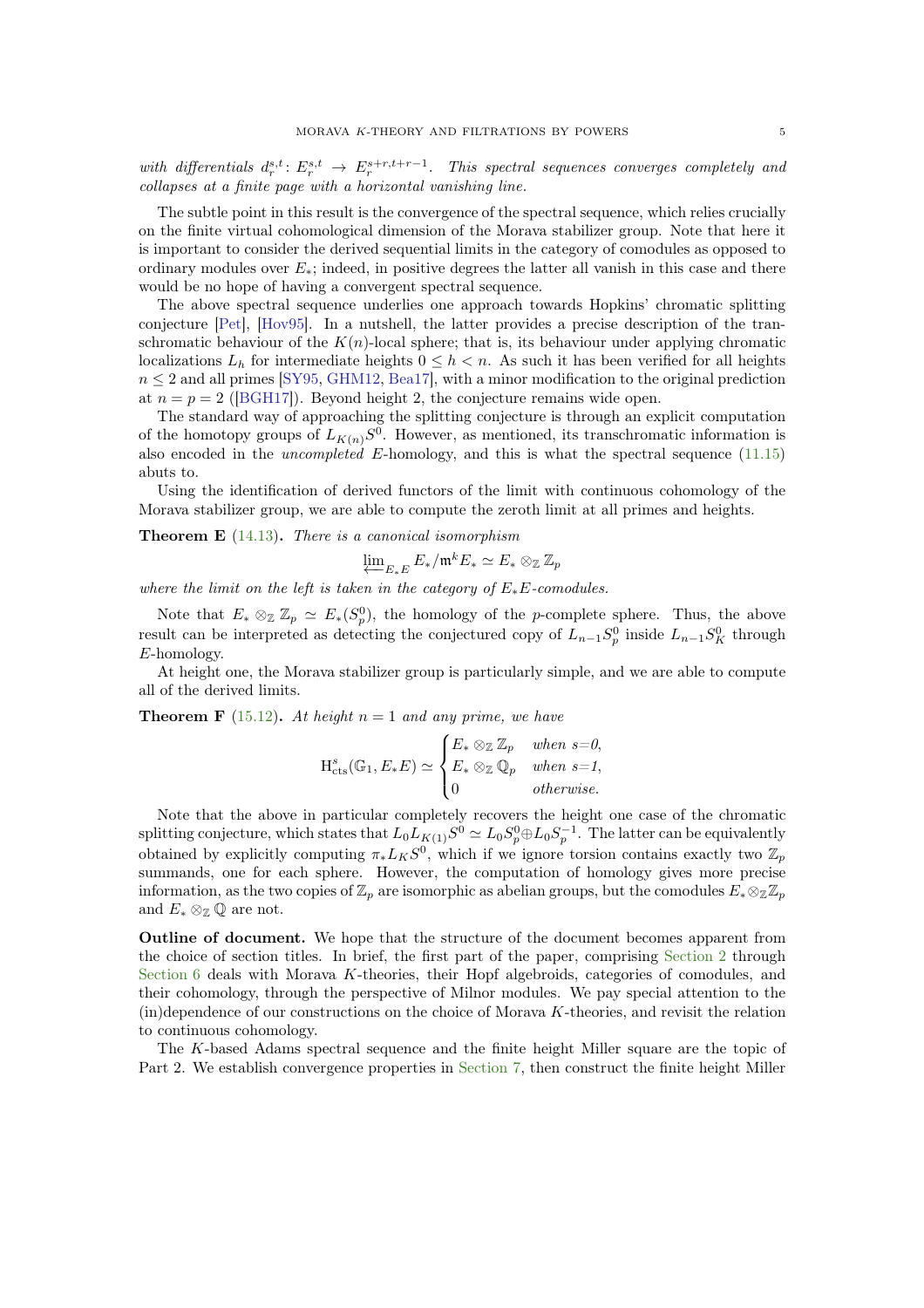<span id="page-5-3"></span>square, and use it to relate it to the filtration by powers spectral sequence. In [Section 10,](#page-35-0) the final section of this part, we illustrate our results by going through explicit computations at height 1.

The third part of the paper consists of [Section 11](#page-37-1) to [Section 15.](#page-54-0) Here, the focus lies on the derived category of E∗E-comodules and the construction and study of the inverse limit spectral sequence. We then give our application to the algebraic chromatic splitting conjecture based on the connection to the continuous cohomology of the Morava stabilizer group. Each of the two parts ends with some explicit computations at height one, which we hope elucidate our methods and results.

Acknowledgements. We would like to thank Agnès Beaudry, Robert Burklund, Mike Hopkins, Eric Peterson, and Hal Sadofsky for useful conversations related to this work. We acknowledge the hospitality of the Max Planck Institute for Mathematics in Bonn.

## <span id="page-5-0"></span>Part 1. Morava K-theories and Milnor modules

<span id="page-5-1"></span>In this part of the paper, we study Morava  $K$ -theories, which play the role of residue fields of Lubin–Tate spectra. We describe their Hopf algebroids, categories of comodules, and cohomology.

# 2. MORAVA  $K$ -THEORIES AND THEIR HOPF ALGEBROIDS

Let  $\kappa$  be a perfect field equipped with a choice of a height n formal group  $\mathbf{G}_0$ . Associated to this data is the Lubin–Tate ring  $E_0$  classifying deformations [\[LT66\]](#page-60-5). This is a complete local  $W(\kappa)$ -algebra such that there exists a non-canonical choice of regular generators inducing an isomorphism of rings  $E_0 \simeq W(\kappa)[\![u_1,\ldots,u_{n-1}]\!]$ . We write  $\mathfrak{m} = (p, u_1 \ldots, u_{n-1})$  for the maximal ideal.

The ring  $E_0$  equipped with the universal deformation is Landweber exact and so can be lifted to a 2-periodic ring spectrum E with  $E_* \simeq E_0[u^{\pm 1}]$  for some unit  $u \in E_2$ , and the property that the formal group  $\mathbf{G} := \text{Spf}(E^0(BS^1))$  is the universal deformation of  $\mathbf{G}_0$ . It is well-known that E admits a unique  $\mathbf{E}_{\infty}$ -ring structure, functorial in the choice of  $\kappa$  and the formal group, see [\[GH05\]](#page-59-6). More recently, it was proven by Lurie that  $E$  arises as a solution to a moduli problem involving formal groups over  $\mathbf{E}_{\infty}$ -rings, see [\[Lur18\]](#page-60-6).

The canonical nature of the Lubin–Tate spectrum makes it a good starting point for the study of chromatic phenomena. Since  $E_0$  is local, one would like to construct a spectrum which plays the role of the residue field of  $E$ . Following Hopkins and Lurie [\[HL17\]](#page-59-7), we make the following definition.

<span id="page-5-2"></span>**Definition 2.1.** An  $\mathbf{E}_1$ -E-algebra K is a *Morava K*-theory if the unit map  $E \to K$  induces an isomorphism  $K_* \simeq E_*/\mathfrak{m}$ .

One can show that an algebra satisfying the above conditions always exists, for any Lubin–Tate spectrum  $E$ ; in fact:

- (1) there are uncountably many Morava K-theories which are not equivalent as  $E$ -algebras,
- (2) none of which is preferred and
- (3) none of which can be promoted to an  $\mathbf{E}_2$ -E-algebra,

see [\[HL17\]](#page-59-7) for more information.

*Warning* 2.2. Large parts of the literature are written in terms of the  $(2p^{n}-2)$ -periodic spectrum  $K(n)$  with  $\pi_* K(n) \simeq \mathbb{F}_p[v_n^{\pm 1}]$ ; this cannot be a made into a Morava K-theory according to the above definition as it not 2-periodic. We will not use  $K(n)$  in the current work, but in the interest of completness we collect some results about it in [§3](#page-10-0) below.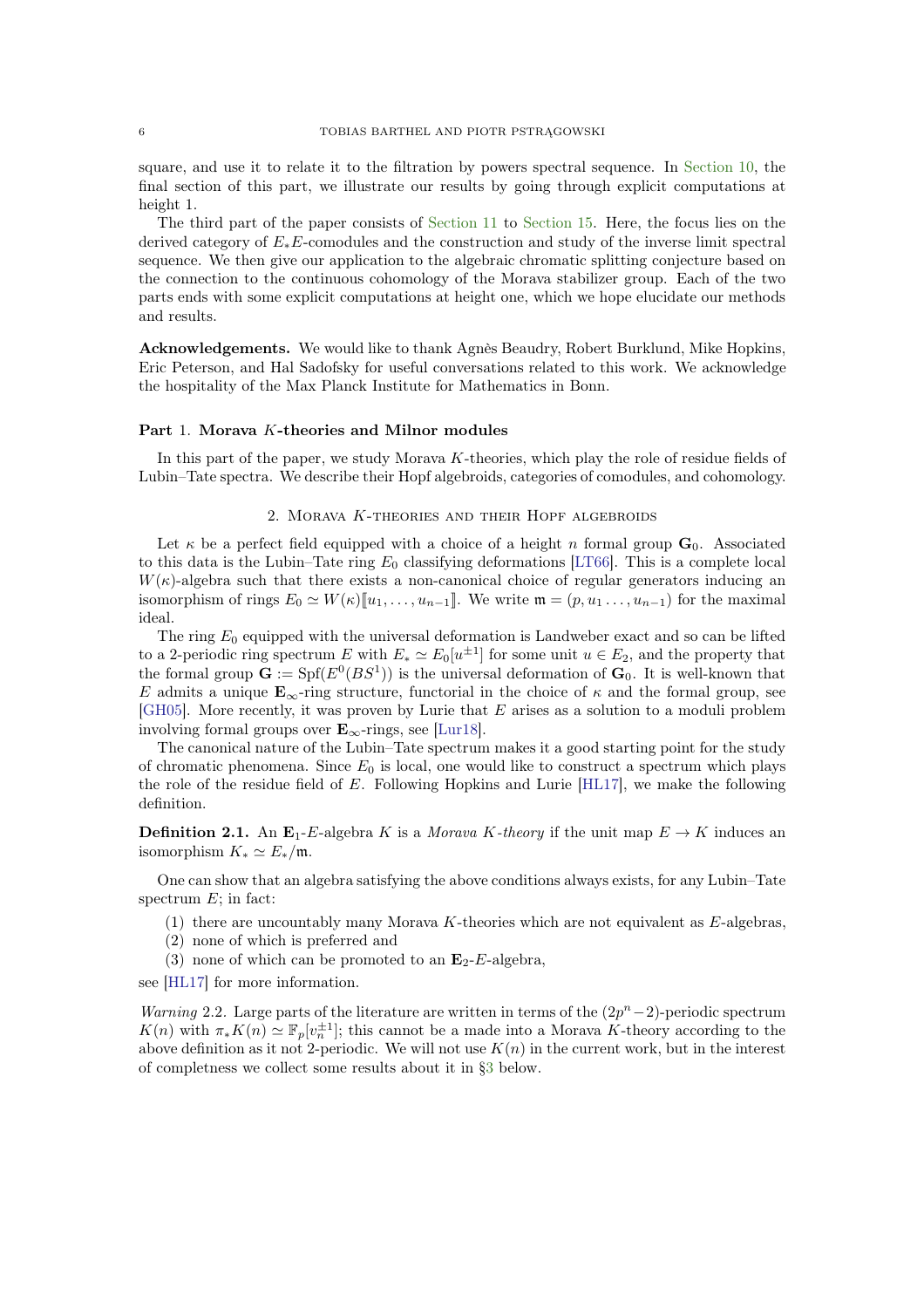<span id="page-6-2"></span>Throughout the rest of this section, the letter  $K$  will denote a choice of a Morava  $K$ -theory in the sense of [Definition 2.1.](#page-5-2)

Remark 2.3. While two different Morava K-theories need not be equivalent as E-algebras, one can show that they are always equivalent as E-modules [\[HL17,](#page-59-7) Corollary 3.6.6]. In particular, they are always equivalent as spectra.

Observe that we have  $K_* \simeq E_*/\mathfrak{m}E_*$  by definition, so  $K_* \simeq \kappa[u^{\pm 1}]$ , which is a graded field. Note that the first isomorphism is completely canonical, while the second is not, as it depends on the choice of a unit  $u \in K_2$ . In any case, it follows that the ring spectrum K is even periodic, and so complex-orientable. The reduction map  $E^0(BS^1) \to K^0(BS^1)$  induces a canonical isomorphism  $\text{Spf}(K^0(BS^1)) \simeq \mathbf{G}_0$ .

Remark 2.4. It is not strictly necessary to start relative to a chosen Lubin–Tate spectrum. Instead, one could say that an  $\mathbf{E}_1$ -algebra K in spectra is a *Morava K-theory* if there exists an isomorphism  $K_* \simeq \kappa[u^{\pm 1}]$  with  $\kappa$  a perfect field and such that  $\mathbf{G}_0 := Spf(K^0(BS^1))$  is of finite height. One can show that in this case  $K$  can be canonically lifted to an algebra over the corresponding Lubin–Tate ring spectrum. Thus, we lose no generality by working relative to  $E$ .

In this paper, we will be interested in the K-based Adams spectral sequence. By standard arguments, the  $E_2$ -page of this spectral sequence has a description in terms of homological algebra of comodules over the Hopf algebroid  $K_{*}K$ . Thus, we begin by giving a partial description of the latter.

Our strategy is to exploit the E-algebra structure on K to divide  $K_*K$  into two parts, the first of which admits a convenient interpretation in terms of formal groups and the second of which is more mysterious, but manageably small. We start with the latter, for which we will need to work relative to E.

*Notation* 2.5. If  $M, N$  are  $E$ -modules, we will write

 $M_*^E N := \pi_*(M \otimes_E N)$ 

for their homology relative to  $E$  and

$$
M_E^*N:=[N,M]_E^*\simeq \pi_{-*}F_E(N,M)
$$

for their relative cohomology. Here,  $F_E$  is the internal mapping E-module; that is, the right adjoint to the tensor product of E-modules.

By usual arguments involving flatness of  $K_*^E K$  over  $K_*$ , the map

$$
K\otimes_E K\to K\otimes_E K\otimes_E K
$$

induces a  $K_*$ -coalgebra structure on  $K_*^E K$ . Note that this is an honest coalgebra structure; that is, the left and right units coincide, as they are necessarily maps of  $E_*$ -algebras, of which  $K_*$  is a quotient. Together with multiplication, this makes  $K_*^E K$  into a Hopf algebra, which a priori need not be either commutative nor cocommutative.

<span id="page-6-0"></span>**Lemma 2.6.** The coalgebra structure on  $K_*^E K$  is dual to an exterior algebra on an n-dimensional vector space V in degree  $-1$ . In particular,  $K_*^E K$  is cocommutative.

*Proof.* Since the coefficients of  $K$  form a field, we have an isomorphism of algebras

$$
\mathrm{Hom}_{K_*}(K_*^E K, K_*) \simeq [K, K]_E,
$$

<span id="page-6-1"></span>where on the right hand side we have maps of E-modules. One can show that the latter is always isomorphic to an exterior algebra over a vector space of the needed dimension, see [\[HL17,](#page-59-7) Proposition 6.5.1].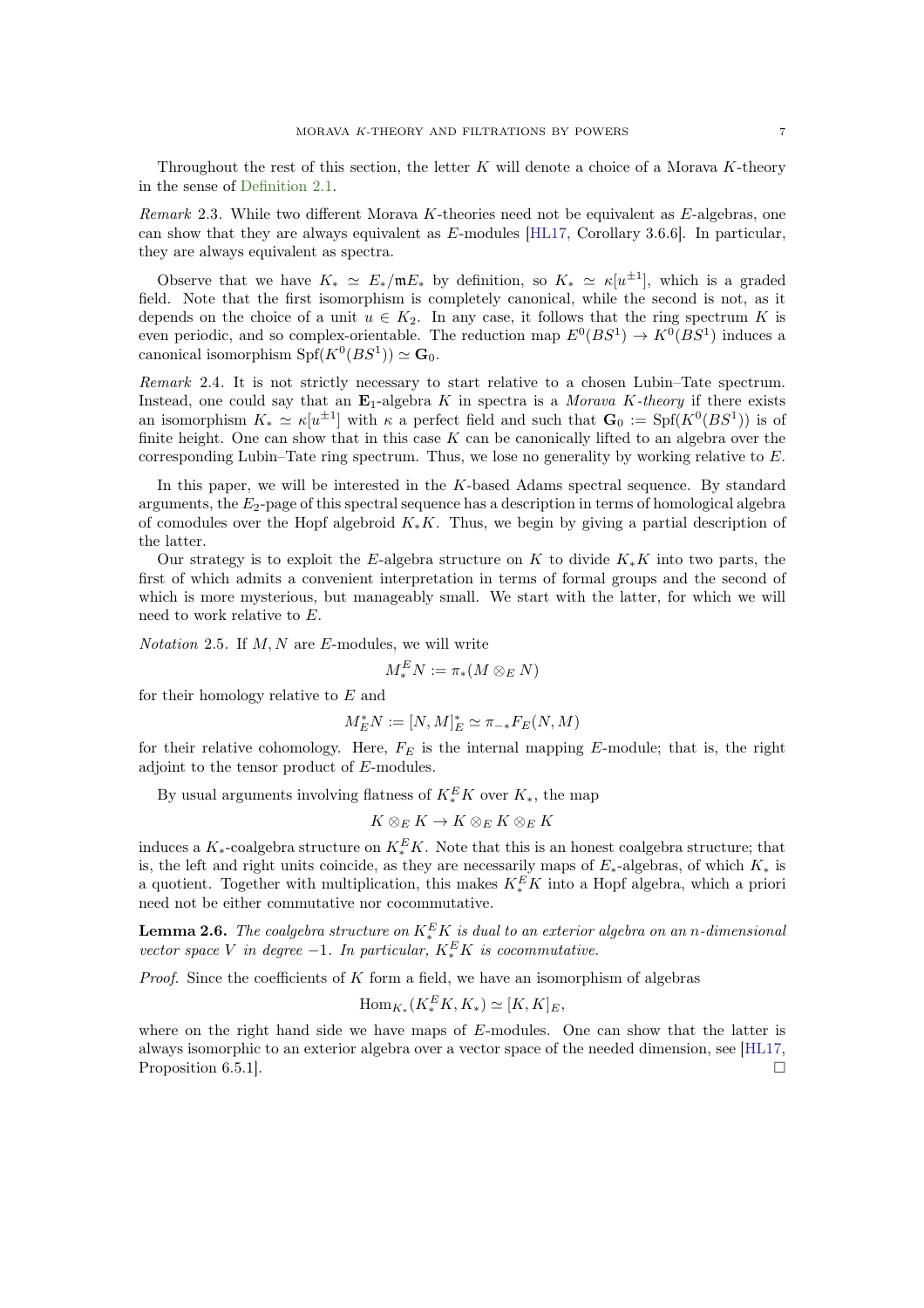<span id="page-7-3"></span>Remark 2.7. Hopkins and Lurie show that  $K_*^E K$  is actually isomorphic to an exterior algebra as a Hopf algebra, though there is in general no canonical such isomorphism [\[HL17,](#page-59-7) Proposition 5.2.4]. In particular, it is also always commutative.

<span id="page-7-0"></span>Remark 2.8. As both sides are  $K_*$ -vector spaces of dimension  $2^n$ , the latter by [Lemma 2.6,](#page-6-0) the Künneth spectral sequence

$$
\operatorname{Tor}_{E_*}^{t,s}(K_*,K_*) \implies K_{s+t}^E K
$$

collapses. Indeed, since  $E_0$  is regular ring of dimension n, the relevang Tor-groups are canonically isomorphic to an exterior algebra on  $n$  generators.

The second, "understandable" part of  $K_*K$  is the image of the canonical map from  $E_*E$ , which can be identified with  $K_*E$ . The analogue of this Hopf algebroid for the minimal Morava K-theory of [§3](#page-10-0) is denoted in Ravenel's book by  $\Sigma(n)$ , see [\[Rav03,](#page-60-7) 6.2].

Notice that since  $E_*E$  is flat over  $E_*$ , we have canonical isomorphisms

$$
K_*E \simeq K_* \otimes_{E_*} E_*E \simeq E_*E/\mathfrak{m},
$$

<span id="page-7-1"></span>which in turn has the following consequence.

**Proposition 2.9.** The category of  $K_*E$ -comodules is independent of K; more precisely, for any two choices of Morava K-theories, possibly over different Lubin–Tate spectra, these categories of comodules are canonically equivalent as symmetric monoidal categories.

*Proof.* By a result of Hovey–Strickland, see [\[HS05a,](#page-59-0) Theorem C], the categories of  $E_*E$ -comodules for varying Lubin–Tate spectra  $E$  are canonically equivalent as locally graded symmetric monoidal categories.

The category of  $K_*E$ -comodules can be identified with  $K_*$ -modules in the symmetric moonidal category Comod<sub>E⋅E</sub>, and  $K_* \simeq E_*/\mathfrak{m}$  itself is uniquely determined as the minimal quotient of  $E_*$ as a comodule by [\[HS05a,](#page-59-0) Theorem D]. Thus, the equivalence of Hovey and Strickland induces one between categories of  $K_*E$ -comodules. □

In fact, we can give a direct algebro-geometric description of this category of comodules. By standard results about Landweber exact homology theories we have

$$
E_*E \simeq E_* \otimes_{BP_*} BP_*BP \otimes_{BP_*} E_*.
$$

and by again invoking flatness we see that

$$
K_*E \simeq K_* \otimes_{BP_*} BP_*BP \otimes_{BP_*} E_*
$$

Since the ideal  $I_n$  is invariant, we can instead write

$$
K_*E \simeq K_* \otimes_{BP_*} BP_*BP \otimes_{BP_*} K_*.
$$

This is a familiar Hopf algebroid, commutative ring homomorphisms out of which classify pairs of homomorphisms  $f_1, f_2 : K_* \to A$  together with a strict isomorphism of the resulting formal groups  $(f_1)^* \mathbf{G}_0 = (f_2)^* \mathbf{G}_0$ . In other words, we have a pullback of algebraic stacks

$$
\begin{aligned} \text{Spec}(K_*E) &\longrightarrow \text{Spec}(K_*)\\ &\downarrow \qquad \qquad \downarrow\\ \text{Spec}(K_*) &\longrightarrow \mathcal{M}_{f_g}^{\omega=\text{triv}}, \end{aligned}
$$

<span id="page-7-2"></span>where  $\mathcal{M}_{fg}^{\omega=1}$  is the moduli of formal groups with a trivialized Lie algebra. The maps from  $Spec(K_*)$  are faithfully flat surjections onto the height n point in this moduli stack, and we deduce that the groupoid  $(Spec(K_*)$ ,  $Spec(K_*E))$  is its presentation.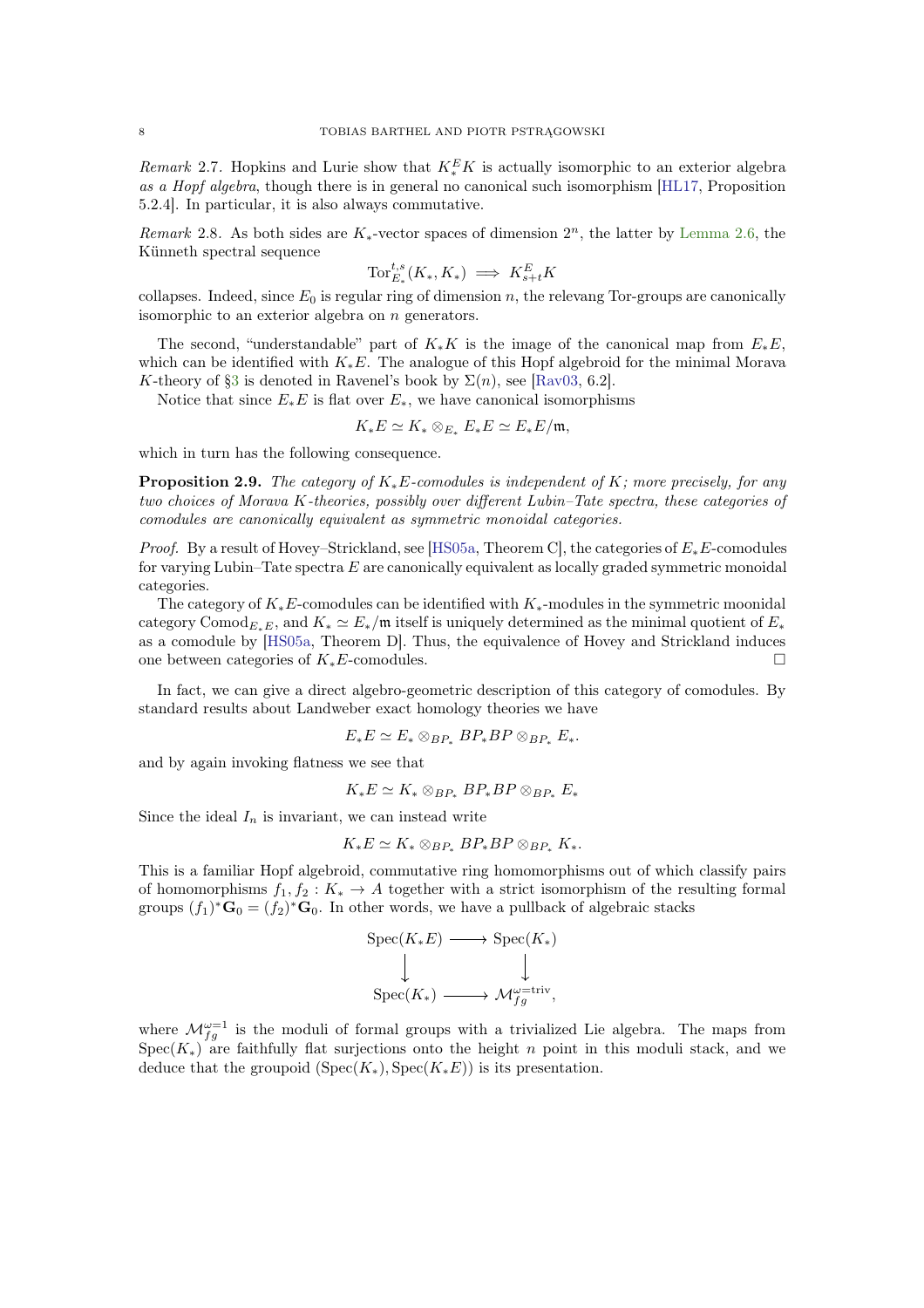**Proposition 2.10.** The category of even graded  $K_*E$ -comodules is equivalent to the category of quasi-coherent sheaves over the moduli stack  $\mathcal{M}_{fg}^n$  of formal groups of height exactly n.

*Proof.* By the discussion above, the category of ungraded  $K_*E$ -comodules can be identified with the category of quasi-coherent sheaves over the moduli stack  $\mathcal{M}_{fg}^{n,\omega=1}$  of formal groups of height n with trivialized Lie algebra.

The even grading of  $K_*E$  corresponds under this equivalence to the  $\mathbf{G}_m$ -action on the chosen trivialization of the Lie algebra, so that even graded comodules can be identified with the quasicoherent sheaves over the quotient stack

$$
\mathcal{M}_{fg}^{n,\omega=1}_{\qquadsigma} \sim \mathcal{M}_{fg}^{n},
$$
 which is exactly the claim.

The above discussion identifies  $K_*E$  with familiar objects from the theory of formal groups, which is why we referred to it above as the "understandable" part of  $K_*K$ . The following gives some control over how these two parts are related.

<span id="page-8-0"></span>**Lemma 2.11.** Consider  $E \otimes K$  as an E-module with the module structure inherited only from the left factor. Then,  $E \otimes K$  is equivalent as an E-module to a direct sum of K.

*Proof.* Since  $E_*E$  is flat over  $E_*$ , it follows from [Corollary 8.5](#page-25-0) below that  $L_K(E \otimes E)$  is equivalent as an  $E$ -modules to a  $K$ -local direct sum of  $E$ . This is a corollary to the work of Hovey and it is independent of the arguments given here.

Thus, it follows that there is a map  $\bigoplus E \to L_K(E \otimes E)$  which is an equivalence after applying  $-\otimes K$ . As the relative tensor product  $-\otimes_E K$  can be computed using the bar construction, it also takes  $K$ -local equivalences of  $E$ -modules to equivalences. We deduce that

$$
\bigoplus K \simeq (\bigoplus E) \otimes_E K \simeq L_K(E \otimes E) \otimes_E K \simeq E \otimes E \otimes_E K \simeq E \otimes K,
$$

which is what we wanted to show.  $\Box$ 

Remark 2.12. Note that one can alternatively consider  $E \otimes K$  as an E-module with the module structure inherited form the right factor. In this case, it is clear that it is a direct sum of  $K$  as an  $E$ -module, as it is even a module over the  $E$ -algebra  $K$ .

<span id="page-8-1"></span>Corollary 2.13. Consider  $K \otimes E$  as an E-module with the module structure inherited only from the right. Then, the Künneth spectral sequence

$$
\operatorname{Tor}_{E_*}(K_*E, K_*) \implies \pi_*((K \otimes E) \otimes_E K) \simeq K_*K
$$

in E-modules collapses.

Proof. This is immediate from [Lemma 2.11](#page-8-0) and [Remark 2.8,](#page-7-0) as the Künneth spectral sequence depends only on the E-module structure.  $\Box$ 

<span id="page-8-2"></span>**Proposition 2.14.** The map  $K_*E \to K_*K$  is injective, central, and presents the target as a free  $K_*E$ -module of rank  $2^n$ .

*Proof.* To see that the map is central, notice that  $K \otimes K$  is canonically an  $E \otimes E$ -algebra. It follows that the map  $E_*E \to K_*K$  is central, and thus so must be its image  $K_*E \simeq K_*\otimes_{E_*}E_*E_*$ . As a consequence of [Corollary 2.13,](#page-8-1) the Künneth spectral sequence

$$
K_*E\otimes \operatorname{Tor}_{E_*}(K_*,K_*)\simeq \operatorname{Tor}_{E_*}(K_*E,K_*)\implies K_*K
$$

in E-modules collapses. Since the Tor-groups on the left form a  $K_*$ -vector space of dimension  $2^n$ , it follows from the above collapse that  $K_*K$  has a finite filtration as a  $K_*E$ -module such that the associated graded is free of rank  $2^n$ . Thus,  $K_*K$  itself must be free of this rank as well.  $\Box$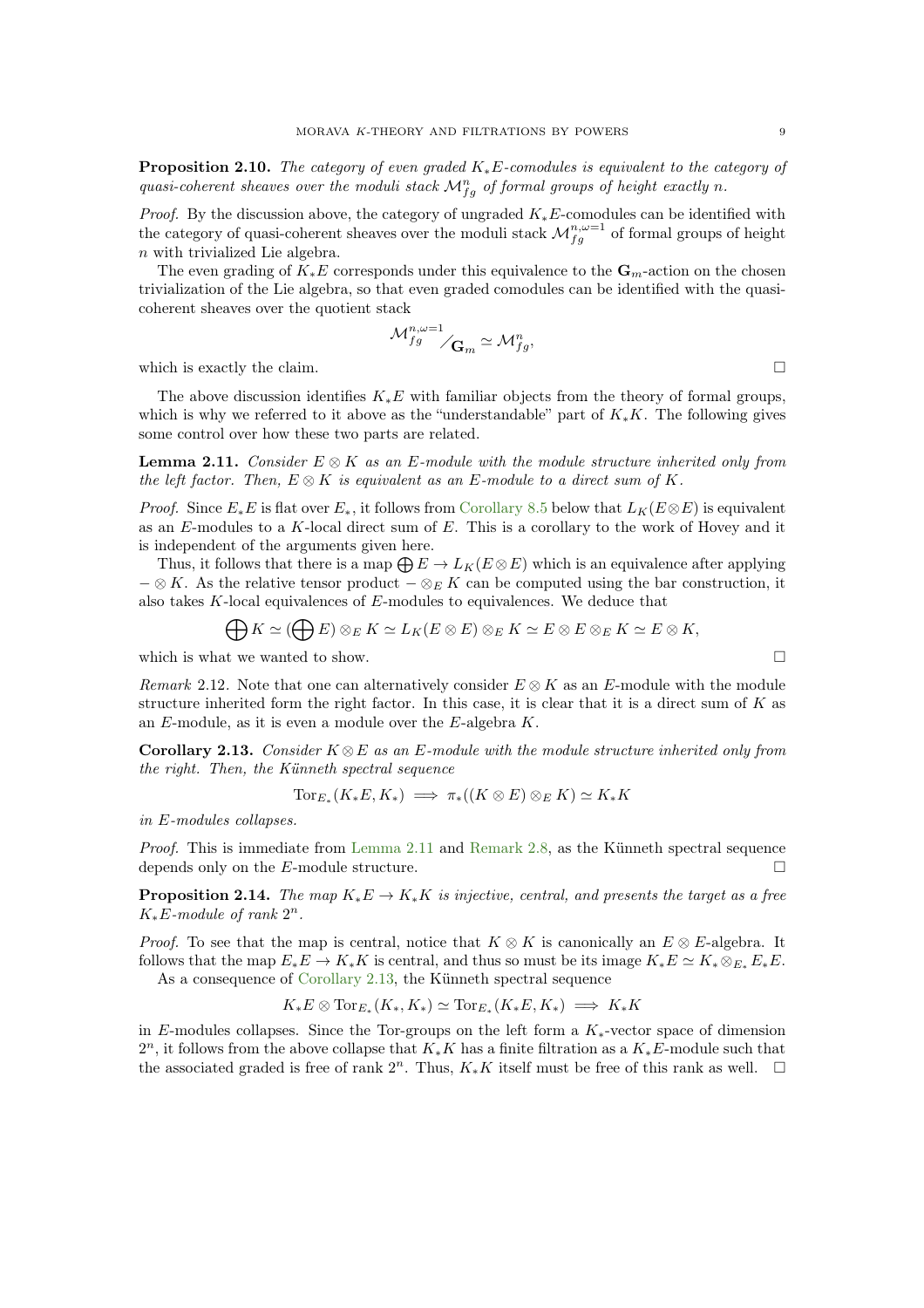<span id="page-9-2"></span>Proposition 2.15. Passing to homotopy groups in the diagram

$$
K \otimes E \longrightarrow K \otimes K
$$
  

$$
\downarrow \qquad \qquad \downarrow
$$
  

$$
K \otimes_E E \longrightarrow K \otimes_E K
$$

induces an an isomorphism

$$
K_*K\otimes_{K_*E}K_*\simeq K_*^EK.
$$

*Proof.* Both of the Künneth spectral sequences for  $K \otimes K \simeq (K \otimes E) \otimes_E K$  and  $K \otimes_E K$  collapse, as a consequence of [Corollary 2.13](#page-8-1) and [Remark 2.8.](#page-7-0) Thus, the map  $K_*K \to K_*^E K$  is surjective after passing to associated graded, and so surjective by an inductive argument. The conclusion follows by observing that  $K_* \otimes_{K_*E} K_*K \to K_*^E K$  is a surjective map of  $K_*$ -vector spaces of the same dimension.

We are now ready to assemble the above information. By standard arguments, the pair  $(K_*, K_*K)$  acquires the structure of a Hopf algebroid. More precisely, the two maps  $K \to K \otimes K$ induce left and right units, both of which are central as a consequence of [Proposition 2.14,](#page-8-2) as they factor through  $K_*E$ . These make  $K_*K$  into a  $K_*$ -bimodule, and similarly we get a suitable comultiplication and antipode.

Note that it is common in algebraic topology literature to assume in the definition of a Hopf algebroid that multiplication is commutative. However, this is not strictly necessary; in our case, as the units are central,  $K_*K$  is a Hopf algebroid in the more general sense of Maltsiniotis [\[Mal92\]](#page-60-8). The category of comodules can be defined in the usual way, it will be monoidal with the tensor product lifting that of  $K_*$ -modules. It need not in general be symmetric monoidal.

<span id="page-9-0"></span>Remark 2.16. We believe it is plausible that  $K_*K$  is in fact always commutative; it is a finite algebra over the commutative  $K_*E$  with the relative tensor product  $K_* \otimes_{K_*E} K_*K \simeq K_*^E K_*$ also commutative, as a consequence of [Remark 2.7.](#page-6-1) We were, however, not able to resolve this question. Note that  $K_*K$  is automatically commutative if we choose a homotopy commutative Morava K-theory, as can always be done when  $p > 2$  [\[HL17,](#page-59-7) Proposition 3.5.2].

<span id="page-9-1"></span>Theorem 2.17. The natural maps

$$
(K_*, K_*E) \to (K_*, K_*K) \to (K_*, K_*^E K)
$$
\n(2.18)

form an extension of Hopf algebroids in the sense of Ravenel.

*Proof.* Since  $K_*^E K$  is a cocommutative, consulting Ravenel's definition of an extension [\[Rav03,](#page-60-7) §A.1.1], we see that we have to verify that

$$
\operatorname{Ext}^0_{K^E_*K}(K_*, K_*) \simeq K_*
$$

and

$$
\operatorname{Ext}^0_{K^E_*K}(K_*, K_*K) \simeq K_*E.
$$

The first part is clear, as  $K_*^E K$  is a Hopf algebra, while the second part requires a little bit of work. If we write

$$
K_*K \simeq \pi_*(K \otimes K) \simeq \pi_*(K \otimes_E E \otimes K) \simeq K_*^E(E \otimes K),
$$

then the left  $K_*^E K$ -comodule structure on  $K_* K$  given by the quotient map  $K_* K \to K_*^E K$ corresponds to the standard comodule structure

$$
K_*^E(E \otimes K) \to K_*^E K \otimes_{K_*} K_*^E(E \otimes K)
$$

on the homology  $K_*^E(E \otimes K)$  relative to the  $\infty$ -category of E-modules.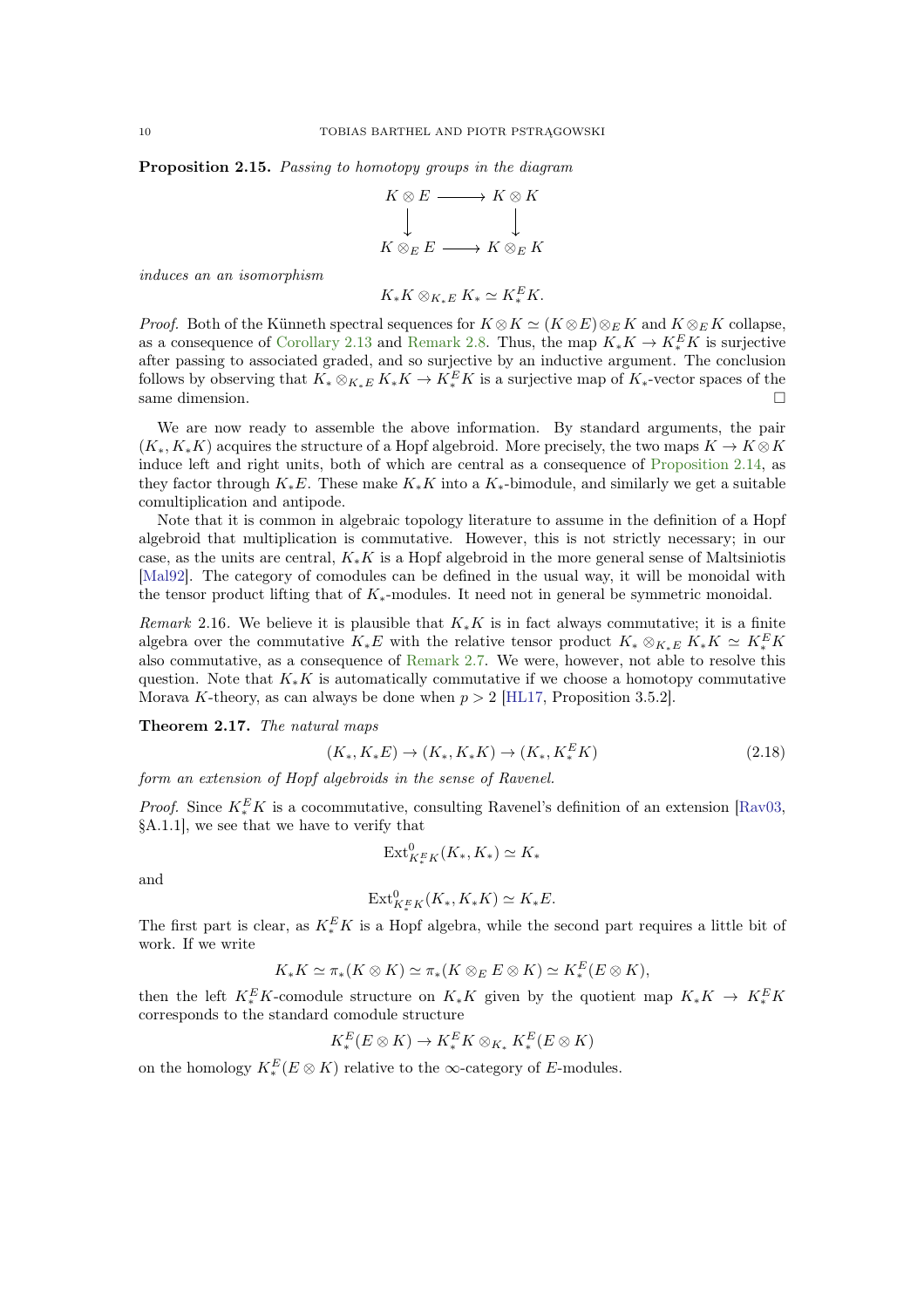<span id="page-10-1"></span>The comodule structure map is determined by the structure of  $E \otimes K$  as a left E-module with module structure coming only from the left factor. By [Lemma 2.11,](#page-8-0)  $E \otimes K$  is equivalent as an  $E$ -module to a direct sum of K, and so admits a compatible structure of a K-module. Choosing such a K-module structure determines an isomorphism

$$
K_*^E(E \otimes K) \simeq K_*^E K \otimes \pi_*(E \otimes K) \simeq K_*^E K \otimes E_* K
$$

so that

$$
\text{Ext}^{0}_{K_{*}^{E}K}(K_{*}, K_{*}K) \simeq \text{Ext}^{0}_{K_{*}^{E}K}(K_{*}, K_{*}^{E}(E \otimes K)) \simeq \text{Ext}^{0}_{K_{*}^{E}K}(K_{*}, K_{*}^{E}K \otimes E_{*}K) \simeq E_{*}K
$$

<span id="page-10-0"></span>as needed.  $\Box$ 

# 3. Digression: Minimal Morava K-theory

Large parts of the literature on Morava K-theories are written in terms of the minimal Morava K-theory spectrum  $K(n)$ , the unique up to equivalence BP-module with  $K(n)_* \simeq \mathbb{F}_p[v_n^{\pm 1}]$ . Note that it is not a Morava  $K$ -theory in the sense of [Definition 2.1](#page-5-2) as it is not 2-periodic, but as a consequence of nilpotence theorem any Morava  $K$ -theory is equivalent as a spectrum to a direct sum of  $K(n)$  [\[HS98,](#page-59-8) Lemma 1.8].

Our focus on 2-periodic Morava K-theories stems from our preference for Lubin–Tate spectra as they admit canonical  $E_{\infty}$ -structures, unlike the Brown–Peterson spectrum. In this short section, we collect some results about  $K(n)$  to highlight similarities and differences with the  $E$ -algebra version. We do this for completness; these results will not be used elsewhere in the current work.

It is a result of Robinson that  $K(n)$  can be made into an  $\mathbf{E}_1$ -ring spectrum, but there is no canonical way to do so [\[Rob89\]](#page-60-9). A surprising result of Angelveit shows that all choices of  $E_1$ -multiplication yield equivalent  $E_1$ -algebras in spectra [\[Ang11\]](#page-58-4).

One can also ask about less structured multiplication. By a theorem of Würgler [\[Wür91\]](#page-60-10), in the homotopy category  $h\$ p of spectra, the spectrum  $K(n)$  admits

- (1) if  $p > 2$ , a unique product  $K(n) \otimes K(n) \rightarrow K(n)$ ;
- (2) if  $p = 2$ , exactly two products  $K(n) \otimes K(n) \rightarrow K(n)$  differing by the symmetry on  $K(n) \otimes K(n),$

which make it into an associative  $BP$ -algebra in a way compatible with its  $BP$ -module structure [\[Wür91,](#page-60-10) Theorem 1.5].

The ring of cooperations of  $K(n)$  has been computed completely [\[Wür91,](#page-60-10) Theorem 2.4]. The map  $K(n)_{*}BP \to K(n)_{*}K(n)$  is injective and we have an isomorphism

$$
K(n)_*BP \simeq K(n)_*[t_i]/(v_n t_i^{p^n} - v_n^{p^i} t_i),
$$

where  $|t_i| = 2p^i - 2$  for  $i \ge 1$ . At odd primes, this extends to an isomorphism

$$
K(n)_*K(n) \simeq K(n)_*BP \otimes_{K(n)_*} \Lambda_{K(n)_*}(\tau_0,\ldots,\tau_{n-1}),
$$

where the latter factor is an exterior algebra on  $|\tau_i| = 2p^i - 1$ . When  $p = 2$ , we instead have that

$$
K(n)_*K(n) \simeq K(n)_*BP \otimes_{K(n)_*} K(n)_*[\tau_0,\ldots,\tau_{n-1}]/(\tau_i^2 = t_{i+1}).
$$

This is analogous to the variation in the dual Steenrod algebra depending on whether  $p$  is even or odd. Note that the latter computation implies that  $K(n)_*K(n)$  is commutative also at  $p=2$ , despite  $K(n)$  not being homotopy commutative. The corresponding question in the 2-periodic case is open, see [Remark 2.16.](#page-9-0)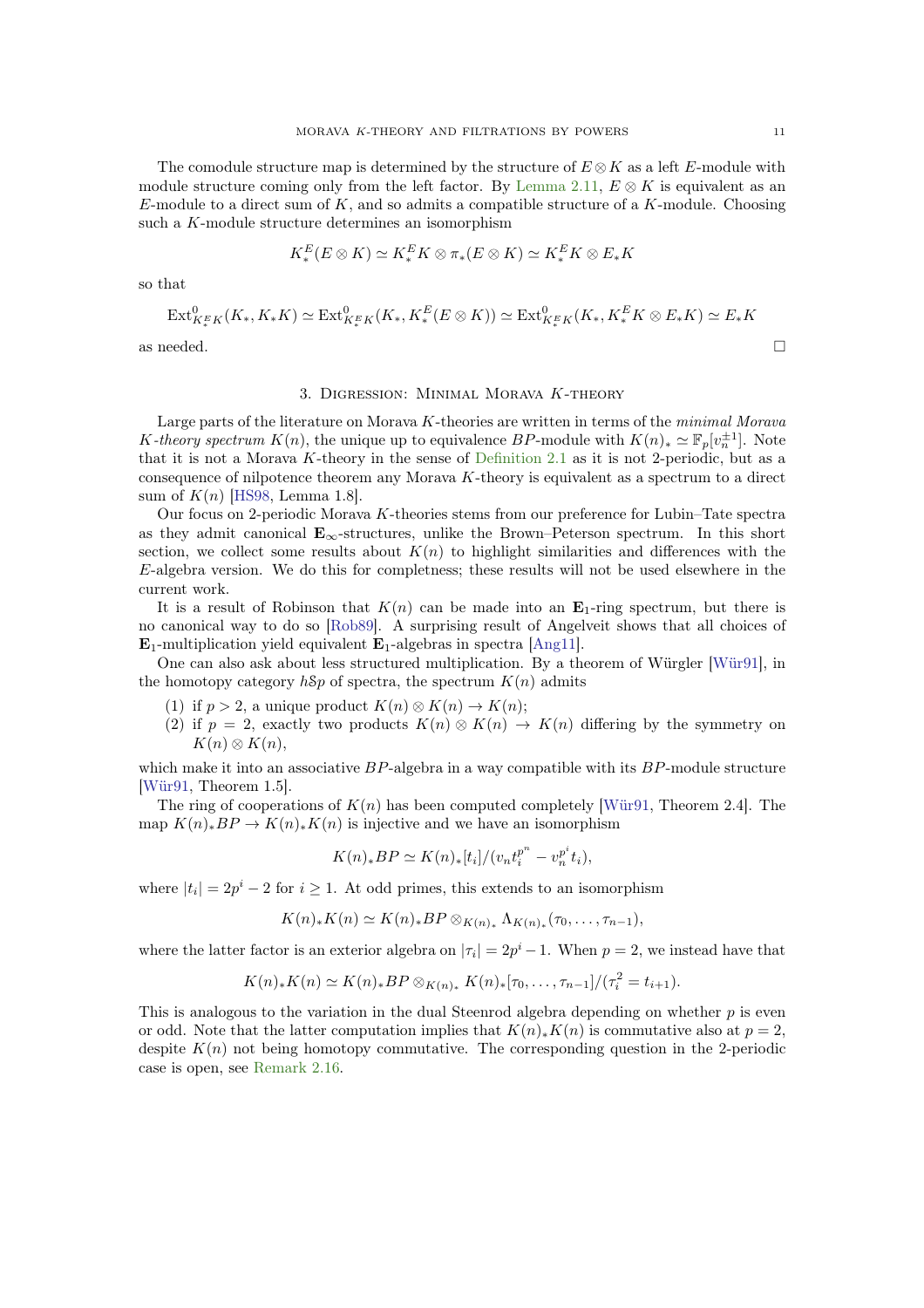## 4. Milnor modules

<span id="page-11-4"></span><span id="page-11-0"></span>As we have seen in the previous section, there are many different Morava K-theory spectra, which makes any discussion of this subject dependent on these choices. However, as in the case of [Proposition 2.9,](#page-7-1) one show that many cohomological invariants are canonical and do not depend on any choices. In this section, we will make this canonical nature transparent by introducing an absolute variant of Hopkins and Lurie's categories of Milnor modules, see [\[HL17\]](#page-59-7).

Before we work in the absolute case, let us first describe the case relative to a fixed Lubin–Tate spectrum  $E$ . Note that by the uniqueness part of Goerss–Hopkins–Miller, this is the same as choosing a perfect field equipped with a finite height formal group.

**Definition 4.1.** We say that an E-module is *molecular* if it is equivalent to a finite sum of shifts of Morava K-theories of  $E$ , and denote the full subcategory of  $E$ -modules on the molecular objects by  $\text{Mod}_{E}^{mol}$ .

Remark 4.2. Note that since any two Morava K-theories of E are equivalent as  $E$ -modules, the notion of being molecular does not depend on any choices.

Definition 4.3. The category of E-based Milnor modules is the category

$$
\text{Mil}_E := P_\Sigma(\text{Mod}_E^{mol}, \text{Ab})
$$

of additive presheaves of abelian groups on molecular E-modules.

By construction, the category of Milnor modules is a compactly generated Grothendieck abelian category. Since molecular E-modules are stable under the E-tensor product, it acquires a non-unital symmetric monoidal structure via left Kan extension. One can show this extends uniquely to a unital symmetric monoidal structure [\[HL17,](#page-59-7) Propositions 4.4.1 and 4.4.10].

<span id="page-11-2"></span>The main property of Milnor modules is that it canonically captures cohomology of any Morava  $K$ -theory relative to  $E$ , in the following sense.

**Proposition 4.4.** Let  $K$  be a Morava  $K$ -theory of  $E$ . Then, the left  $K$ an extension of the functor  $K_*^E(-)$ : Mod $_{E}^{mol} \rightarrow \text{Comod}_{K_*^E K}$ 

which associates to any molecular E-module its relative K-homology induces a monoidal equivalence

$$
\mathrm{Mil}_E \simeq \mathrm{Comod}_{K^E_*K}
$$

between Milnor modules and  $K_*^E K$ -comodules.

*Proof.* This is [\[HL17,](#page-59-7) Corollary 6.4.13], where we replaced the category of modules over  $K_E^* K$ with comodules over its linear dual.

<span id="page-11-1"></span>**Corollary 4.5.** As a monoidal category,  $Comod_{K^E_K}$  does not depend on the choice of K, but only on its corresponding formal group.

Remark 4.6. Note that in the context of [Corollary 4.5,](#page-11-1) the situation is somewhat better than just saying that the categories  $\text{Comod}_{K^E_K}$  for fixed E and varying K are all equivalent to each other. In fact, they are all canonically equivalent to a single category which doesn't depend on any choices, namely the category of Milnor modules of E.

<span id="page-11-3"></span>Remark 4.7. The category  $\text{Mil}_E$  is not only canonical, but in a certain sense gives the right answer even if  $K_{*}^{E}K$ -comodules do not. As an example, the restricted Yoneda embedding

$$
y\colon \mathrm{Mod}_E \to \mathrm{Mil}_E,
$$

which can be thought of as a way of taking relative K-homology without choosing  $K$ , is always a symmetric monoidal functor [\[HL17,](#page-59-7) Variant 4.4.11].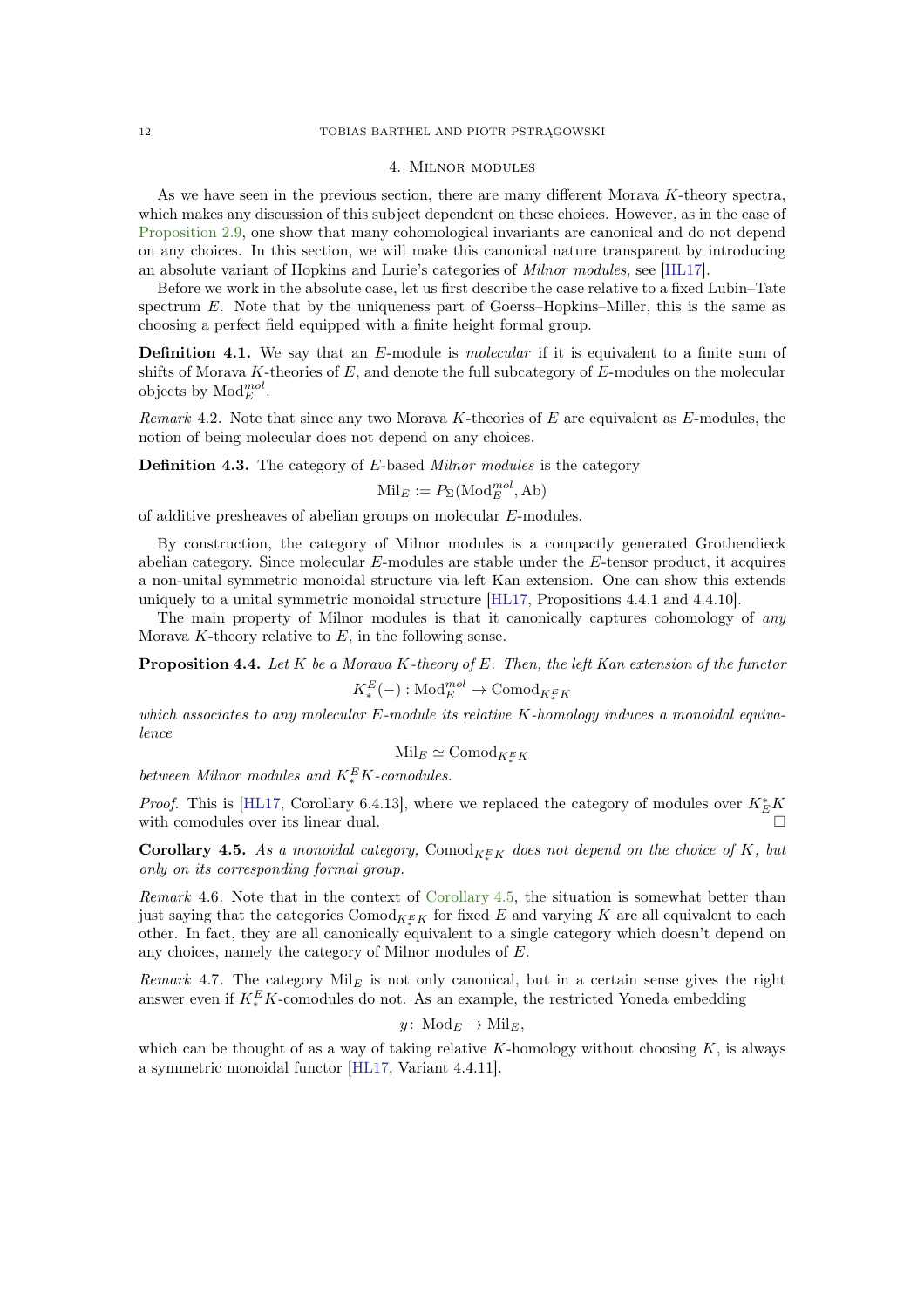<span id="page-12-2"></span>On the other hand, even if K is not homotopy commutative,  $K_*^E K$  is both commutative and cocommutative so that the category  $Comod_{K^E_{*}K}$  acquires a symmetric monoidal structure from  $K_*$ -vector spaces. However, in this case the relative K-homology functor

$$
K_*^E(-): \text{Mod}_E \to \text{Comod}_{K_*^E K}
$$

need not be symmetric monoidal. In fact, one can show that if  $p = 2$  and  $n > 0$ , this functor is never symmetric monoidal, even when restricted to molecular modules. Indeed, any such functor would induce a symmetric monoidal equivalence  $\mathrm{Comod}_{K^E_*K} \simeq \mathrm{Mil}_E$ , which one can show is not possible at the even prime<sup>[3](#page-12-0)</sup>.

If  $K$  is homotopy commutative, then the above homology theory is canonically symmetric monoidal so that we have a symmetric monoidal equivalence  $Comod_{K_{*}^{E}K} \simeq Mil_{E}$ . Informally, any algebraic structure which one can put on  $\mathrm{Comod}_{K^E_\ast K}$  in a way compatible with the homology functor from E-modules must already be present in the category of Milnor modules.

Let us now describe the global analogue of this situation, which describes the Adams spectral sequence in spectra rather than E-modules; alternatively, which describes comodules over  $K_*K$ rather than the relative variant  $K_*^E K$ .

In Miller's approach to the Adams spectral sequence, the latter is determined by the class of maps which are K-split; that is, which are split epimorphisms after applying  $K \otimes -$ . This only depends on the structure of  $K$  as a spectrum and does not require any coherent multiplication.

As a consequence of the nilpotence theorem, all Morava K-theories at a fixed prime and height are, as spectra, direct sums of the minimal Morava  $K$ -theory spectrum of [Section 3.](#page-10-0) It follows that they all determine the same class of epimorphisms, and hence isomorphic Adams spectral sequences. In fact, the class of epimorphisms is enough to describe canonically the abelian category whose Ext-groups form the  $E_2$ -page. To do so, we will consider sheaves with respect to a certain topology, as in the construction of synthetic spectra [\[Pst18b\]](#page-60-11).

**Definition 4.8.** The  $K_*$ -epimorphism topology on the  $\infty$ -category  $\delta p^{fin}$  of finite spectra is the Grothendieck pretopology in which a covering families  $\{X \to Y\}$  consist of a single map such that  $K_*X \to K_*Y$  is surjective.

Remark 4.9. A reader familiar with [\[Pst18b\]](#page-60-11) might recall that in the construction of synthetic spectra, one works with the site of those finite spectra X such that  $K_*X$  is projective as a  $K_*$ module  $[Pst18b, Definition 3.12]$ . Since Morava K-theories are fields, this yields the class of all finite spectra, as above.

Definition 4.10. The category of *absolute Milnor modules* is the category

$$
\text{Mil}_{abs} := \text{Shv}_{\Sigma}(\text{Sp}^{fin}, \text{Ab})
$$

of additive sheaves of abelian groups on finite spectra with respect to the  $K_*$ -epimorphism topology.

The category of absolute Milnor modules is a compactly-generated Grothendieck abelian category with a symmetric monoidal structure induced by that of the tensor product of finite spectra.

Remark 4.11. A reader familiar with synthethic spectra will immediately recognize that the category of Milnor modules can be canonically identified as  $\text{Mil}_{abs} \simeq \text{Syn}_K^{\heartsuit}$ , the heart of the stable  $\infty$ -category of K-based synthetic spectra of [\[Pst18b\]](#page-60-11).

<span id="page-12-1"></span>The following is the absolute analogue of [Proposition 4.4.](#page-11-2)

<span id="page-12-0"></span><sup>3</sup>Personal communication with Jacob Lurie.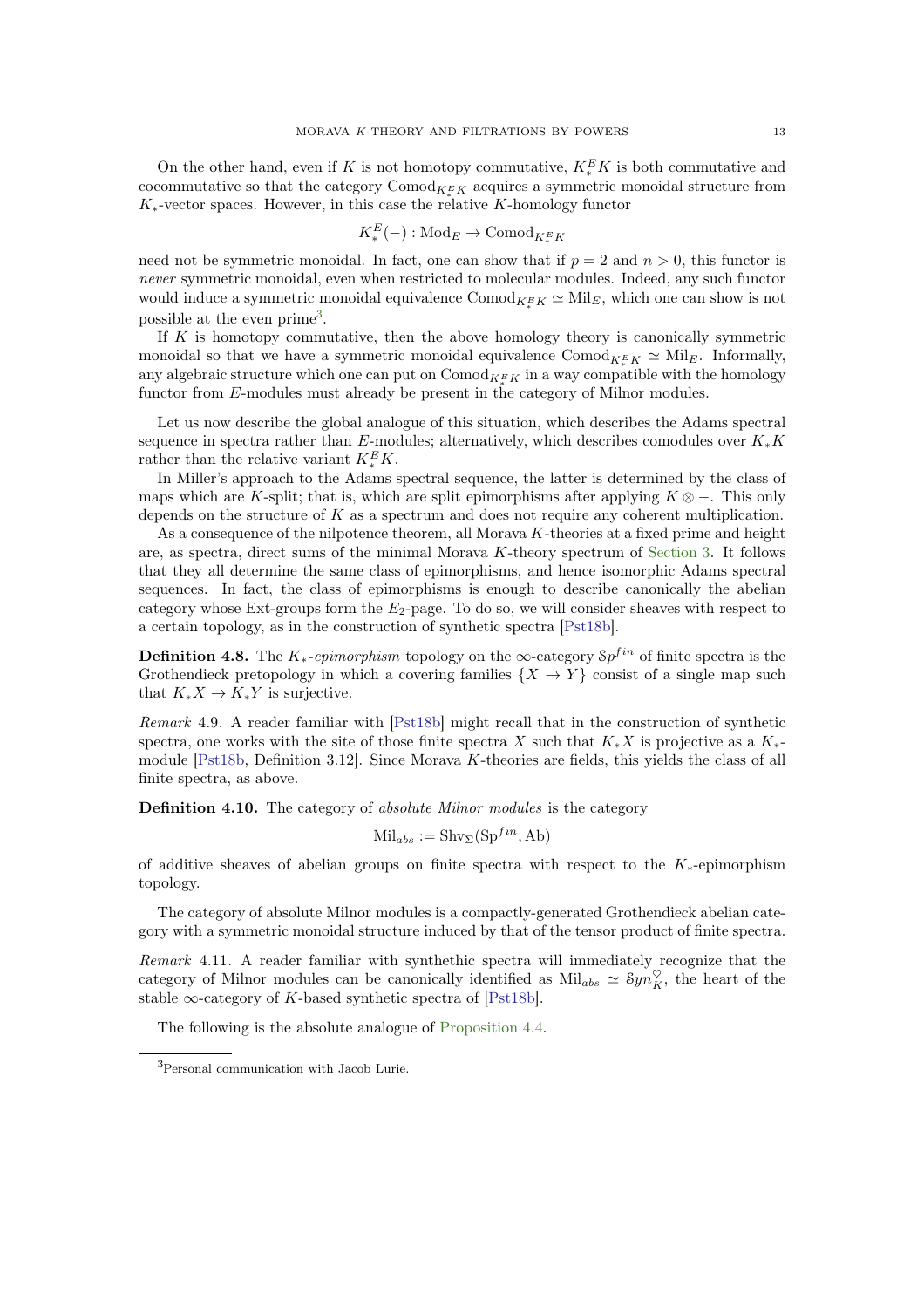<span id="page-13-0"></span>**Proposition 4.12.** If K is a Morava K-theory, then the left Kan extension of the functor

$$
K_*: \text{Sp}^{fin} \to \text{Comod}_{K_*K}
$$

induces a monoidal equivalence

 $\mathrm{Mil}_{abs} \simeq \mathrm{Comod}_{K_*K}$ 

between absolute Milnor modules and K∗K-comodules.

*Proof.* This is an instance of [\[Pst18b,](#page-60-11) Remark 3.26].

As a consequence, we deduce the following result proven earlier by Hovey and Strickland using slightly different methods [\[HS05a,](#page-59-0) §8].

**Corollary 4.13.** The monoidal category Comod<sub>K∗</sub>K of  $K_*K$ -comodules does not depend on the choice of Morava K-theory, but only on the prime and height.

Remark 4.14. By the same argument as in the relative case of [Remark 4.7,](#page-11-3) if  $K$  is homotopy commutative, then we have a canonical symmetric monoidal equivalence Mil<sub>abs</sub>  $\simeq$  Comod<sub>K∗K</sub>.

Remark 4.15 (Homological residue fields). In the terminology of Balmer, the category of Milnor modules is the *homological residue field* of the tensor-triangulated category of finite spectra at the prime ideal of spectra of type at least n, see [\[Bal20\]](#page-58-5), [\[BC21\]](#page-58-6).

Remark 4.16 (Milnor modules as sheaves). The reader can observe that there is a certain asymmetry in our definitions of Milnor modules and absolute Milnor modules; namely, in the former case we use as our indexing category only molecular E-modules and in the latter case we use all finite spectra. Moreover, in the latter case we use sheaves while in the former presheaves are already enough.

In fact, this difference is but a trick of light, as there is an alternative description of Milnor modules which is more in line with the absolute case. Namely, one can show that  $Mil<sub>E</sub>$  is equivalent to the category of sheaves on the ∞-category  $\text{Mod}_{E}^{perf}$  of perfect E-modules with respect to the  $K_*^E(-)$ -epimorphism topology. Under this topology, the functor

$$
E \otimes - : \mathcal{S}p^{fin} \to \text{Mod}^{perf}_E
$$

becomes a morphism of sites, so that left Kan extension yields a cocontinuous, symmetric monoidal functor

$$
Mil_{abs} \to Mil_E.
$$

In this sense absolute Milnor modules determine a relative Milnor module, for any choice of  $E$ , justifying the terminology.

Under the equivalences of [Proposition 4.4](#page-11-2) and [Proposition 4.12](#page-12-1) the above left Kan extension corresponds to the forgetful functor

$$
Comod_{K_*K} \to Comod_{K_*^EK}.
$$

The image of the monoidal unit under the corresponding right adjoint can be identified with the Hopf algebroid  $K_*E$  studied previously. As the Adams spectral sequence based on  $K_*E$  in the appropriate derived ∞-categories can be identified with the Cartan–Eilenberg spectral sequence associated to this extension of Hopf algebroids [\[Bel20,](#page-58-7) 1.1], we deduce that the Cartan–Eilenberg spectral sequence itself can be constructed using only the categories of Milnor modules, so it only depends on E.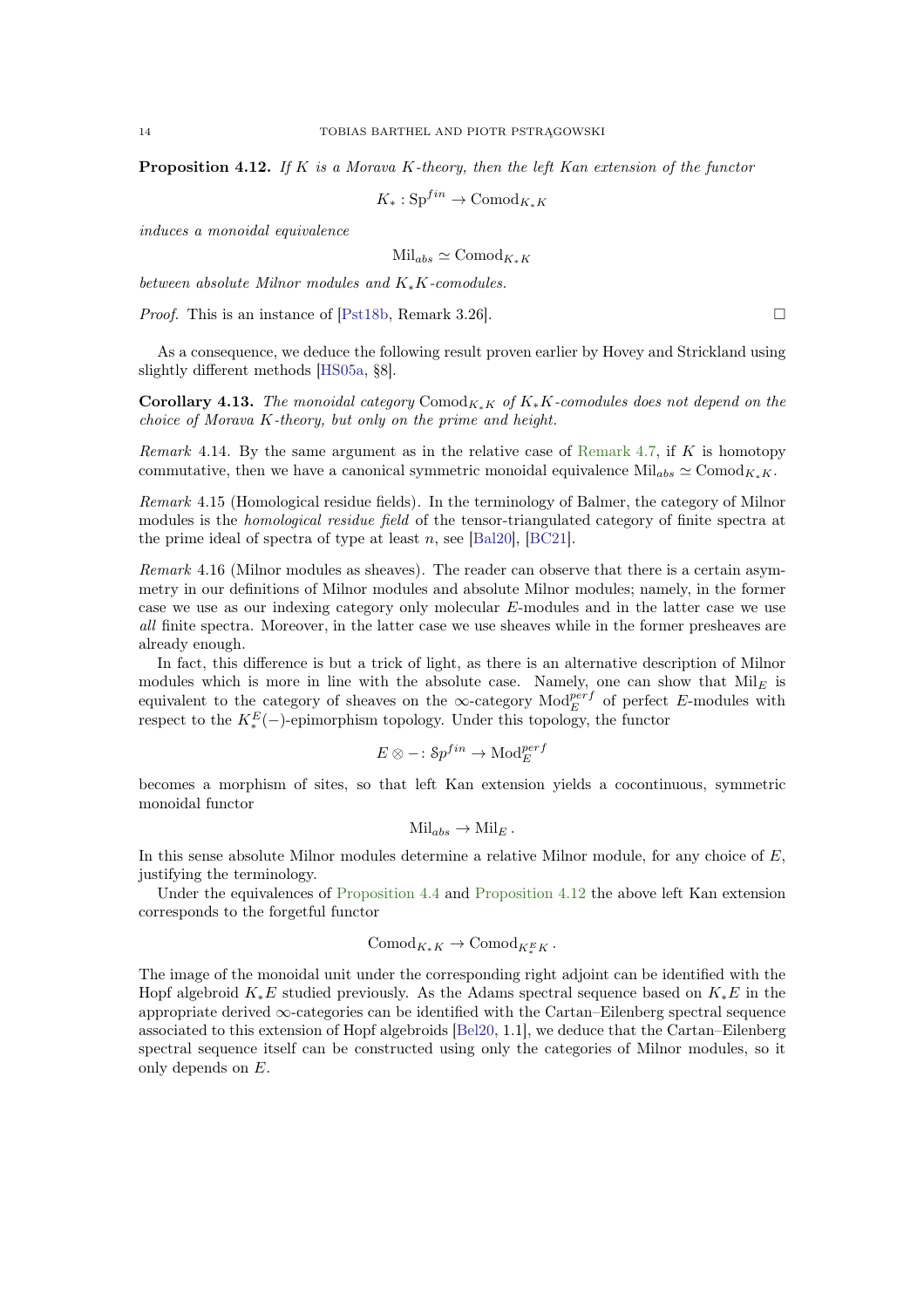#### 5. Cohomology

<span id="page-14-4"></span><span id="page-14-0"></span>In this section, we establish finiteness properties of the cohomology of  $K_*K$ -comodules using the Cartan–Eilenberg spectral sequence.

We have seen in [Theorem 2.17](#page-9-1) that we have an extension of Hopf algebroids

$$
(K_*, K_*E) \to (K_*, K_*K) \to (K_*, K_*^E K)
$$

which induces a Cartan–Eilenberg spectral sequence of signature

$$
\mathrm{Ext}^s_{K_*E}(K_*,\mathrm{Ext}^{s'}_{K_*^EK}(K_*,K_*)) \implies \mathrm{Ext}^{s+s'}_{K_*K}(K_*,K_*),
$$

see [\[Rav03,](#page-60-7) A.1.3.14]. This can be thought as approximating the cohomology of  $K_*K$  using simplier pieces, namely the cohomology of  $K_*E$  and  $K_*^E K$ . To make best use of this, we need to begin by understanding the latter two.

We have seen in [Section 2](#page-5-1) that the Hopf algebroid  $(K_*, K_*E)$  is an even graded presentation of the moduli of formal groups of height exactly n, see [Proposition 2.10.](#page-7-2) To identify its cohomology, it is convenient to choose a particularly small presentation of the latter moduli stack, which is what we will do.

*Notation* 5.1. Let  $\mathbf{G}_0$  be the Honda formal group law over  $\mathbb{F}_q$ , where  $q = p^n$ , and let  $E_n$  be the associated Lubin–Tate spectrum and  $K_n$  a Morava K-theory associated to  $E_n$ . Note that we have a non-canonical isomorphism

$$
\pi_0 E_n \simeq W(\mathbb{F}_q)[[u_1,\ldots,u_{n-1}]].
$$

We write  $\mathbb{G}_n \simeq \mathbb{S}_n \rtimes \text{Gal}(\mathbb{F}_q/\mathbb{F}_p)$  for the extended Morava stabilizer group, the automorphism group of the pair  $\mathbb{F}_q$  together with  $\mathbf{G}_0$ . By the uniquenses part of Goerss–Hopkins–Miller, the action of  $\mathbb{G}_n$  extends to an action on the Lubin–Tate spectrum  $E_n$ .

<span id="page-14-1"></span>**Lemma 5.2.** The association  $\mathbb{G}_n \times (K_n)_*E_n \to (K_n)_*$  sending an element  $g \in \mathbb{G}_n$  and a homotopy class  $S^k \to K_n \otimes E_n$  to the homotopy class of the composite

$$
S^k \longrightarrow K_n \otimes E_n \xrightarrow{id \otimes g} K_n \otimes E_n \xrightarrow{m} K_n,
$$

induces an isomorphism  $map_{cts}(\mathbb{G}_n,(K_n)_*) \simeq (K_n)_*E_n$  of algebras between the  $K_n$ -homology of  $E_n$  and continuous functions on the Morava stabilizer group.

*Proof.* This is a result of Strickland, reduced modulo  $\mathfrak{m}$  [\[Str00,](#page-60-12) Theorem 12].

One can check that the above isomorphism is compatible with the Hopf algebroid structure, which is induced from the group structure on  $\mathbb{G}_n$  and its action on  $(K_n)_* \simeq \mathbb{F}_q[u^{\pm 1}]$ , which yields the following.

<span id="page-14-2"></span>Corollary 5.3. For any Morava K-theory K, there is a canonical equivalence of categories between  $K_*E$ -comodules and graded  $\mathbb{F}_q[u^{\pm 1}]$ -vector spaces equipped with a continuous action of the extended Morava stabilizer group  $\mathbb{G}_n$ .

*Proof.* We have proven previously in [Proposition 2.9](#page-7-1) that the category of  $K_*E$ -comodules is indendent of the choice of K. For the particular choice of  $K = K_n$  as above, this isomorphism is induced by [Lemma 5.2.](#page-14-1)

<span id="page-14-3"></span>Remark 5.4. In terms of the equivalence  $\text{Comod}_{K_*E}^{ev} \simeq \text{QCoh}(\mathcal{M}_{fg}^n)$  of [Proposition 2.10,](#page-7-2) [Corollary 5.3](#page-14-2) is a consequence of the fact that the map  $\mathbb{F}_q \to \mathcal{M}_{fg}^n$  classifying the Honda formal group law is a Galois covering with automorphism group  $\mathbb{G}_n$ ; we refer to [\[Goe08\]](#page-59-9) for further details.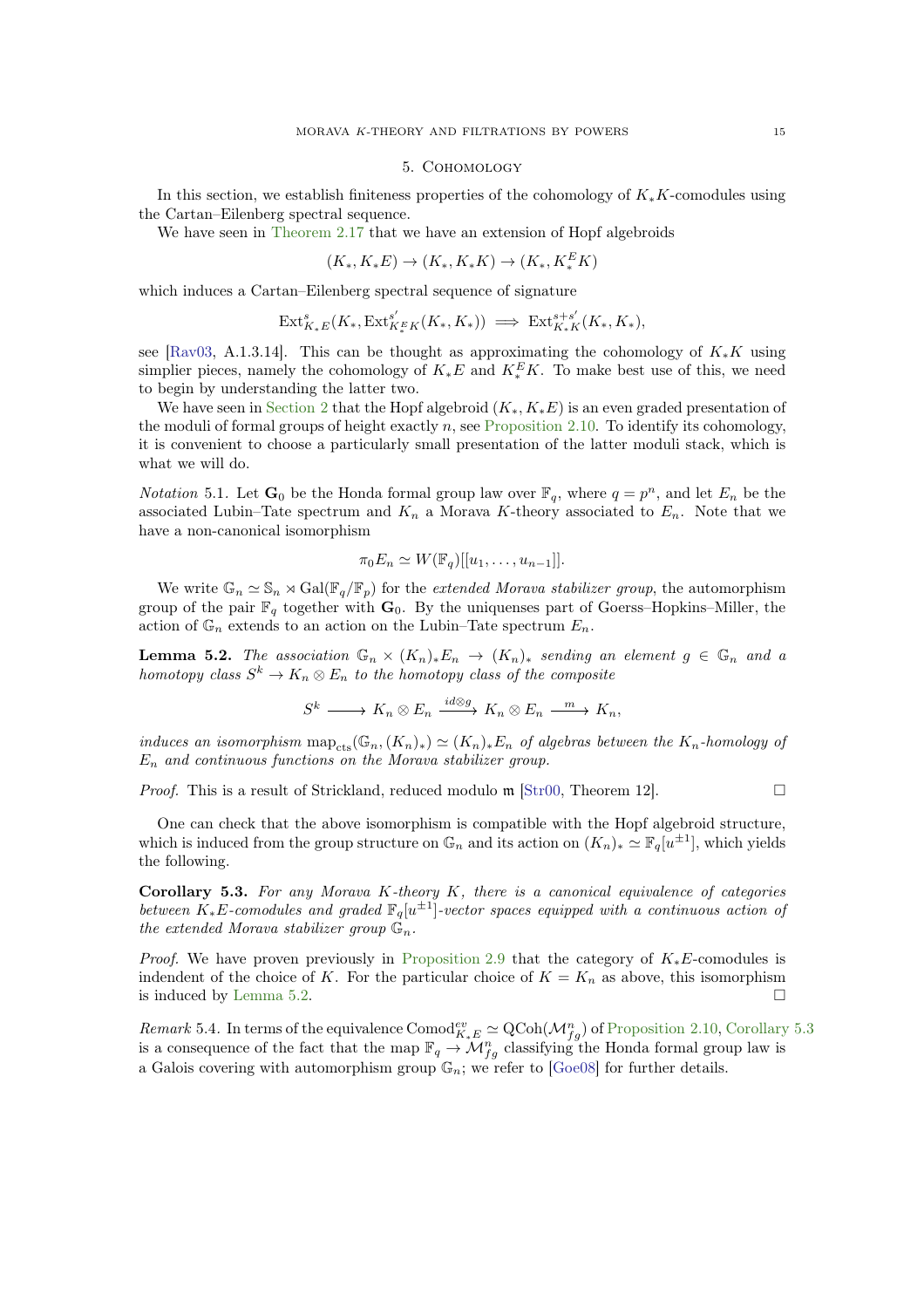<span id="page-15-2"></span>Corollary 5.5. For any Morava K-theory, there is a canonical isomorphism

$$
\operatorname{Ext}_{K_*E}^{s,t}(K_*, K_*) \simeq \operatorname{H}_{\operatorname{cts}}^*(\mathbb{G}_n, \mathbb{F}_q[u^{\pm 1}])
$$

between the cohomology of the Hopf algebraid  $(K_*, K_*E)$  and the continuous cohomology of the Morava stabilizer group.

The group  $\mathbb{G}_n \simeq \mathbb{S}_n \rtimes \text{Gal}(\mathbb{F}_q/\mathbb{F}_p)$  is a semidirect product of the automorphism group  $\mathbb{S}_n$  of  $\mathbf{G}_0$  and the Galois group. The former is a p-adic Lie group, in fact a group of units in integers in a central division algebra over  $\mathbb{Q}_p$  of Hasse invariant  $\frac{1}{n}$ , which gives its excellent cohomological properties.

The action of the Morava stabilizer group on  $\mathbb{F}_q[u^{\pm 1}]$  is easy to describe. The Galois group acts by its standard action on  $\mathbb{F}_q$ . The action of  $\mathbb{S}_n$  factors through the leading coefficient homomorphism  $\rho \colon \mathbb{S}_n \to \mathbb{F}_q^{\times}$  and is determined by the formula  $s \cdot u = p(s)u$  for  $s \in \mathbb{S}_n$ . The kernel of  $\rho$  is the strict Morava stabilizer group  $S_n$ ; it is a pro-p-group acting trivially. Morava [\[Mor85\]](#page-60-13) essentially proved:

<span id="page-15-0"></span>Theorem 5.6 (Morava). We have isomorphisms of continuous cohomology groups

$$
\textnormal{H}^*_{\textnormal{cts}}(\mathbb{G}_n,\mathbb{F}_q[u^{\pm 1}])\simeq \textnormal{H}^*_{\textnormal{cts}}(\mathbb{S}_n,\mathbb{F}_q[u^{\pm 1}])^{\textnormal{Gal}}\simeq \textnormal{H}^*_{\textnormal{cts}}(S_n,\mathbb{F}_q[u^{\pm 1}])^{\mathbb{F}_q^{\times}\rtimes \textnormal{Gal}}.
$$

Moreover, these groups are finite in each bidegree. If  $(p-1) \nmid n$ , this is a Poincaré duality algebra over  $H_{\text{cts}}^0 \simeq \mathbb{F}_p[v_n^{\pm 1}]$  of dimension  $n^2$ , where  $v_n := u^{p^n-1}$ , in particular their total dimension is finite.

Proof. These isomorphism are induced by the collapse of the respective Lyndon–Hochschild–Serre spectral sequences, as neither Gal nor  $\mathbb{F}_q^{\times}$  have any higher cohomology with these coefficients, the first one by Galois theory and the second one as it is of order coprime to p.

The finiteness statements are due to Lazard, as  $S_n$  is a p-adic analytic Lie group of dimension  $n<sup>2</sup>$  and so has a finite index subgroup whose cohomology is isomorphic to an exterior algebra [\[SW00,](#page-60-14) Theorem 5.1.5] of dimension  $n^2$ . If  $(p-1) \nmid n$ , then  $S_n$  has no p-torsion, see [\[Hen98,](#page-59-10) Theorem 3.2.1], and so it has the same cohomological dimension as all of its finite index subgroups  $\Box$  Ser65].

<span id="page-15-1"></span>**Corollary 5.7.** For any finite-dimensional  $K_*E$ -comodules  $M, N$ , the groups  $\text{Ext}_{K_*E}^{t,s}(M, N)$ are finite in each bidegree. If  $(p-1) \nmid n$ , then they vanish for  $s > n^2$ .

*Proof.* We first claim that any finite-dimensional  $K_*E$ -comodule M has an invariant element; that is, there exists a non-zero map  $K_* \to M$  of comodules. Observe that M can be considered as an  $E_*E$ -comodule using restriction along the maps  $E_*E \to K_*E$  and  $E_* \to K_*$ . As M is finitely generated over  $E_*$ , it admits a non-zero map  $E_* \to M$  of comodules by a result of Hovey and Strickland [\[HS05a,](#page-59-0) Theorem D]. As the target is m-torsion, the map will factor through a map  $K_* \to M$  of  $K_*E$ -comodules, which is what we were looking for.

Observe that the result holds when  $M = N = K_*$  as a combination of [Corollary 5.5](#page-14-3) and [Theorem 5.6.](#page-15-0) Since  $K_*$  is a field, it follows that from the above that any finite-dimensional  $K_*E$ comodule can be obtained as an iterated extension of  $K_{\ast}$ . Thus, the general case is proven by presenting  $M, N$  as such iterated extensions and using the corresponding long exact sequences of Ext-groups.  $\Box$ 

To get hold of the Cartan–Eilenberg spectral sequence, we also need to have some control over the cohomology of  $K_*^E K$ . By a result of Hopkins and Lurie, see [Remark 2.7,](#page-6-1) the latter is isomorphic to an exterior algebras as a Hopf algebra and so its cohomology is necessarily a polynomial ring. In fact, the same authors identify the generators of this polynomial ring, as we now recall.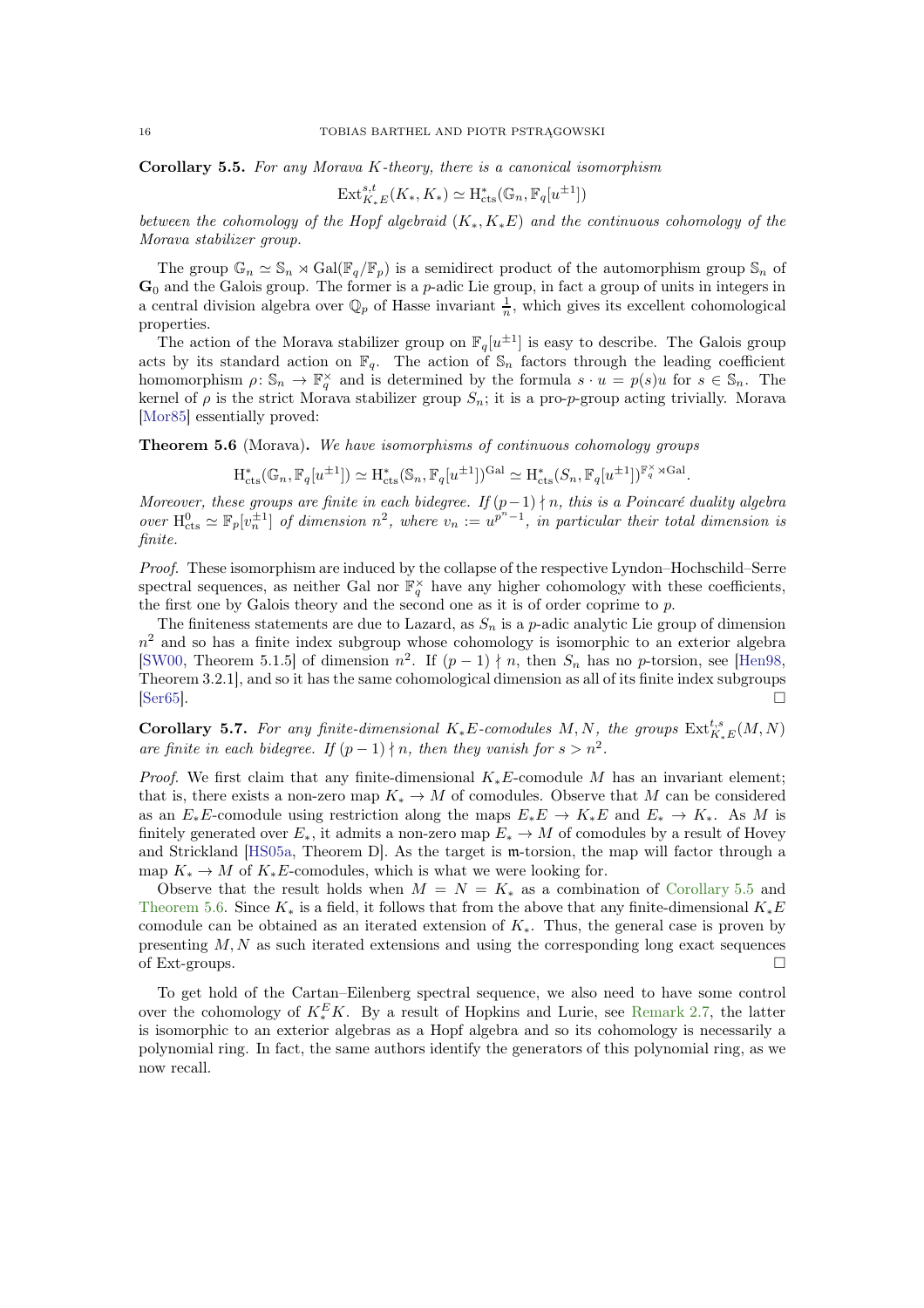<span id="page-16-2"></span>Suppose that  $x \in \mathfrak{m}$  is an element of the maximal ideal. We then have a fibre sequence

$$
\Sigma^{-1}E \to E/x \to E
$$

of E-modules which induces a short exact sequence

$$
0 \to K_*[-1] \to K_*^E(E/x) \to K_* \to 0
$$

<span id="page-16-0"></span>of  $K_*^E K$ -comodules. Let us denote by  $\psi(x)$  the correspoding element of  $\text{Ext}_{K_*^E K}^{1,-1}(K_*, K_*)$ .

**Proposition 5.8** (Hopkins–Lurie). The association  $x \mapsto \psi(x)$  induces a map

$$
\mathfrak{m}/\mathfrak{m}^2 \to \operatorname{Ext}^{1,-1}_{K^E_\ast K}(K_\ast,K_\ast)
$$

which extends to an isomorphism of bigraded rings

$$
K_* \otimes_{\kappa} \text{Sym}_{\kappa}^*(\mathfrak{m}/\mathfrak{m}^2) \simeq \text{Ext}_{K^E_*K}(K_*, K_*).
$$

*Proof.* As we show in [Proposition 4.4,](#page-11-2) the category of  $K_*^E K$ -comodules can be identified, as a monoidal category, with the category of Milnor modules associated to  $E$ . It follows that we have

$$
\mathrm{Ext}^*_{K^E_*K}(K_*, K_*) \simeq \mathrm{Ext}^*_{\mathrm{Mil}_E}(y(E), y(E)),
$$

the cohomology in Milnor modules, where  $y(E)$  is the Milnor module associated to E. For the right hand side, this isomorphism is [\[HL17,](#page-59-7) Proposition 7.2.7].

Remark 5.9. If we again let  $K_n$  be any Morava K-theory associated to the Honda formal group over  $\mathbb{F}_q$ , it follows that the Cartan–Eilenberg spectral sequence for cohomology of the unit has signature

$$
\mathrm{H}^{s_0}_{\mathrm{cts}}(\mathbb{G}_n,\mathbb{F}_q[u^{\pm 1}]\otimes_{\mathbb{F}_q}\mathrm{Sym}^{s_1}_{\mathbb{F}_q}(\mathfrak{m}/\mathfrak{m}^2))\implies \mathrm{Ext}^{s_0+s_1}_{K_*K}(K_*,K_*)
$$

To determine the action on the symmetric algebra, it is convenient to work in the context of Milnor modules, as in the proof of [Proposition 5.8.](#page-16-0) The category of Milnor modules  $\text{Mil}_{E}$  is by construction functorial in automorphisms of E and it it is clear that the association  $x \mapsto \psi(x)$  is natural with respect to the action of the Morava stabilizer group. It follows that the action of  $\mathbb{G}_n$  on this symmetric algebra is the one induced by its action on the cotangent space  $\mathfrak{m}/\mathfrak{m}^2$  of the Lubin–Tate ring.

<span id="page-16-1"></span>Using the Cartan–Eilenberg spectral sequence, we can prove the following finiteness statement.

**Theorem 5.10.** Let  $M, N$  be finite-dimensional  $K_*K$ -comodules. Then, the group  $\mathrm{Ext}^{s,t}_{K_*K}(M,N)$ is finite in each bidegree.

*Proof.* By replacing N by  $N \otimes M^{\vee}$ , where  $M^{\vee} := \text{Hom}_{K_*}(M, K_*)$  is the linear dual, we can assume that  $M = K_*$ . We have a Cartan–Eilenberg spectral sequence of signature

$$
\operatorname{Ext}^{s_0}_{K_*E}(K_*,\operatorname{Ext}^{s_1}_{K^E_*K}(K_*,N)) \implies \operatorname{Ext}^{s_0+s_1}_{K_*K}(K_*,N)
$$

The groups contributing to  $\text{Ext}_{K_*K}^s(K_*, N)$  are those indexed by  $s_0, s_1$  with  $s_0 + s_1 = s$ , of which there are finitely many. For a fixed  $s_1$ , the group  $\text{Ext}_{K^x_*K}^{s_1}(K_*, N)$  is finite-dimensional over  $K_*$ since both M and  $K^E_*$ K are, and we can compute this Ext-group using the cobar complex. The finiteness of  $\text{Ext}_{K_*E}^{s_0}(K_*,-)$  applied to these groups follows from [Corollary 5.7.](#page-15-1)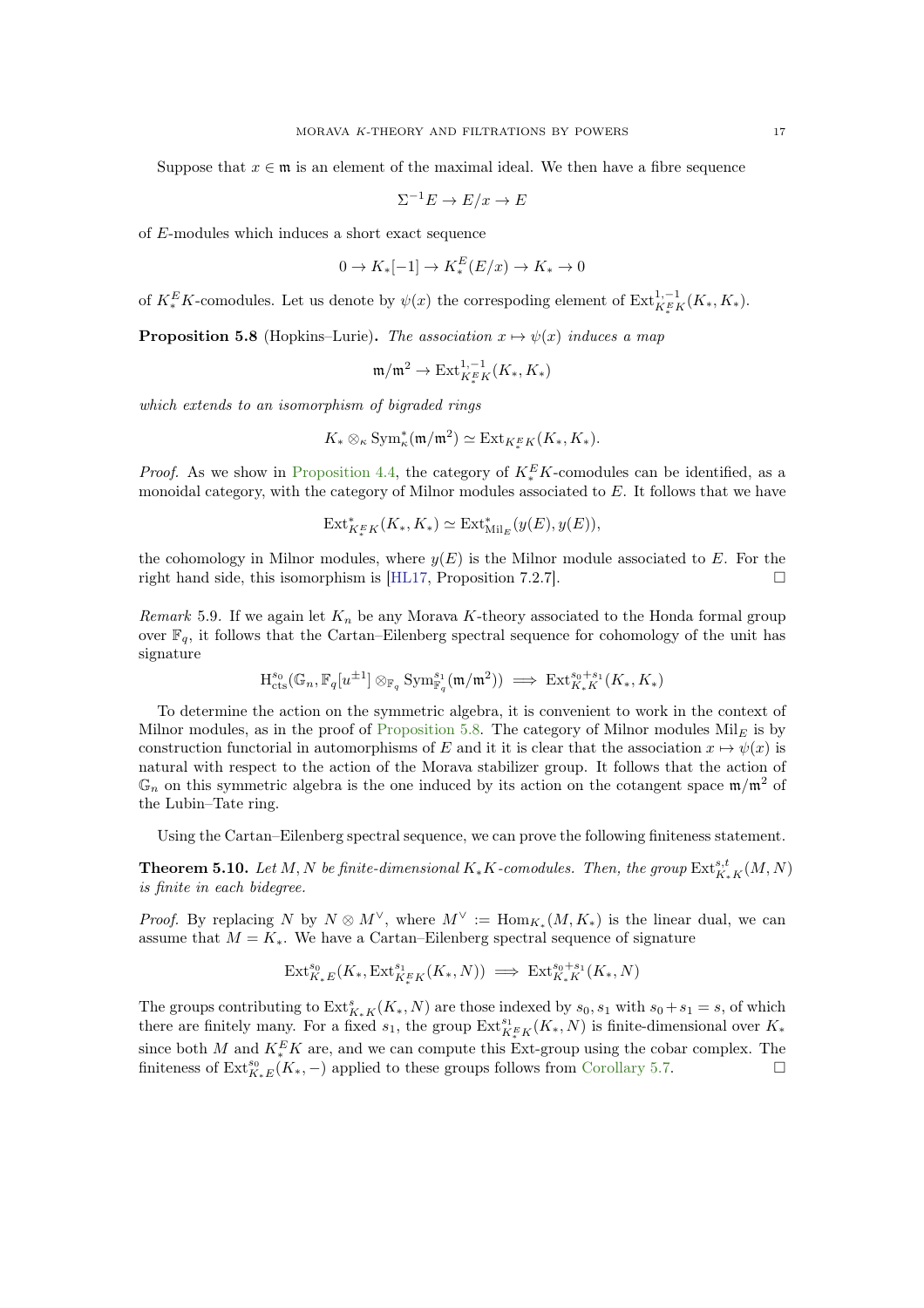## 6. Milnor filtration

<span id="page-17-1"></span><span id="page-17-0"></span>In this section we describe a filtration on  $K_*K$  which arises from its module structure over E, which we call the Milnor filtration. We show that at odd primes this filtration can be canonically refined to a grading which forces the Cartan–Eilenberg spectral sequence associated to the extension  $K_*E \to K_*K \to K_*^E K$  to collapse.

Remark 6.1. This existence of an additional grading at  $p > 2$  is a finite height analogue of the classical argument involving the Cartan–Eilenberg spectral sequence associated to  $H\mathbb{F}_p$ , see [\[Rav03,](#page-60-7) Theorem 4.3.3].

The Milnor filtration will be induced by a suitable filtration of the spectrum  $K \otimes K$ . Before we work with such objects, we first recall some standard definitions and establish terminology.

A non-negatively *filtered spectrum* is a functor  $P_{\bullet} : \mathbb{N} \to Sp$ , where we consider the natural numbers as a partially ordered set. If X is a spectrum, then a filtration on X is a filtered spectrum  $P_{\bullet}$  together with an equivalence  $\varinjlim P_{\bullet} \simeq X$ .

Remark 6.2. Note that according to our terminology, any filtered spectrum is canonically a filtration of its colimit.

To any filtration  $P_{\bullet}$  we can attach an associated non-negatively graded spectrum

$$
\mathrm{gr}(P_\bullet)=\bigoplus_s\mathrm{gr}_s(P_\bullet)
$$

with the degree s part defined by

$$
\mathrm{gr}_s(P_{\bullet}) := \mathrm{cofib}(P_{s-1} \to P_s),
$$

where  $P_{-1} = 0$  by convention. The boundary maps

$$
\Sigma^{-1}\mathrm{gr}_s(P_{\bullet}) \to P_{s-1} \to \mathrm{gr}_{s-1}(P_{\bullet})
$$

make  $\Sigma^{-s}$ gr<sub>s</sub> $(P_{\bullet})$  into a chain complex in the homotopy category of spectra. Any filtration has a corresponding spectral sequence of signature

$$
E_{s,t}^1 := \pi_t \text{gr}_s(\Sigma^{-s} P_\bullet) \implies \pi_{s+t} X,
$$

where the first differential is induced by the chain complex structure on the associated graded [\[Lur16,](#page-60-16) §1.2.2]. The increasing filtration on  $\pi_* X$  associated to this spectral sequence is given by the images of maps  $\pi_* P_s \to \pi_* X$ .

There is a natural tensor product on the  $\infty$ -category of filtered spectra, given by Day convolution. This has the properties that

- (1) if  $P_{\bullet}$  and  $S_{\bullet}$  are filtrations of  $X, Y$ , then  $P_{\bullet} \otimes S_{\bullet}$  is a filtration of  $X \otimes Y$  and
- (2)  $\text{gr}(P_{\bullet} \otimes S_{\bullet}) \simeq \text{gr}(P_{\bullet}) \otimes \text{gr}(S_{\bullet}),$  where the latter is the tensor product of graded objects.

In fact, the latter equivalence can be upgraded to an isomorphism in the category of chain complexes in the homotopy category of spectra, where we consider the latter as symmetric monoidal with the differential on the tensor product given by the usual Leibniz rule [\[Rak20,](#page-60-17) 3.2.15].

Example 6.3. We will need certain special filtrations of E-modules, the main reference here being Lurie [\[Lur16,](#page-60-16) §7.2.1], who works with simplicial objects. By the stable Dold–Kan equivalence, this is equivalent to working with filtered objects as we do.

If  $P_{\bullet}$  is an E-module filtration of some M, then we say  $P_{\bullet}$  is E-free if the associated simplicial object is S-free with respect to the set  $S = \{ \Sigma^n E \mid n \in \mathbb{Z} \}$ . We say it is an E-resolution if it is E-free and an S-hypercover. For precise definitions of these terms, see [\[Lur16,](#page-60-16) Definition 7.2.1.2.]. The two main facts we will need are that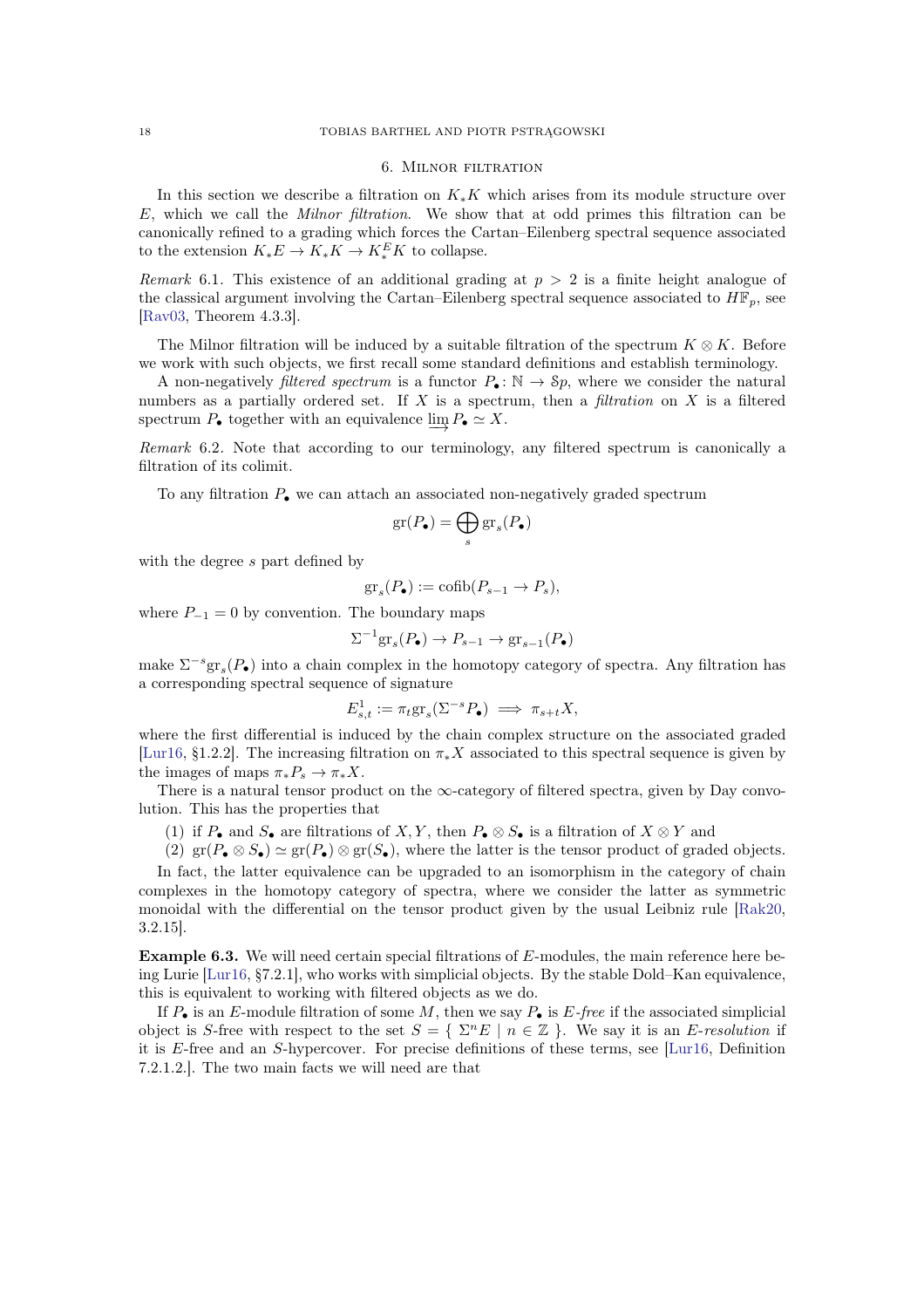(1) if  $P_{\bullet}$  is E-free, then the associated graded E-module is levelwise free and

(2) if it is a resolution, then  $\pi_* \Sigma^{-n} \text{gr}_n(P_{\bullet})$  is a projective resolution of  $M_*$  in E-modules.

Lurie shows that any  $E$ -module  $M$  admits a resolution, which is unique (as an augmented simplicial object) up to simplicial homotopy.

If P• is an E-module resolution of M and X is an arbitrary spectrum, then  $P_{\bullet} \otimes X$  is a filtration of  $M \otimes X$  and so we get a spectral sequence whose signature is readily shown to be

$$
E_{t,s}^2 := \text{Tor}_{E_*}^{s,t}(M_*, E_*X) \implies M_*X
$$

This is the Künneth spectral sequence which we previously mentioned in [Corollary 2.13.](#page-8-1)

We are now ready to make the key definition of this section.

**Definition 6.4.** The *Milnor filtration* on  $K_*K \simeq \pi_*(K \otimes K)$  is the filtration induced by the filtration  $P_{\bullet} \otimes P_{\bullet}$  of  $K \otimes K$ , where  $P_{\bullet}$  is an E-free resolution of K as an E-module.

<span id="page-18-0"></span>In fact, the above filtration is readily identified with a familiar one.

Lemma 6.5. The Milnor filtration coincides with the filtration induced by the Künneth spectral sequence of signature

$$
\operatorname{Tor}_{E_*}^{s,t}(K_*, E_*K) \implies K_{t+s}K.
$$

*Proof.* The Künneth spectral sequence is induced by the filtration  $P_{\bullet} \otimes K$ , and the obvious map  $P_{\bullet} \to K$  into the constant filtration of the latter induces a comparison map  $P_{\bullet} \otimes P_{\bullet} \to P_{\bullet} \otimes K$  of filtrations of  $K \otimes K$ . We claim this induces an isomorphism of spectral sequences starting from the second page onwards, and hence an isomorphism of filtrations of  $K_*K$ .

On the first pages of the corresponding spectral sequences, we are looking at the map

$$
\pi_*(\mathrm{gr}(P_{\bullet})\otimes \mathrm{gr}(P_{\bullet}))\to \pi_*(\mathrm{gr}(P_{\bullet}\otimes K)),
$$

where we have suppressed the suspensions needed to make the above into chain complexes of graded abelian groups.

Note that if M is an arbitrary E-module, then  $E_*M \simeq E_*E \otimes_{E_*} M$  as  $E_*E$  is flat over  $E_*$  so that the corresponding Künneth spectral sequence collapses. It follows that since each  $gr(P_{\bullet})$  is levelwise free as an E-module, we can rewrite the above map on first pages of the corresponding spectral sequences as

$$
\pi_*\mathrm{gr}(P_{\bullet})\otimes_{E_*}E_*E\otimes_{E_*}\pi_*\mathrm{gr}(P_{\bullet})\to \pi_*\mathrm{gr}(P_{\bullet})\otimes_{E_*}E_*E\otimes_{E_*}K_*.
$$

The tensor product of the first two factors is a non-negatively graded complex of flat  $E_*$ -modules, so that tensoring with it preserves quasi-isomorphism. As  $\mathrm{gr}_*(P_{\bullet}) \to K_*$  is a quasi-isomorphism, we deduce that so is the map on first pages, ending the argument.  $\Box$ 

Corollary 6.6. The Milnor filtration does not depend on the choice of the E-free resolution.

*Proof.* This is immediate from [Lemma 6.5,](#page-18-0) as any two E-free filtrations  $P_{\bullet}^1$ ,  $P_{\bullet}^2$  induce the same Künneth filtration, as  $P^1_{\bullet} \otimes K$  and  $P^2_{\bullet} \otimes K$  are simplicially homotopic.

<span id="page-18-1"></span>Remark 6.7. By symmetry, [Lemma 6.5](#page-18-0) implies that the Milnor filtration also coincides with the filtration induced by the other Künneth spectral sequence, namely that of signature

$$
\operatorname{Tor}_{E_*}^{s,t}(K_*E, K_*) \implies K_{t+s}K.
$$

The main advantage of using the Milnor filtration is that its definition is manifestly symmetric, so that it is easier to work with.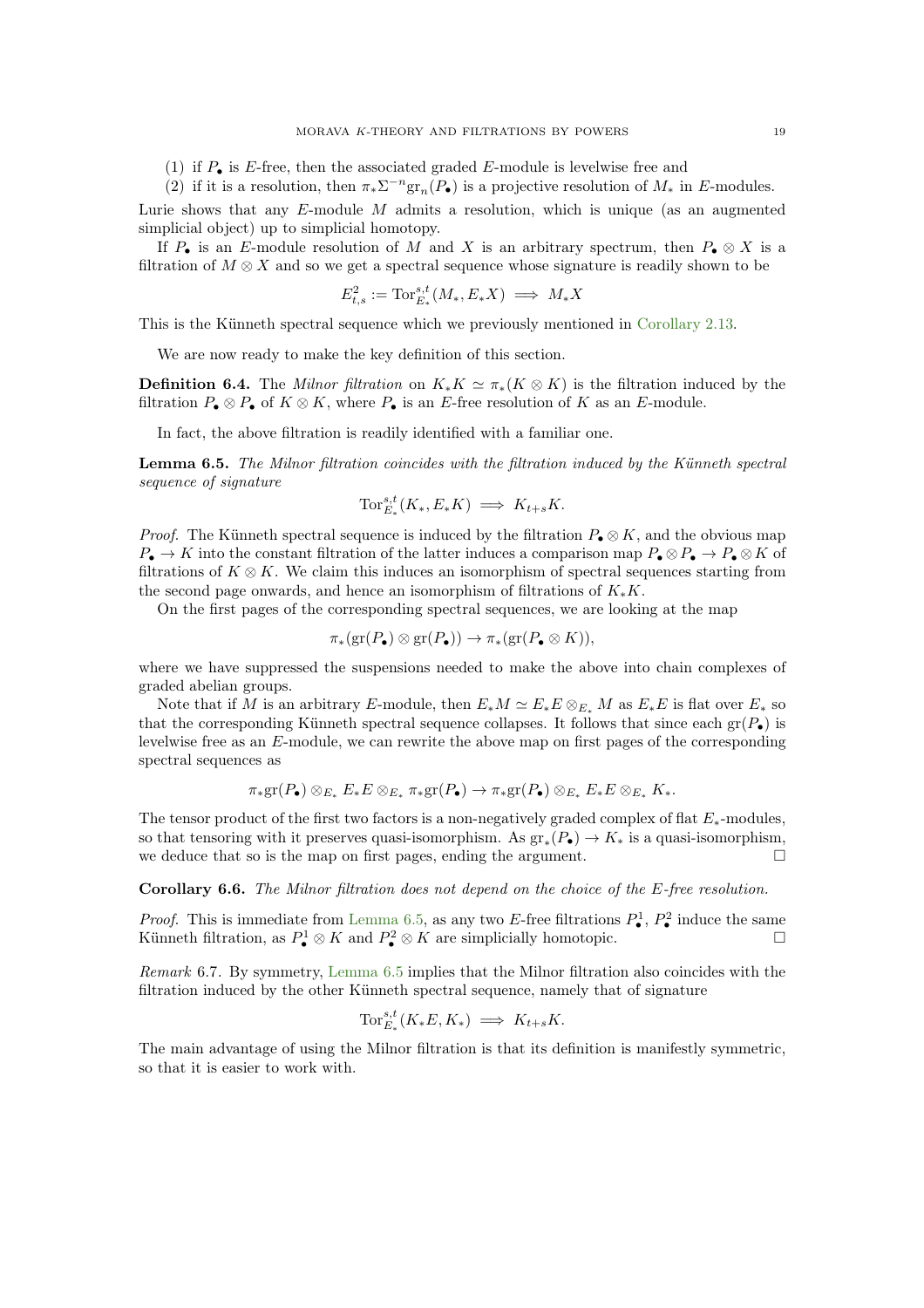<span id="page-19-2"></span>Note that since the Milnor filtration coincides with the Künneth one, we immediately deduce that the associated graded object is given by

$$
\text{Tor}_{E_*}^{*,*}(K_*, E_*K) \simeq \text{Tor}_{E_*}^{*,*}(K_*, K_*) \otimes E_*K,
$$

where the additional grading comes from the external Tor-grading. In particular, the elements of filtration zero are given by

$$
F_0^{Mil}(K_*K) = E_*K,
$$

the image of the canonical map  $E_*E \to K_*K$ . As the latter is a sub-Hopf algebroid, this suggests that the Milnor filtration is compatible with the Hopf algebroid structure. This is indeed the case, as we will now show.

<span id="page-19-0"></span>**Lemma 6.8.** The Milnor filtration on  $K_*K$  is multiplicative.

*Proof.* We first claim that the multiplication map  $K \otimes K \to K$  lifts to a morphism  $P_{\bullet} \otimes P_{\bullet} \to P_{\bullet}$ of filtrations.

Observe that since  $K$  is an  $E$ -algebra, the multiplication factors canonically through a map  $K \otimes_E K \to K$ . Observe that  $P_{\bullet} \otimes_E P_{\bullet}$  is an E-free filtration of  $K \otimes_E K$  (although not a resolution, but this is not needed). Then, since  $P_{\bullet}$  is an E-module resolution of K, it follows from [\[Lur16,](#page-60-16) Proposition 7.2.1.5] (where  $C = K$ ) that the map  $K \otimes_E K \to K$  of E-modules lifts to a map  $P_{\bullet} \otimes_{E} P_{\bullet} \to P_{\bullet}$  of filtrations. The needed lift of  $K \otimes K \to K$  is then given as composition

$$
P_{\bullet} \otimes P_{\bullet} \to P_{\bullet} \otimes_{E} P_{\bullet} \to P_{\bullet},
$$

where the first map is the canonical one to the relative tensor product.

We now claim that the multiplication on  $K \otimes K$  also lifts to a map of corresponding filtrations of spectra, showing that it respects filtrations on homotopy groups. This product map is given up to homotopy by the composite

$$
K \otimes K \otimes K \otimes K \xrightarrow{K \otimes \sigma \otimes K} K \otimes K \otimes K \otimes K \xrightarrow{m \otimes m} K \otimes K ,
$$

where  $\sigma$  is the twist in the symmetric monoidal structure. This is lifted to a map of filtrations by

$$
(P_{\bullet} \otimes P_{\bullet}) \otimes (P_{\bullet} \otimes P_{\bullet}) \xrightarrow{P_{\bullet} \otimes \sigma \otimes P_{\bullet}} P_{\bullet} \otimes P_{\bullet} \otimes P_{\bullet} \otimes P_{\bullet} \xrightarrow{\tilde{m} \otimes \tilde{m}} P_{\bullet} \otimes P_{\bullet},
$$

<span id="page-19-1"></span>where  $\tilde{m}$  is the lift of the multiplication map constructed above. This ends the argument.  $\square$ 

**Theorem 6.9.** The Milnor filtration makes  $K_*K$  into a filtered Hopf algebroid over  $K_*$ .

*Proof.* We have already checked that the Milnor filtration is preserved by multiplication on  $K_*K$ in [Lemma 6.8.](#page-19-0) Thus, we are left with comultiplication and antipode. The latter is induced by the twist map  $K \otimes K$ , which can be lifted to a map of filtration by the twist on  $P_{\bullet} \otimes P_{\bullet}$ , hence it preserves the filtration on homotopy groups.

We move on to comultiplication  $\Delta: K_*K \to K_*K \otimes_{K_*} K_*K$ . This is induced by the map

$$
K\otimes K\simeq K\otimes S^0\otimes K\stackrel{K\otimes u\otimes K}\longrightarrow K\otimes K\otimes K\simeq (K\otimes K)\otimes_K (K\otimes K),
$$

where  $u: S^0 \to K$  is the unit and we implicitly use the Künneth isomorphism

$$
\pi_*((K\otimes K)\otimes_K(K\otimes K))\simeq K_*K\otimes_{K_*}K_*K,
$$

which holds in full generality since  $K_*$  is a field.

As  $P_{\bullet}$  is an E-free filtration of  $K_{*}$ , it induces a trivial filtration on  $K_{*}$ , so that the unit factors through some map  $S^0 \to P_0$ . The latter induces a map  $\tilde{u}: S^0 \to P_0$  of filtrations, where we equip the sphere with the trivial filtration, which makes it into the monoidal unit of filtered spectra.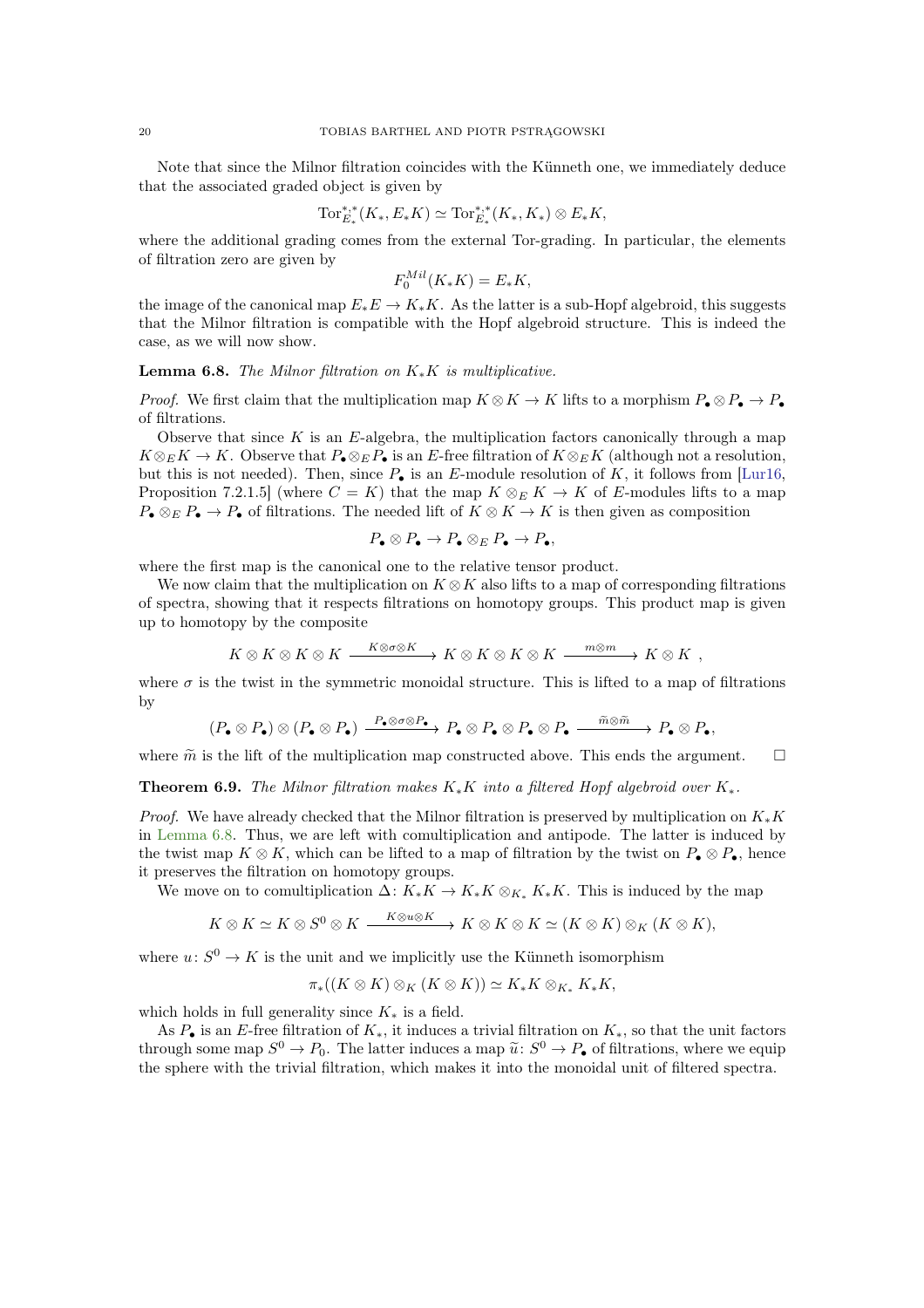Consider the composite

$$
P_\bullet\otimes P_\bullet \xrightarrow{\quad P_\bullet\otimes \widetilde{u}\otimes P_\bullet} P_\bullet\otimes P_\bullet \otimes P_\bullet \xrightarrow{\quad} P_\bullet\otimes K\otimes P_\bullet \simeq (P_\bullet\otimes K)\otimes_K (K\otimes P_\bullet)
$$

which by construction lifts the map inducing comultiplication. As the filtrations of  $K_*K$  induced by  $P_{\bullet} \otimes K$  and  $K \otimes P_{\bullet}$  coincide with the Milnor filtration by [Lemma 6.5](#page-18-0) and [Remark 6.7,](#page-18-1) we deduce that comultiplication preserves the Milnor filtration as needed.

We will show that if  $p > 2$  and  $K_*K$  is commutative—for example, if K is homotopy commutative—then the Milnor filtration can be canonically promoted to a grading. We will prove that the existence of this grading implies that the Cartan–Eilenberg spectral sequence associated to the extension  $K_*E \to K_*K \to K_*^E K$  collapses.

Assume that  $p > 2$  and  $K_{*}K$  is commutative, we will first use the Milnor filtration to describe  $K_*K$  completely as an algebra. By [Lemma 6.5,](#page-18-0) the associated graded to the Milnor filtration is given by

$$
\text{Tor}_{E_*}^{*,*}(K_*, E_*K) \simeq \text{Tor}_{E_*}^{*,*}(K_*, K_*) \otimes E_*K.
$$

Observe that since  $F_0^{Mil}(K_*K) \simeq E_*K$  is in even degree, the external degree one part in the associated graded object, which is

$$
\operatorname{Tor}_{E_*}^1(K_*, K_*)\otimes E_*K,
$$

can be identified with elements of Milnor filtration at most one in  $K_*K$  of odd internal degree. Thus, the inclusion

$$
\operatorname{Tor}_{E_*}^1(K_*, K_*) \hookrightarrow \operatorname{Tor}_{E_*}^1(K_*, K_*) \otimes E_*K,
$$

can be canonically lifted to a unique map

$$
\operatorname{Tor}_{E_*}^1(K_*, K_*) \to K_*K.
$$

which reduces to the canonical inclusion relative to elements of Milnor filtration zero. Since  $\text{Tor}_{E_*}^{*,*}(K_*, K_*)$  is an exterior algebra on elements of external degree one, when  $p > 2$  this Toralgebra is a free commutative  $K_{*}$ -algebra on the vector space Tor<sup>1,\*</sup>. If  $K_{*}K$  is commutative, it follows that the above lift uniquely extends to a map of  $K_*$ -algebras

$$
\operatorname{Tor}_{E_*}^*(K_*, K_*) \to K_*K.
$$

<span id="page-20-0"></span>with the following property.

**Proposition 6.10.** Let  $p > 2$  and assume that  $K_*K$  is commutative. Then, the induced map of  $E_*K$ -algebras

$$
\operatorname{Tor}_{E_*}^*(K_*, K_*) \otimes_{K_*} E_* K \to K_* K \tag{6.11}
$$

is an isomorphism.

*Proof.* By construction, the above map is surjective on the associated graded of  $K_*K$  with respect to the Milnor filtration. Thus, it is surjective by an inductive argument, and as a surjective map of free  $E_*K$ -modules of the same rank it must be an isomorphism.

<span id="page-20-1"></span>As a consequence of [Proposition 6.10,](#page-20-0)  $K_*K$  inherits an additional external grading from the grading of Tor-groups. This grading can be made explicit, as in the following definition.

**Definition 6.12.** Let  $p > 2$  and assume that  $K_*K$  is commutative. Then, the Milnor grading on  $K_{*}K$  is the unique algebra grading such that

- (1) elements of Milnor filtration zero are of Milnor degree zero and
- (2) odd internal degree elements of Milnor filtration at most one are of Milnor degree one.

Lemma 6.13. The Milnor grading is well-defined.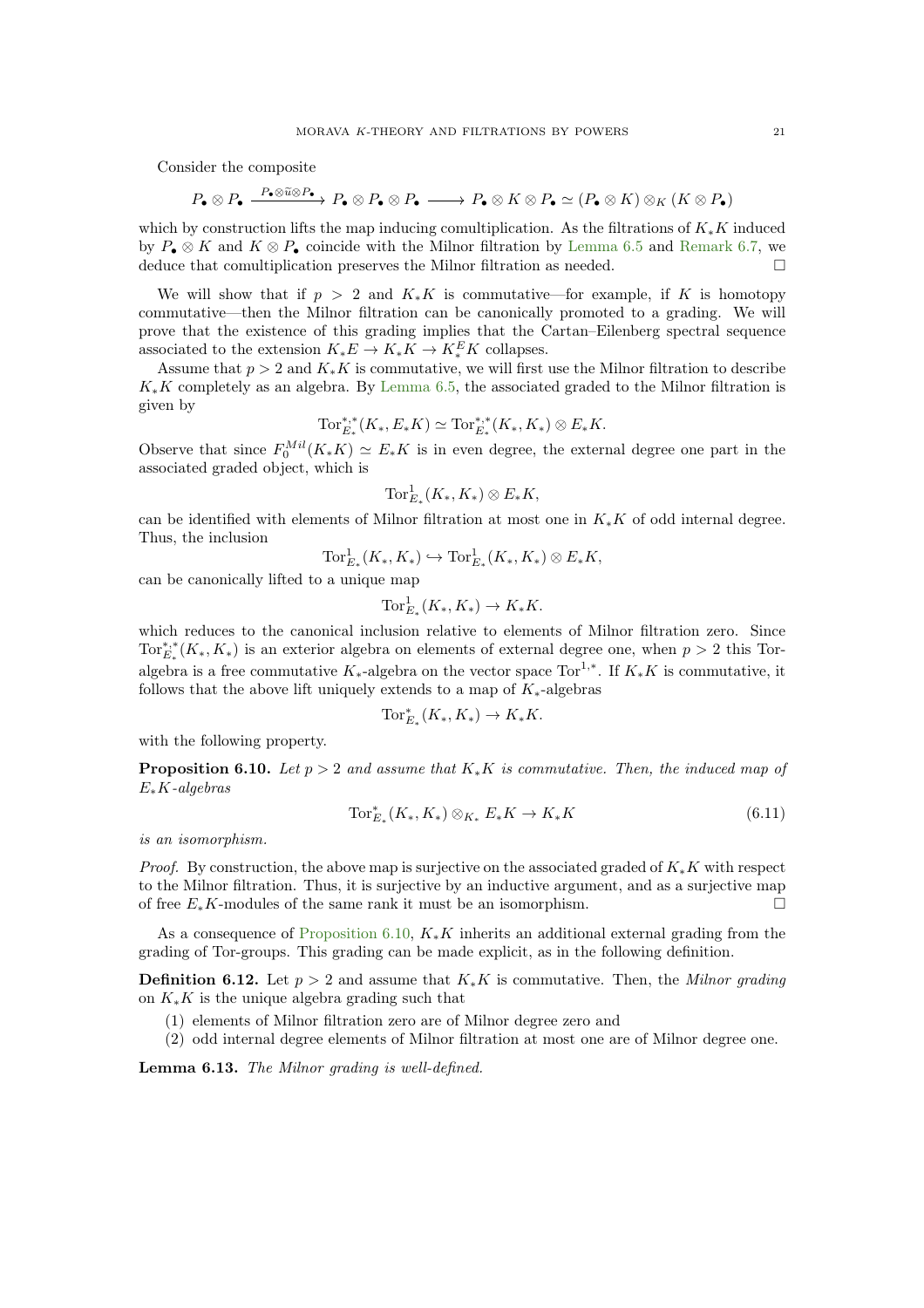Proof. This is immediate from [Proposition 6.10,](#page-20-0) as the external grading on the algebra tensor product is  $\text{Tor}_{E_*}^*(K_*, K_*)\otimes_{K_*}E_*K$  is uniquely determined by which elements are of degrees zero and one.  $\Box$ 

Remark 6.14. The increasing filtration associated to the Milnor grading is exactly the Milnor filtration. Thus, this grading can be considered as a refinement of the latter canonical filtration, which exists at all primes and with no assumptions on commutativity.

**Theorem 6.15.** Let  $p > 2$  and assume that  $K_*K$  is commutative. Then, the Milnor grading on  $K_*K$  is compatible with comultiplication and antipode, making it into a bigraded Hopf algebroid.

*Proof.* As  $K_{*}K$  is generated as an algebra by elements in Milnor degrees zero and one, it is enough to check that these two degrees are preserved. The subspace of elements of Milnor degree most one coincides with elements of filtration at most one, which get preserved by comultiplication and antipode by [Theorem 6.9.](#page-19-1)

Since the ones in Milnor degree zero are precisely those of even internal degree, and the ones in Milnor degree one are exactly the ones of odd internal degree, we deduce that each degree gets preserved separately by both comultiplication and antipode.

Remark 6.16. To see what goes wrong if  $p = 2$ , observe that even if  $K_*K$  were commutative, odd degree elements do not have to square to zero and so there need not be a multiplicative extension of the canonical map  $\text{Tor}_{E_*}^1(K_*, K_*) \to K_*K$  to a map on the whole Tor-algebra.

One can try to define the Milnor grading at  $p = 2$  directly similarly to [Definition 6.12,](#page-20-1) by declaring that elements in Milnor degree s are the s-fold products of those in Milnor degree one. This is bound to fail; the calculations of Würgler in the case of the minimal Morava  $K$ -theory given in [Section 3](#page-10-0) show that the elements  $\tau_i$  of Milnor degree one square to non-zero elements of Milnor degree zero.

<span id="page-21-0"></span>**Theorem 6.17.** Suppose that  $p > 2$  and that  $K_*K$  is commutative. Then, the Cartan–Eilenberg spectral sequence associated to the extension

$$
K_*E \to K_*K \to K_*^E K
$$

collapses on the second page, inducing a canonical isomorphism

$$
Ext_{K_{*}K}(K_{*}, K_{*}) \simeq Ext_{K_{*}E}(K_{*}, Ext_{K_{*}^{E}K}(K_{*}, K_{*})).
$$

*Proof.* Under the given assumptions,  $K_*K$  is bigraded using its internal grading and the Milnor grading of [Definition 6.12.](#page-20-1) This grading is compatible with the above extension, with all of  $K_*E$ of Milnor degree zero.

As  $K_*^E K \simeq \Lambda_{K_*}(V)$  as Hopf algebras, where V is the  $K_*$ -vector subspace of primitive elements, we have

$$
\mathrm{Ext}^{*,*,*}_{K^E_*K}(K_*,K_*)\simeq \mathrm{Sym}_{K_*}(V^\vee),
$$

an isomorphism with the symmetric algebra. Here,  $V^{\vee}$  is of homological degree one and Milnor degree one, and so the whole above Ext-algebra is concentrated on the plane of elements for which Milnor degree is equal to the homological one.

Since the Cartan–Eilenberg differentials lower the homological degree and preserve the Milnor degree, we deduce that they are all zero. This gives an isomorphism as above up to passing to associated graded to the homological filtration, as the extension problems all get trivialized by the additional grading.  $\square$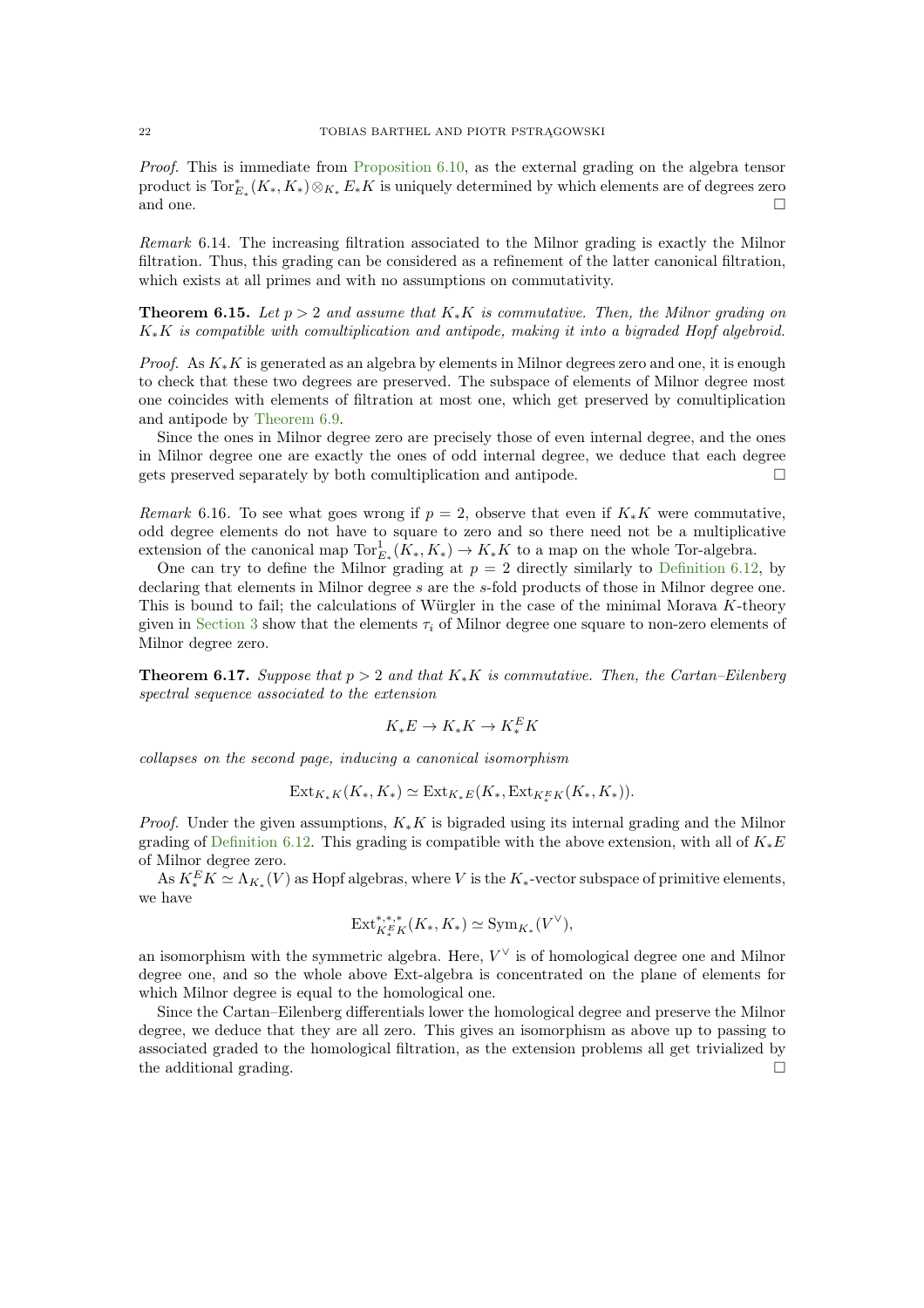## <span id="page-22-5"></span><span id="page-22-0"></span>Part 2. The K-based Adams spectral sequence

In this part, we study the Adams spectral sequence based on a Morava  $K$ -theory  $K$  at arbitrary height n and prime p, constructed as part of a finite height analogue of Miller's square of spectral sequences. In particular, we establish its (perhaps surprisingly) good convergence properties and identify it with the filtration by powers spectral sequence, at least for sufficiently large primes p. We then conclude this part with an illustration of the spectral sequence at heights 1 and odd primes, already exhibiting the existence of arbitrary long differentials.

<span id="page-22-2"></span>Remark 6.18 (Adams spectral sequence based on Milnor modules). We will not proceed in this way, but one can phrase the  $K$ -based Adams spectral sequence entirely in terms of absolute Milnor modules, following Miller's observation that the Adams spectral sequence is determined by the class of  $K_*$ -injective maps.

To see this, notice that the restricted Yoneda embedding, followed by a sheafification, gives a symmetric monoidal functor

$$
y\colon\mathrm{Sp}\to\mathrm{Mil}_{abs}
$$

which can be considered a Milnor modules-valued homology theory. That is, the functor  $y$  takes cofibre sequences to exact sequences, preserves arbitrary direct sums, and takes the suspension in spectra to the distinguished auto-equivalence of Milnor modules induced by suspension functor on  $Sp^{fin}$ .

By construction, any injective object in Milnor modules can be lifted to a representing object in spectra, and this allows one to construct a "y-based" Adams spectral sequence based on injectives, where the  $E_2$ -terms will be canonically given by Ext-groups in absolute Milnor modules [\[PP21\]](#page-60-18). Through the equivalence of [Proposition 4.12,](#page-12-1) this spectral sequence will be canonically isomorphic to the K-based Adams spectral sequence for any choice of Morava K-theory.

#### 7. Convergence of the K-based Adams spectral sequence

<span id="page-22-1"></span>In this short section, we prove that the K-based Adams spectral sequence is conditionally convergent for any K-local spectrum, and it converges completely in the dualizable case.

Remark 7.1. As observed in [Remark 6.18,](#page-22-2) the K-based Adams spectral sequence depends only on the choice of the prime and the height. However, this independence from choices will not be needed in this section, as the arguments we use apply equally well to any Morava K-theory.

By standard arguments, the K-based Adams spectral sequence is isomorphic to the totalization spectral sequence obtained by mapping into the canonical K-Adams resolution

$$
X \to K \otimes X \rightrightarrows K \otimes K \otimes X \Rightarrow \dots
$$

Thus, it follows that the K-based Adams spectral sequence converges to the homotopy of the K-nilpotent completion of X:

$$
\operatorname{Tot}(K^{\otimes \bullet+1} \otimes X) := \varprojlim\nolimits_{s \in \Delta} K^{\otimes \bullet+1} \otimes X.
$$

<span id="page-22-4"></span>Since the totalization is  $K$ -local as a limit of  $K$ -local spectra, there is a canonical comparison map from the K-localization of X. Our first task is to determine when this map is an equivalence.

**Proposition 7.2.** For any spectrum  $X$ , the K-nilpotent completion of  $X$  is equivalent to the  $K$ -localization of  $X$ ; that is, the canonical map

<span id="page-22-3"></span>
$$
L_K X \to \text{Tot}(K^{\otimes \bullet + 1} \otimes X) \tag{7.3}
$$

is an equivalence.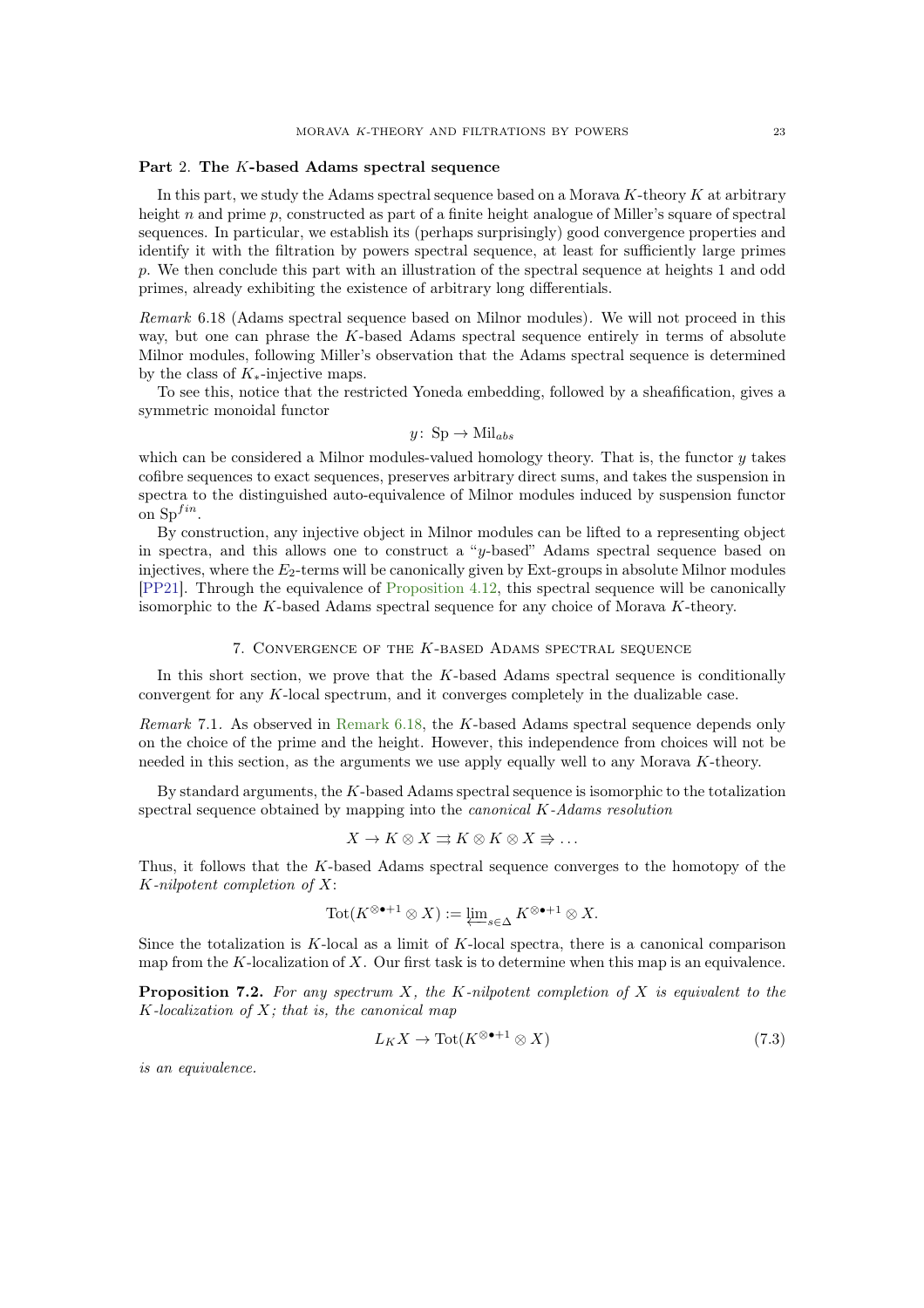<span id="page-23-2"></span>*Proof.* Since both sides are K-local, it is enough to show that this map is a  $K_*$ -isomorphism. The latter can be checked after tensoring with any non-K-acyclic spectrum as  $K_*$  is a field, so that we have the Künneth isomorphism, and tensoring with a non-zero  $K_*$ -vector space reflects isomorphisms.

After tensoring with a finite spectrum  $F(n)$  of type n, the above map becomes

$$
L_K(X \otimes F(n)) \to \mathrm{Tot}(K^{\otimes \bullet+1} \otimes X \otimes F(n)),
$$

as both sides of  $(7.3)$  define exact functors in X and so commute with tensoring with a finite spectrum. Thus, it is enough to check the result holds for  $X \otimes F(n)$ .

The proof of the smash product theorem in [\[Rav92,](#page-60-19) Chapter 8] shows that  $S^0$  is E-prenilpotent; that is,  $L_E S^0 \in \text{Thick}^{\otimes}(E)$ , where Thick<sup>\\iferac{\left{\sigma\_{\left{a}}}\$ (Y) denotes the smallest full subcategory of  $\mathcal{S}p$  which</sup> contains  $Y$ , is thick, and is closed under smashing with arbitrary objects in  $\mathcal{S}_p$ . It follows that

$$
L_K F(n) \simeq L_E F(n) \in \text{Thick}^{\otimes} (E \otimes F(n)) \subseteq \text{Thick}^{\otimes} (K).
$$

In other words,  $F(n)$  is K-prenilpotent. By definition,  $X \otimes F(n)$  is thus also K-prenilpotent for all  $X \in Sp$ . Therefore, Bousfield's theorem [\[Bou79,](#page-59-11) Theorem 6.10] applies to provide an equivalence  $L_K(X \otimes F(n)) \simeq \text{Tot}(K^{\otimes \bullet+1} \otimes X \otimes F(n))$ , which is what we wanted.

If X, Y are spectra, then by applying  $[Y, -]$  to the canonical K-Adams resolution of X we obtain the Adams spectral sequence as the totalization spectral sequence. Since  $K_*$  is a field,  $K_*Y$ is projective over the base ring, so that by standard arguments the resulting spectral sequence has signature

$$
E_2^{s,t}(Y,X) \cong \text{Ext}^{s,t}_{K_*K}(K_*Y, K_*X) \implies [Y, L_KX]^{t-s}.
$$

Indeed, if we use the canonical Adams resolution, then the first page of the Adams spectral sequence will be given by the cobar complex, which in the projective case computes the Extgroups in comodules [\[Rav03,](#page-60-7) Corollary A.1.2.12].

<span id="page-23-0"></span>Corollary 7.4. For any K-local spectrum  $X$  and any  $Y$ , the K-based Adams spectral sequence converges conditionally in the sense of Boardman to  $[Y, L_K X]$ .

Proof. The totalization spectral sequence is the spectral sequence induced by the tower of partial totalizations. Conditional convergence to  $[-, L_K X]$  in the sense of Boardman is equivalent to the natural map from  $L_K X$  into the limit of this tower being an equivalence, so that the statement follows from [Proposition 7.2.](#page-22-4)

Let us write  $E_r^{*,*}(Y, X)$  for the r-th page of the K-based Adams spectral sequence converging conditionally to  $[Y, L_K X]$ , so that we have  $E_2^{s,t}(Y, X) \simeq \text{Ext}_{K_* K}^{s,t}(K_* Y, K_* X)$ . The differentials in this spectral sequence are of the form

$$
d_r: E_r^{s,t}(Y,X) \to E_r^{s+r,t+r-1}(Y,X).
$$

In particular, for  $r > s$  there are inclusions  $E^{s,t}_{r+1}(Y,X) \subseteq E^{s,t}_r(Y,X)$ , and we write

$$
E_{\infty}^{s,t}(Y,X) = \lim_{r} E_r^{s,t}(Y,X).
$$

Let  $F^*[Y, L_K X]_*$  denote the filtration on  $[Y, L_K X]_*$  induced by the spectral sequence. Following Bousfield  $[Bu79, §6]$ , we say that the K-based Adams spectral sequence for X converges completely if the canonical maps

$$
[Y,L_KX]_* \twoheadrightarrow \lim{}_s[Y,L_KX]_*/F^s[Y,L_KX]_*
$$

and

$$
F^s[Y,L_KX]_*/F^{s+1}[Y,L_KX]_*\hookrightarrow E^{s,s+*}_\infty(Y,X)
$$

<span id="page-23-1"></span>are isomorphisms. By the work of Bousfield, see [\[Bou79,](#page-59-11) Proposition 6.3], this is equivalent to the condition that  $\lim_{r>s} E_r^{s,t}(Y,X)$  vanishes.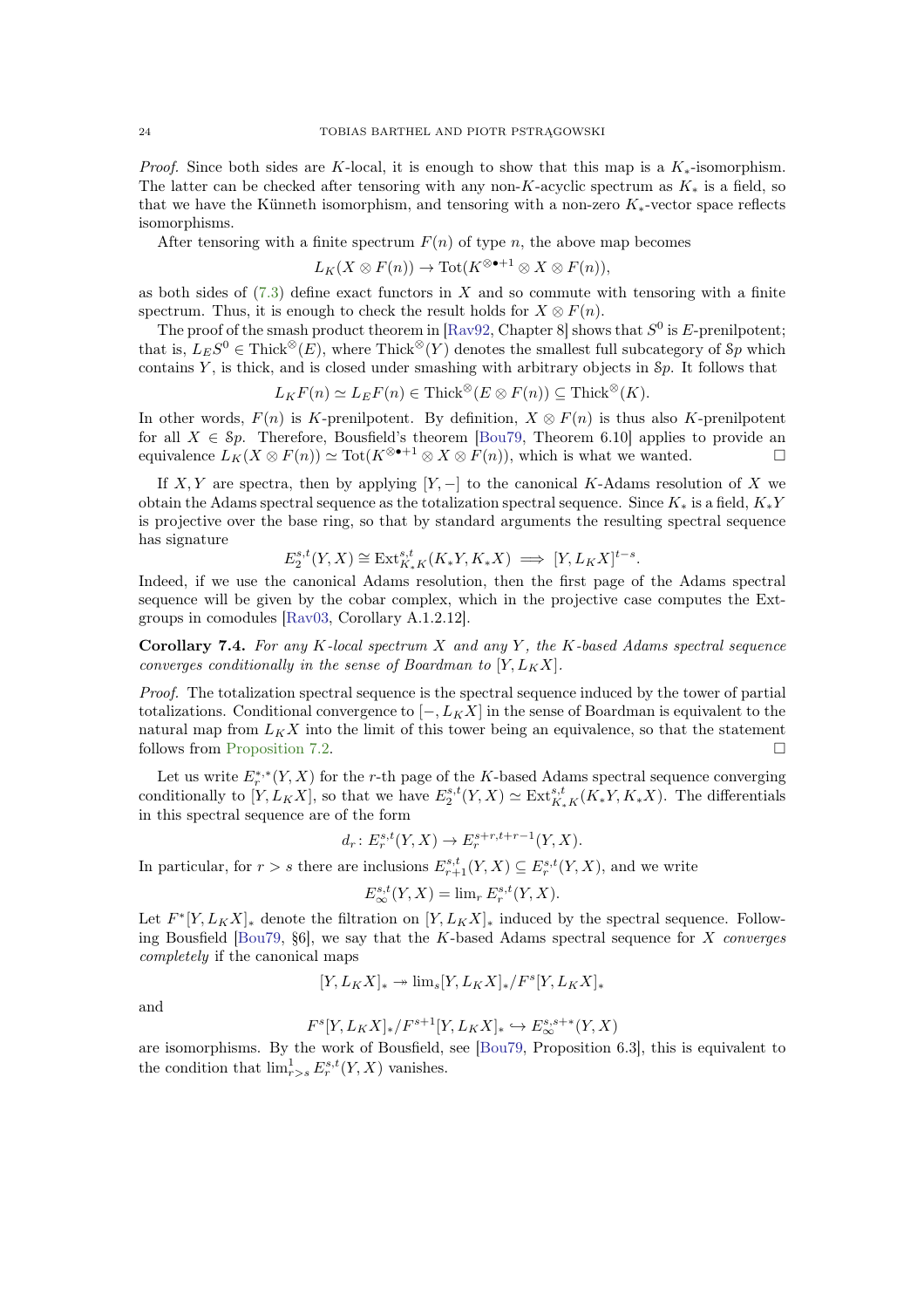<span id="page-24-2"></span>Proposition 7.5. The K-based Adams spectral sequence of signature

$$
\operatorname{Ext}_{K_{*}K}^{s,t}(K_{*}Y, K_{*}X) \implies [Y, L_{K}X]^{t-s}.
$$

converges completely for any spectra X and Y with  $K_*X$  and  $K_*Y$  finite-dimensional.

*Proof.* By [Theorem 5.10,](#page-16-1) the groups in the  $E_2$ -term are all finite. Therefore, the system

$$
(E_r^{s,t}(Y,X))_{r>s}
$$

is Mittag-Leffler, so that Bousfield's convergence criterion [\[Bou79,](#page-59-11) Proposition 6.3] applies.  $\square$ 

Remark 7.6. For a spectrum X, the homology  $K_*X$  being finite-dimensional is equivalent to X being K-locally dualizable, see [\[HS99,](#page-59-12) Theorem 8.6].

<span id="page-24-0"></span>Remark 7.7. In general, the K-based Adams spectral sequence may fail to converge completely in the sense of Bousfield, see [Example 10.7.](#page-36-0)

## 8. The finite height Miller square

In his seminal paper [\[Mil81\]](#page-60-0) on relations between Adams spectral sequences, Miller uses the relationship between the Adams–Novikov and classical Adams spectral sequences to prove the telescope conjecture at height one and odd primes. In this section, we apply his axiomatic framework to the case of Lubin–Tate and Morava K-theory spectra.

In Miller's framework, one starts with a map  $A \to B$  of homotopy ring spectra; that is, an arrow in the category Alg(ho(Sp)). In this context, it is not hard to show that a map  $X \to Y$  of spectra which is A-monic, in the sense that  $A \otimes X \to A \otimes Y$  is a split inclusion, is also B-monic. Thus, any B-injective spectrum is also A-injective, see [\[Mil81,](#page-60-0) Lemma 2.1].

<span id="page-24-1"></span>**Definition 8.1** (Miller). A spectrum X is  $(A, B)$ -primary if there exists an A-Adams resolution  $X \to I^{\bullet}$  such that for each m, the B-Adams spectral sequence computing  $\pi_* I^m$  converges and collapses on the second page.

When  $X$  is  $(A, B)$ -primary, Miller constructs a square of spectral sequences



which we will now explain. The terms  $E_A^2(X), E_B^2(X)$  form the second pages of the relevant Adams spectral sequences, and the bottom two arrows are the corresponding Adams spectral sequences.

The construction of the other two spectral sequences is more involved, but let us briefly recall the arguments of Miller. Observe that  $E_A^2(X)$  arises as homology of the cochain complex  $\pi_* I^{\bullet}$ , where  $I^{\bullet}$  is an A-Adams resolution as in [Definition 8.1.](#page-24-1) As this cochain complex is given by homotopy groups, it has an additional filtration given by the B-Adams filtration. By definition, the term  $E_{A,B}^2(X)$  is the cohomology of the associated graded of  $\pi_* I^{\bullet}$  with respect to this filtration, and the top left arrow is the associated cohomology of filtered complex spectral sequence, which Miller calls the *May spectral sequence*.

If X is primary in the sense of [Definition 8.1,](#page-24-1) the cohomology  $E_{A,B}^2(X)$  of the associated graded of  $\pi_* I^{\bullet}$  is the same as the cohomology of the complex  $E_B^2(I^{\bullet})$  consisting of the B-Adams  $E_2$ -pages of the spectra  $I^{\bullet}$ . As all A-split maps are B-split, these  $E_2$ -pages are related by long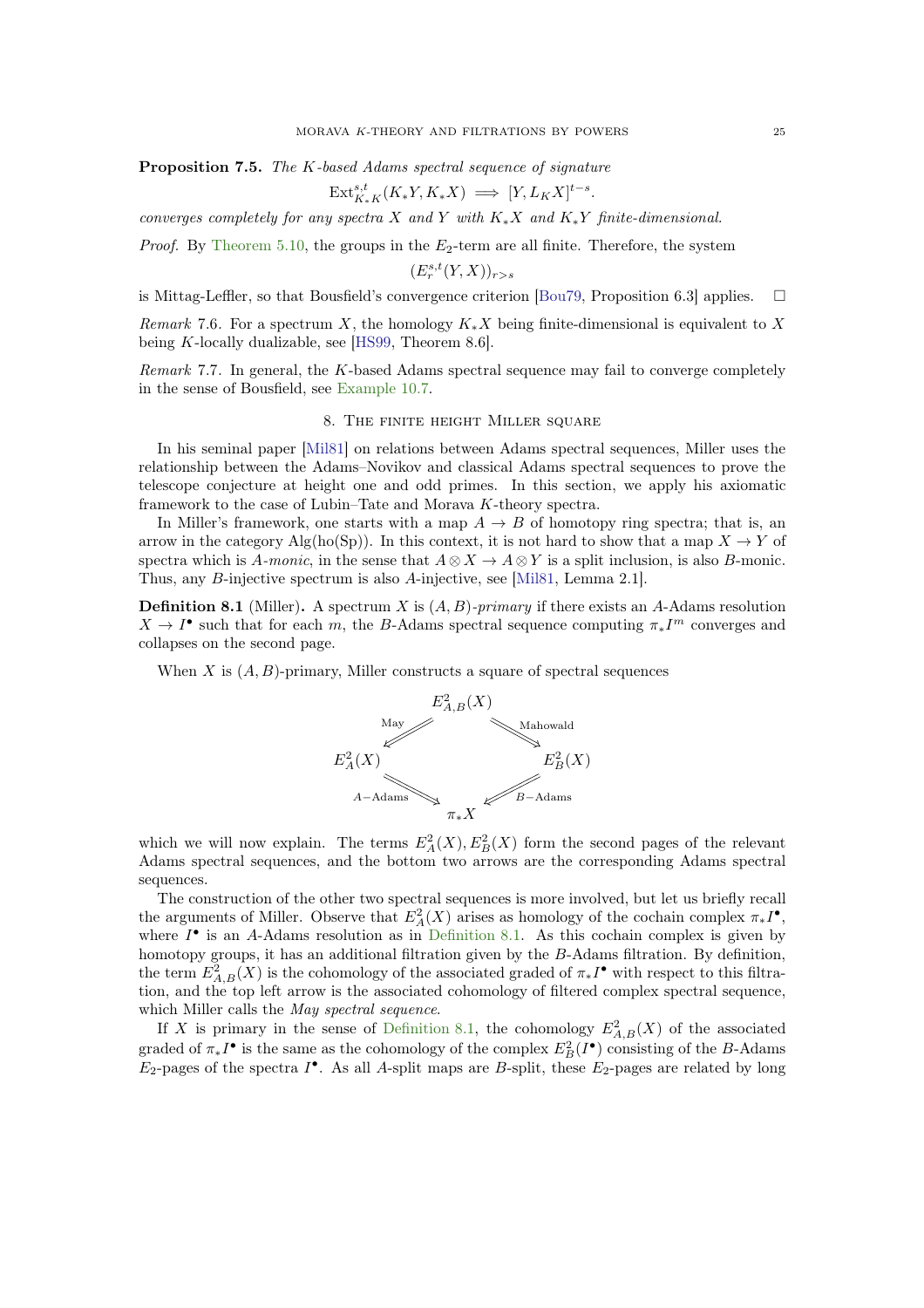<span id="page-25-4"></span>exact sequences and can be collected into an  $E_1$  of an exact couple using that  $I^{\bullet}$  is a resolution of X, yielding a spectral sequence computing  $E_B^2(X)$ . This is the spectral sequence in the top right corner, which Miller calls the Mahowald spectral sequence.

Remark 8.2. Miller proves that the above diagram of spectral sequences is commutative in the sense that, after making appropriate choices, the  $d_2$ -differentials in the May spectral sequence can be identified with  $d_2$ -differentials in the B-Adams spectral sequence [\[Mil81,](#page-60-0) Theorem 4.2]. In the case of Morava K-theory and under the assumption that the prime is large enough compared to the height, we will generalize this result to higher differentials in [Proposition 9.13.](#page-31-0)

Let us give an explicit description of these spectral sequences for Lubin–Tate spectra and Morava K-theories. Note that in this case, the E-based Adams spectral sequence computes the E-local homotopy groups, which are quite different from the K-local ones. Thus, to get a commutative square, we should work internally to K-local spectra.

Our first goal is to show that the  $K$ -based Adams spectral sequence has a particularly simple form for E-modules with flat homotopy groups. To do so, we will reduce to the pro-free case using the work of Hovey.

Before we proceed, let us recall that the completion functor  $M_* \mapsto (M_*)^{\vee}_m := \lim_{M_*} M_*/m^n M_*$ is neither left or right exact, but it has left derived functors  $L_s$ :  $Mod_{E_*} \to Mod_{E_*}$ . For more properties of these functors, see [\[HS99,](#page-59-12) Appendix B] or [\[BF15,](#page-58-8) Appendix A].

<span id="page-25-1"></span>**Lemma 8.3.** Let  $M_*$  be an  $E_*$ -module such that  $\text{Tor}_{E_*}^s(M_*, K_*) = 0$  for  $s > 0$ ; for example,  $M_*$ can be flat. Then, the completion  $(M_*)^{\vee}_{\mathfrak{m}}$  is pro-free.

<span id="page-25-2"></span>*Proof.* This is proven by Hovey in  $[Hov04c, 1.2]$ .

**Lemma 8.4.** Let M be an E-module such that  $M_*$  is flat over  $E_*$ . Then, the K-localization map  $M \to L_K M$  induces an isomorphism  $\pi_* L_K M \simeq (M_*)^{\vee}_m$  with the completion.

Proof. Hovey constructs for any E-module M a strongly convergent spectral sequence of signature

$$
L_s M_t \to \pi_{t+s} L_K M.
$$

In the present case, the spectral is concentrated on the zero line by [Lemma 8.3,](#page-25-1) hence the spectral sequence collapses inducing the needed isomorphism.

<span id="page-25-0"></span>Corollary 8.5. Let M be an E-module such that  $M_*$  is flat. Then,  $L_K M$  is equivalent as an  $E$ -module to the K-localization of a direct sum of copies of  $E$ .

*Proof.* We have  $\pi_* L_K M \simeq (M_*)^{\vee}_{\mathfrak{m}}$  by [Lemma 8.4](#page-25-2) and  $(M_*)^{\vee}_{\mathfrak{m}}$  is pro-free by [Lemma 8.3.](#page-25-1) Choosing pro-generators of the latter induces a map  $L_K(\bigoplus E) \to M$  from a direct sum of shifts of E which is an equivalence by inspection of homotopy groups.

<span id="page-25-3"></span>**Proposition 8.6.** If M is an E-module such that  $M_*$  is  $E_*$ -flat, then the K-Adams filtration on  $M_*$  is the m-adic one and the K-based Adams spectral sequence for M converges completely to  $\pi_* L_K M := (M_*)_{\mathfrak{m}}^{\vee}$  and collapses on the second page.

*Proof.* By flatness we have  $\pi_* L_K M \simeq (M_*)^{\vee}_{\mathfrak{m}}$ . Since the m-adic filtration on  $M_*$  is induced by that of completion, we can replace  $M$  by its K-localization. In this case,  $M$  is K-locally equivalent to a direct sum of E by [Corollary 8.5.](#page-25-0) As the Adams spectral sequence of a direct sum is a direct sum of spectral sequences, we can assume that  $M = E$ .

We have a base-change isomorphism

$$
\text{Ext}_{K_{*}K}(K_{*}E, K_{*}) \simeq \text{Ext}_{K_{*}^{E}K}(K_{*}, K_{*})
$$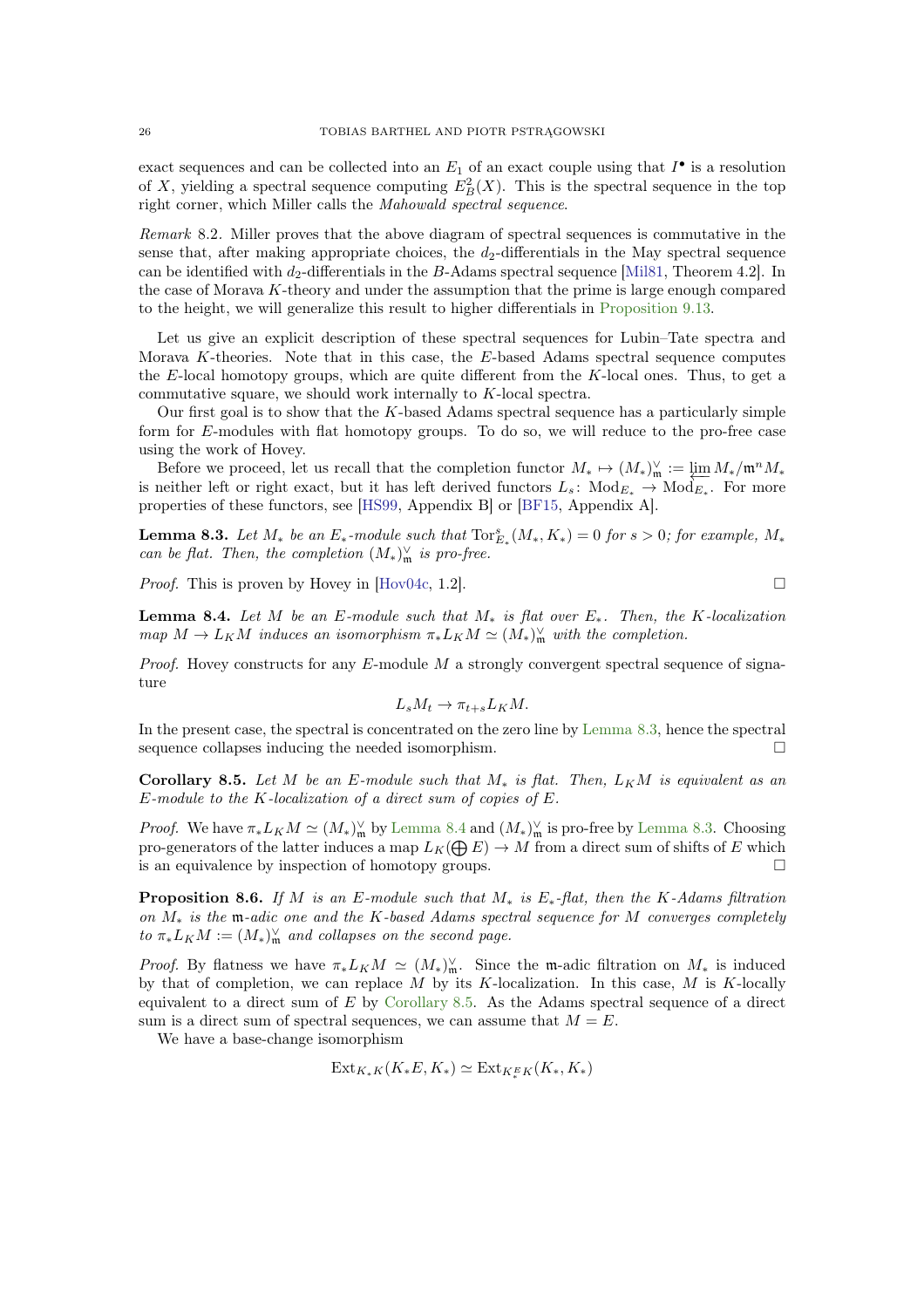<span id="page-26-1"></span>and by [Proposition 5.8](#page-16-0) a further isomorphism

$$
\mathrm{Ext}_{K^E_*/K}(K_*, K_*) \simeq K_* \otimes_{\kappa} \mathrm{Sym}^*_\kappa(\mathfrak{m}/\mathfrak{m}^2).
$$

Since  $E_0$  is regular,  $Sym_k^*(m/m^2)$  can be identified with the associated graded to the m-adic filtration on  $E_0$ .

We deduce from the above that the  $E_2$ -term of the K-based Adams for E is abstractly isomorphic to the associated graded of the m-adic filtration on  $E_*$ . Moreover, since the  $E_2$ -term is concentrated in even Adams degree, we deduce that the Adams spectral sequence collapses.

We are left with showing that the K-based Adams filtration on  $E_*$  coincides with the m-adic one. Observe that since  $E \to K$  is a  $K_{*}$ -monomorphism by [Proposition 2.14,](#page-8-2) the elements of positive Adams filtration are precisely given by  $mE_* = \ker(E_* \to K_*).$ 

Using compatibility of the Adams filtration with products, we deduce that any element of  $\mathfrak{m}^nE_*$  is of Adams filtration at least n. Thus, one filtration is contained in the other. As their associated gradeds have the same dimension over  $K_*$  by what was said above, we deduce that the two filtrations must coincide, as needed.

**Proposition 8.7.** Let X be a spectrum such that  $E^{\vee}_*(X) := \pi_* L_K(E \otimes X)$  is pro-free; for example, such that  $E_*X$  is flat. Then, X is  $(E, K)$ -primary in the K-local category.

*Proof.* The implication that  $E^* X$  flat implies  $E^{\vee}_* X$  pro-free is a combination of [Lemma 8.3](#page-25-1) and [Proposition 8.6.](#page-25-3)

Since  $E_*E$  is flat over  $E_*$ , this in particular implies that  $E_*^{\vee}E$  is pro-free, which can be also proven directly using evenness, see [\[HS99,](#page-59-12) THeorem 8.6]. It follows (as in [\[BH16,](#page-59-14) Corollary 1.24], for example) that

$$
\pi_*L_K(E^{\bullet} \otimes X) \simeq (E^{\vee}_*E)^{\otimes_{E_*}^{\vee} \bullet -1} \otimes_{E_*}^{\vee} E^{\vee}_*X,
$$

where on the right hand side we have the completed tensor products, which are again pro-free. This together with [Proposition 8.6](#page-25-3) implies that the standard K-local E-based Adams resolution

$$
L_K X \longrightarrow L_K (E \otimes X) \longrightarrow L_K (E \otimes \overline{E} \otimes X) \longrightarrow \dots
$$
  
\n
$$
\downarrow \qquad \qquad \downarrow
$$
  
\n
$$
L_K (\overline{E} \otimes M) \qquad \qquad L_K (\overline{E} \otimes \overline{E} \otimes X)
$$

satisfies the primarity condition.  $\Box$ 

If  $E^{\vee}_*X$  is pro-free, then the  $E_1$ -page of the K-local E-based Adams spectral sequence is given by the cobar complex

$$
\pi_*L_K(E^{\bullet} \otimes X) \simeq (E_*^{\vee} E)^{\otimes_{E_*}^{\vee} \bullet -1} \otimes_{E_*} E_*^{\vee} X.
$$

It follows from [Proposition 8.6](#page-25-3) that the  $K$ -Adams filtration on these homotopy groups coincides with the filtration by powers of the maximal ideal m; this is the "filtration by powers" appearing in the title. This has the following consequence.

<span id="page-26-0"></span>**Corollary 8.8.** If  $E_*^{\vee} X$  is pro-free, then Miller's May spectral sequence associated to  $(E, K)$ coincides with the spectral sequence of signature

$$
\mathrm{Ext}^{s,t}_{E^{\vee}_*E}(E_*,\bigoplus \mathfrak{m}^n/\mathfrak{m}^{n+1}E^{\vee}_*X) \implies \mathrm{Ext}^{t-s}_{E^{\vee}_*E}(E_*,E^{\vee}_*X)
$$

obtained by filtering  $E^{\vee}_*X$  by powers of the maximal ideal; that is, by  $\mathfrak{m}^n E^{\vee}_*X$ .

*Proof.* Since Miller's May spectral sequence is induced by the  $K$ -Adams filtration on the ho-motopy groups of the K-local E-Adams resolution, this is a consequence of [Proposition 8.6,](#page-25-3) as under the above assumption all of the spectra in the resolution are pro-free.  $\Box$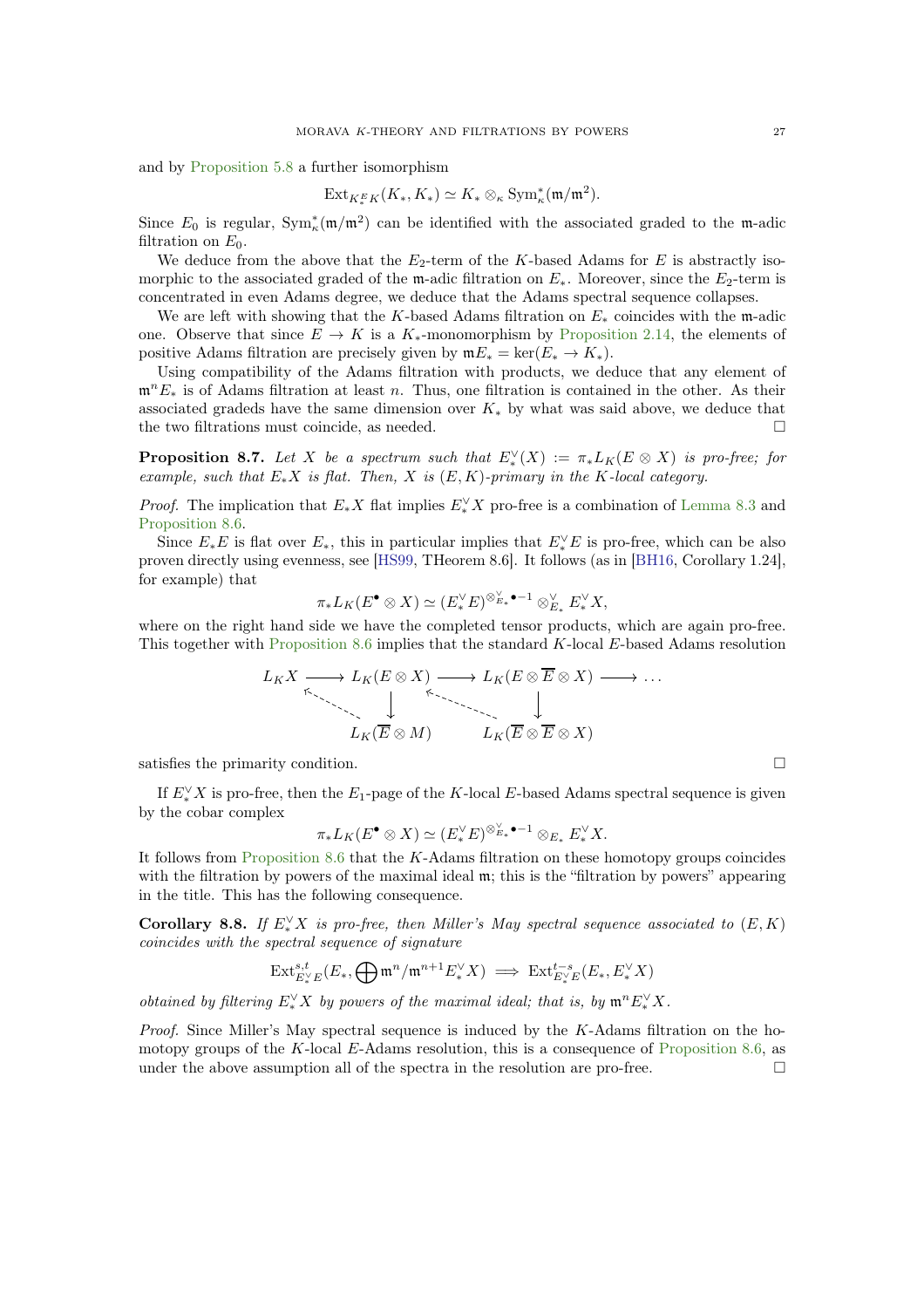<span id="page-27-3"></span>Remark 8.9. The identification of the  $E_2$ -page of the K-local E-based Adams spectral sequence is somewhat subtle. However, in the case where  $E^{\vee}_*X$  is pro-free, it follows from [\[BH16\]](#page-59-14) that it acquires a structure of a suitably complete comodule over  $E^{\vee}_*E$  and that the  $E_2$ -page is given by the Ext-groups in comodules as above.

We deduce that the K-local Miller square associated to  $(E, K)$  is of the form

<span id="page-27-2"></span>

<span id="page-27-0"></span>whenever  $E^{\vee}_* X$  is profree. This leaves the question of identifying the Mahowald spectral sequence, which is not too difficult.

**Proposition 8.11.** If  $E^{\vee}_* X$  is pro-free, then Miller's Mahowald spectral sequence based on  $(E,K)$ can be identified with the Cartan–Eilenberg spectral sequence associated to the extension of Hopf algebroids

$$
K_*E \to K_*K \to K_*^E K.
$$

Proof. Taking the standard K-local E-Adams resolution

$$
X \to L_K(E \otimes X) \to L_K(E \otimes \overline{E} \otimes X) \to \dots
$$

and applying K-homology gives the long exact sequence of comodules of the form

 $K_*X \to K_*E \otimes K_*X \to K_*E \otimes_{K_*} \overline{K_*E} \otimes_{K_*} K_*X \to \ldots$ 

Applying  $\text{Ext}_{K_*K}(K_*)$  to the above leads to an exact couple which yields the Mahowald spectral sequence.

Note that from the description of the  $E_1$ -term we see that this is just the  $K_*E$ -based Adams spectral sequence in the derived category of  $K_*K$ -comodules, sometimes called the Margolis– Palmieri spectral sequence. This is known to be isomorphic to the Cartan–Eilenberg spectral sequence associated to the extension, see [\[Bel20,](#page-58-7) Theorem 4.2].

<span id="page-27-1"></span>Remark 8.12. We have shown in [Theorem 6.17](#page-21-0) that if  $p > 2$ , then the Cartan–Eilenberg spectral sequence computing  $\text{Ext}_{K_{*}K}(K_{*}, K_{*})$  collapses on the second page. It follows from the isomor-phism of [Proposition 8.11](#page-27-0) that the same is true for Miller's  $(E, K)$ -Mahowald spectral sequence associated to  $X = S^0$ .

Remark 8.13. Note that applying [Proposition 8.11](#page-27-0) to the starting terms of the respective spectral sequences implies in particular that

$$
\operatorname{Ext}_{E_{\ast}^{\vee}E}(E_{\ast}, \bigoplus {\mathfrak{m}}^n/{\mathfrak{m}}^{n+1}E_{\ast}) \simeq \operatorname{Ext}_{E_{\ast}K}(K_{\ast}, \operatorname{Ext}_{K_{\ast}^EK}(K_{\ast}, K_{\ast})).
$$

This can be proven directly, without resorting to Miller's work, using Hopkins and Lurie's calculation of the cohomology of  $K_{*}^{E}K$ , which we stated as [Proposition 5.8.](#page-16-0) The key is that since  $E_0$  is regular, we have  $\text{Sym}_\kappa(\mathfrak{m}/\mathfrak{m}^2) \simeq \bigoplus \mathfrak{m}^n/\mathfrak{m}^{n+1}$ .

Remark 8.14. If we again pick  $E = E_n$ , the Lubin–Tate spectrum associated to the Honda formal group law of height n over  $\mathbb{F}_{p^n}$ , then the relevant Ext-groups appearing in the Miller square can be described in terms of the cohomology of the Morava stabilizer group, see [\[BH16,](#page-59-14) Theorem 4.3]. Keeping this choice of E in mind, we can rewrite the Miller square as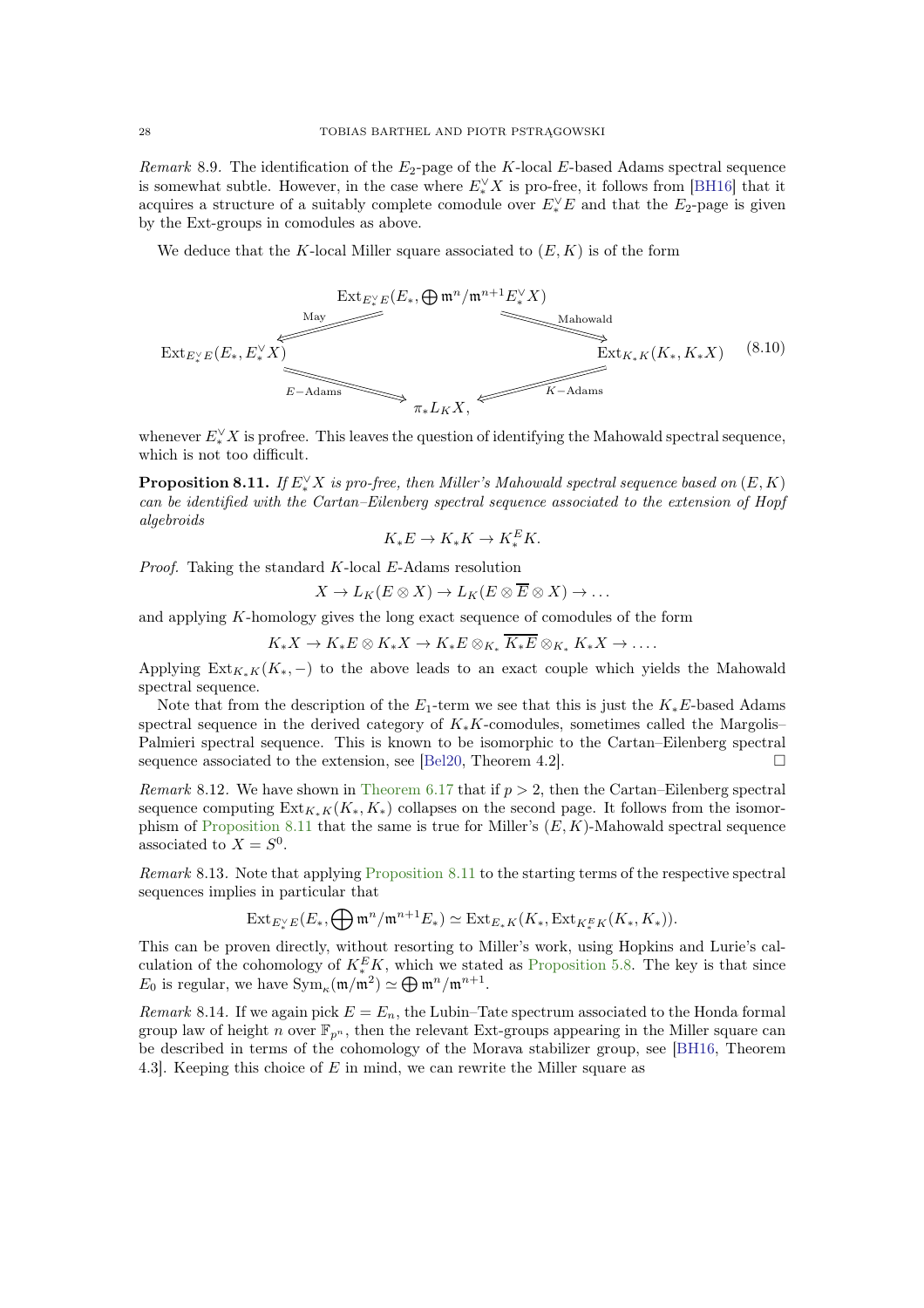<span id="page-28-1"></span>

Remark 8.15. In the important case of  $(MU, H\mathbb{F}_p)$ , the Miller square can also be described explicitly, see for example [\[GWX21\]](#page-59-15). In this context, the Miller square foreshadows the later development of the Cτ-philosophy of Gheorghe, Isaksen, Wang and Xu which applied motivic methods to breakthrough results in stable homotopy groups of spheres [\[IWX20\]](#page-60-20).

#### 9. THE K-BASED ADAMS SPECTRAL SEQUENCE AT LARGE PRIMES

<span id="page-28-0"></span>It is well-known that if  $p$  is large compared to the height, then the  $E$ -based Adams–Novikov spectral sequence for the K-local sphere collapses. As the same is true for the Mahowald spectral sequence, as we have shown in [Remark 8.12,](#page-27-1) we deduce that under these assumptions, two of the sides of the Miller square of [\(8.10\)](#page-27-2) represent collapsing spectral sequences.

It is then only natural to expect that the other two sides can be identified up to regrading; in this section, we show that this is indeed the case. More precisely, we will show that if  $2p-2 > n^2 + n + 1$ , then the K-based Adams spectral sequence for the sphere is isomorphic to the filtration by powers spectral sequence

$$
\operatorname{H}^*(\mathbb{G}_n, \bigoplus \mathfrak{m} ^n/\mathfrak{m} ^{n+1}) \implies \operatorname{H}^*(\mathbb{G}_n, E_*),
$$

which we can identify with Miller's May spectral sequence by [Corollary 8.8.](#page-26-0)

Remark 9.1. Note that a result of Miller [\[Mil81,](#page-60-0) Theorem 4.2] relates the  $d_2$ -s in the May and K-based Adams spectral sequence, at all primes and heights. Our first approach to this problem was to try to push Miller's methods further into higher differentials, hoping that the collapses of the other two spectral sequences in the square would simplify the situation. This approach was unsuccessful, and below we use quite different methods.

Remark 9.2. While we will show in this section that at large primes the K-based Adams spectral sequence admits an algebraic description, it *never* collapses for  $n > 0$ , unlike the Adams–Novikov spectral sequence. Indeed, the element  $v_n = u^{p^n-1} \in \operatorname{Ext}_{K_*K}^{0,2p^n-2}(K_*, K_*)$  is never a permanent cycle, as the K-local sphere is of type 0 and so cannot admit a  $v_n$ -periodic map.

To prove our comparison result, we will use an algebraicity result for homotopy categories of E-local spectra at large primes due to the second author, strengthened in recent work with Patchkoria, which compares it the following algebraic construction.

*Notation* 9.3. Let us write  $\mathcal{D}(E_*E)$  for the derived  $\infty$ -category of the abelian category of comodules. This is a symmetric monoidal stable ∞-category, with monoidal unit given by  $E_*$  itself, considered as a chain complex concentrated in degree zero. The unit defines for any  $X \in \mathcal{D}(E_*E)$ its homotopy groups

$$
\text{Ext}^{s,t}_{\mathcal{D}(E_*E)}(X) := [\Sigma^s E_*[t], X]_{\mathcal{D}(E_*E)}.
$$

Notice that the homotopy groups are bigraded, since the abelian category of  $E_*E$ -comodules has an internal grading. This endows the derived  $\infty$ -category with two gradings,

(1) the homological one given by the suspension and corresponding above to s and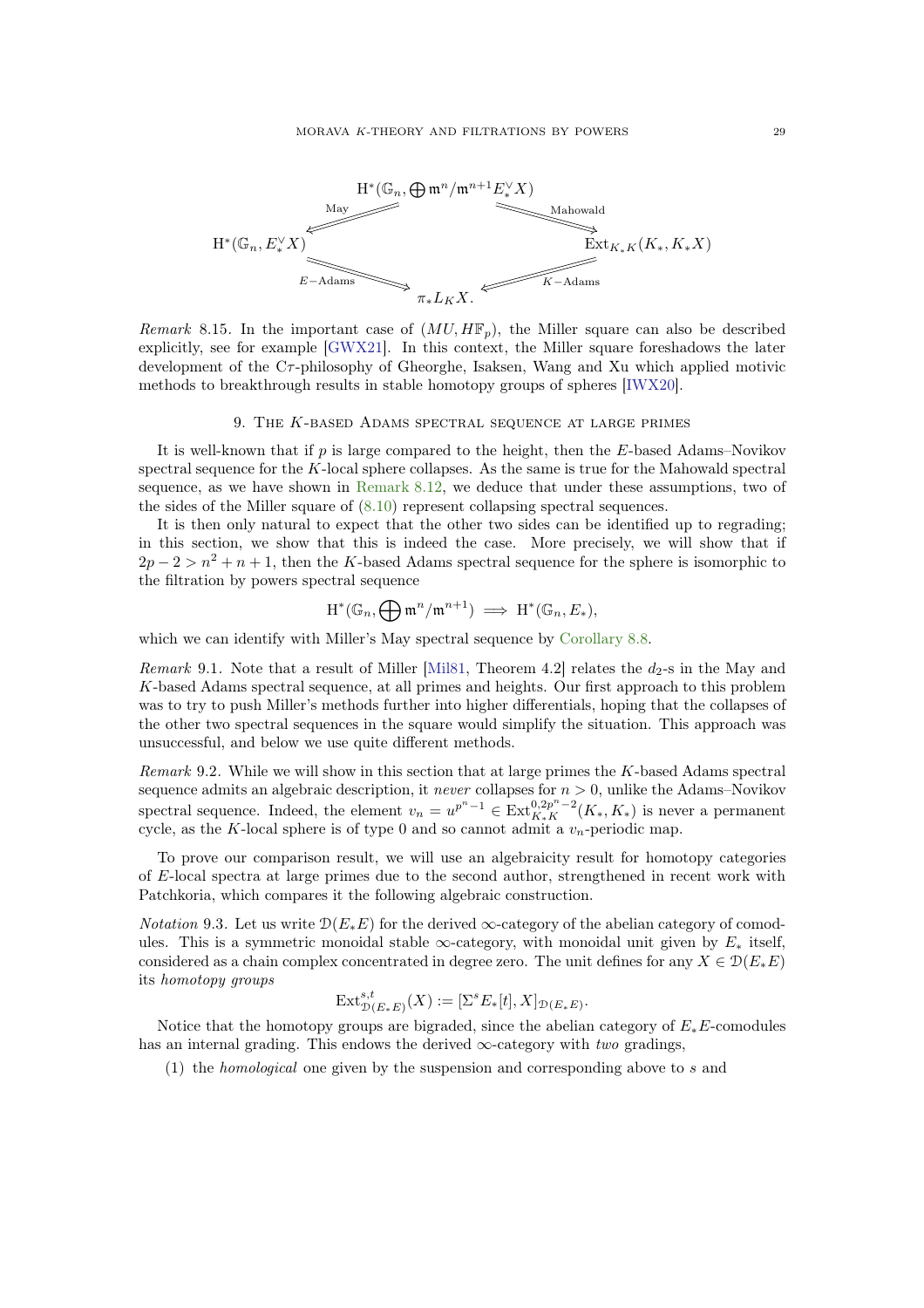(2) the *internal one* induced from the grading shift functor on  $Comod_{E_{\kappa}E}$  and corresponding above to t.

In the special case of  $X$  being a comodule, considered as an object of the heart, these homotopy groups encode the  $E_2$ -term of the E-based Adams spectral sequence in the  $\infty$ -category of spectra.

<span id="page-29-1"></span>**Definition 9.4.** The *periodicity algebra*  $P(E_*)$  is the  $\mathbf{E}_{\infty}$ -algebra in  $\mathcal{D}(E_*E)$  determined by the commutative algebra  $\frac{1}{1}$ 

$$
E_*(\tau^{\pm 1}],
$$
 where  $|\tau| = (1, -1)$ 

in chain complexes of comodules, equipped with the zero differential.

Notation 9.5. For brevity, let us write

$$
\text{Mod}_{P(E_*)} := \text{Mod}_{P(E_*)}(\mathcal{D}(E_*E)).
$$

<span id="page-29-0"></span>The following result shows that modules over the periodicity algebra give an algebraic model for the homotopy category of E-local spectra.

**Theorem 9.6.** If  $2p - 2 > n^2 + n$ , there exists an equivalence

$$
\phi \colon h \mathcal{S} p_E \simeq h \mathop{\rm Mod}\nolimits_{P(E_*)} \mathfrak{D}(E_*E)
$$

of homotopy categories of E-local spectra and  $P(E_*)$ -modules which is moreover compatible with homology functors in the sense that the following diagram commutes

$$
h\mathcal{S}p_{E} \xrightarrow{b} h\operatorname{Mod}_{P(E_{*})} \mathcal{D}(E_{*}E)
$$
  

$$
E_{*}(-) \xrightarrow{\vee} \operatorname{Comod}_{E_{*}E} \cdots
$$

*Proof.* This is proven under the assumption  $2p - 2 > 2(n^2 + n)$  in the second author's thesis [\[Pst18a\]](#page-60-1). The bound was improved to the one given above in joint work with Patchkoria [\[PP21\]](#page-60-18).  $\Box$ 

Remark 9.7. Note that as an  $\mathbf{E}_1$ -algebra in  $\mathcal{D}(E_*E)$ , the connective cover of the periodicity algebra  $P(E_*)$  can be identified with the free  $\mathbf{E}_1$ -algebra on the object  $\Sigma E_*[-1]$ , and so is uniquely determined by its homology groups.

The category of modules over  $P(E_*)$  (considered only as a stable  $\infty$ -category) can be identified with the subcategory of modules over the connective cover spanned by those modules on which  $\tau$  acts invertibly. Thus, to define the target of the equivalence of [Theorem 9.6,](#page-29-0) it is not strictly necessary to work with algebras in chain complexes as in [Definition 9.4,](#page-29-1) but we do so out of convenience.

<span id="page-29-2"></span>Remark 9.8. For any  $M, N \in \text{Mod}_{P(E_*)}$  we have an Adams spectral sequence of signature

$$
Ext^{s,t}(\mathrm{H}_0(M),\mathrm{H}_0(N)) \implies [M,N]_{t-s},
$$

where on the right hand side we have homotopy classes of maps of  $P(E_*)$ -modules.

This observation, due to Franke [\[Fra\]](#page-59-16), is the starting point for the comparison of  $Mod_{P(E_*)}$ to the E-local category. The general form of Franke's conjecture implies that all stable  $\infty$ categories admitting a suitably convergent Adams-type spectral sequence of this signature must have equivalent homotopy categories [\[PP21\]](#page-60-18).

One of the advantage of  $P(E_*)$ -modules over E-local spectra is the existence of the free module functor

$$
P(E_*) \otimes -: \mathcal{D}(E_*E) \to \text{Mod}_{P(E_*)}
$$

<span id="page-29-3"></span>(also called the periodicization) which is cocontinuous and symmetric monoidal. The homotopy groups of free modules can be understood explicitly, as the following shows.

<span id="page-29-4"></span>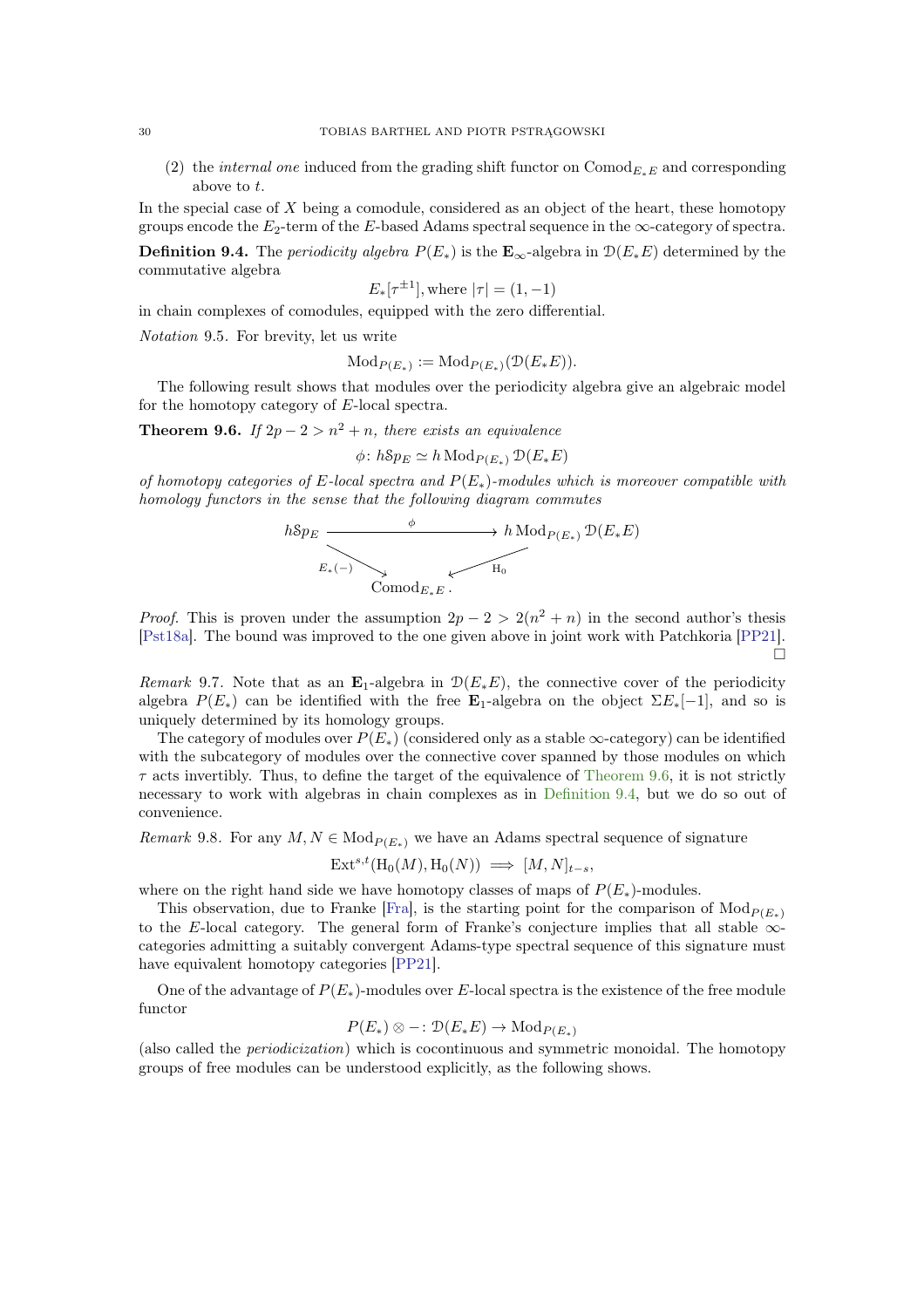<span id="page-30-1"></span>Remark 9.9. Since the periodicity algebra is a sum of shifts of a unit as an object of the derived ∞-category, the homotopy groups of the free module are simple to understand. More precisely, for any  $M \in \mathcal{D}(E_*E)$  we have

$$
[P(E_*) , P(E_*) \otimes_{E_*} M]_{P(E_*)}^t \simeq [E_*, P(E_*) \otimes_{E_*} M)]_{\mathcal{D}(E_*E)}^t \simeq \bigoplus_s \mathrm{Ext}_{E_*E}^{s,t-s}(E_*, M).
$$

As a consequence, whenever a  $P(E_*)$ -module can be written as a periodicization of some M as above, its homotopy groups acquire an additional grading. Note that any given module can be written as a periodicization in many different ways and this additional grading depends on that choice.

Our plan is to use Theorem  $9.6$  to compare the K-based Adams spectral sequence in E-local spectra to the one in its algebraic model, and subsequently give an explicit description of the latter in terms of filtration by powers.

<span id="page-30-0"></span>**Lemma 9.10.** Let X be either the E-local sphere or a Morava K-theory; that is,  $X = S_E^0$  or  $X = K$ . Then, there exists a canonical isomorphism

$$
\phi(X) \simeq P(E_*) \otimes_{E_*} E_* X,
$$

in  $h\text{Mod}_{P(E_*)}$ , where  $\phi$  is the algebraicity equivalence of [Theorem 9.6.](#page-29-0)

*Proof.* It will be convenient to work here with the Johnson-Wilson homology, the  $p$ -local Landweber exact homology theory with

$$
\pi_*E(n)\simeq \mathbb{Z}_{(p)}[v_1,\ldots,v_{n-1},v_n^{\pm 1}]
$$

Both this ring and  $E(n)_*E(n)$  are concentrated in degrees divisible by  $2p-2$ , which is a key ingredient in the construction of the equivalence  $\phi$  [\[Pst18a,](#page-60-1) §2].

Choosing coordinates for the Quillen formal group over  $E_*$  such that  $v_i = 0$  for  $i > n$  we obtain a classifying map  $E(n)_* \to E_*$  which is faithfully flat and hence

$$
E_*X \simeq E_* \otimes_{E(n)_*} E(n)_*X
$$

The induced functor  $Comod_{E(n)_*E(n)} \to Comod_{E_*E}$  is an equivalence of categories by a result of Hovey and Strickland [\[HS05a\]](#page-59-0).

Now suppose that X is a spectrum with  $E(n)_*X$  concentrated in degrees divisible by  $2p-2$ . Since  $\phi$  is compatible with taking homology, we have

$$
H_0(\phi(X)) \simeq E_* X \simeq E_* \otimes_{E(n)_*} E(n)_* X
$$

as comodules. By [Remark 9.8,](#page-29-2) we have an Adams spectral sequence

$$
Ext^{s,t}(E_*X, E_*X) \implies [\phi(X), P(E_*) \otimes_{E_*} E_*X]^{t-s}
$$

Using the equivalence of categories of comodules, we can rewrite the  $E_2$ -page as

$$
Ext^{s,t}(E(n)_*X, E(n)_*X) \simeq Ext^{s,t}(E_*X, E_*X)
$$

This vanishes above  $n^2 + n$  by [\[Pst18a,](#page-60-1) Remark 2.5] and is concentrated in degrees t divisible by  $2p-2$ . Since  $2p-2 > n^2 + n$  by assumption, we deduce that the spectral sequence collapses on the second page, so that the identity of  $E_*X$  descends to an equivalence  $\phi(X) \simeq P(E_*) \otimes_{E_*} E_*X$ .

This establishes the result for  $X = S_E^0$ , which has  $E(n)_*X$  homology concentrated in degrees divisible by  $2p-2$ . If K is a Morava K-theory, then as a consequence of the nilpotence theorem it is a module over the minimal Morava K-theory of  $\S$ 3 and so equivalent as a spectrum to a direct sum of  $K(n)$ . As  $\phi$  preserves direct sums and

$$
E(n)_*K(n) \simeq K(n)_* \otimes_{E(n)_*} E(n)_*E(n)
$$

is concentrated in degrees divisible by  $2p-2$ , the result follows also for  $X = K$ .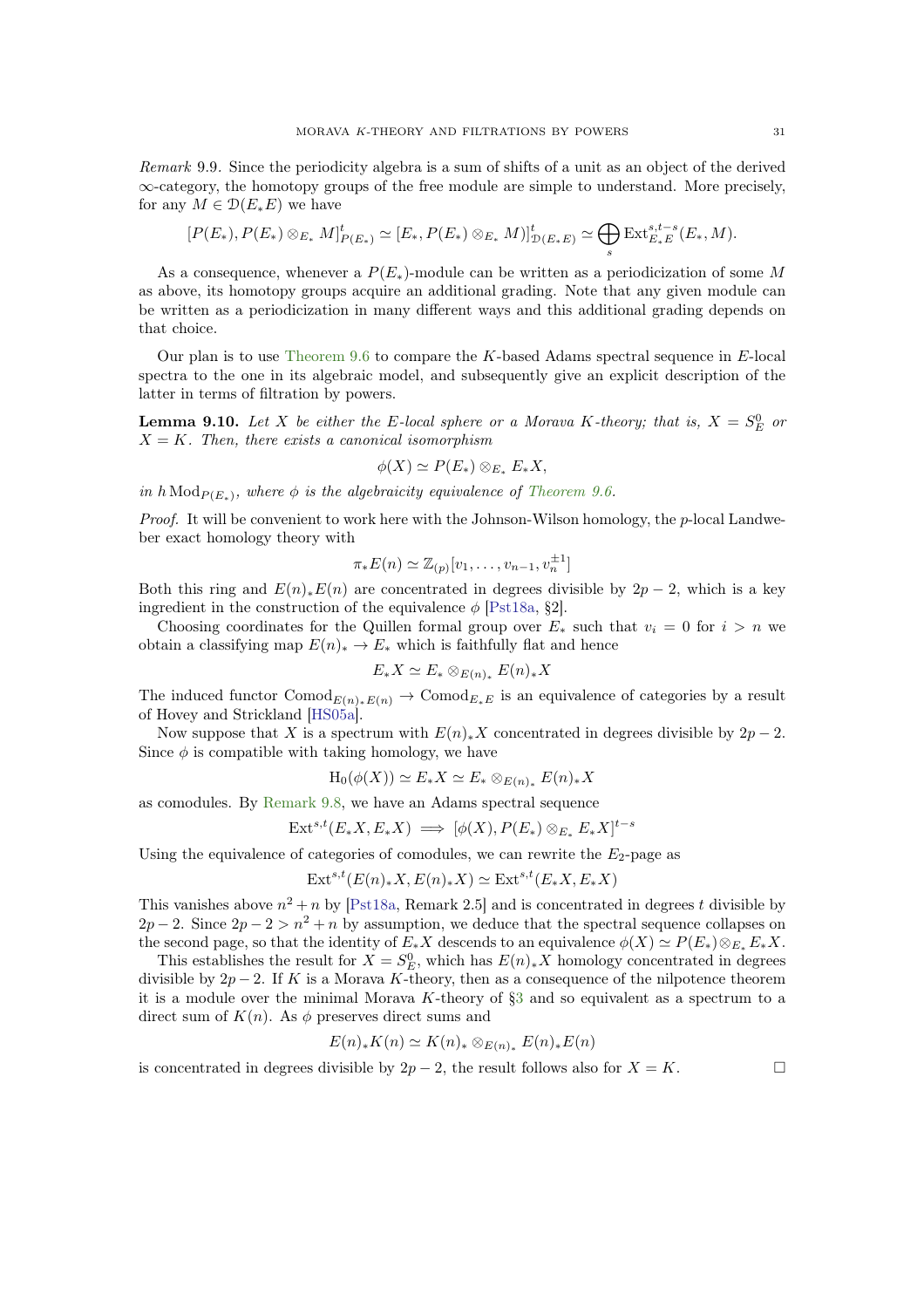<span id="page-31-2"></span>Remark 9.11. The detour into Johnson-Wilson homology [Lemma 9.10](#page-30-0) can be avoided, by directly defining a splitting of order  $(2p - 2)$  on the category Comod<sub>E∗E</sub> by using the equivalence with quasi-coherent sheaves on the moduli of formal groups of height at most  $n$ . We decided against it, as the degree divisibility argument involving  $E(n)$  is classical and well-known.

Let us write  $K_{alg} := P(E_*) \otimes_{E_*} E_*K$  for the algebraic model for the Morava K-theory spectrum. Note that its homotopy groups satisfy

$$
\pi_s K_{alg} := [P(E_*) , K_{alg}]_s^{P(E_*)} \simeq K_s,
$$

so that  $K_{alg}$  is a field object in  $P(E_*)$ . Consequently, for a map  $M \to N$  of  $P(E_*)$ -modules, the following two conditions are equivalent:

(1)  $K_{alg} \otimes_{P(E_*)} M \to K_{alg} \otimes_{P(E_*)} N$  is a split monomorphism of  $P(E_*)$ -modules or

 $(2)$   $[N, K_{alg}]_{*} \rightarrow [M, K_{alg}]_{*}$  is an epimorphism of graded abelian groups.

This forms a class of monomorphisms and so determines an Adams spectral sequence [\[PP21,](#page-60-18) §3.1].

**Definition 9.12.** We call the Adams spectral sequence in  $P(E_*)$ -modules determined by the above class of monomorphisms the  $K_{alg}$ -based Adams spectral sequence.

<span id="page-31-0"></span>We are now ready to verify the correspondence between the topological and algebraic Adams spectral sequences; we learned the following elegant argument from Robert Burklund.

**Proposition 9.13.** If  $2p - 2 > n^2 + n + 1$ , then the K-based Adams spectral sequence in  $8p_E$ for  $S_E^0$  is isomorphic to the  $K_{alg}$ -based Adams spectral sequence for  $P(E_*)$  in  $P(E_*)$ -modules.

*Proof.* We claim that the equivalence  $\phi$  of [Theorem 9.6](#page-29-0) induces an isomorphism of exact couples leading to these spectral sequences. Both of these are obtained by mapping into suitable towers, so we have to verify that  $\phi$  takes a K-Adams resolution of  $S_E^0$  to a  $K_{alg}$ -Adams resolution of  $\phi(S_{E)}^0) \simeq P(E_*)$ .

If  $2p-2 > n^2+n+1$ , the equivalence  $\phi$  is compatible with triangulated structures [\[Pst18a,](#page-60-1) B.8], so it remains to show that it identifies K-injectives with  $K_{ala}$ -injectives, as the corresponding class of monomorphism is then uniquely determined. This follows immediately from [Lemma 9.10,](#page-30-0) as on both sides each injective is a direct sum of shifts of, respectively, K and  $K_{alg}$ .

In our case, in [Proposition 9.13](#page-31-0) we considered a  $K_{alg} = P(E_*) \otimes E_*K$ -based Adams spectral sequence for the monoidal unit  $P(E_*)$ . Both objects arise through periodicization, giving us additional information, which we will now make explicit.

<span id="page-31-1"></span>**Proposition 9.14.** If  $2p-2 > n^2 + n + 1$ , then the K-based Adams spectral sequence for  $S_E^0$  can be given an additional grading so that it becomes isomorphic to the  $E_*K$ -based Adams spectral sequence in  $\mathcal{D}(E_*E)$ .

*Proof.* By [Proposition 9.13,](#page-31-0) the K-Adams spectral sequence in  $Sp_E$  is isomorphic to the  $K_{alg}$ based Adams spectral sequence in  $P(E_*)$ -modules. The latter is isomorphic to the spectral sequence induced by the Amitsur resolution

$$
P(E_*) \to K_{alg} \rightrightarrows K_{alg} \otimes_{P(E_*)} K_{alg} \rightrightarrows \dots
$$

which is image of the  $E_*K$ -Adams resolution of  $E_*$  in  $\mathcal{D}(E_*E)$  under the periodicization functor. The statement follows from the isomorphism of homotopy groups of [Remark 9.9](#page-29-3) applied to the exact couple giving rise to the spectral sequence.

The above result reduces the study of the K-based Adams spectral sequence at large primes to the study of the algebrac  $E_*K$ -based in the derived  $\infty$ -category of comodules. The latter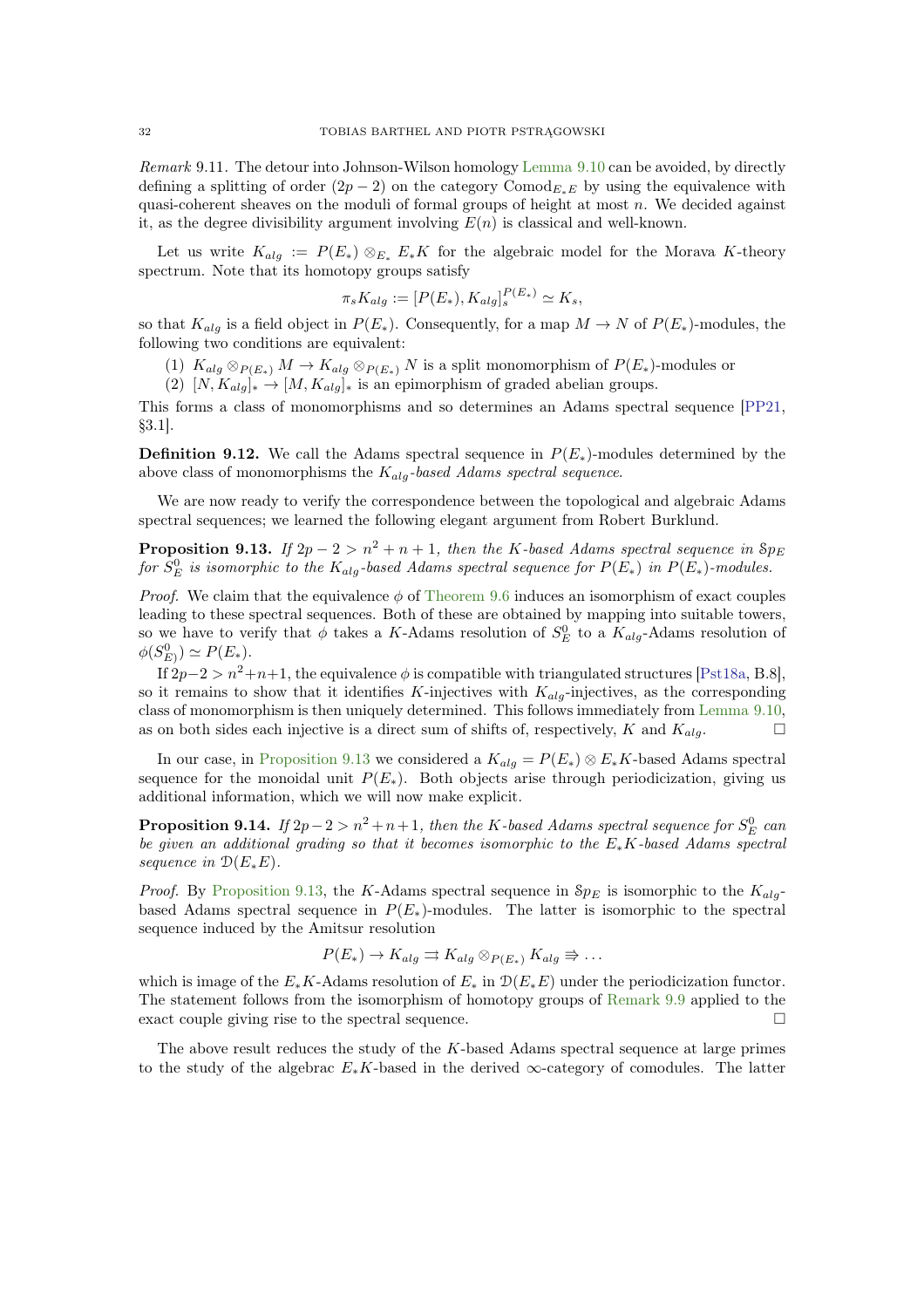<span id="page-32-1"></span>can be described explicitly in terms of the cohomology of the Morava stabilizer group, with no assumptions on the prime, which is our next step.

We will need to recall some results on décalage, following Deligne and Levine [\[Lev15\]](#page-60-21).

Construction 9.15. If  $X^{\bullet}$  is a cosimplicial spectrum, we have an associated conditionally convergent spectral sequence

$$
{}^{\rm Tot}E_{s,t}^2 := \mathrm{H}^s \pi_t X^\bullet \implies \pi_{t-s} \operatorname{Tot}(X^\bullet).
$$

The décalage of this cosimplicial object is the tower

$$
\mathrm{Dec}_n := \mathrm{Tot}(\tau_{\leq n} X^\bullet)
$$

obtained by totalizing the Postnikov truncations of X. Since limits commute with limits we have

$$
\varprojlim \mathrm{Dec}_n \simeq \varprojlim \mathrm{Tot}(\tau_{\leq n} X^{\bullet}) \simeq \mathrm{Tot}(\varprojlim \tau_{\leq n} X^{\bullet}) \simeq \mathrm{Tot}(X^{\bullet}).
$$

The above equivalence induces a spectral sequence associated to the tower on the left, which is a conditionally convergent and of signature

$$
{}^{\mathrm{Dec}}E^1_{s,t} := H^s \pi_t X^\bullet \implies \pi_{t-s} \operatorname{Tot}(X^\bullet).
$$

Levine proves that the evident isomorphisms between the  $E^2$ -term of the Tot-spectral sequence and the  $E_1$ -term of the spectral sequence associated to the décalage extends to an isomorphism of spectral sequences [\[Lev15\]](#page-60-21).

In our case, we will be working with cosimplicial objects in  $\mathcal{D}(E_*E)$ , rather than in spectra. Thus, the role of the Postnikov towers will be played by the truncations in the standard t-structure on the derived category.

**Definition 9.16.** Let  $X^{\bullet}$ :  $\Delta \to \mathcal{D}(E_*E)$  be a cosimplicial object in the derived  $\infty$ -category of comodules. The *homological décalage* of  $X^{\bullet}$  is the tower

$$
h \operatorname{Dec}_n := \operatorname{Tot}(\tau_{\leq n} X^{\bullet}),
$$

where  $\tau_{\leq n}$  denotes the truncation in the standard t-structure on the derived  $\infty$ -category.

Warning 9.17. Note that if  $X^{\bullet}$  is a cosimplicial object in  $\mathcal{D}(E_*E)$ , then the homological décalage tower induces a spectral sequence obtained by applying  $Ext(E_{*}, -)$ . Since Postnikov towers converge in  $\mathcal{D}(E_*E)$ , this will be conditionally convergent to  $\text{Ext}(E_*, \text{Tot}(X^{\bullet}))$ .

The layers of the tower are given, up to a shift, by  $\text{Tot}(H_k(X^{\bullet}))$  so that this spectral sequence has signature

$$
Ext(E_*,\mathrm{Tot}(H_k(X^{\bullet})) \implies Ext(E_*,\mathrm{Tot}(X^{\bullet})).
$$

This spectral sequence is usually not the same as the one obtained by applying  $Ext(E_*, -)$  to  $X^{\bullet}$  itself, because the homological t-structure does not interact in an easy way with  $E_{*}$ -homotopy groups, unlike in the case of the standard t-structure on the  $\infty$ -category of spectra.

<span id="page-32-0"></span>Despite the above warning, for a certain restricted class of cosimplicial objets, we do have an isomorphism between the spectral sequence of a cosimplicial object and its homological décalage.

**Lemma 9.18.** Let  $X^{\bullet}$ :  $\Delta \to \mathcal{D}(E_*E)$  be a cosimplicial object and assume that each  $X^m$  is a direct sum of shifts of objects in the heart, each of which is a cofree  $E_*E$ -comodule. Then

$$
F(E_*[t], h \operatorname{Dec}_n X^{\bullet}) \simeq \operatorname{Dec}_n F(E_*, X^{\bullet}),
$$

where  $F(E_*[t], -)$  is the internal mapping spectrum in  $\mathcal{D}(E_*E)$ . That is, for such cosimplicial objects, mapping out of  $E_*[t]$  takes homological décalage to the spectral one.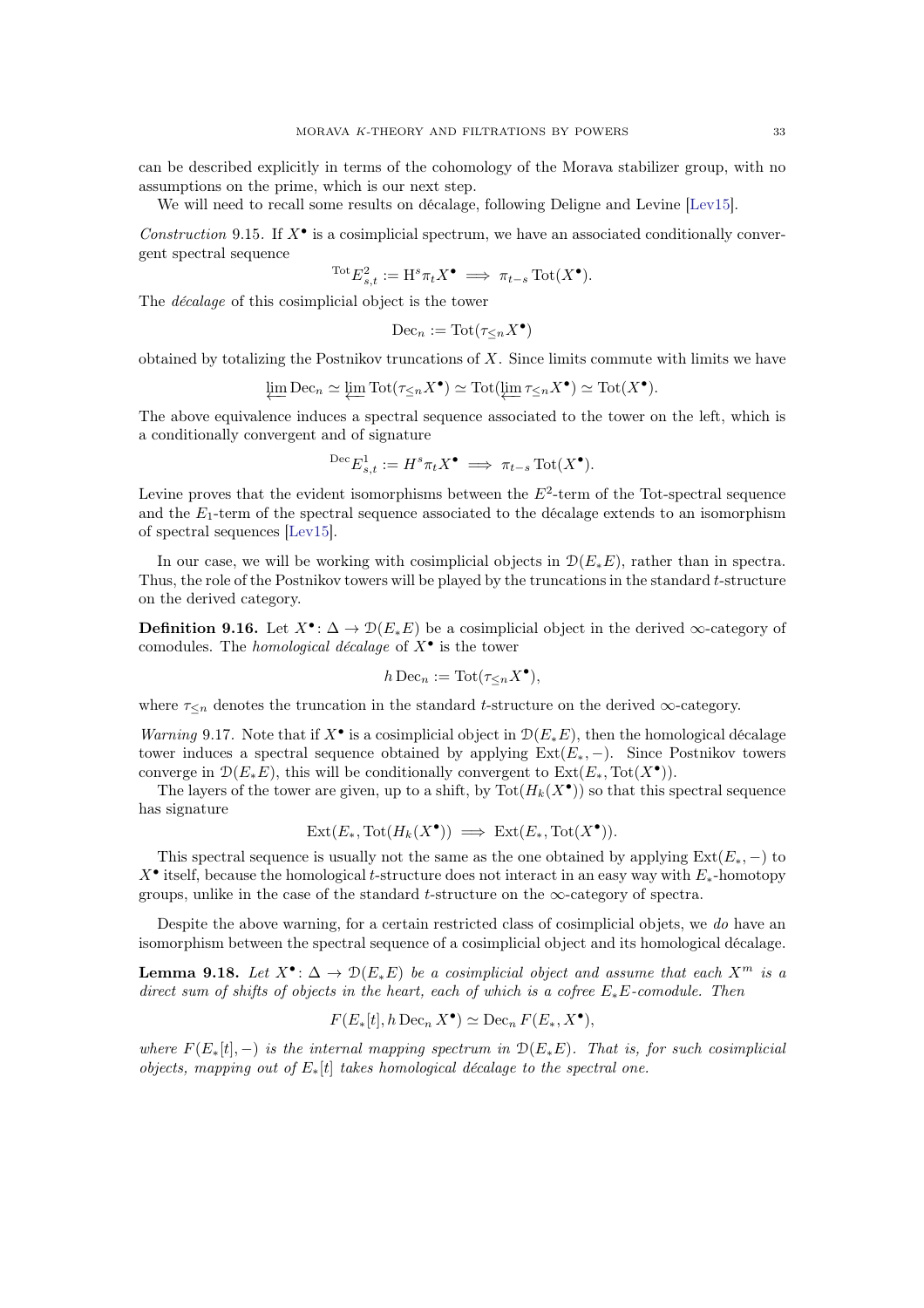*Proof.* Since  $F(E_*, -)$  preserves totalizations, it is enough to check that  $F(E_*, -)$  takes homological truncations to Postnikov truncations. Since  $X^{\bullet}$  is levelwise a direct sum of shifts of cofree comodules, it is enough to check this in the latter case, where it is clear since  $\text{Ext}^s(E_*[t], C) = 0$ for  $s > 0$  whenever C is cofree.

<span id="page-33-0"></span>Corollary 9.19. The  $E_*K$ -based Adams spectral sequence in  $\mathcal{D}(E_*E)$  has a second page isomor- $\emph{phic to the first page of the spectral sequence associated to the homological decade } h \, \mathrm{Dec}_n(E_* K)^{\otimes \bullet}$ of the Amitsur resolution.

Proof. Both the Adams spectral sequence and the spectral sequence of the tower are obtained by applying  $F(E_*[t], -)$  (for all t at once) and using the relevant spectral sequence in spectra. Thus, the result then follows from Levine's work and [Lemma 9.18,](#page-32-0) since

$$
E_*K^{\otimes n} \simeq (E_*E)^{\otimes n} \otimes_{E_*} K_*^{\otimes_{E_*} n}
$$

and

 $K^{\otimes_{E_{*}}n}_{*} \simeq \text{Tor}_{E_{*}}(K_{*}, K_{*}) \otimes_{K_{*}} \ldots \otimes_{K_{*}} \text{Tor}_{E_{*}}(K_{*}, K_{*}),$ 

where the right hand side has  $(n - 1)$  factors and the unadorned tensor products are the derived tensor products over  $E_*$ . This is a direct sum of shifts of  $K_*$ , as needed.

<span id="page-33-1"></span>The idea is now to relate the homological décalage of  $E_*K$  to that of  $K_*$ .

**Lemma 9.20.** The morphism  $K_* \to E_*E \otimes K_* \simeq E_*K$  of algebras in the derived category of E∗E-comodules induces an isomorphism of spectral sequence associated to the homological décalage of Amitsur resolutions.

*Proof.* Since  $E_*E$  is flat, for any  $X \in \mathcal{D}(E_*E)$  we have  $H_n(E_*E \otimes X) \simeq E_*E \otimes H_n(X)$ . Thus, the map between the layers of the homological décalage towers is given by applying totalization to the map

$$
\mathrm{H}_n(K_*^{\otimes \bullet}) \to E_*E^{\otimes \bullet} \otimes \mathrm{H}_n(K_*^{\otimes \bullet}).
$$

The map is obtained by tensoring the map

 $E_*^{\otimes \bullet} \to E_*E^{\otimes \bullet},$ 

which is a quasi-isomorphism of levelwise flat cosimplicial comodules with  $H_n(K_*^{\otimes \bullet})$ , so it will be a quasi-isomorphism again. It follows that it is an equivalence after taking totalizations.  $\Box$ 

<span id="page-33-2"></span>**Proposition 9.21.** From the second page on, the Adams spectral sequence associated to  $E_*K$  is isomorphic to the spectral sequence obtained from the tower

$$
\ldots \to E_*/\mathfrak{m}^2 \to E_*/\mathfrak{m},
$$

that is, it is the filtration by powers spectral sequence.

Proof. We know from [Corollary 9.19](#page-33-0) that this Adams spectral sequence has second page isomorphic to the spectral sequence of the homological décalage tower, which is in turn equivalent to the homological décalage tower associated to the  $K_*$ -Adams resolution by [Lemma 9.20.](#page-33-1) Thus, it is enough to identify the latter.

We're interested in the cosimplicial object

$$
K_* \rightrightarrows K_* \otimes_{E_*} K_* \rightrightarrows \ldots,
$$

all tensor products being implicitly derived. Everything here is 2-periodic and concentrated in even degrees in the internal grading, so that we can instead focus on the cosimplicial object

$$
K_0 \rightrightarrows K_0 \otimes_{E_0} K_0 \Rrightarrow \ldots,
$$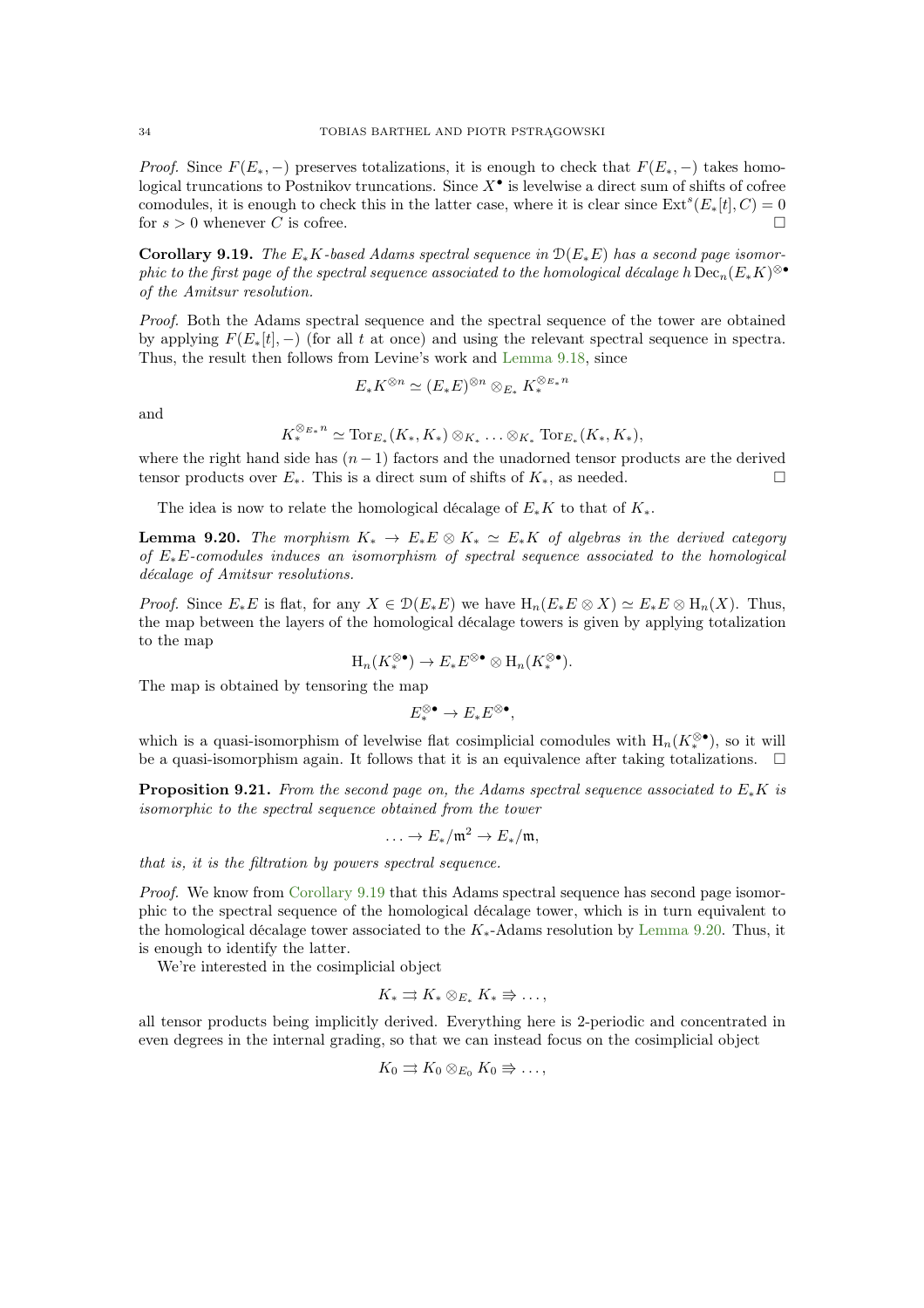working in the derived category of  $E_0$ -modules. As an object of the latter,  $K_0 \otimes_{E_0} K_0$  is a direct sum of its homology groups, and we have

$$
H_*(K_0 \otimes_{E_0} K_0) \simeq \mathrm{Tor}_*^{E_0}(K_0,K_0)
$$

and more generally

<span id="page-34-1"></span>
$$
H_*(K_0^{\otimes_{E_0} n}) \simeq \text{Tor}_*^{E_0}(K_0, K_0)^{\otimes_{K_0} n-1},\tag{9.22}
$$

.

where on the left we have the derived tensor product of  $E_0$ -modules and on the right the ordinary tensor product of graded  $K_0$ -modules.

Using that  $E_0$  is a regular ring with residue field  $K_0$ , the canonical isomorphism

$$
\text{Tor}_{E_0}^1(K_0,K_0)\simeq (\mathfrak{m}/\mathfrak{m}^2)^\vee
$$

with the tangent space extends to a grading-preserving isomorphism

$$
\operatorname{Tor}_*^{E_0}(K_0,K_0)\simeq \Lambda_{K_0}((\mathfrak{m}/\mathfrak{m}^2)^\vee)
$$

with the exterior algebra. This is flat over  $K_0$ , which is a field, so by standard arguments the cosimplicial object  $K_0^{\otimes \bullet}$  on the right of [\(9.22\)](#page-34-1) encodes the cobar complex computing

$$
\mathrm{Cotor}_{\Lambda_{K_0}((\mathfrak{m}/\mathfrak{m}^2)^\vee)}(K_0,K_0) \simeq \mathrm{Sym}_{K_0}(\mathfrak{m}/\mathfrak{m}^2) \simeq \bigoplus_{n \geq 0} \mathfrak{m}^n/\mathfrak{m}^{n+1}
$$

Note that this is bigraded using the internal grading of the exterior algebra and the Cotor-grading, with the summand  $\mathfrak{m}^n/\mathfrak{m}^{n+1}$  being concentrated in degrees  $(n, n)$ .

Using the isomorphism in Equation  $(9.22)$  and passing to cohomology, we deduce that

$$
H^s(H_n(K_0^{\otimes_{E_0}\bullet}))\simeq\begin{cases} \mathfrak{m}^n/\mathfrak{m}^{n+1} & \text{when $\operatorname{s=n}$,}\\ 0 & \text{otherwise,}\end{cases}
$$

where  $H<sup>s</sup>$  is the cohomology of the given cosimplicial abelian group. Thus, the totalization spectral sequence for  $H_n(K_0^{\otimes_{E_0}})$  $\int_{0}^{\infty} E_0^{\bullet}$ , which we consider as a cosimplicial object of the heart of the derived  $\infty$ -category of  $E_0$ -modules, collapses and we deduce that

$$
\text{Tot}(H_n(K_0^{\otimes \bullet})) \simeq \Sigma^{-n} \mathfrak{m}^n / \mathfrak{m}^{n+1},
$$

It follows that the graded pieces of the homological décalage filtration of  $E_*$  are given by

fib(Dec<sub>n</sub> 
$$
\rightarrow
$$
 Dec<sub>n-1</sub>)  $\simeq$  Tot( $\Sigma^n H_n(K_*^{\otimes \bullet})$ )  $\simeq$  m<sup>n</sup>/m<sup>n+1</sup>  $\otimes$ <sub>E<sub>0</sub></sub>  $E_*$ 

and so by induction the tower itself must be of the claimed form.  $\Box$ 

<span id="page-34-0"></span>**Theorem 9.23.** If  $2p - 2 > n^2 + n + 1$ , the K-based Adams spectral sequence can be given an additional grading so that it becomes isomorphic to the spectral sequence induced by applying  $Ext_{E_*E}(E_*,-)$  to the filtration of  $E_*$  given by powers  $\mathfrak{m}^nE_*$  of the maximal ideal.

<span id="page-34-2"></span>*Proof.* This is a combination of [Proposition 9.14](#page-31-1) and [Proposition 9.21.](#page-33-2)

Remark 9.24. If we pick  $E = E_n$  to be the Morava E-theory of the Honda formal group law over  $\mathbb{F}_{p^n}$ , then since  $\mathfrak{m}^n/\mathfrak{m}^{n+1}E_*$  is  $\mathfrak{m}$ -torsion, we have

$$
\operatorname{Ext}^*_{E_*E}(E_*, \mathfrak{m}^n/\mathfrak{m}^{n+1}E_*)\simeq \operatorname{H}^*_{\text{cts}}(\mathbb{G}_n, \mathfrak{m}^n/\mathfrak{m}^{n+1}E_*).
$$

Thus, the spectral sequence of [Theorem 9.23](#page-34-0) is isomorphic to the conditionally convergent spectral sequence

$$
\mathrm{H}_{\mathrm{cts}}^*(\mathbb{G}_n, \mathfrak{m}^n/\mathfrak{m}^{n+1}E_*) \implies \mathrm{H}_{\mathrm{cts}}^*(\mathbb{G}_n, E_*)
$$

obtained by the same filtration of  $E_*$ , but in continuous  $\mathbb{G}_n$ -modules.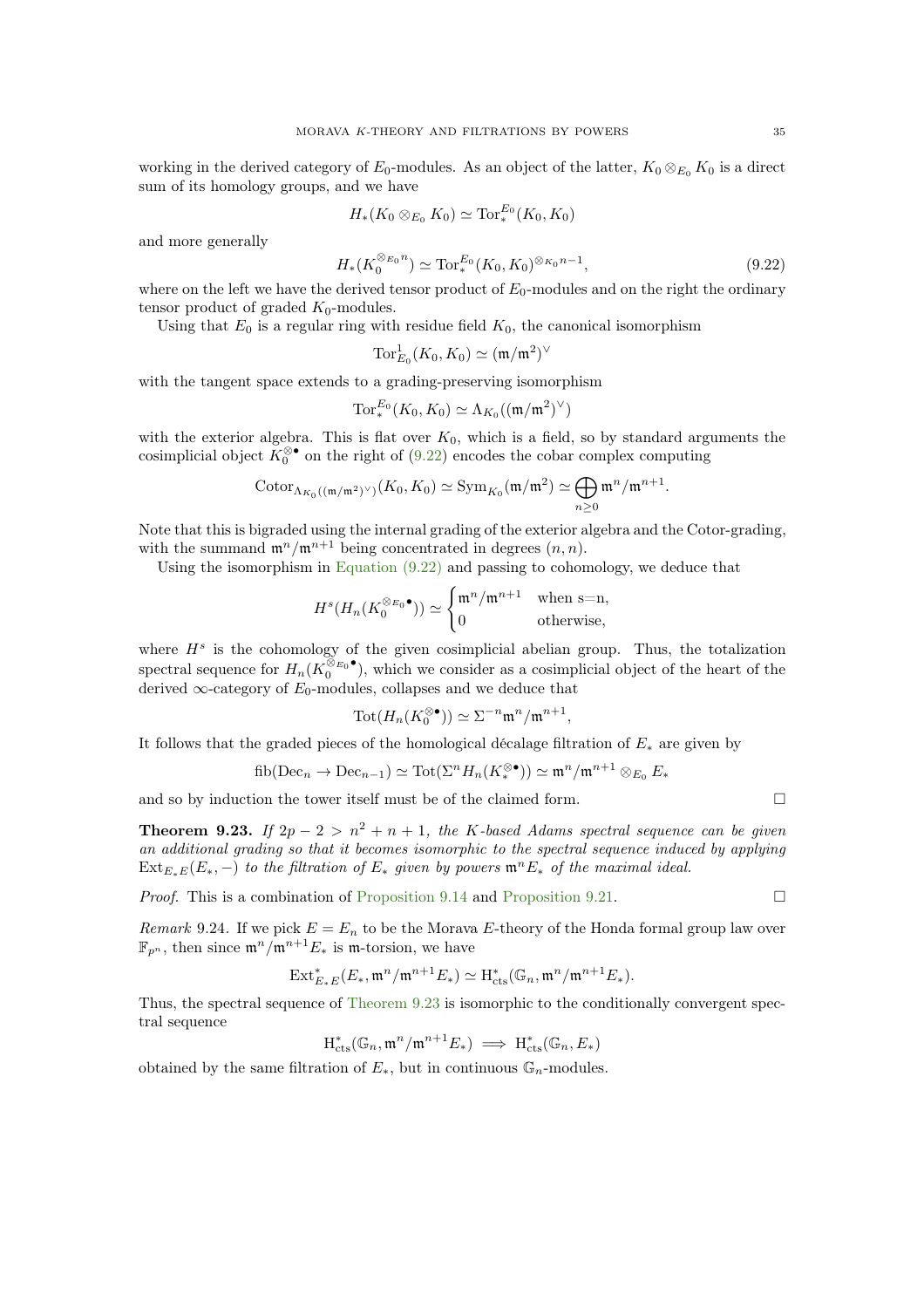## 10. Height one K-based Adams spectral sequence at an odd prime

<span id="page-35-3"></span><span id="page-35-0"></span>Let us describe how using our methods one obtains an explicit description of the K-based Adams spectral sequence at  $n = 1$  and p odd. Since in this case

$$
2p - 2 \ge 4 > 3 = n^2 + n + 1,
$$

[Theorem 9.23](#page-34-0) and [Remark 9.24](#page-34-2) imply that the relevant spectral sequence is isomorphic to the one computing cohomology  $H^*_{cts}(\mathbb{G}_n, E_*)$  using the filtration by powers of the maximal ideal, where  $E_0$  is the Lubin–Tate ring of the Honda formal group law.

*Notation* 10.1. We have  $E_* \simeq \mathbb{Z}_p[u^{\pm 1}]$ ,  $\mathfrak{m} = (p)$  and  $\mathbb{G}_1 \simeq \mathbb{Z}_p^{\times}$  with the action determined by  $\lambda_*(u) = \lambda u$  for  $\lambda \in \mathbb{Z}_p$ . We will denote the associated graded of  $E_*$  by

$$
A_* \simeq \mathbb{F}_p[b][u^{\pm 1}],
$$

with  $|b| = (0, 1)$  the equivalence class of  $p \in E_0$ , and  $|u| = (2, 0)$ , where the first degree is internal and the second one is coming from the filtration.

The *p*-adic group  $\mathbb{Z}_p^{\times}$  is topologically cyclic at odd primes, generated by  $\psi = \sigma(1+p)$  for  $\sigma$  a primitive  $(p-1)$ -th root of unity. It follows that for a profinite  $\mathbb{Z}_p^{\times}$ -module M, its cohomology can be computed using the 2-term complex

<span id="page-35-1"></span>
$$
\partial \colon M \to M,\tag{10.2}
$$

where  $\partial = id_M - \psi_*$ .

The complex of [\(10.2\)](#page-35-1) is a quasi-isomorphic quotient of the standard group cohomology cochain complex

<span id="page-35-2"></span>
$$
M \to \mathrm{Map}_{\mathrm{cts}}(\mathbb{Z}_p^{\times}, M) \to \mathrm{Map}_{\mathrm{cts}}(\mathbb{Z}_p^{\times} \times \mathbb{Z}_p^{\times}, M) \to \dots,
$$
\n(10.3)

the quotient map being given by the identity in degree zero and evaluation at the generator  $\psi \in \mathbb{Z}_p^{\times}$  in degree one.

From this explicit description we see that if we equip  $M$  with a filtration, the above quotient map is a quasi-isomorphism of filtered complexes, where we consider both  $(10.2)$  and  $(10.3)$  with the filtration induced from that of  $M$ . In particular, both filtrations induced isomorphic spectral sequences.

Remark 10.4. The 2-term complex of  $(10.2)$  can be used to directly compute the cohomology groups  $H_{\text{cts}}^{*}(\mathbb{Z}_{p}^{\times}, \mathbb{Z}_{p}[u^{\pm 1}]),$  recovering the classical image of J pattern [\[Lur10,](#page-60-22) Lecture 35]. Our goal is not to compute the above groups, which are well-known, but rather analyze the structure of the spectral sequence associated to filtration by powers of p.

We first determine the cohomology groups of the associated graded  $A_*$ . We have  $\psi_* b = b$ , because the latter can be represented by  $p \in E_0$  which is necessarily acted on trivially, and since  $\psi_*u \equiv \sigma u \pmod{p}$ , we have  $\psi_*u = [\sigma]u$  in the associated graded, where  $[\sigma] \in \mathbb{F}_p$  is the image of σ. Thus, in the associated graded we have that  $\partial(b) = 0$  and  $\partial(u^k)$  is a unit multiple of  $u^k$  for  $(p-1) \nmid k$  and zero otherwise. We deduce the following.

**Proposition 10.5.** The  $E_2$ -term of the K-based Adams for  $S^0$  at  $n = 1$  and  $p > 2$  is given by

$$
\operatorname{Ext}^*_{K_*K}(K_*, K_*)\cong \operatorname{H}^*_{\mathrm{cts}}(\mathbb{G}_1, A_*)\cong \operatorname{H}^*_{\mathrm{cts}}(\mathbb{Z}_p^{\times}, \mathbb{F}_p[b][u^{\pm 1}])\cong \mathbb{F}_p[b][v_1^{\pm 1}]\otimes \Lambda(\zeta),
$$

where  $v_1 = u^{p-1}$  is of degree  $(2p-2,0,0)$  and  $\zeta$  is the class of b of degree  $(0,1,1)$ , with the last degree the cohomological one.

By [Remark 9.24,](#page-34-2) if the K-based Adams is isomorphic to the spectral sequence computing  $H_{\text{cts}}^{*}(\mathbb{Z}_{p}^{\times}, \mathbb{Z}_{p}[u^{\pm 1}])$  induced by the filtration of [\(10.2\)](#page-35-1) by powers of p, with  $E_{2}$ -term as above and with differentials  $d_r: E_r \to E_r$  of degree  $(0, r, 1)$ . We will now analyze this spectral sequence.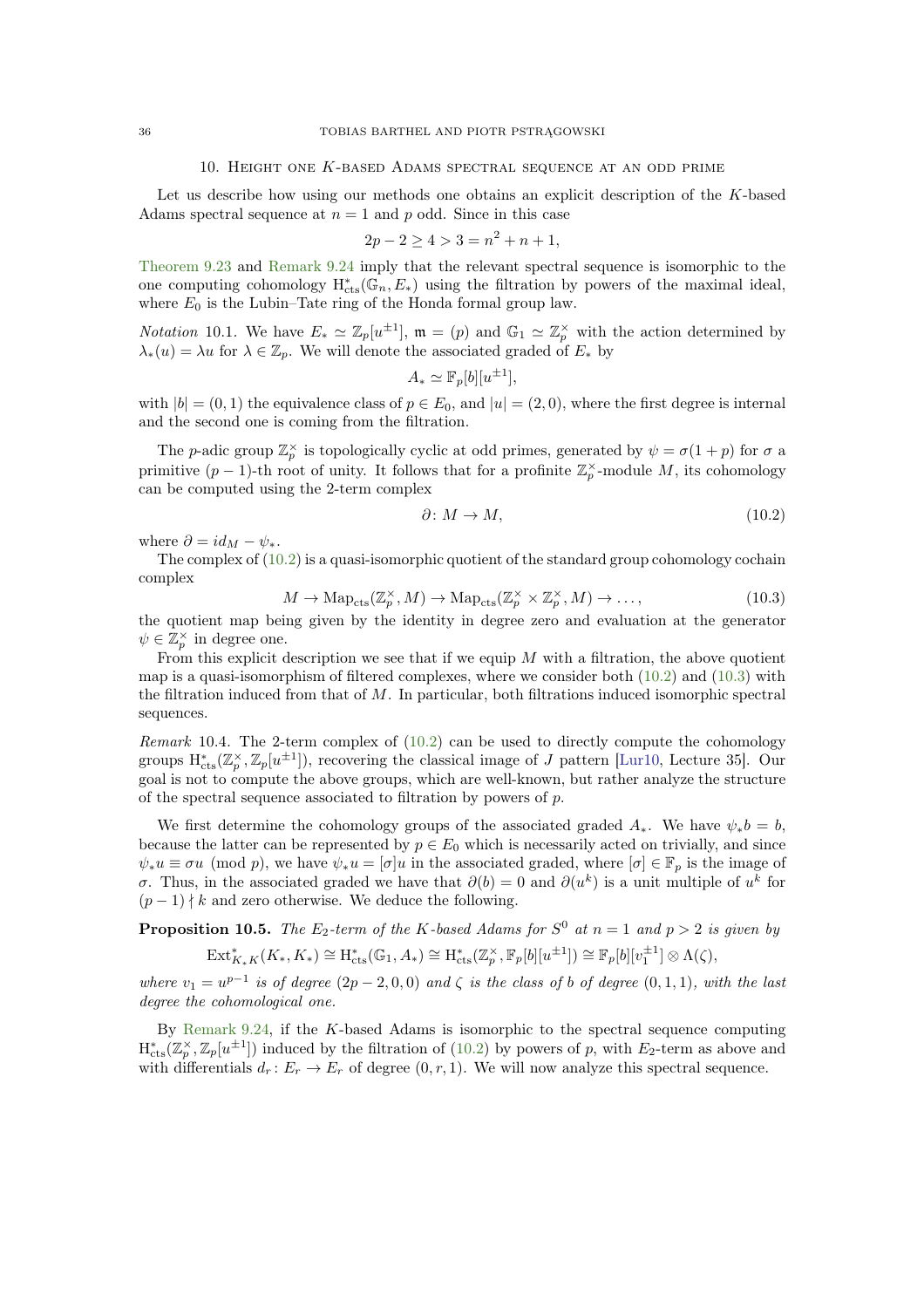We know that  $\partial(p) = 0$  in  $E_0$ , so that b is a permanent cycle. The same is true for  $\zeta$ , for degree reasons, and we deduce that all of the differentials are both  $b$  and  $\zeta$ -linear, and so the structure of the spectral sequence is completely determined by what it does on  $v_1^k$ . One computes with no difficulty that if we write  $k = p^n m$ , where  $p \nmid m$ , then

$$
\partial(u^{(p-1)k}) \equiv \text{unit} \cdot p^{n+1} u^{(p-1)k} \pmod{p^{n+2}}
$$

from which we deduce that

<span id="page-36-1"></span>
$$
d_i(v_1^k) = \begin{cases} 0 & \text{for } i < n+1\\ \zeta b^{n+1} v_1^k & \text{for } i = n+1. \end{cases}
$$
 (10.6)

Note that the first computation is also implied by the Leibniz rule for  $p$ -th powers. The extension problems are resolved using multiplication by b, recovering the classical answer that

$$
\mathbf{H}^{s,t}_{\mathrm{cts}}(\mathbb{Z}_p^\times, \mathbb{Z}_p[u^{\pm 1}]) = \begin{cases} \mathbb{Z}_p & \text{if } (s,t) = (0,0), \\ \mathbb{Z}_p\{\zeta\} & \text{if } (s,t) = (1,0), \\ \mathbb{Z}/p^{n+1}\{\zeta u^{(p-1)p^n m}\} & \text{if } (s,t) = (1,(2p-2)p^n m), \text{ where } p \nmid m, \\ 0 & \text{otherwise}, \end{cases}
$$

where  $\{-\}$  denotes a generator of the given group. Thus, the spectral sequence is as in the following familiar "image of J" pattern



with even longer differentials supported on  $v_1^{p^k}$  $\int_1^p$  for  $k \geq 1$ .

<span id="page-36-0"></span>It is interesting to observe that this shows that already at height one, the K-based Adams spectral sequence has non-zero differentials of arbitrary length.

**Example 10.7** (Non-completely convergent  $K$ -Adams). Using the above calculation, we can give an example of a  $K$ -local spectrum for which its  $K$ -based Adams spectral sequence is not completely convergent. Note that we know that it is always conditionally convergent by [Proposition 7.2.](#page-22-4)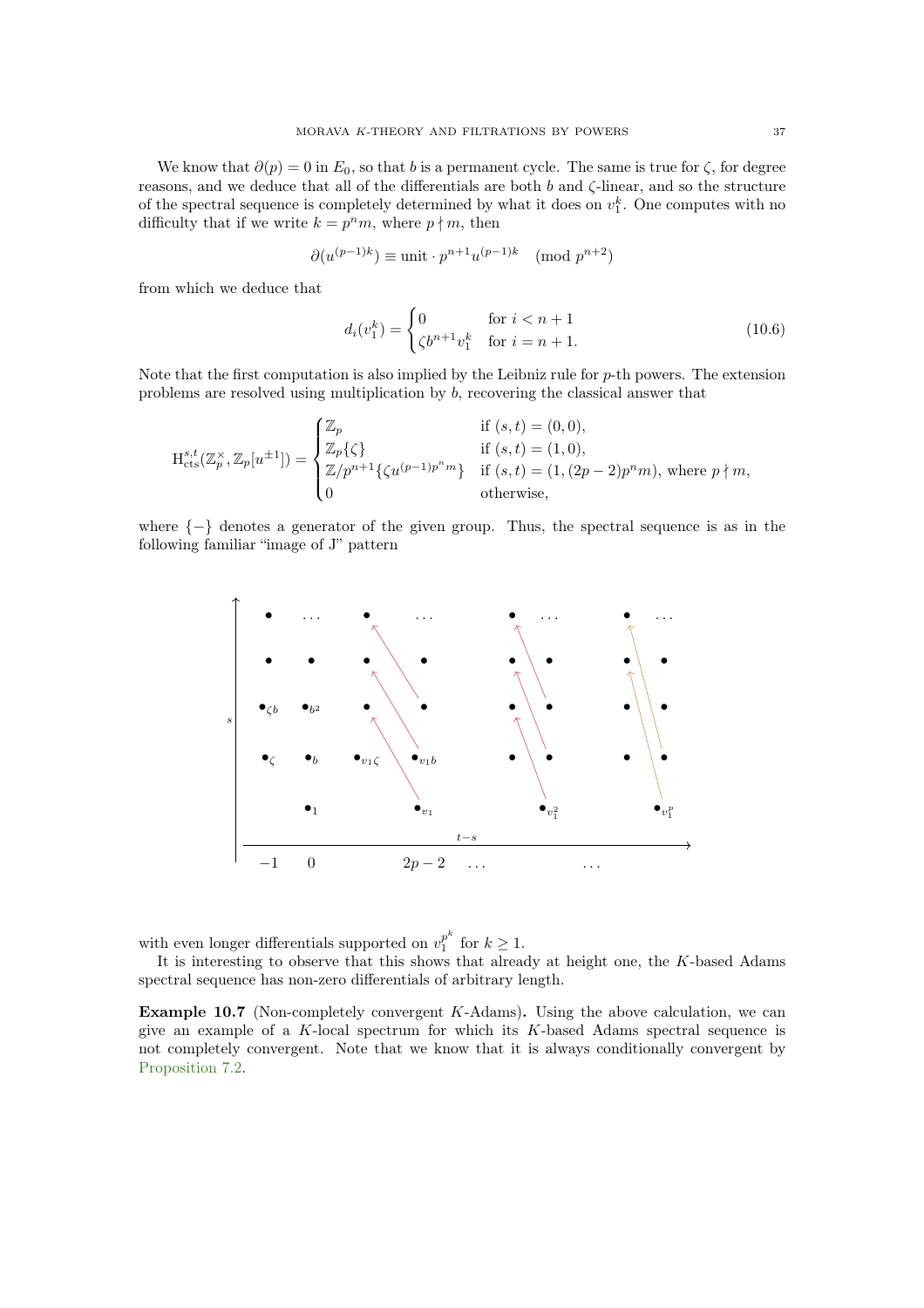<span id="page-37-3"></span>To this end, we will construct a spectrum X for which  $\lim_{r} E^{0,0}_r(X)$  does not vanish at  $n = 1$ and  $p > 2$ . Set  $\lambda_k = 2(p-1)p^k$  and consider the spectrum

$$
X = L_{K(1)} \bigoplus_{k \ge 0} S^{-\lambda_k}
$$

.

In bidegree  $(s, t) = (0, 0)$ , the  $E_2$ -page is given by

$$
E_2^{0,0}(X) \cong \bigoplus_{k \ge 0} \mathbb{F}_p\{v_1^{p^k}\},\
$$

where the generators correspond to the maps  $v_1^{p^k}$  $\frac{p^n}{1}: K(n)_* \to K(n)_* S^{\lambda_k}$ . The formulas for the differentials of [Equation \(10.6\)](#page-36-1) show that (up to reindexing) the filtration on  $E_2^{0,0}(X)$  is given by

$$
\ldots \subset \bigoplus_{k \geq 2} \mathbb{F}_p\{v_1^{p^k}\} \subset \bigoplus_{k \geq 1} \mathbb{F}_p\{v_1^{p^k}\} \subset \bigoplus_{k \geq 0} \mathbb{F}_p\{v_1^{p^k}\} = E_2^{0,0}(X).
$$

Therefore, we obtain an exact sequence

$$
0 \to \lim_{r} E_r^{s,t}(X) \to E_2^{0,0}(X) = \bigoplus_{k \ge 0} \mathbb{F}_p\{v_1^{p^k}\} \to \prod_{k \ge 0} \mathbb{F}_p\{v_1^{p^k}\} \to \lim_{r} E_r^{s,t}(X) \to 0.
$$

In particular, we see that  $\lim_{r} E_r^{s,t}(X) = 0$ , while  $\lim_{r} E_r^{s,t}(X) \neq 0$ .

## <span id="page-37-0"></span>Part 3. Homology of inverse limits and the algebraic chromatic splitting conjecture

In the third part of the work, we largely move away from Morava  $K$ -theory, and we focus on homology of K-local spectra. From the perspective of  $E$ -local category, K-localization is a form of completion, and so we first focus on homology of inverse limits, construction a spectral sequence computing these in the generality of an arbitrary adapted homology theory.

In the case of K-localization, the  $E_2$ -page of this spectral sequence is given by derived functors of limits in  $E_*E$ -comodules. We describe the latter in terms of cohomology of the Morava stabilizer group, and use it to compute the zeroth one at all heights and primes. At height one, we compute these derived functors completely.

#### 11. The homology of inverse limits

<span id="page-37-1"></span>We begin with a general review of the context for the construction of the modified Adams spectral sequence, following the approach of Devinatz and Hopkins [\[Dev97\]](#page-59-1). This approach will then be employed to construct a spectral sequence that computes the homology of inverse limits in a presentable stable ∞-category.

In particular, this gives rise to a spectral sequence for computing the E-homology of the inverse limit of a tower of spectra  $(X_{\alpha})$  from the derived functors of inverse limits of the tower of  $E_*E_*$ -comodules  $(E_*X_{\alpha})$ , for suitable ring spectra E. The question of when this spectral sequence converges is subtle, and will be studied in detail in the case of Morava E-theory. The material in this section is based on unpublished work of Mike Hopkins and Hal Sadofsky.

<span id="page-37-2"></span>11.1. Adapted homology theories. In this short section we will recall basic facts about adapted homology theories. Informally, these are exactly those homology theories which admit an Adams spectral sequence based on injectives. Everything here is classical, although our presentation will be most close to [\[PP21,](#page-60-18) §2].

A locally graded  $\infty$ -category is an  $\infty$ -category equipped with a distinguished autoequivalence  $[1]_C : \mathcal{C} \to \mathcal{C}$ . A locally graded functor  $f : \mathcal{C} \to \mathcal{D}$  is functor equipped with a natural isomorphism  $f \circ [1]_e \simeq [1]_{\mathcal{D}} \circ f.$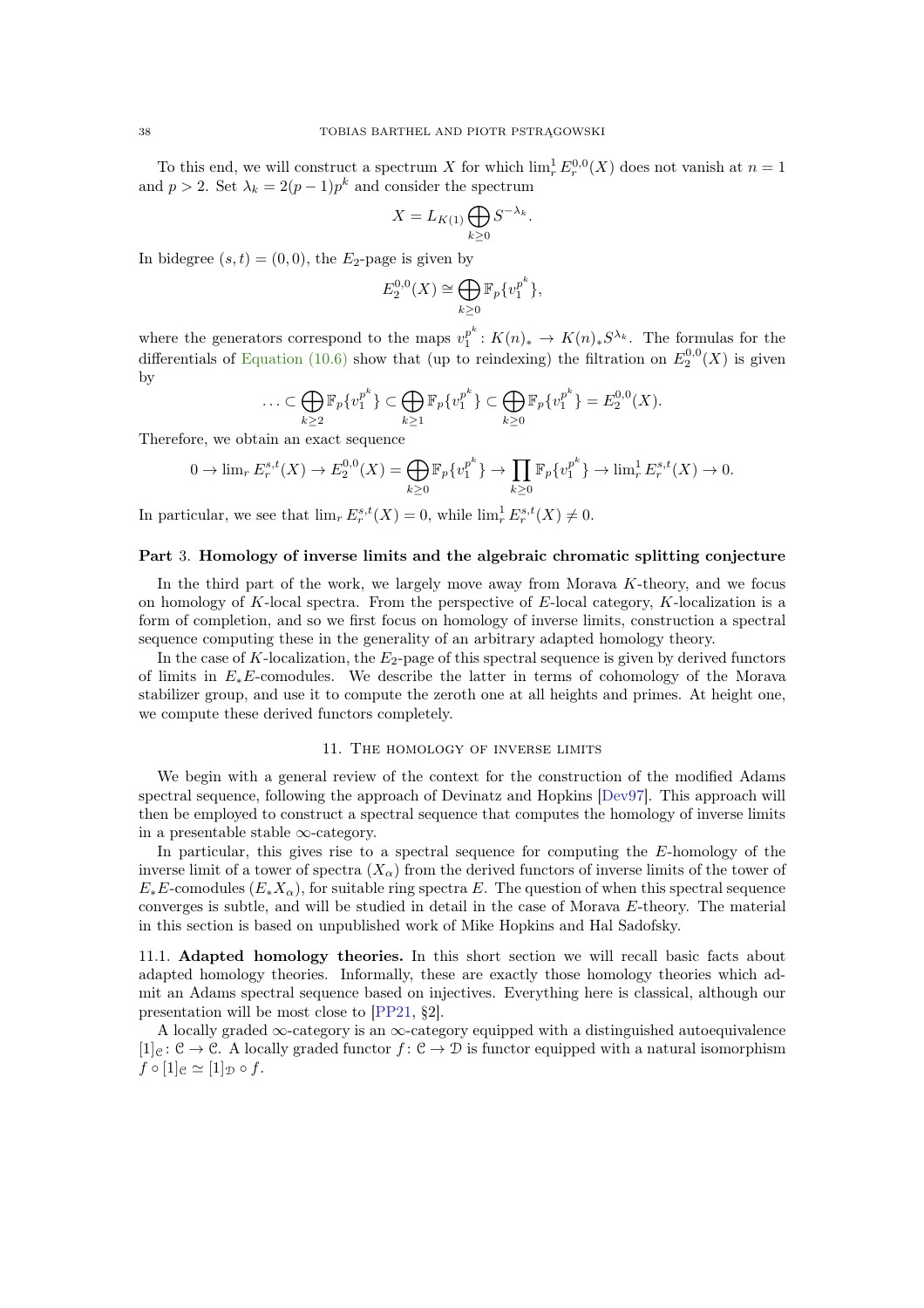<span id="page-38-1"></span>**Definition 11.1.** Let C be a stable  $\infty$ -category, considered as a locally graded  $\infty$ -category using the suspension functor, and A an arbitrary locally graded abelian category. We say a locally graded functor  $H: \mathcal{C} \to \mathcal{A}$  is a *homology theory* if for any cofibre sequence

$$
X \to Y \to Z
$$

in C, the induced diagram

$$
H(X) \to H(Y) \to H(Z)
$$

in A is exact in the middle.

Remark 11.2. The requirement that  $H$  is locally graded amounts to specifying an isomorphism

$$
H(\Sigma X) \simeq H(X)[1]
$$

natural in  $X \in \mathcal{C}$ .

In cases of interest to us,  $H$  will be  $Grothendieck$  in the sense that

- (1) C is presentable,
- (2) A is Grothendieck abelian and
- (3) H preserves arbitrary direct sums.

In particular, this means that  $A$  has enough injectives. Any injective object  $I$  of  $A$  gives rise to a cohomological functor

$$
\operatorname{Hom}_{\mathcal{A}}(H(-),I)\colon \mathcal{C}^{\mathrm{op}} \to \mathcal{A}.
$$

Since C is presentable and stable, Brown's representability theorem holds [\[PP21,](#page-60-18) Proposition 2.15], so that there exists some  $D(I) \in Ho\mathcal{C}$  representing  $Hom_A(H(-), I)$ . It follows that, for any object  $X \in \mathcal{C}$ , there is a natural equivalence

$$
\operatorname{Hom}_{\mathcal{A}}(H(X), I) \simeq \pi_0 \operatorname{Hom}_{\mathcal{C}}(X, D(I)).
$$

Note that the object  $D(I)$  is H-local, in the sense that for any object  $Y \in \mathcal{C}$  with  $H(Y) = 0$  we have  $\text{Hom}(Y, D(I)) = 0$ . Moreover, the identity map on  $D(I)$  corresponds under this isomorphism to a natural counit map  $H(D(I)) \to I$ .

**Definition 11.3.** We say  $H: \mathcal{C} \to \mathcal{A}$  is adapted if the counit map  $H(D(I)) \to I$  is an equivalence for any injective  $I \in \mathcal{A}$ .

Example 11.4. Rational homology, viewed as a functor from spectra to graded rational vector spaces, is an adapted homology theory. In this case, the lift  $D(V)$  of a (graded) Q-vector space  $V$  is the (generalized) Eilenberg–MacLane spectrum  $HV$ .

<span id="page-38-0"></span>**Example 11.5.** In contrast to the previous example, mod p homology is not adapted for any p; indeed, the lift of  $\mathbb{F}_p$  is  $H\mathbb{F}_p$ , but its mod p-cohomology is the mod p Steenrod algebra  $\mathcal{A}_p$  which is larger than  $\mathbb{F}_p$ .

However,  $H_*(-,\mathbb{F}_p)$  has more structure: it takes values in the category Comod<sub>Ap</sub> of graded  $\mathcal{A}_p$ -comodules. It turns out that the homology theory

$$
H_*(-;\mathbb{F}_p): \text{Sp} \to \text{Comod}_{\mathcal{A}_p}
$$

is adapted.

Remark 11.6. The phenomena visible in [Example 11.5](#page-38-0) is typical in the sense that asking for  $H$ to be adapted is to ask for A to encode all available homological information. This generalizes considerably, one can show that any homology theory factors uniquely through an adapted one followed by an exact comonadic functor of abelian categories [\[PP21,](#page-60-18) §3.3]

In fact, the previous example generalizes considerably. Let  $R$  be a homotopy commutative ring spectrum which satisfies the Adams condition, that is, it can be written as a filtered colimit of finite spectra  $X_{\alpha}$  with the properties that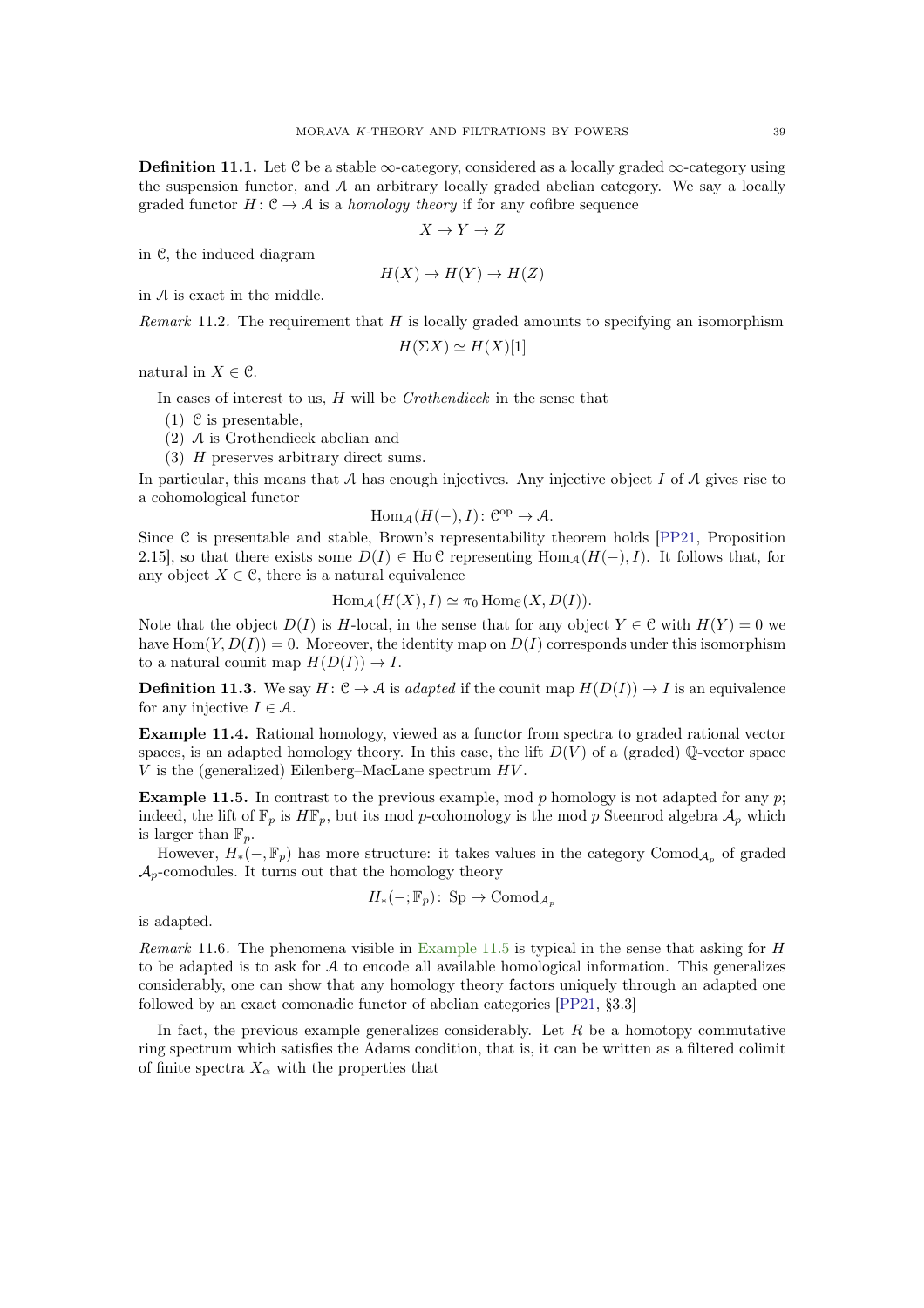(1)  $R_*X_\alpha$  is a finitely generated projective  $R_*$ -module and

(2) the Künneth map  $E^*X_\alpha \to \text{Hom}_{E_*}(E_*X_\alpha, E_*)$  is an isomorphism.

Note that the second condition follows from the first whenever R can be made  $\mathbf{E}_1$ .

For example,  $H\mathbb{F}_p$  or any Landweber exact homology theory satisfy the Adams condition [\[Hov04a,](#page-59-17) Theorems 1.4.7-9], but HZ does not [\[GH,](#page-59-18) Page 17]. This condition guarantees that the associated Hopf algebroid  $(R_*, R_*R)$  is Adams and thus has a well-behaved category of comodules Comod<sub>R∗</sub>R; see [\[Hov04a,](#page-59-17) Section 1.4] for details.

<span id="page-39-1"></span>One way in which the Adams-type condition implies that the category Comod<sub>R∗</sub>R is wellbehaved also in the topological sense is the following result of Devinatz.

**Lemma 11.7** ([\[Dev97,](#page-59-1) Theorem 1.5 and Section 2]). Let R be a topologically flat commutative ring spectrum. For any injective  $R_*R$ -comodule I, the identity map on  $D(I)$  induces an isomorphism  $R_*D(I) \cong I$ . In other words, the functor

$$
R_0 \colon \mathcal{S}p \to \text{Comod}_{R_*R}
$$

<span id="page-39-2"></span>is an adapted homology theory.

11.2. Construction of the spectral sequence. The starting point of our construction is the existence of modified Adams towers for any homology theory  $H: \mathcal{C} \to \mathcal{A}$ . We collect its properties in the next result:

<span id="page-39-0"></span>**Lemma 11.8.** Consider an adapted homology theory  $H: \mathcal{C} \to \mathcal{A}$ . Let  $X \in \mathcal{C}$  and suppose

$$
0 \longrightarrow H(X) = C_0 \xrightarrow{\eta_0} I_0 \xrightarrow{\tau_0} I_1 \xrightarrow{\tau_1} \dots
$$

$$
\eta_0 \uparrow \qquad \eta_1 \uparrow \qquad \dots
$$

$$
C_0 \qquad C_1 \qquad \dots
$$

is an injective resolution of  $H(X)$  in A, where  $C_i = \text{ker}(\tau_i)$  for all i. There exists a tower of objects in C over X of the form

$$
X = X_0 \xleftarrow{g_0} X_1 \xleftarrow{g_1} X_2 \xleftarrow{g_2} \cdots
$$

$$
f_0 \downarrow \qquad f_1 \downarrow \qquad f_2 \downarrow \qquad f_3 \downarrow \cdots
$$

$$
\Sigma^0 D(I_0) \qquad \Sigma^{-1} D(I_1) \qquad \Sigma^{-2} D(I_2) \qquad \cdots,
$$

where the dotted maps are the boundary maps shifting degree by 1, and such that the following properties are satisfied for all i:

(1)  $X_{i+1} \simeq \text{fib}(f_i);$  $(2)$   $H(X_i) \cong C_i[-i];$ (3)  $H(f_i) = \eta_i[-i];$  $(4) H(q_i) = 0;$ (5)  $H(\delta_i)$  is the surjection  $I_i[-i] \rightarrow C_{i+1}[-i]$ .

If X is H-local, then  $X_i$  and  $D(I_i)$  are H-local for all i. Moreover, this tower is weakly functorial; that is, a map  $X \to Y$  can be extended to a (non-canonical) map of towers  $(X_i) \to (Y_i)$ .

Proof. This lemma is an axiomatization of the results proven in [\[Dev97,](#page-59-1) Section 1]. The tower so constructed consists of H-local spectra as noticed in [Section 11.1,](#page-37-2) while naturality follows from the naturality of injective resolutions.

*Notation* 11.9. We refer to the tower  $(X_i)$  constructed in [Lemma 11.8](#page-39-0) as the modified Adams tower of X with respect to the adapted homology theory  $H: \mathcal{C} \to \mathcal{A}$ .

<span id="page-39-3"></span>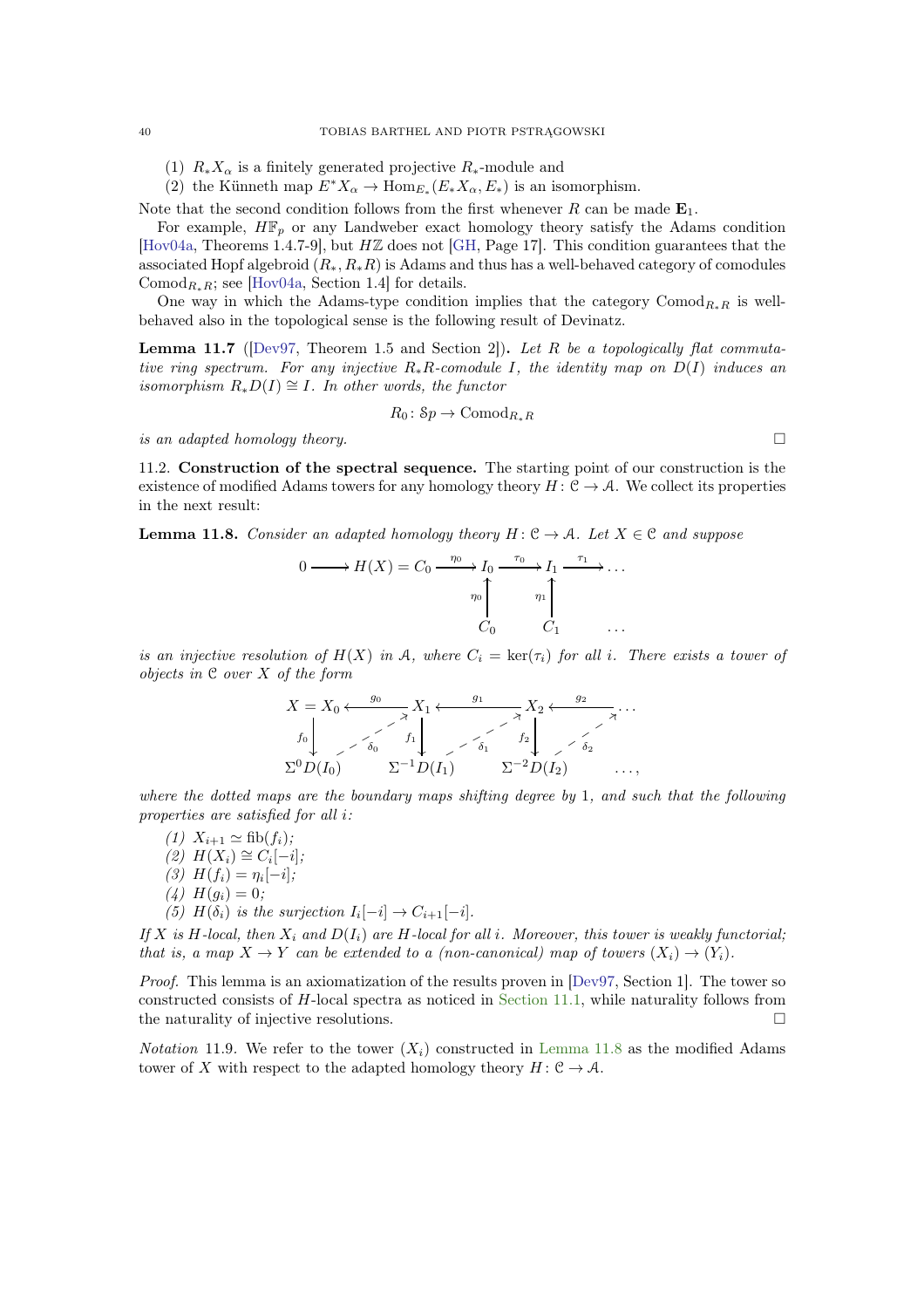<span id="page-40-3"></span>Since the limit  $\varprojlim I_{\alpha}$  of an injective tower of injectives in A is injective, the construction of the previous subsection yields an object  $D(\lim_{\alpha} I_{\alpha})$  of C. In order to proceed, we need an auxiliary characterization of injective towers of objects in a Grothendieck abelian category A.

<span id="page-40-0"></span>**Lemma 11.10.** Let A be a Grothendieck abelian category. An object  $I = (I_{\alpha}) \in \mathcal{A}^{\mathbb{N}}$  is injective if and only if  $I_{\alpha}$  is injective for all  $\alpha \in J$  and all structure maps in I are split epimorphisms.

Proof. This is proven in [\[Jan88,](#page-60-23) Proposition 1.1]. We sketch the argument of the implication we need. Let  $j: \mathbb{N}^{\delta} \to \mathbb{N}$  be the inclusion of the discrete set of natural numbers into the poset of natural numbers. This induces an adjunction  $(j^*, j_*)$  between diagram categories. If I is injective, then the natural monomorphism  $I \to j_*j^*I$  is split. By construction, the structure maps of  $j_*j^*I$ are projections, so I also has split surjective structure maps, and the claim follows.  $\Box$ 

<span id="page-40-2"></span>**Proposition 11.11.** If  $I = (I_\alpha) \in \text{Inj}(\mathcal{A}^{\mathbb{N}})$  is an injective tower in A, then there is a preferred equivalence

$$
D(\underleftarrow{\lim}_{\mathcal{A}} I_{\alpha}) \xrightarrow{\sim} \underleftarrow{\lim}_{\mathcal{C}} D(I_{\alpha}).
$$

of objects in C, well-defined up to homotopy.

*Proof.* For brevity, let us write  $I_{\infty} := \varprojlim_{\mathcal{A}} I_{\alpha}$ ; note that this is an injective object of A. The canonical structure maps  $\varprojlim_{\mathcal{A}} I_{\alpha} \to I_{\alpha}$  give arrows

$$
D(I_{\infty}) \to D(I_{\alpha}),
$$

well-defined and compatible up to homotopy. By the Milnor exact sequence, these can be lifted to a homotopy class of maps

$$
\phi\colon D(I_\infty)\longrightarrow \varprojlim D(I_\alpha),
$$

in C. We claim this is an equivalence, which we will check by verifying that both sides represent the same functor in the homotopy category.

Indeed, for any  $X \in \mathcal{C}$ , there are isomorphisms

$$
[X, D(I_{\infty})]_{*} \cong \text{Hom}_{\mathcal{A}}^{*}(H(X), I_{\infty})
$$
  

$$
\cong \varprojlim_{\alpha} \text{Hom}_{\mathcal{A}}^{*}(H(X), I_{\alpha})
$$
  

$$
\cong \varprojlim_{\alpha} [X, D(I_{\alpha})]_{*}.
$$

The Milnor sequence associated to the limit  $\varprojlim D(I_n)$  takes the form

<span id="page-40-1"></span>
$$
0 \longrightarrow \underleftarrow{\lim}^{1}[X, D(I_n)]_{*+1} \longrightarrow [X, \underleftarrow{\lim} D(I_\alpha)]_* \longrightarrow \underleftarrow{\lim} [X, D(I_\alpha)]_* \longrightarrow 0. \tag{11.12}
$$

It follows from [Lemma 11.10](#page-40-0) that the structure maps in the tower

$$
([X, D(I_\alpha)]_{*+1}) \cong (\text{Hom}_{\mathcal{A}}^{*+1}(H(X), I_\alpha))
$$

are split epimorphisms, so the  $\lim_{n \to \infty} 1$ -term in [\(11.12\)](#page-40-1) vanishes. Thus, the Yoneda lemma implies that  $\phi$  is an equivalence, as claimed.

The spectral sequence we construct will involve derived functors of the limit, and so we first establish a consistent notation for these.

*Notation* 11.13. If A is a Grothendieck abelian category and  $F: J \to A$  is a diagram, then we write  $\varprojlim_{\mathcal{A}} F$  for the limit taken in  $\mathcal A$  itself. Formation of limits defines a functor

$$
\varprojlim_{\mathcal{A}} \colon \operatorname{Fun}(J_{\!\! \circ\,} \mathcal{A}) \to \mathcal{A}
$$

and we denote its right derived functors by

 $\varprojlim_{\mathcal{A}}^{s} F.$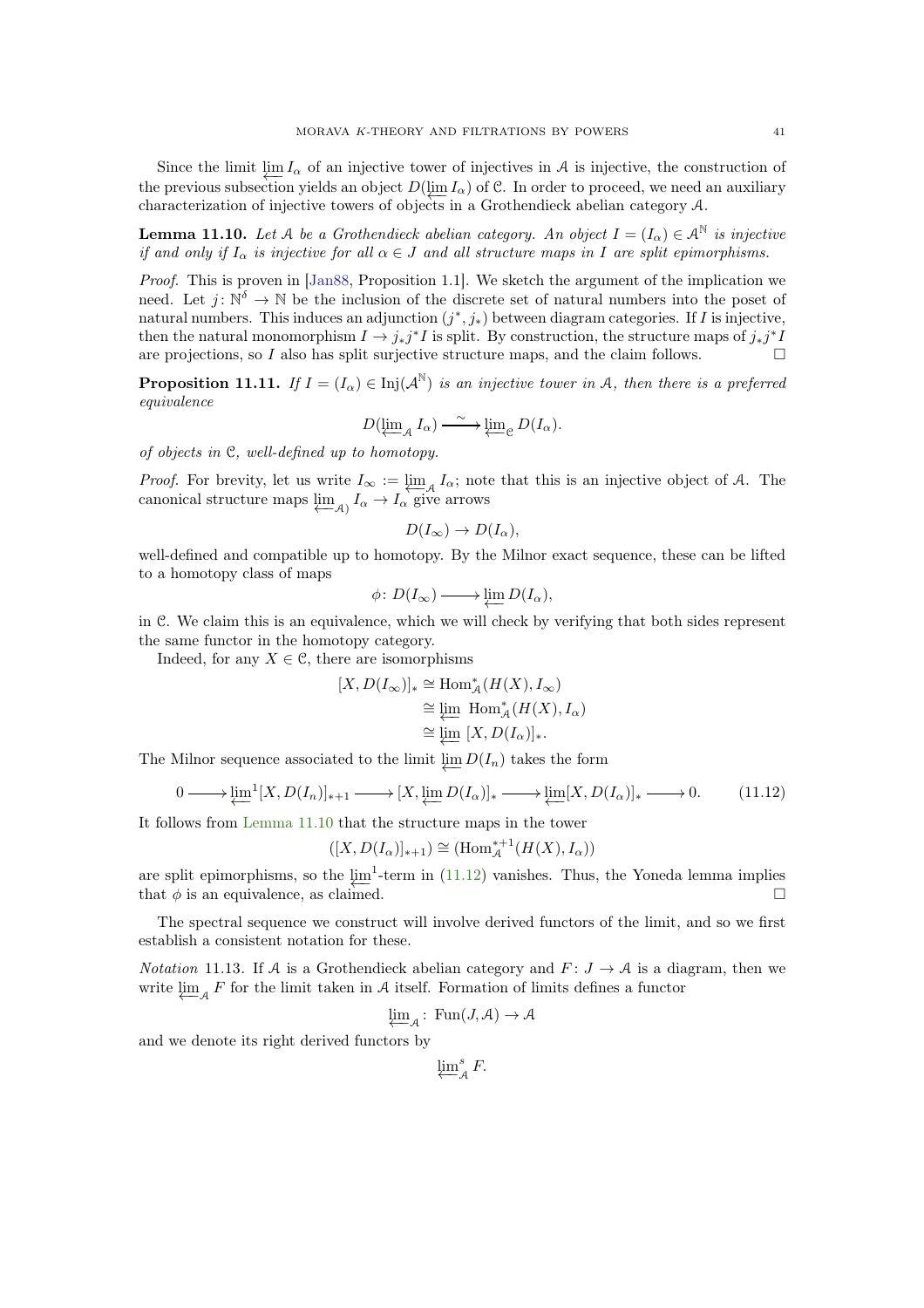<span id="page-41-2"></span>Alternatively,  $A$  has an associated derived  $\infty$ -category, and we write

$$
\varprojlim_{\mathcal{D}(\mathcal{A})} F
$$

for the limit of the composite of  $F$  with the inclusion with the heart. These two different notions of limits, one in A and the other in the derived  $\infty$ -category, are related by the formula

$$
\varprojlim_{A}^{s} F \simeq H_{-s}(\varprojlim_{\mathcal{D}(\mathcal{A})} F),
$$

where on the right hand side we have the homology of an object of the derived ∞-category. Thus,  $\varprojlim_{\mathcal{D}(\mathcal{A})} F$  can be thought of as the total derived functor of the limit.

<span id="page-41-0"></span>**Theorem 11.14.** Let  $H: \mathcal{C} \to \mathcal{A}$  be an adapted homology theory. If  $(X^{\alpha}) \in \mathcal{C}^{\mathbb{N}}$  is a tower in  $\mathcal{C}$ , then there exists a natural spectral sequence in A of the form

<span id="page-41-1"></span>
$$
E_2^{s,t} \cong \varprojlim_{\mathcal{A}}^s H(X^{\alpha})[-t]_{\mathcal{A}} \implies H(\varprojlim X^{\alpha})[s-t]_{\mathcal{A}} \tag{11.15}
$$

with differentials  $d_r^{s,t}: E_r^{s,t} \to E_r^{s+r,t+r-1}$ .

*Proof.* If  $H$  is adapted, then so is the induced homology theory

$$
H\colon\mathcal{C}^\mathbb{N}\to\mathcal{A}^\mathbb{N}
$$

between the ∞-categories of towers [\[PP21,](#page-60-18) Example 8.24]. Thus, we have Adams resolutions of towers and we let  $(X_i^{\alpha})_{i\geq 0}$  be a modified Adams tower of  $(X^{\alpha})$  as in [Lemma 11.8.](#page-39-0)

Taking limits in the Adams resolution of  $X^{\alpha}$  yields a tower in C of the form

$$
\varprojlim_{f_0} X_0^{\alpha} \xleftarrow{g_0} \varprojlim_{\delta_0} X_1^{\alpha} \xleftarrow{g_1} \varprojlim_{f_1} X_2^{\alpha} \xleftarrow{g_2} \ldots
$$
\n
$$
\varprojlim_{\delta_0} X_0^{\alpha} \xleftarrow{g_1} \varprojlim_{f_2} X_2^{\alpha} \xleftarrow{g_2} \ldots
$$
\n
$$
\varprojlim_{\delta_0} \sum_{i=1}^{n} D(I_1^{\alpha}) \qquad \varprojlim_{\delta_1} \sum_{i=2}^{n} D(I_2^{\alpha}) \qquad \ldots
$$

For brevity, let us write  $[k] := [k]_{\mathcal{A}} : \mathcal{A} \to \mathcal{A}$  for the internal degree shift. Setting  $D_1^{s,t} =$  $H(\lim_{s \to s} X_s^{\alpha})[s-t]$  and  $E_1^{s,t} = H(\lim_{s \to s} \Sigma^{-s}D(I_s^{\alpha}))[s-t]$ , this induces an exact couple of bigraded objects in A of the form

$$
D \xrightarrow[\kappa_1=H(g_i)[s-t]]{D}
$$
\n
$$
k_1=H(\delta_i)[s-t]
$$
\n
$$
E,
$$
\n
$$
E,
$$

where the maps have bidegree  $|i_1| = (-1, -1)$ ,  $|j_1| = (0, 0)$ , and  $|k_1| = (1, 0)$ . The  $E_1$ -term can be identified using [Proposition 11.11](#page-40-2) and [Lemma 11.7](#page-39-1) as

$$
E_1^{s,t} = \varprojlim \Sigma^{-s} D(I_s^{\alpha})[s-t] \cong D(\varprojlim_{\mathcal{A}} I_s^{\alpha})[-t] = (\varprojlim_{\mathcal{A}} I_s^{\alpha})[-t]
$$

and  $d_1 = \varprojlim_{\mathcal{A}} \tau_s^{\alpha}$ . This gives the  $E_2$ -term

$$
E_2^{s,t} \cong \underleftarrow{\lim}^s_{\mathcal{A}}(H_*X^{\alpha})[-t],
$$

as needed. It is clear from this construction and [Lemma 11.8](#page-39-0) that the resulting spectral sequence is natural in the tower  $X^{\alpha}$  and that all pages and differentials are in A.

Warning 11.16. Note that since the local grading  $[1]_A : A \rightarrow A$  is an equivalence, it commutes with derived functors of the limit, and in the spectral sequence of [Theorem 11.14](#page-41-0) we have

$$
E_2^{s,t}:=\varprojlim_{\mathcal{A}}^s H(X^{\alpha})[-t]_{\mathcal{A}}\simeq (\varprojlim_{\mathcal{A}}^s H(x^{\alpha}))[-t]_{\mathcal{A}}\simeq E_2^s[-t]_{\mathcal{A}}
$$

Thus, the  $t = 0$  line in the spectral sequence already determines the whole  $E_2$ -page. This is similar to the case of the Bockstein spectral sequence, which also has a periodic  $E_2$ -page.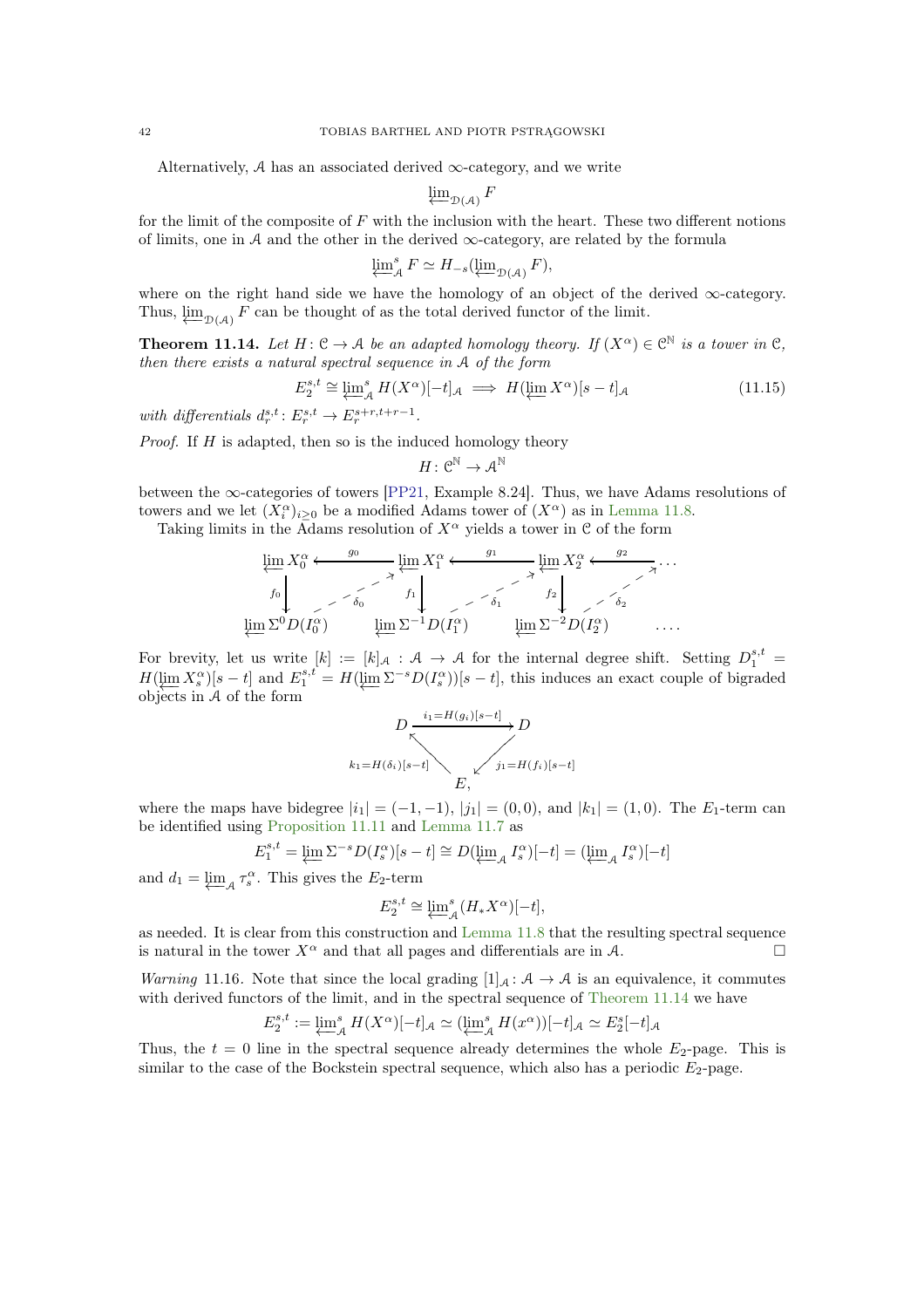<span id="page-42-1"></span>*Remark* 11.17. Suppose that  $(X^{\alpha})$  is a tower under X. Then, the image

$$
\operatorname{im}(H(X)) \subseteq \varprojlim^0_{\mathcal{A}} H(X^{\alpha})
$$

consists of permanent cycles; that is, it is in the kernel of all the differentials in the spectral sequence of [Theorem 11.14.](#page-41-0)

To see this, note that the assumption gives a map from the constant tower on X to  $(X^{\alpha})$ , inducing a map of spectral sequences

$$
\underleftarrow{\lim_{\stackrel{s}{\longleftarrow}}}\n\downarrow^{H(X)} \xrightarrow{\longrightarrow} H(X)
$$
\n
$$
\underleftarrow{\downarrow}_{\underleftarrow{\lim_{\stackrel{s}{\longleftarrow}}}\n\downarrow^{H(X^{\alpha})} \xrightarrow{\longrightarrow} H(\underleftarrow{\lim}_{X^{\alpha}}X^{\alpha})}
$$

The  $E_2$ -page of the top spectral sequence is concentrated in

$$
E_2^{0,t} \cong \varprojlim_{\mathcal{A}}^0 H(X)[-t]_{\mathcal{A}} \cong H(X)[-t]_{\mathcal{A}},
$$

so that the spectral sequence collapses. The comparison map is readily identified with the induced morphism  $H(X) \to \varprojlim_{\mathcal{A}} H(X^{\alpha})$ , so the claim follows.

11.3. Derived limits of comodules. We now specialize the above to the case of a homology theory on spectra corresponding to a ring spectrum of Adams type. In order to study the  $E_2$ term of the spectral sequence of [Theorem 11.14,](#page-41-0) we begin with a general discussion of inverse limits of comodules over suitable flat Hopf algebroids.

Let  $(A, \Psi)$  be an Adams Hopf algebroid in the sense of [\[Hov04a\]](#page-59-17)[1.4.3], so that  $\Psi$  is a filtered colimit of dualizable comodules. We will describe an approach to computing limits in the derived  $\infty$ -category  $\mathcal{D}(\Psi) = \mathcal{D}(\text{Comod}_{\Psi})$  of comodules by reducing to the case of modules. The forgetful functor  $\epsilon_*$ : Comod<sub>¥</sub>  $\to$  Mod(A) is *left* adjoint to the extended (or cofree) comodule functor  $\epsilon^*$ which sends an A-module M to  $\Psi \otimes_A M$ . These functors are exact and thus give rise to an adjunction:

$$
\epsilon_* \dashv \epsilon^* \colon \mathcal{D}(\Psi) \leftrightarrows \mathcal{D}(A).
$$

In terms of chain complexes, both can be computed levelwise.

The corresponding monad  $\epsilon^* \epsilon_*$  can be used to construct a resolution of any comodule. Concretely, if  $M$  is a  $\Psi$ -comodule, then we have the associated cobar complex

$$
0 \to M \to \Psi \otimes_A M \to \Psi \otimes_A \Psi \otimes_A M \to \dots,
$$

which is a resolution of M by extended comodules, that is, those of the form  $\epsilon^* N = \Psi \otimes_A N$  for an A-module N.

One way to phrase that the cobar complex is exact is to say that the augmented cosimplicial object from which it arises, namely

<span id="page-42-0"></span>
$$
M \to \Psi \otimes_A M \rightrightarrows \Psi \otimes_A \Psi \otimes_A M \Rrightarrow \dots,\tag{11.18}
$$

is a limit diagram in the derived  $\infty$ -category  $\mathcal{D}(\Psi)$ . Now, since limit diagrams are stable under levelwise limits, it follows that if  $(M<sub>i</sub>)$  is a diagram of comodules, then the diagram

$$
\varprojlim_{\mathcal{D}(\Psi)} M_i \to \varprojlim_{\mathcal{D}(\Psi)} \Psi \otimes_A M_i \rightrightarrows \varprojlim_{\mathcal{D}(\Psi)} \Psi \otimes_A \Psi \otimes_A M_i \Rightarrow \dots,
$$

is also limit, giving an approach to computing  $\varprojlim_{\mathcal{D}(\Psi)} M_i$ . To see this, notice that since  $\epsilon^*$  is a right adjoint and thus preserves limits, we have

$$
\underline{\lim}_{\mathcal{D}(\Psi)} \Psi \otimes_A N_i \simeq \underline{\lim}_{\mathcal{D}(\Psi)} \epsilon^* N_i \simeq \epsilon^* (\underline{\lim}_{\mathcal{D}(A)} N_i) \simeq \Psi \otimes_A (\underline{\lim}_{\mathcal{D}(A)} N_i).
$$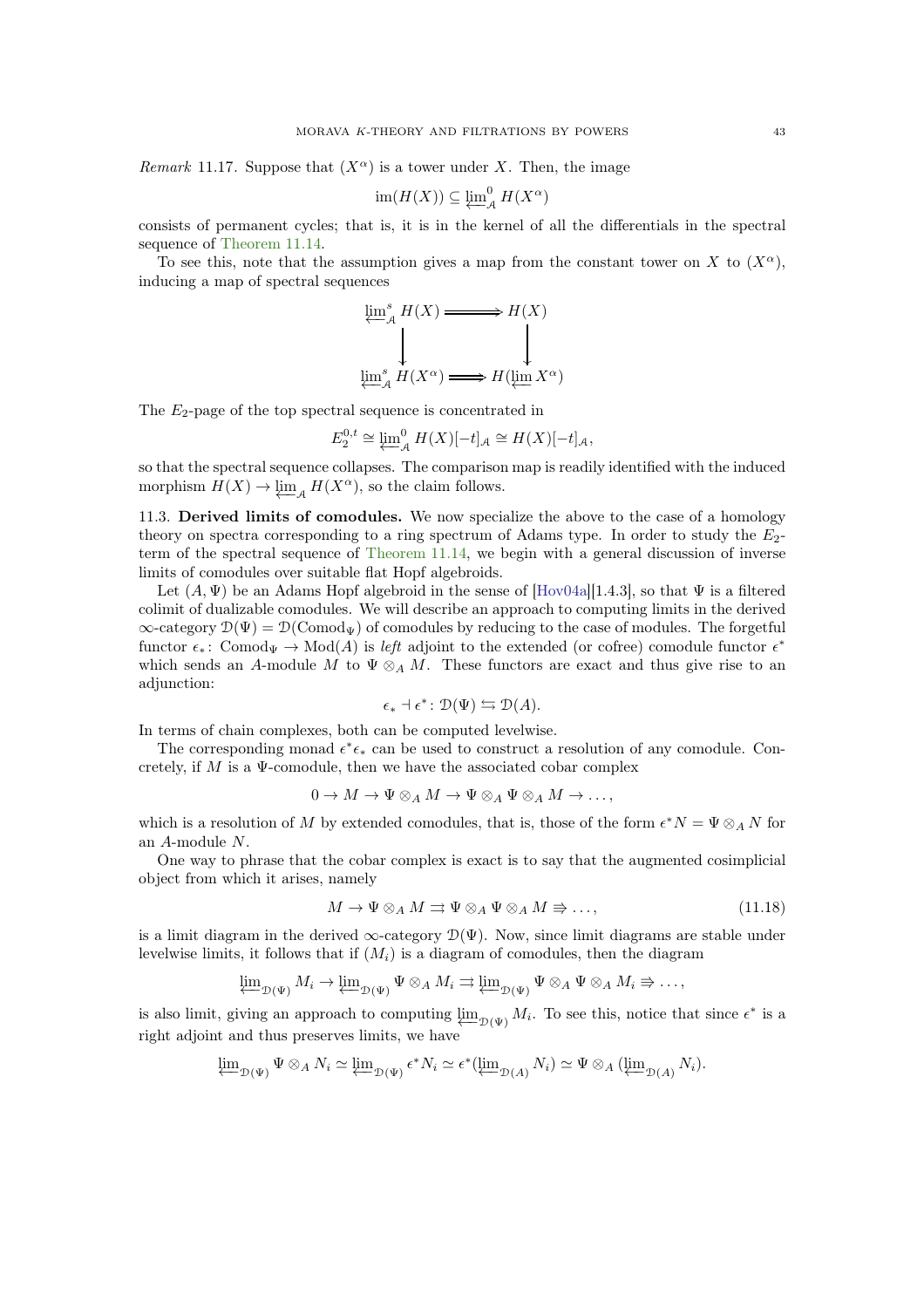Applying this to the cosimplicial diagram [\(11.18\)](#page-42-0), we see that we get a limit diagram of the form

$$
\underline{\lim}_{\mathcal{D}(\Psi)} M_i \to \Psi \otimes_A (\underline{\lim}_{\mathcal{D}(A)} M_i) \rightrightarrows \Psi \otimes_A (\underline{\lim}_{\mathcal{D}(A)} \Psi \otimes_A M_i) \Rightarrow \dots
$$

which expresses the limit in the derived category of comodules using only limits taken in the category of modules. Passing to homology, which encodes the derived functors of the limit in the categories of  $A$ -modules and  $\Psi$ -comodules, we deduce the following.

<span id="page-43-0"></span>**Proposition 11.19.** If  $M_i$  is a diagram of comodules, then there exists a spectral sequence of comodules of signature

$$
E_1^{s,t} := \Psi \otimes_A \varprojlim_A^s (\Psi^{\otimes_A t} \otimes_A M_i) \implies \varprojlim_{\Psi}^{s+t} M_i.
$$

computing the derived functors of the limit in comodules.

Remark 11.20. Note that in the particular case of sequential inverse limits, that is, diagrams of the form

$$
\ldots \to M_2 \to M_1 \to M_0,
$$

this spectral sequence will collapse after at most two pages, since in this case we have  $\varprojlim_{\ell}^s$  $\int_A^s N_i = 0$ for  $s \neq 0, -1$  and any diagram  $N_i$  of A-modules.

Remark 11.21. In an even more specific case, let us assume that we work with sequential inverse limits and that the maps  $M_{n+1} \to M_n$  are all epimorphisms. If that is the case, the same is true for  $\Psi \otimes_A \ldots \otimes_A M_{n+1} \to \Psi \otimes_A \ldots \otimes_A M_n$  and we deduce using the Mittag-Leffler condition that all of the  $\lim_{\epsilon \to 0} \frac{1}{\epsilon}$  $A<sup>1</sup>$ -terms vanish. In this case the spectral sequence of [Proposition 11.19](#page-43-0) has only one potentially non-zero differential.

Phrasing it without the use of spectral sequences, we see that in this the diagram of comodules

$$
\Psi \otimes_A (\varprojlim_A M_i) \to \Psi \otimes_A (\varprojlim_A \Psi \otimes_A M_i) \to \dots,
$$

is an explicit presentation of the derived limit  $\varprojlim_{\mathcal{D}(\Psi)} M_i$  as a chain complex.

<span id="page-43-1"></span>Example 11.22. Suppose that R is a homotopy commutative ring spectrum of Adams-type. As  $R_* : Sp \to \text{Comod}_{R_*R}$  is an adapted homology theory by [Lemma 11.7,](#page-39-1) [Theorem 11.14](#page-41-0) specializes to give a spectral sequence

$$
E_2^{s,t} \cong \underleftarrow{\lim}_{R_*R} (R_{*+t} X^{\alpha}) \implies R_{*+s+t}(\lim_{\alpha} X^{\alpha})
$$

for a tower of spectra  $(X^{\alpha})$ , where the derived functors of the limit are taken in  $R_*R$ -comodules.

This is a spectral sequence in  $R_*R$ -comodules, so that in particular the  $E_2$ -page is trigraded. Passing to internal degree zero, we obtain a more-pleasant looking bigraded spectral sequence

$$
E_2^{s,t} \cong (\varprojlim_{R_*R}^s R_* X^{\alpha})_t \implies R_{s+t}(\varinjlim_{\alpha} X^{\alpha})
$$

Note that in general we cannot rewrite the  $E_2$ -page as " $\overleftarrow{L_1}$ "  $R_{*R}^{s}(R_t X^{\alpha})$ ", as the derived functors of the limit are computed in  $R_*R$ -comodules, a structure which cannot be restricted to a single degree.

Warning 11.23. Even for quite reasonable R, such as  $R = H\mathbb{Q}$ , convergence of the spectral sequence of [Example 11.22](#page-43-1) is a subtle problem. For example, let  $(M_{p^{i}})$  be the tower of mod  $p^{i}$ Moore spectra with the canonical structure maps, and suppose  $R = H\mathbb{Q}$ . Since

$$
\lim(\ldots \longrightarrow M_{p^2} \longrightarrow M_p) \simeq S_p^0,
$$

the p-complete sphere, the abutment of the spectral sequence is non-trivial, while the  $E_2$ -term is zero. We will study this question in more detail in the next section in the case of Morava E-theory.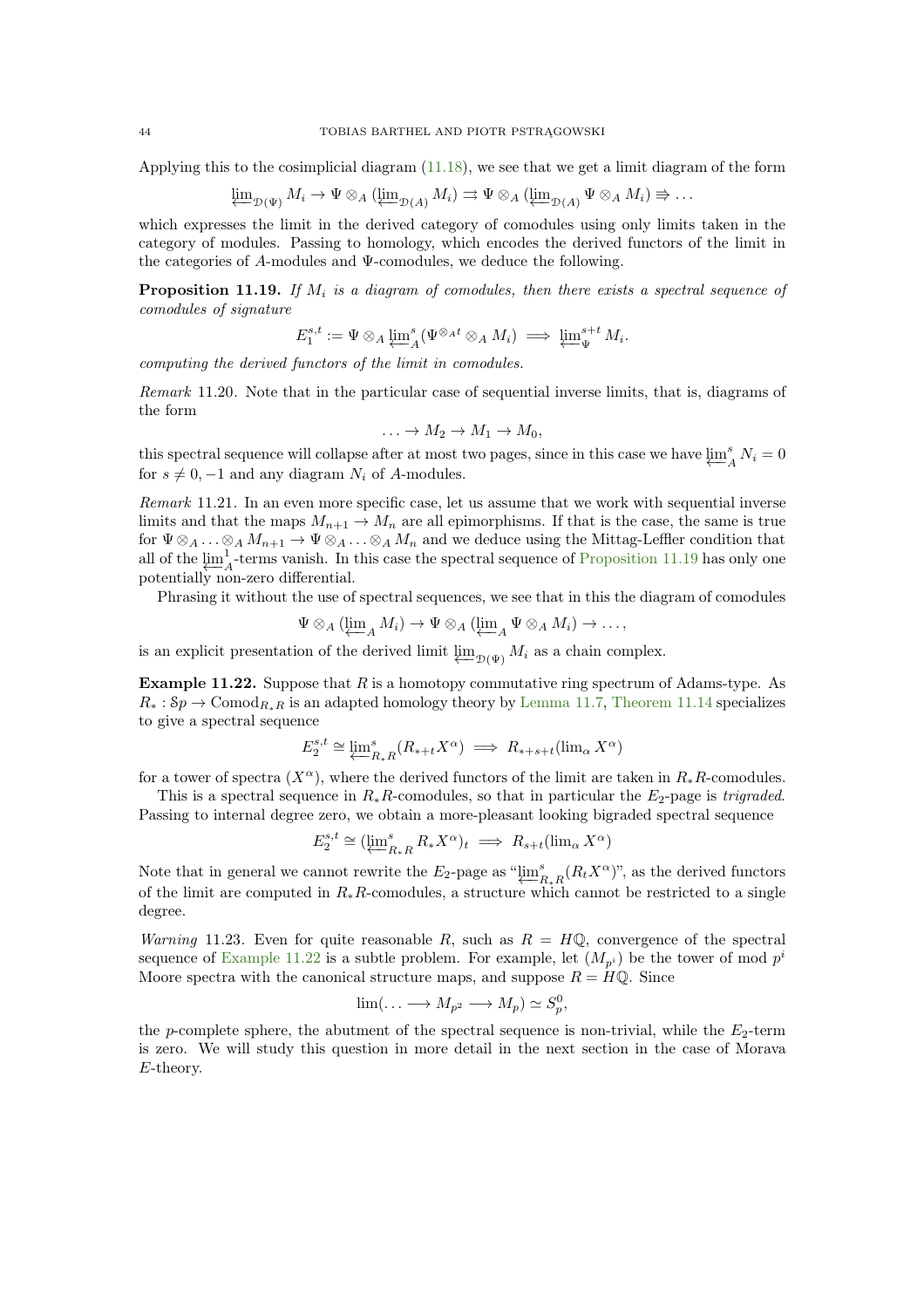<span id="page-44-2"></span>Remark 11.24. Same methods as those leading to [Example 11.22](#page-43-1) have been employed by Hovey to set up a spectral sequence computing the R-homology of a product of spectra, see [\[Hov07\]](#page-59-2). In [\[Pet20b,](#page-60-24) Appendix A], a different construction of the spectral sequence of [Example 11.22](#page-43-1) is given, based on Adams resolutions rather than modified Adams resolutions.

# 12. The Morava E-homology of inverse limits

<span id="page-44-0"></span>The goal of this section is to study the spectral sequence constructed in [Theorem 11.14](#page-41-0) in the special case of (uncompleted) Morava E-homology. In particular, we will identify the  $E_2$ -page for the sphere spectrum in terms of the continuous cohomology of the Morava stablizer group and exhibit conditions on the tower that ensure convergence.

We will work with a particular form of Morava E-theory, which we used previously in [§5.](#page-14-0) For convenience of the reader, let us fix our notation for the remainder of the current work.

We fix a prime p and a height  $n > 0$  and we let  $\mathbf{G}_0$  be the Honda formal group law over  $\mathbb{F}_q := \mathbb{F}_{p^n}$ . We write E for the associated Lubin-Tate spectrum, so that we have a non-canonical isomorphism

$$
E_* \simeq W(\mathbb{F}_{p^n})[u_1, \ldots, u_{n-1}][u^{\pm 1}].
$$

We write  $\mathfrak{m} = (p, u_1, \ldots, u_{n-1})$  for the maximal ideal of  $E_0$ . By Goerss-Hopkins-Miller, the spectrum E is acted on by the extended Morava stabilizer group  $\mathbb{G}_n := \text{Aut}(\mathbf{G}_0/\mathbb{F}_p) \rtimes \text{Gal}(\mathbb{F}_q/\mathbb{F}_p)$ .

Warning 12.1. We remind the reader that, unless otherwise noted, we work with uncompleted E-homology, the uncompleted homology cooperations  $E_*E := \pi_*(E \otimes E)$ , and uncompleted  $E_*E$ -comodules.

12.1. Continuous cohomology of filtered colimits. In this subsection, we prove that continuous cohomology groups of  $\mathbb{G}_n$  commute with certain filtered colimits. To this end, it will be useful for us to consider the following variant on the m-adic topology on an  $E_0$ -module.

**Definition 12.2.** Let M be an  $E_0$ -module. The local m-adic topology on M is the linear topology in which a submodule  $U \subseteq M$  is open if for every finitely generated  $E_0$ -submodule  $M' \subseteq M$ ,

$$
U\cap M'\subseteq M'
$$

is open in the usual m-adic topology on M'; that is, we have  $\mathfrak{m}^nM' \subseteq U \cap M'$  for some n depending on  $M'$ .

**Example 12.3.** Suppose that M is finitely generated over  $E_0$ . Then, the local m-adic topology on M coincides with the usual m-adic topology.

Example 12.4. Suppose that M is an arbitrary  $E_0$ -module. Then, we can write  $M \simeq \lim_{\epsilon \to 0} M_{\alpha}$ as a filtered colimit of finitely generated  $E_0$ -modules. The local m-adic topology coincides with the colimit topology if we equip each  $M_{\alpha}$  with its usual m-adic topology.

The importance of the local m-adic topology in our context comes down to the following observation.

Remark 12.5. Let X be a spectrum. Then,  $E_0X$  is a continuous  $\mathbb{G}_n$ -module with respect to its local m-adic topology. To see this, observe that we can write  $X \simeq \lim X_\alpha$  as a filtered colimit of finite spectra, so that

<span id="page-44-1"></span>
$$
E_0 X \simeq \varinjlim E_0 X_\alpha. \tag{12.6}
$$

Each of  $E_0X_\alpha$  is a continuous  $\mathbb{G}_n$ -module when considered with its m-adic topology, and  $E_0X$ becomes a topological  $\mathbb{G}_n$ -module since it has the colimit topology with respect to [\(12.6\)](#page-44-1)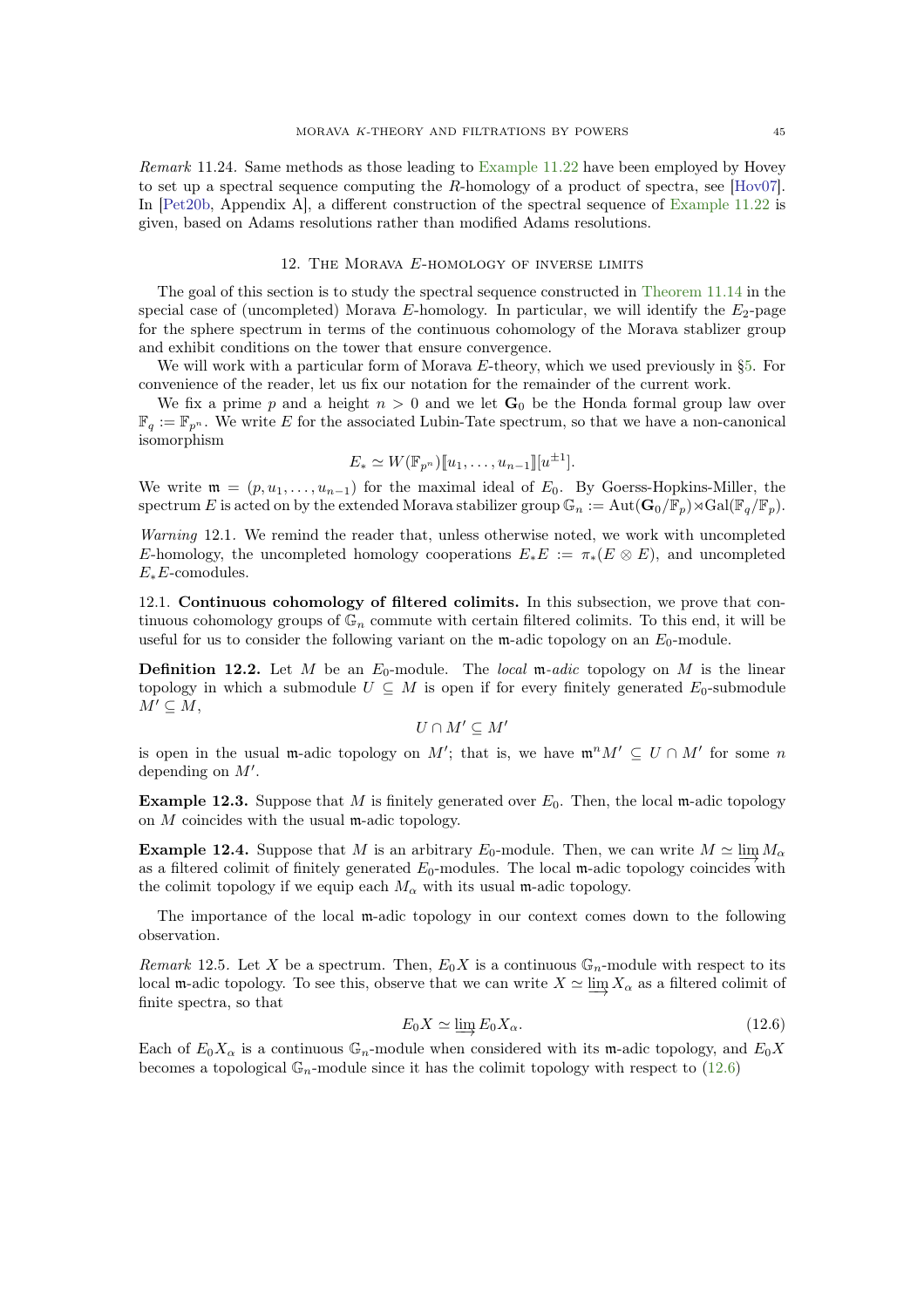We will be interested in the continuous cohomology of  $\mathbb{G}_n$  with coefficients in an  $E_0$ -module equipped with its local m-adic topology. As we will see, this has an elegant description in terms of cohomologies of its finitely generated submodules. The key is the following lemma.

<span id="page-45-0"></span>**Lemma 12.7.** Let K be a compact Hausdorff topological space and M be an  $E_0$ -module equipped with its local m-adic topology. Then, any continuous map  $f: K \to M$  factors through a finitely generated submodule. In other words, we have

$$
\text{map}_{\text{cts}}(K, M) \simeq \varinjlim \text{map}_{\text{cts}}(K, M_{\alpha}),
$$

where  $M_{\alpha}$  is the poset of finitely generated submodules of M.

*Proof.* Suppose by contradiction that for every finitely generated submodule  $M'$ , there exists a  $k \in K$  such that  $f(k) \notin M'$ . Proceeding inductively, we produce an increasing sequence

$$
M_0\subseteq M_1\subseteq M_2\subseteq\ldots
$$

of finitely generated submodules and points  $k_n \in K$  such that  $f(k_n) \in M_{n+1}$ , but  $f(k_n) \notin M_n$ .

We claim that an arbitrary finitely generated submodule N contains at most finitely many of the  $f(k_n)$ . To see this, let us write  $M_\infty = \cup M_n$  and consider  $N \cap M_\infty$ ; the latter is again finitely generated, as  $E_0$  is noetherian, and its intersection with  $\{f(k_n)\}\$ is the same as that of N. By finite generation, we have  $N \cap M_{\infty} = N \cap M_n$  for sufficiently large n, proving the claim, as the latter contains at most n of the  $f(k_n)$ .

Since each finitely generated submodule is Hausdorff, its finite subspaces are closed and discrete and we deduce that  $T = \{f(k_n)\}\$ is closed and discrete as a subspace of M, as this is true for its intersection with each finitely generated submodule. This is a contradiction, as  $T = f(f^{-1}(T))$  must be compact Hausdorff as an image of a closed subspace of K, so it cannot be both infinite and discrete.

<span id="page-45-1"></span>**Proposition 12.8.** Let  $M \simeq \lim_{n \to \infty} M_{\alpha}$  be a filtered colimit diagram of  $E_0$ -modules equipped with their local  $m$ -adic topologies and let K be compact Hausdorff. Then, the induced map

 $\theta \colon \varinjlim map_{\rm cts}(K, M_\alpha) \to {\rm map}_{\rm cts}(K, M)$ 

is an isomorphism of abelian groups.

Proof. We first show surjectivity of  $\theta$ . Suppose that  $f: K \to M$  is a continuous map, by [Lemma 12.7](#page-45-0) it factors through a finitely generated submodule  $N \subseteq M$ . If we write  $N_{\alpha} =$  $N \times_M M_\alpha$ , then since filtered colimits are exact we have

$$
N \simeq \varinjlim N_{\alpha}
$$

As  $N$  is finitely generated and  $E_0$  is noetherian, it is finitely presented and we deduce that there exists a section  $N \to N_\alpha$  for some  $\alpha$ . Then, the composite

$$
K \to N \to N_{\alpha} \to M_{\alpha}
$$

determines the needed element of the filtered colimit.

For injectivity, suppose that we have a continuous map  $f: K \to M_\alpha$  such that the composite  $s_{\alpha} \circ f : K \to M$  where  $s_{\alpha} : M_{\alpha} \to M$  is the canonical map, is zero. By another application of [Lemma 12.7,](#page-45-0) K factors through a finitely generated submodule  $N_{\alpha} \subseteq M_{\alpha}$  and we necessarily have  $N_{\alpha} \subseteq \text{ker}(s_{\alpha})$ . As  $N_{\alpha}$  is finitely generated, the second conidtion implies that we can find a larger index  $\beta$  such that the composite

$$
N_{\alpha} \to M_{\alpha} \to M_{\beta}
$$

<span id="page-45-2"></span>is zero. It follows that f determines the zero element of the filtered colimit, as needed.  $\square$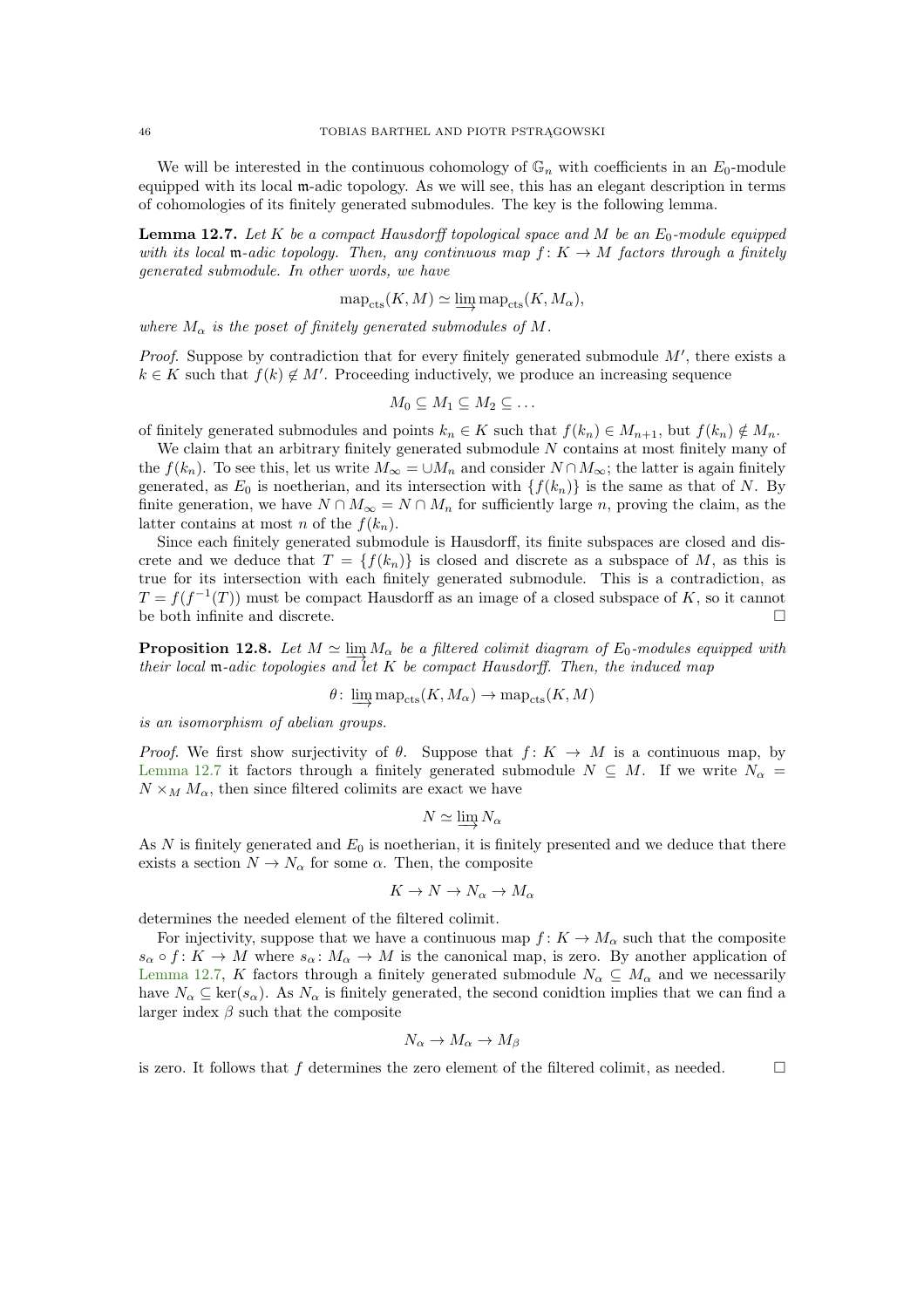**Corollary 12.9.** Let  $M \simeq \lim_{\epsilon \to 0} M_{\alpha}$  be a filtered colimit of  $E_0$ -modules equipped with their local  $m$ -adic topology and compatible continuous  $\mathbb{G}_n$ -actions. Then,

$$
H_{\text{cts}}^*(\mathbb{G}_n, M) \simeq \varinjlim H_{\text{cts}}^*(\mathbb{G}_n, M_\alpha).
$$

In particular, for any  $E_0$ -module N, we have

$$
H_{\text{cts}}^*(\mathbb{G}_n, N) \simeq \varinjlim H_{\text{cts}}^*(\mathbb{G}_n, N_\alpha).
$$

where the colimit is taken over the poset  $N_{\alpha}$  of finitely generated submodules.

Proof. The continuous cohomology is computed by the standard cochain complex

 $M \to \text{map}_{\text{cts}}(\mathbb{G}_n, M) \to \text{map}_{\text{cts}}(\mathbb{G}_n \times \mathbb{G}_n, M) \to \dots$ 

of continuous cochains. The statement follows from an application of [Proposition 12.8](#page-45-1) to each term separately, as  $\mathbb{G}_n \times \ldots \times \mathbb{G}_n$  is compact Hausdorff and taking cohomology of cochain complexes commutes with filtered colimits.  $\hfill \Box$ 

12.2. Inverse limits of  $E<sub>∗</sub>E$ -comodules and continuous cohomology. In this section, we will give a description of derived functors of the limit

$$
\varprojlim\nolimits_{E*E}^s M/\mathfrak m^k M \simeq \mathrm{H}_{-s}\big(\varprojlim\nolimits_{\mathfrak D(E*E)} M/\mathfrak m^k M)
$$

in  $E_*E$ -comodules as cohomology of the Morava stabilizer group. The importance of these derived functors stems from the fact that they form the  $E_2$ -page of the spectral sequence constructed in [§11.2.](#page-39-2)

<span id="page-46-0"></span>**Lemma 12.10.** If M is a dualizable  $E_*E$ -comodule, then we have a canonical isomorphism

$$
\operatorname{Ext}^s_{\mathcal{D}(E_*E)}(E_*, \varprojlim_{\mathcal{D}(E_*E)} M/\mathfrak{m}^k M) := \pi_{-s} \operatorname{Hom}_{\mathcal{D}(E_*E)}(E_*, \varprojlim_{\mathcal{D}(E_*E)} M/\mathfrak{m}^k M) \simeq \operatorname{H}^s_{\mathrm{cts}}(\mathbb{G}_n, M)
$$

for any  $s \geq 0$ , where  $E_*/\mathfrak{m}^k$  is the  $\mathfrak{m}\text{-}adic$  tower of  $E_*$ .

*Proof.* For brevity, if  $X \in \mathcal{D}(E_*E)$ , let us write

$$
\text{Ext}^s(X) := \text{Ext}^s_{\mathcal{D}(E_*E)}(E_*, X) \simeq \pi_{-s} \text{Hom}_{\mathcal{D}(E_*E)}(E_*, X)
$$

Since we have

$$
\mathrm{Hom}_{\mathcal{D}(E_*E)}(E,\varprojlim_{\mathcal{D}(E_*E)}M/\mathfrak{m}^kM)\simeq \varprojlim \mathrm{Hom}_{\mathcal{D}(E_*E)}(E_*,M/\mathfrak{m}^kM),
$$

there is a Milnor sequence

$$
0 \to \underleftarrow{\lim}^1 \operatorname{Ext}^{s-1}(M/\mathfrak{m}^k M) \to \operatorname{Ext}^s(\underleftarrow{\lim}^{}_{\mathcal{D}(E_*E)} M/\mathfrak{m}^k M) \to \underleftarrow{\lim} \operatorname{Ext}^s(M/\mathfrak{m}^k M) \to 0,
$$

where we have omitted subscripts for simplicity and the derived functors of the limit are taken in abelian groups.

We first claim that the  $\lim_{n \to \infty} 1$ -term above vanishes. Note that since  $M/\mathfrak{m}^k M$  is finitely generated We mst claim that the  $\mu$ -term above vanishes. Note that s<br>and m-torsion for any  $k \ge 1$ , we have a canonical isomorphism

$$
\operatorname{Ext}(M/\mathfrak{m}^k M) \simeq \mathrm{H}_{\mathrm{cts}}^s(\mathbb{G}_n, M/\mathfrak{m}^k M)
$$

with the cohomology of the Morava stabilizer group. For  $k = 1$ , we have a further isomorphism

$$
\text{Ext}(M/\mathfrak{m}M)\simeq \text{Ext}_{E_*E}(E_*,K_*\otimes_{E_*}M)\simeq \text{Ext}_{E_*K}(K_*,K_*\otimes_{E_*}M)
$$

and the group on the right is degreewise finite by [Corollary 5.7.](#page-15-1) It follows by induction that  $\text{Ext}(M_*/\mathfrak{m}^kM)$  is degreewise finite for each  $k \geq 1$ . Therefore, the groups  $\text{Ext}(M/\mathfrak{m}^kM)$  satisfy the Mittag-Leffler condition as k varies, so that the corresponding  $\varprojlim$ <sup>1</sup>-term vanishes as claimed.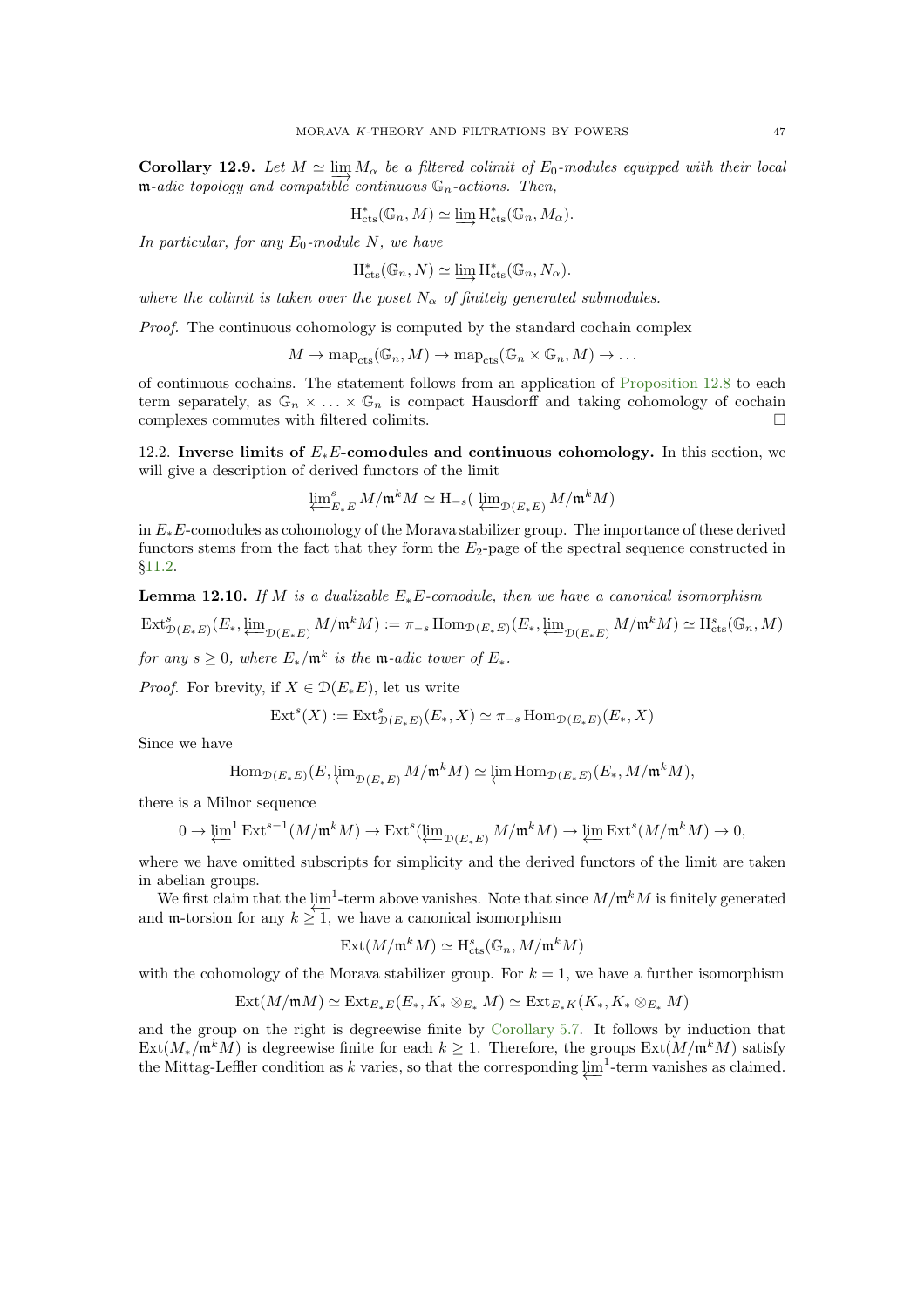<span id="page-47-2"></span>Consequently, we get a string of isomorphisms

$$
\begin{split} \operatorname{Ext}^s(\varprojlim_{\mathcal{D}(E_*E)} M/\mathfrak{m}^k M) &\cong \varprojlim \operatorname{Ext}^s(E_*, M/\mathfrak{m}^k M) \\ &\cong \varprojlim \operatorname{H}^s_{\operatorname{cts}}(\mathbb{G}_n, M/\mathfrak{m}^k M) \\ &\cong \operatorname{H}^s_{\operatorname{cts}}(\mathbb{G}_n, M). \end{split}
$$

Here, the last isomorphism uses that M is m-adically complete as a finitely generated  $E_*$ -module, and that taking continuous cohomology of a finitely generated profinite group commutes with taking countable inverse limits of finite modules [\[NSW13,](#page-60-25)  $\S7$ ].

In order to pass from [Lemma 12.10](#page-46-0) to a description of the derived functors  $\varprojlim_{I}^{s}$  $_{E_*E}^s E_*/\mathfrak{m}^k,$ we have to understand the homology groups of  $\varprojlim_{D(E_{*}E)} M/\mathfrak{m}^{k}M$ , rather than its homotopy. To do so, we will make use of the Adams condition, which involves certain filtered colimits. To commute past the latter, we will need a technical lemma stating that homotopy groups

$$
Exts(E*, -) := \pi_{-s} Hom_{\mathcal{D}(E*E)}(E*, -)
$$

preserve certain filtered colimits of bounded complexes. If  $p > n + 1$ , then the monoidal unit of  $\mathcal{D}(E_*E)$  is compact, so no boundedness hypotheses are required, but this can fail for general n. In general, we still have the following result.

<span id="page-47-1"></span>**Lemma 12.11.** Suppose  $(L_{\alpha})_{\alpha}$  is a filtered system of complexes of  $E_*E$ -comodules which are uniformly bounded above in the standard t-structure on  $\mathcal{D}(E_*E)$ ; that is, there exists an N such that for all  $s > N$  and all  $\alpha$  we have  $H_s(L_\alpha) = 0$ . Then the canonical comparison map

$$
\phi\colon \varinjlim_\alpha \operatorname{Ext}^s(L_\alpha)\longrightarrow \operatorname{Ext}^s(\varinjlim_\alpha L_\alpha)
$$

is an isomorphism for any  $s \in \mathbb{Z}$ .

*Proof.* By shifting the system  $(L_{\alpha})_{\alpha}$  if necessary, we may reduce to the case of  $s = 0$ . In other words, we have to show that that the canonical map

$$
\varinjlim_{\alpha} [E_*, L_{\alpha}] \longrightarrow [E_*, \varinjlim_{\alpha} L_{\alpha}]
$$

between homotopy classes of maps in the derived  $\infty$ -category, is an isomorphism.

Since  $E_*$  is connective in the standard t-structure, we can then replace  $L_{\alpha}$  by its connective cover  $\tau_{>0}L_{\alpha}$ ; that is, reduce to the case in which there exists a non-negative integer N such that  $L_{\alpha}$  has homology concentrated in degrees  $[0, N]$  for all  $\alpha$ . By induction and the five-lemma, we can reduce further to the case that  $L_{\alpha}$  is concentrated in a single non-negative degree [s, s] for all  $\alpha$ .

Summarizing these reduction steps, it remains to prove that the canonical map

$$
\varinjlim_\alpha \operatorname{Ext}_{E_*E}^s(E_*,L_\alpha)\longrightarrow \operatorname{Ext}_{E_*E}^s(E_*,\varinjlim_\alpha L_\alpha)
$$

is an isomorphism for any filtered system of comodules  $L_{\alpha} \in \text{Comod}_{E_{*}E}$ . This is clear, these Ext-groups can be computed by the cobar complex, formation of which commutes with filtered  $\Box$ colimits.

<span id="page-47-0"></span>**Proposition 12.12.** For any dualizable  $E_*E$ -comodule M, there exists a canonical isomorphism

$$
\varprojlim_{E_*E} M/\mathfrak{m}^k M \cong \mathrm{H}_{\mathrm{cts}}^s(\mathbb{G}_n, E_*E \otimes_{E_*} M).
$$

between the derived functors of the limit in comodules and the continuous cohomology of the Morava stabilizer group with coefficients in  $E_*E \otimes_{E_*} M$  equipped with its local m-adic topology.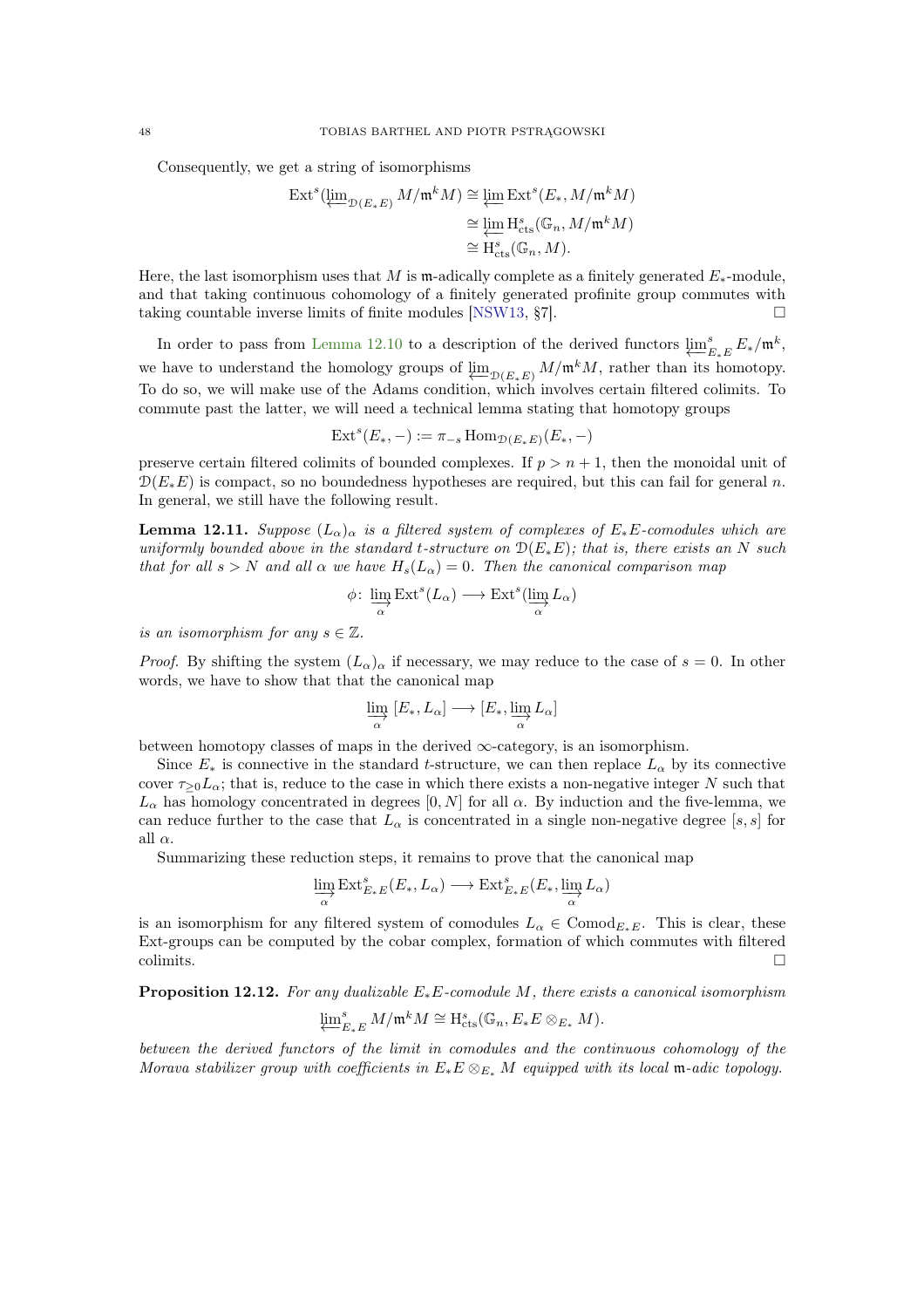<span id="page-48-2"></span>Proof. We have

$$
\varprojlim\nolimits_{E*E}^s M_*/\mathfrak{m}^k M \simeq H_{-s}(\varprojlim\nolimits_{\mathcal{D}(E_*E)} M_*/\mathfrak{m}^k M)
$$

which we can further rewrite as

$$
H_{-s}(\varprojlim\nolimits_{\mathcal{D}(E_*E)}M/\mathfrak{m}^kM)\simeq\mathrm{Ext}^s(E_*E\otimes_{E_*}\varprojlim\nolimits_{\mathcal{D}(E_*E)}M_*/\mathfrak{m}^kM),
$$

where the tensor product is the derived one. Writing  $E_*E \simeq \lim N_\alpha$  as a filtered colimit of dualizable comodules, we have

$$
\operatorname{Ext}^s(E_*E \otimes_{E_*} \varprojlim_{\mathcal{D}(E_*E)} M/\mathfrak{m}^k M) \cong \operatorname{Ext}^s(\varinjlim_{\mathcal{D}(E_*E)} (N \otimes_{E_*} \varprojlim_{\mathcal{D}(E_*E)} M/\mathfrak{m}^k M))
$$
  
\n
$$
\cong \varinjlim_{\mathcal{D}(E_*E)} \operatorname{Ext}^s(N \otimes_{E_*} \varprojlim_{\mathcal{D}(E_*E)} M/\mathfrak{m}^k M)
$$
  
\n
$$
\cong \varinjlim_{\mathcal{D}(E_*E)} \operatorname{Ext}^s(\varprojlim_{\mathcal{D}(E_*E)} N \otimes_{E_*} M/\mathfrak{m}^k (N \otimes_{E_*} M))
$$
  
\n
$$
\cong \varinjlim_{\mathcal{D}(E_5)} \operatorname{H}^s_{\text{cts}}(\mathbb{G}_n, N \otimes_{E_*} M)
$$
  
\n
$$
\cong \operatorname{H}^s_{\text{cts}}(\mathbb{G}_n, E_*E \otimes_{E_*} M).
$$

Here, the first isomorphism uses that the derived tensor product commutes with filtered colimits and the second one is [Lemma 12.11.](#page-47-1) The third isomorphism uses that tensoring with a dualizable object commutes with limit, the fourth one is [Lemma 12.10](#page-46-0) while the fifth one is [Corollary 12.9.](#page-45-2)  $\Box$ 

Remark 12.13. The relationship between derived functors of the limit and derived completion in the context of comodules over a flat Hopf algebroid is studied further in [\[BHV20\]](#page-59-19).

12.3. The inverse limit spectral sequence and its convergence. In this subsection, we study the convergence of the inverse limit spectral sequence based on Morava E-theory and combine the previous results in a spectral sequence computing the (uncompleted) E-homology of the K-local sphere spectrum from continuous group cohomology with coefficients in the (uncompleted) cooperations  $E_*E$ .

<span id="page-48-0"></span>**Proposition 12.14.** If  $R = E$  is Morava E-theory and  $(X^{\alpha}) \in Sp_E^{\mathbb{N}}$  is a tower of E-local spectra, then the spectral sequence of [Example 11.22](#page-43-1) converges conditionally and strongly, and has a horizontal vanishing line at the  $E_r$ -page for some  $r \geq 2$ .

*Proof.* By [Lemma 11.8](#page-39-0) and assumption on  $X^{\alpha}$ , the modified Adams tower  $(X_i^{\alpha})$  is E-local for all i. Therefore, the proof of the smash product theorem due to Hopkins and Ravenel  $\lbrack \text{Ray92}, \rbrack$ Theorem 7.5.6] yields a constant N independent of  $\alpha$  such that

$$
g^\alpha_s \circ \ldots \circ g^\alpha_{s+N-1} \colon X^\alpha_{s+N} \xrightarrow{~~} X^\alpha_s
$$

is null for all  $\alpha$ ; see [\[HS05b,](#page-59-20) Theorem 5.10]. Consequently,

<span id="page-48-1"></span>
$$
g_s \circ \dots \circ g_{s+N-1} \colon \varprojlim X_{s+N}^{\alpha} \longrightarrow \varprojlim X_s^{\alpha} \tag{12.15}
$$

is null as well, so [\[Boa99\]](#page-59-21) shows that the spectral sequence is conditionally convergent. Similarly, we obtain the horizontal vanishing line from  $(12.15)$ , which in turn gives strong convergence.  $\Box$ 

**Theorem 12.16.** If  $(X^{\alpha}) \in Sp_E^{\mathbb{N}}$  is a tower of E-local spectra, then there is a strongly convergent spectral sequence

$$
E_2^{s,t} \cong (\varprojlim_{E_*E}^s E_* X^\alpha)_t \implies E_{t-s}(\varprojlim X^\alpha),
$$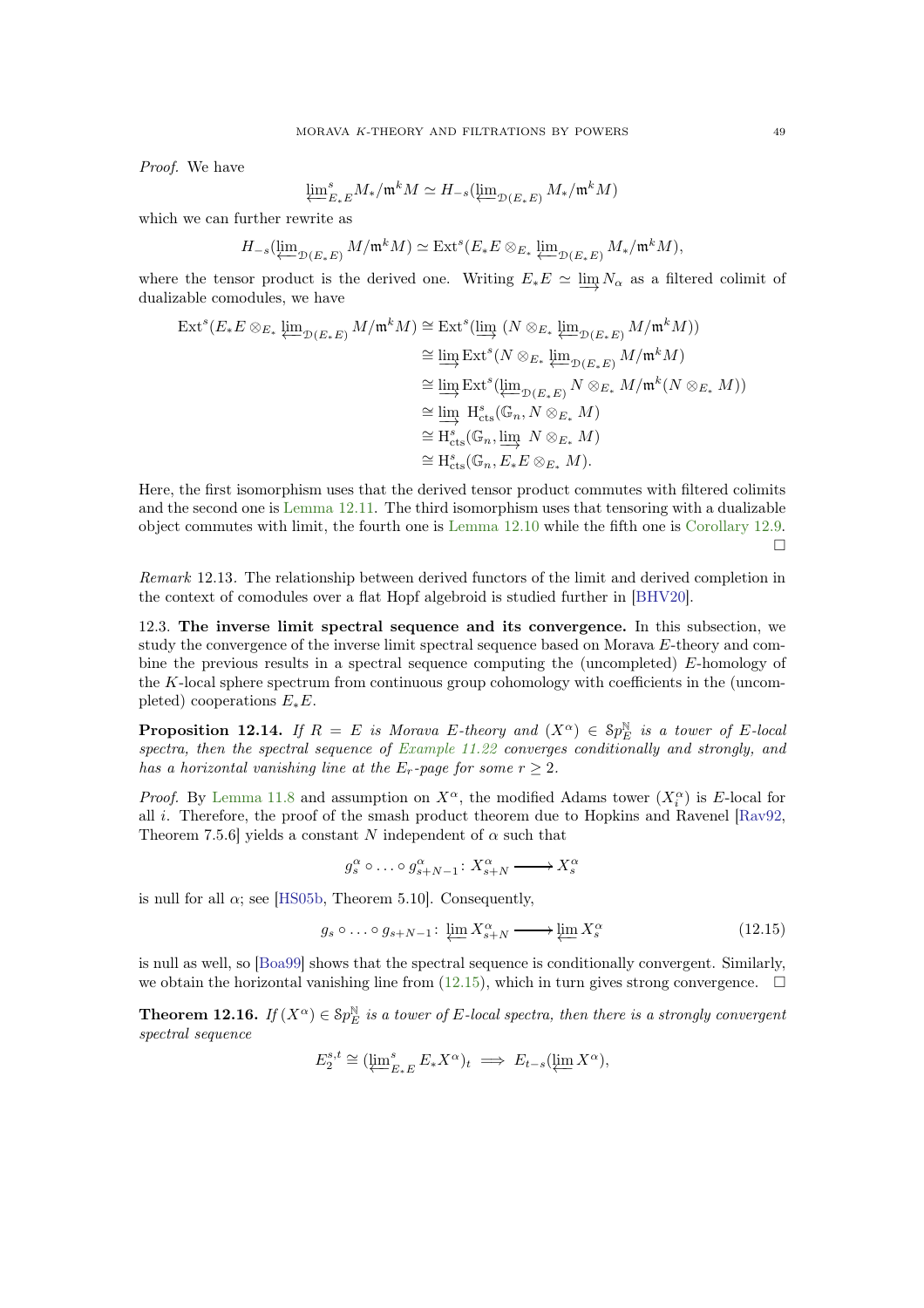<span id="page-49-4"></span>with a horizontal vanishing line at the  $E_r$ -page for some  $r \geq 2$ . In particular, this spectral sequence specializes to:

<span id="page-49-1"></span>
$$
H_{\mathrm{cts}}^{s}(\mathbb{G}_{n}, E_{t} E) \cong (\underleftarrow{\lim}_{E_{*} E}^{s} E_{*}/\mathfrak{m}^{k})_{t} \implies E_{t-s}(L_{K} S^{0}). \tag{12.17}
$$

Proof. The spectral sequence was constructed in [Theorem 11.14,](#page-41-0) see also [Example 11.22,](#page-43-1) while the convergence properties were established in [Proposition 12.14.](#page-48-0) The final statement follows by applying this spectral sequence to a cofinal tower of  $E$ -local generalized type n Moore spectra as in [\[HS99,](#page-59-12) Section 4]. The identification of the  $E_2$ -page in terms of continuous cohomology was proven in [Proposition 12.12.](#page-47-0)

Remark 12.18. The spectral sequence [\(12.17\)](#page-49-1) may be thought of as an  $E_*$ -homology version of the K-local E-based Adams spectral sequence for the sphere, which has signature

$$
H_{\text{cts}}^{s}(\mathbb{G}_{n}, E_{*})_{t} \implies \pi_{*}L_{K}S^{0}
$$

and is also strongly convergent. In contrast, working with completed  $E_*$ -homology would result in an isomorphism  $E_* \cong E_*^{\vee} L_K S^0 \cong H_{\text{cts}}^*(\mathbb{G}_n, E_*^{\vee} E_*)$ . This amply highlights the extra information contained in the terms  $H_{\text{cts}}^{*}(\mathbb{G}_n, E_*E)$ .

# 13. DIGRESSION: COHOMOLOGY OF  $\mathbb{G}_n$  as Ext in comodules

<span id="page-49-0"></span>In [Lemma 12.10,](#page-46-0) we have expressed continuous cohomology of a Morava stabilizer group with coefficients in a dualizable  $E_*E$ -comodule M as homotopy groups of a the derived completion. In this short section, we will use a form of local duality in the context of comodules to express it as an Ext-groups between actual comodules, rather than objects of the derived  $\infty$ -category. Using this calculation we will define a comparison map between Ext-groups and continuous cohomology.

Let  $I_k = (p, v_1, \ldots, v_{k-1})$  be the k-th invariant chromatic ideal in  $E_*$ ; in particular,  $I_n = \mathfrak{m}$ . We define  $E_* = E_*/I_0^{\infty}$  and then iteratively construct  $E_*E$ -comodules via the cofiber sequences

<span id="page-49-3"></span>
$$
E_*/I_k^{\infty} \to v_k^{-1} E_*/I_k^{\infty} \to E_*/I_{k+1}^{\infty}
$$
\n(13.1)

<span id="page-49-2"></span>in  $\mathcal{D}(E_*E)$ . Note that  $E_*/I_k^{\infty} \simeq \lim_{k \to \infty} E_*/v_0^{l_0}, \ldots, v_{k-1}^{l_{k-1}}$ , where the colimit is taken over a set of indices with  $l_i \to \infty$ . For the constituent pieces, we have the following self-duality result:

**Lemma 13.2.** In the derived category of  $E_*E$ -comodules, the comodule  $E_*/v_0^{i_0}, v_1^{i_1}, \ldots, v_k^{i_k}$  is self-dual with a shift in the sense that there exists an equivalence

$$
D(E_*/v_0^{i_0}, v_1^{i_1}, \ldots, v_k^{i_k}) \simeq \Sigma^{-k} E_*/v_0^{i_0}, v_1^{i_1}, \ldots, v_k^{i_k},
$$

where  $DX = F(X, E_*)$  denotes the monoidal dual.

*Proof.* We prove this by induction on k, where  $k = -1$  is clear, since  $E_*$  is the monoidal unit.

Now assume that the statement is known for  $E_*/v_0^{i_0}, v_1^{i_1}, \ldots, v_{k-1}^{i_{k-1}}$ . Multiplication by  $v_k^{i_k}$ induces a cofiber sequence

$$
E_*/v_0^{i_0}, v_1^{i_1}, \ldots, v_{k-1}^{i_{k-1}} \to E_*/v_0^{i_0}, v_1^{i_1}, \ldots, v_{k-1}^{i_{k-1}} \to E_*/v_0^{i_0}, v_1^{i_1}, \ldots, v_k^{i_k}
$$

which after taking duals yields a cofiber sequence

$$
D(E_*/v_0^{i_0}, v_1^{i_1}, \ldots, v_k^{i_k}) \to D(E_*/v_0^{i_0}, v_1^{i_1}, \ldots, v_{k-1}^{i_{k-1}}) \to D(E_*/v_0^{i_0}, v_1^{i_1}, \ldots, v_{k-1}^{i_{k-1}}).
$$

By the inductive assumption, this sequence can be rewritten as

$$
D(E_*/v_0^{i_0}, v_1^{i_1}, \dots, v_k^{i_k}) \to \Sigma^{k-1} E_*/v_0^{i_0}, v_1^{i_1}, \dots, v_{k-1}^{i_{k-1}} \to \Sigma^{k-1} E_*/v_0^{i_0}, v_1^{i_1}, \dots, v_{k-1}^{i_{k-1}}.
$$

The self-map of  $\Sigma^{k-1}E_*/v_0^{i_0}, v_1^{i_1}, \ldots, v_{k-1}^{i_{k-1}} \to \Sigma^{k-1}E_*/v_0^{i_0}, v_1^{i_1}, \ldots, v_{k-1}^{i_{k-1}}$  $\binom{n_{k-1}}{k-1}$  appearing on the right cannot be non-zero, since it is a dual to the non-zero class  $v_k^{i_k}$ . It follows that it must be itself a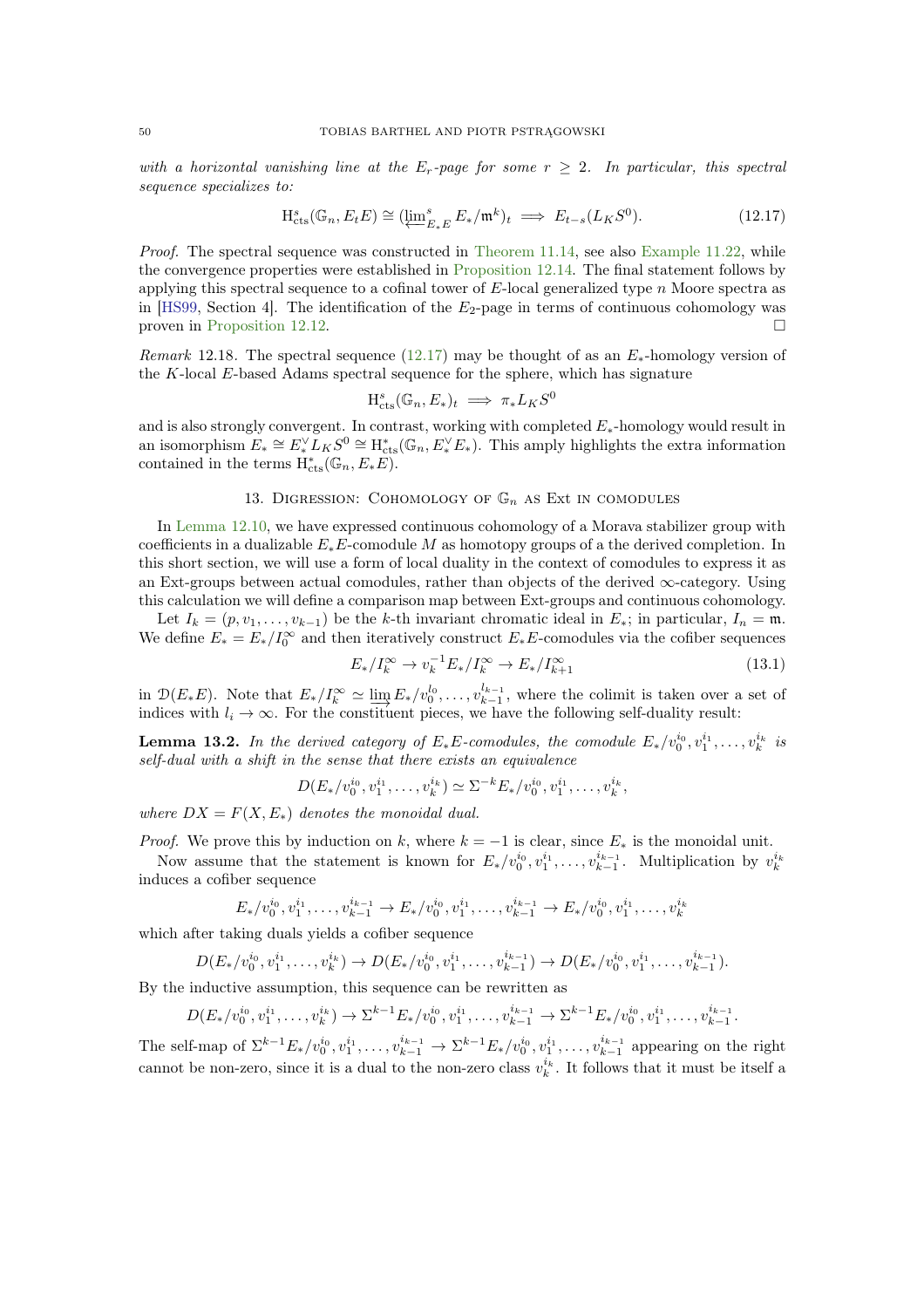<span id="page-50-4"></span>unit times  $v_k^{i_k}$  since there is nothing else in this degree, see for example [\[Rav86,](#page-60-26) Thm. 4.3.2(b)]. The assertion then follows.  $\hfill \square$ 

<span id="page-50-0"></span>**Lemma 13.3.** If M is a finitely generated  $E_*E$ -comodule, then its derived comodule completion of M is given by

$$
\varprojlim\nolimits_{\mathcal{D}(E_*E)} (M \otimes_{E_*} E_*/v_0^{k_0}, \dots, v_{n-1}^{k_{n-1}}) \simeq \varprojlim\nolimits_{\mathcal{D}(E_*E)} M/v_0^{k_0}, \dots, v_{n-1}^{k_{n-1}},
$$

where on the left hand side we have used the derived tensor product of comodules.

*Proof.* This is proven in [\[BHV20,](#page-59-19) Proposition 2.25]

<span id="page-50-2"></span>The next result is an incarnation of local duality for comodules [\[BHV18,](#page-59-22) §5], relating local cohomology (derived torsion) and local homology (derived completion), combined with [Lemma 12.10.](#page-46-0)

**Theorem 13.4.** Let M be a finitely generated  $E_*E$ -comodule. Then, there exists an isomorphism

$$
\operatorname{Ext}_{E_*E}^{n+s}(E_*/I_n^{\infty},M)\simeq \operatorname{H}_{\operatorname{cts}}^s(\mathbb{G}_n,M)
$$

between Ext-groups in comodules and the cohomology of  $\mathbb{G}_n$ , for any  $s \geq 0$ .

*Proof.* As noted before, we have  $E_*/I_n^{\infty} \simeq \lim_{n \to \infty} E_*/v_0^{k_0}, \ldots, v_{n-1}^{k_{n-1}},$  where the colimit is taken over a set of indices with  $k_i \to \infty$ . By by the duality equivalence of [Lemma 13.2](#page-49-2) we have

$$
\operatorname{Hom}_{\mathcal{D}(E_*E)}(\varinjlim \Sigma^{-n} E_*/v_0^{k_0}, \dots, v_{n-1}^{k_{n-1}}, M) \simeq \operatorname{Hom}_{\mathcal{D}(E_*E)}(E_*, \varprojlim_{\mathcal{D}(E_*E)} M \otimes E_*/v_0^{k_0}, \dots, v_{n-1}^{k_{n-1}}).
$$

In light of the [Lemma 13.3,](#page-50-0) the latter term is equivalent to  $\text{Hom}_{\mathcal{D}(E_*E)}(E_*, \underleftarrow{\lim}_{m} M/v_0^{k_0}, \ldots, v_{n-1}^{k_{n-1}}).$ It follows that

$$
\text{Ext}_{E_*E}^{n+s}(E_*/I_n^{\infty},M) \simeq \varprojlim \text{Ext}_{E_*E}^s(E_*,M/v_0^{k_0},\ldots,v_{n-1}^{k_{n-1}}),
$$

up to possible  $\varprojlim$ <sup>1</sup>-terms. However, all of the Ext groups on the right are finite, since M is finitely generated, so these  $\varprojlim^1$ -terms vanish. We then deduce as in [Lemma 12.10](#page-46-0) that

$$
\operatorname{Ext}_{E_*E}^{n+s}(E_*/I_n^{\infty},M)\simeq \varprojlim \operatorname{Ext}_{E_*E}^s(E_*,M/v_0^{k_0},\ldots,v_{n-1}^{k_{n-1}})\simeq \operatorname{H}_{\operatorname{cts}}^s(\mathbb{G}_n,M),
$$

which is what we wanted to show.  $\Box$ 

The boundary maps  $\delta_k: E_*/I_{k+1}^{\infty} \to \Sigma E_*/I_k^{\infty}$  associated with the cofiber sequences [\(13.1\)](#page-49-3) compose to give a 'residue map' in the derived category:

$$
\delta := \delta_{n-1} \circ \ldots \circ \delta_0 \colon E_*/I_n^{\infty} \to \Sigma^n E_*.
$$

For any finitely generated  $E_*E$ -comodule N, the map  $\delta$  induces a natural map on Ext-groups that fits, for any  $s$ , into a commutative square

<span id="page-50-1"></span>
$$
\operatorname{Ext}_{E_*E}^s(E_*, N) \xrightarrow{\operatorname{Ext}(\delta, N)} \operatorname{Ext}_{E_*E}^{s+n}(E_*/I_n^{\infty}, N)
$$
\n
$$
\cong \downarrow \qquad \qquad \downarrow \cong
$$
\n
$$
[N^{\text{dual}}, E_*]^{-s} \longrightarrow [N^{\text{dual}}, \varprojlim_{\mathcal{D}(E_*E)} E_*/I_n^k]^{-s}.
$$
\n(13.5)

<span id="page-50-3"></span>Here, the left vertical isomorphism is by duality, while the right vertical isomorphism is established as in the proof of the previous theorem. Unwinding the construction, the bottom horizontal map is then induced by the canonical completion map  $E_* \to \varprojlim_{\mathcal{D}(E_*E)} E_*/I_n^k$ .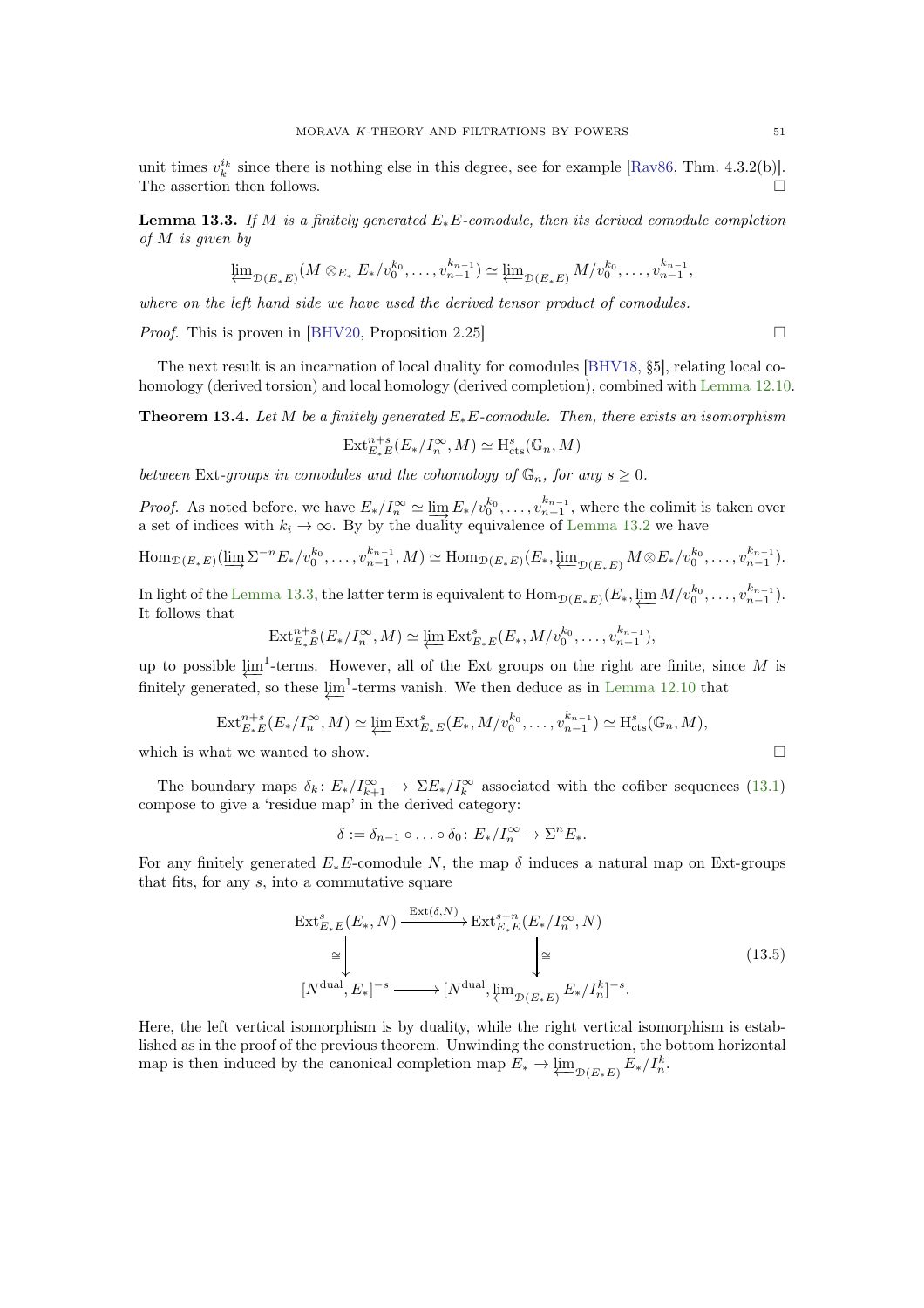<span id="page-51-4"></span>**Definition 13.6.** For a finitely generated  $E_*E$ -comodule N, we define the comparison map  $\alpha_N$ as the composite

$$
\alpha_N\colon \operatorname{Ext}_{E_*E}^s(E_*,N)\to \operatorname{Ext}_{E_*E}^{n+s}(E_*/I_n^\infty,N)\simeq \operatorname{H}^s_{\rm cts}(\mathbb{G}_n,N)
$$

of the map in [\(13.5\)](#page-50-1) and the isomorphism of [Theorem 13.4.](#page-50-2)

Note that, by construction, the maps  $\alpha_N$  are natural and compatible with the long exact sequences of Ext-groups and cohomology.

Remark 13.7. Alternatively, it is possible to define the comparison map  $\alpha_M$  directly using the cobar complex. More precisely, one can show that if M is a finitely generated  $E_*E$ -comodule, then the differentials in the cobar complex

$$
M \to E_*E \otimes_{E_*} M \to E_*E \otimes_{E_*} E_*E \otimes_{E_*} M \to \dots
$$

respect the m-adic filtration (even though they are not  $E_*$ -linear). The completion of the cobar complex is exactly the cochain complex computing continuous  $\mathbb{G}_n$ -cohomology, and the induced map on homology can be shown to be exactly  $\alpha_M$ .

# 14. Algebraic chromatic splitting conjecture

<span id="page-51-0"></span>In this penultimate section we use the comparison map of the previous section to compute the zeroth derived limit as  $\varprojlim_{E}^{0}$  $E_{k,E}^0 E_*/\mathfrak{m}^k \simeq E_* \otimes_{\mathbb{Z}} \mathbb{Z}_p$ . This result should be viewed in light of Hopkins' algebraic chromatic splitting conjecture, see [\[Pet,](#page-60-3) §14], which we briefly review for context.

<span id="page-51-2"></span>*Notation* 14.1. To simplify notation, if N is a finitely generated  $E_*E$ -comodule, we will sometimes use abbreviations  $\text{Ext}^s(N) := \text{Ext}^s_{E_*E}(E_*, N)$  and  $\text{H}^s(N) := \text{H}^s_{\text{cts}}(\mathbb{G}_n, N)$ .

14.1. The algebraic chromatic splitting conjecture. Motivated by computations in height 2, this conjecture was formulated by Hopkins and recorded later in [\[Pet,](#page-60-3) Conjecture  $134$  $134$ ]<sup>4</sup> as well as [\[BSS20,](#page-59-23) Conjecture 6.10], and studied further in [\[BH18\]](#page-59-24). To state it, we first recall the construction of the class  $\zeta \in \pi_{-1}L_{K(n)}S^0$  due to Devinatz and Hopkins [\[DH04,](#page-59-25) Section 8].

If we write  $\mathbb{G}_n^1$  for the kernel of the determinant map det:  $\mathbb{G}_n \to \mathbb{Z}_p$ , there is a residual action of  $\mathbb{Z}_p$  on  $E_n^{h\mathbb{G}_n^1}$ . For t is a topological generator of  $\mathbb{Z}_p$ , we then obtain a fiber sequence of spectra

$$
L_{K(n)}S^0 \longrightarrow E_n^{h\mathbb{G}_n^1} \xrightarrow{\mathrm{id}-t} E_n^{h\mathbb{G}_n^1} \xrightarrow{\delta} L_{K(n)}S^1.
$$

The composition  $\delta \circ \eta: S^0 \to L_{K(n)}S^0$  of the unit map with the boundary map gives rise to an element  $\zeta \in \pi_{-1}L_{K(n)}S^0$ . In [\[DH04,](#page-59-25) Proposition 8.2], Devinatz and Hopkins prove that  $\zeta$  is non-trivial as long as the height  $n > 0$ .

<span id="page-51-3"></span>**Conjecture 14.2** (Algebraic chromatic splitting conjecture). For all heights  $n \geq 2$  and sufficiently large p, there are isomorphisms of  $E_*E$ -comodules

$$
\underleftarrow{\lim}_{E_*E} s E_*/(p, \dots, v_{n-2}, v_{n-1}^i) \cong \begin{cases} E_*/(p, \dots, v_{n-2}) & s = 0\\ v_{n-1}^{-1} E_*/(p, \dots, v_{n-2}) & s = 1\\ 0 & \text{otherwise.} \end{cases}
$$

Moreover, these isomorphisms are topologically realized by the unit map  $\iota: S^0 \to L_{K(n)}S^0$  and the map  $\zeta: S^{-1} \to L_{K(n)}S^0$ , respectively.

<span id="page-51-1"></span><sup>&</sup>lt;sup>4</sup>We note that the statement given there contains a typo: the left hand side of the equation should have  $v_{n-1}$ inverted.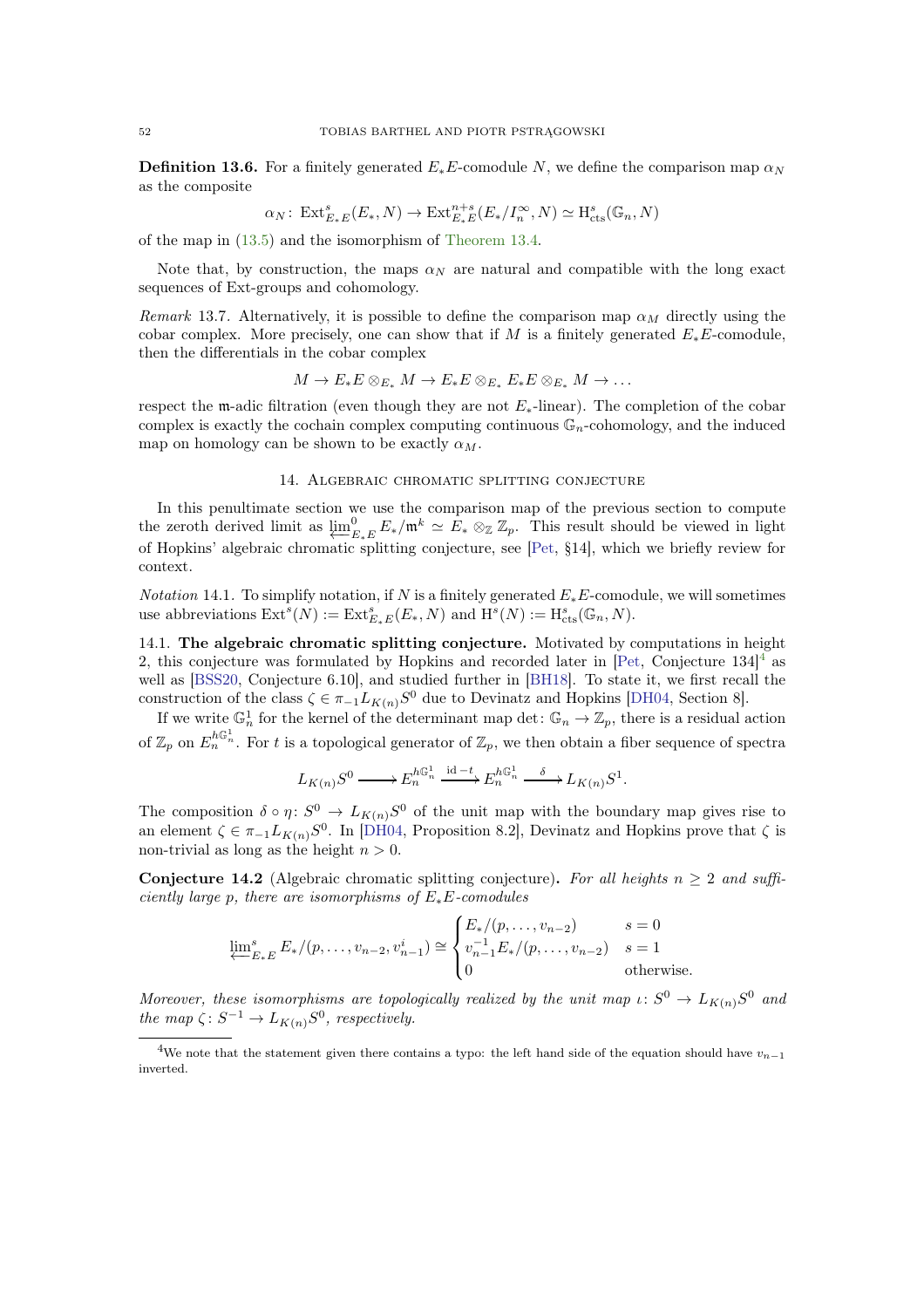<span id="page-52-4"></span>Remark 14.3. As the name suggests, the algebraic chromatic splitting conjecture provides an algebraic counterpart to Hopkins' chromatic splitting conjecture [\[Hov95,](#page-59-3) Conjecture 4.2] in the edge case: If the algebraic chromatic splitting conjecture holds at height  $n$  and prime  $p$ , then the maps  $\iota$  and  $\zeta$  induce a splitting

$$
(\iota,\zeta)\colon L_{n-1}F \oplus \Sigma^{-1}L_{n-1}F \simeq L_{n-1}L_{K(n)}F
$$

for any finite spectrum  $F$  of type  $n-1$ . Indeed, the conclusion of the algebraic chromatic splitting conjecture forces the inverse limit sequence [\(11.15\)](#page-41-1) for  $L_{K(n)}F$  to collapse at the  $E_2$ -page, thereby showing  $(\iota, \zeta)$  is an  $E_*$ -isomorphism and hence an E-local equivalence.

Example 14.4. In [Section 15,](#page-54-0) we will verify a height 1 variant of the algebraic chromatic splitting conjecture at any prime, see in particular [Theorem 15.12](#page-58-3) and also [\[Pet,](#page-60-3) §14]. The appearance of the additional tensor factors is the only reason we excluded the case of height 1 from the statement of the algebraic chromatic splitting conjecture above.

14.2. The comparison map in degree 0. We work with [Notation 14.1.](#page-51-2) Our goal is to study the comparison map  $\text{Ext}^s(M) \to \text{H}^s(M)$ , constructed in [Definition 13.6.](#page-50-3) We will focus on the particular case when  $s = 0$ ; note that in this case this map is always injective as both the source and target are abelian subgroups of M.

<span id="page-52-0"></span>Thus, the real question is how far this comparison map is from being surjective. When  $M$  is the monoidal unit, we have the following folklore result of Hopkins.

**Lemma 14.5** (Hopkins). We have  $H^0(E_*) \simeq \mathbb{Z}_p$  and the map  $Ext^0(E_*) \to H^0(E_*)$  is a pcompletion; that is, it induces an isomorphism  $\mathbb{Z}_p \otimes_{\mathbb{Z}} \mathrm{Ext}^0(E_*) \simeq \mathrm{H}^0(E_*)$ .

Proof. The first part is [\[BG18,](#page-59-26) Lemma 1.33]. The second part follows from the fact that  $\text{Ext}^0(E_*) \simeq \mathbb{Z}_{(p)}$ , as in both cases the relevant invariants are generated by the unit of the Lubin–Tate ring.

<span id="page-52-2"></span>**Lemma 14.6.** The map  $\text{Ext}^1(E_*) \to \text{H}^1(E_*)$  is a monomorphism.

*Proof.* Since it vanishes rationally, the source of this map is p-torsion. For a given  $x \in \text{Ext}^1(E_*)$ we can thus find a k and  $y \in \text{Ext}^0(E_*/p^k)$  so that x can be written as  $x = \delta(y)$ , where  $\delta$  denotes the boundary homomorphism. We have a commutative diagram

$$
\begin{array}{ccc}\n\text{Ext}^{0}(E_{*}) & \longrightarrow & \text{Ext}^{0}(E_{*}) \longrightarrow & \text{Ext}^{0}(E_{*}/p^{k}) \stackrel{\delta}{\longrightarrow} & \text{Ext}^{1}(E_{*}) \\
\downarrow & & \downarrow & & \downarrow & \\
\text{H}^{0}(E_{*}) & \xrightarrow{p^{k}} & \text{H}^{0}(E_{*}) \longrightarrow & \text{H}^{0}(E_{*}/p^{k}) \stackrel{\delta}{\longrightarrow} & \text{H}^{1}(E_{*})\n\end{array}
$$

with exact rows. Thus, it is enough to show that if the image  $\tilde{y} \in H^0(E_*/p^k)$  of y can be lifted to  $\mathrm{H}^{0}(E_{*})$ , then y can be lifted to  $\mathrm{Ext}^{0}(E_{*})$ . By [Lemma 14.5,](#page-52-0) the latter two groups are isomorphic to respectively  $\mathbb{Z}_p$  and  $\mathbb{Z}_{(p)}$ .

By multiplying by an appropriate unit  $\sigma$  in the p-adics congruent to 1 modulo  $p^k$ , and replacing the chosen lift  $\widetilde{y} \in H^0(E_*) \simeq \mathbb{Z}_{(p)}$  of  $\widetilde{x}$  by  $\sigma \widetilde{y}$ , we can assume that  $\widetilde{y} \in \mathbb{Z}_{(p)}$ . It follows that x can be lifted to  $\text{Ext}^0(E_*)$ , which is what we wanted.

Our goal is to use an inductive argument, building on the calculation of invariants of  $E_*$  due to Hopkins and extending it to a larger class of comodules. The starting point will be the following class.

<span id="page-52-3"></span><span id="page-52-1"></span>**Definition 14.7.** We say a finitely generated  $E_*E$ -comodule M is pure if it belongs to the smallest class of comodules closed under extensions and containing all shifts of  $E_*$ .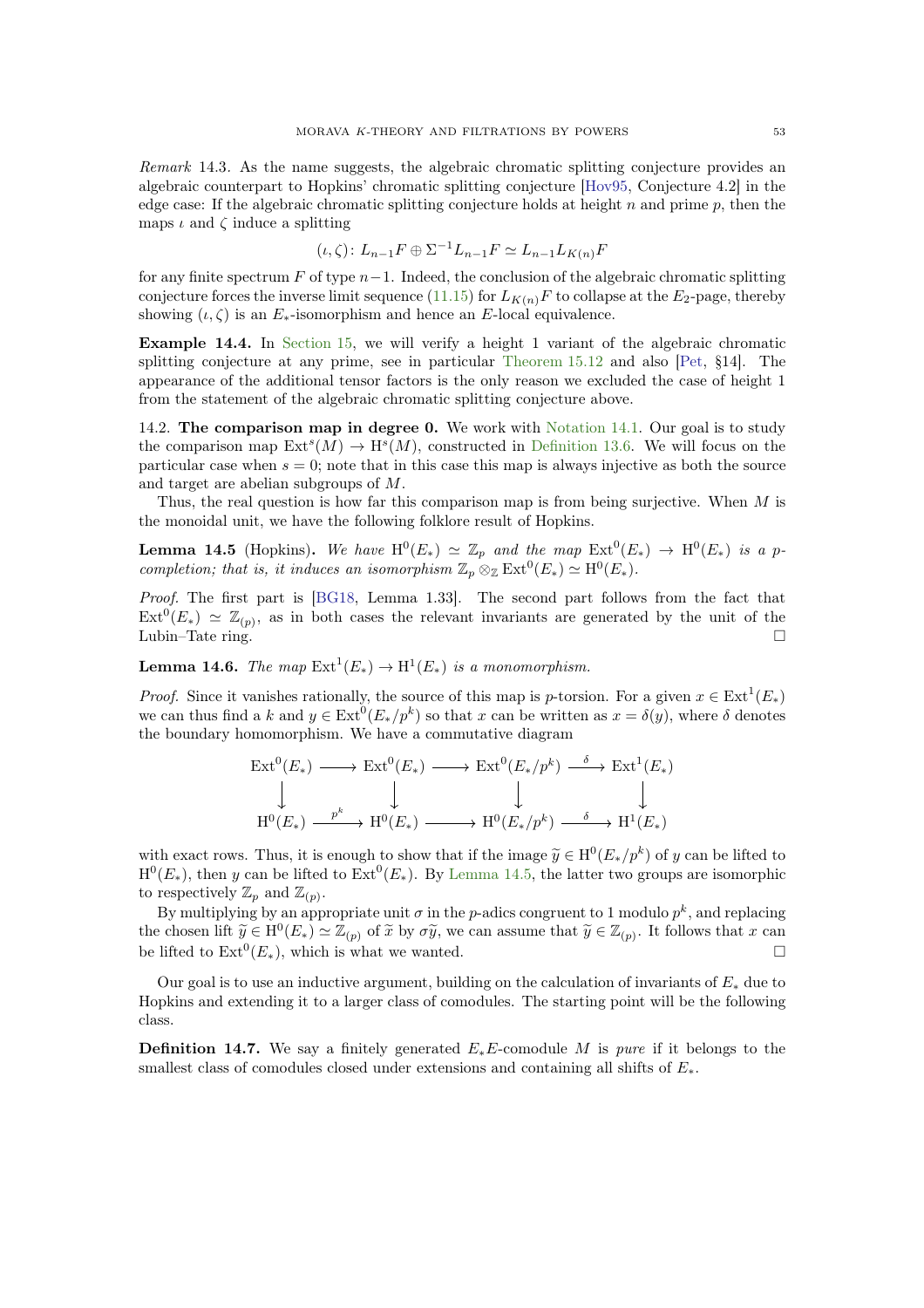<span id="page-53-2"></span>Remark 14.8. Any pure M is finitely generated and projective over  $E_{\ast}$ , and so dualizable. It follows that if

$$
0\to K\to M\to N\to 0
$$

is a short exact sequence of pure comodules, then it is split over  $E_*$ , so that the induced sequence

$$
0 \to N^{\text{dual}} \to M^{\text{dual}} \to K^{\text{dual}} \to 0
$$

of linear duals is again exact. We deduce that the class of pure comodules is closed under taking duals.

Remark 14.9. It is plausible that it follows from the arguments of Hovey and Strickland, who establish an analogue of the Landweber filtration for  $E_*E$ -comodules [\[HS05a\]](#page-59-0), that all comodules finitely generated and projective over  $E_*$  are pure in the sense of [Definition 14.7.](#page-52-1) We did not check whether this is true, as we do not need this fact in our arguments.

<span id="page-53-0"></span>**Lemma 14.10.** The category of  $E_*E$ -comodules is generated under colimits by pure comodules.

*Proof.* Since  $E \simeq \lim_{\alpha \to \infty} E_{\alpha}$  is a filtered colimit of finite spectra, it follows formally that the category of  $E_*E$ -comodules is generated under colimits by shifts of comodules of the form  $E_*E_\alpha$  [\[Hov04a,](#page-59-17) Proposition 1.4.4].

Furthermore, we claim that since the  $E_{\alpha}$  only have even cells, the resulting comodules  $E_*E_{\alpha}$ are pure. Using a cell decomposition of  $E_{\alpha}$  and the associated long exact sequences in homology, which will be short exact here, we deduce that each  $E_*E_\alpha$  is a comodule which can be obtained using iterated extensions of shifts of  $E_*$  and so is pure.

<span id="page-53-1"></span>Recall that a  $E_*E$ -comodule is dualizable if and only if the underlying  $E_*$ -module is finitely generated and projective.

Theorem 14.11. If N is a dualizable  $E_*E$ -comodule, then

- (1) Ext<sup>0</sup>(N) is a finitely generated  $\mathbb{Z}_{(p)}$ -module and
- (2) the map  $\alpha_N$ :  $\text{Ext}^0(N) \to \text{H}^0(N)$  is a p-completion, that is, it induces an isomorphism  $\operatorname{Ext}^0(N)\otimes_{\mathbb{Z}} \mathbb{Z}_p \simeq \mathrm{H}^0(N).$

*Proof.* For  $N = E_*$  or its shifts, this is [Lemma 14.5.](#page-52-0)

We first claim that the result is true for comodules  $C$  which are pure in the sense of [Definition 14.7.](#page-52-1) By induction on rank, we can assume that we have a short exact sequence

$$
0 \to E_* \to C \to C' \to 0
$$

and that the result already holds for  $C'$ . The long exact sequence of Ext-groups implies that  $\text{Ext}^0(C)$  is a finitely generated module over  $\mathbb{Z}_{(p)}$ . Thus, we have a commutative diagram

$$
0 \longrightarrow \mathbb{Z}_p \otimes \text{Ext}^0(E_*) \longrightarrow \mathbb{Z}_p \otimes \text{Ext}^0(C) \longrightarrow \mathbb{Z}_p \otimes \text{Ext}^0(C') \longrightarrow \mathbb{Z}_p \otimes \text{Ext}^1(E_*)
$$
  
\n
$$
0 \longrightarrow H^0(E_*) \longrightarrow H^0(C) \longrightarrow H^0(C') \longrightarrow H^1(E_*)
$$

where the top row is again exact, since  $\mathbb{Z}_p$  is flat. By induction on rank, counting from the left, the first and third vertical maps are isomorphisms. By [Lemma 14.6,](#page-52-2) the fourth one is a monomorphism, as  $\mathbb{Z}_p \otimes \text{Ext}^1(E_*) \simeq \text{Ext}^1(E_*)$  because the latter group is *p*-torsion. We deduce that the second one is an isomorphism using the five-lemma, which was our claim.

Now suppose that  $N$  is an arbitrary dualizable comodule; by [Lemma 14.10](#page-53-0) we can find a surjection  $C \to N$  from a pure comodule. By taking duals, we can assume that we instead have a monomorphism  $N \hookrightarrow C$ , where C is again pure by [Remark 14.8.](#page-52-3) Since we already know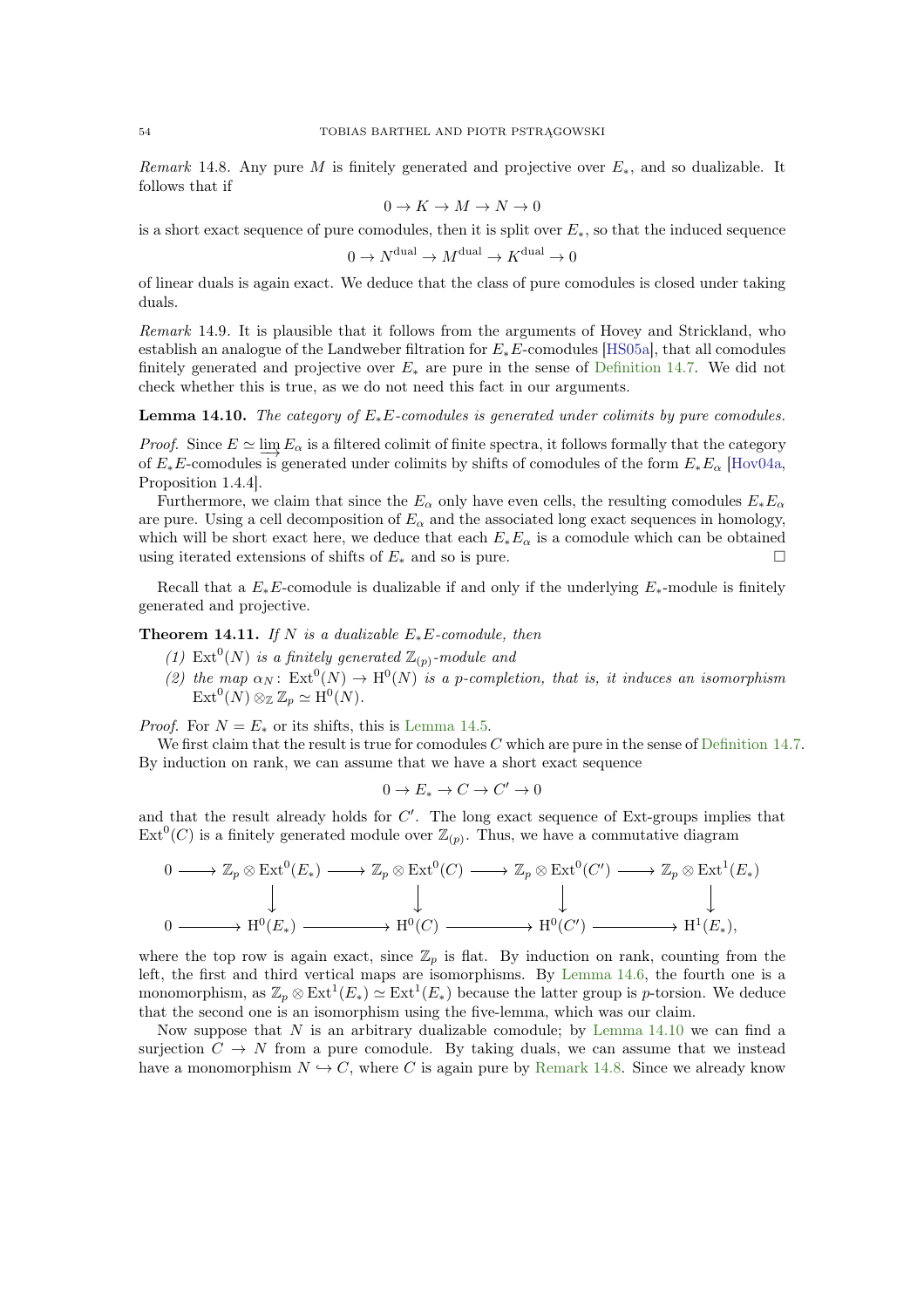$\mathrm{Ext}^0(C)$  and  $\mathrm{H}^0(C)$  are free finitely generated over respectively  $\mathbb{Z}_{(p)}$  and  $\mathbb{Z}_p$ , we deduce that the same is true for their submodules  $\text{Ext}^0(N)$  and  $\text{H}^0(N)$ , proving (1).

Let us denote the cokernel of  $N \hookrightarrow C$  by C'. We then have another commutative diagram



By what we have proven above, the middle map is an isomorphism as well. Since the right one is injective, we deduce from the four-lemma that the left one is surjective, ending the argument.  $\square$ 

Remark 14.12. One would like to prove that [Theorem 14.11](#page-53-1) holds for all finitely generated comodules, rather than only the finite projective ones. It is possible this more general result can be deduced formally from the projective case, but we were not able to do so.

The key ingredient in the above proof is the calculation of  $H^0_{\text{cts}}(\mathbb{G}_n, E_*)$ ; it seems likely that the version for arbitrary comodules would follow from a more general calculation of  $H^0_{\text{cts}}(\mathbb{G}_n, E_*/I_k)$ by Landweber filtration arguments.

14.3. The comodule completion of Morava E-theory. We now come to the main theorem of this section. One may view the computation of this inverse limit at all heights and primes as uniform evidence for the validity for the algebraic chromatic splitting conjecture and hence of the chromatic splitting conjecture itself.

<span id="page-54-1"></span>Theorem 14.13. We have

$$
\varprojlim_{E_*E} E_*/\mathfrak{m}^k \simeq \mathrm{H}^0_{\mathrm{cts}}(\mathbb{G}_n, E_*E) \simeq E_* \otimes_{\mathbb{Z}} \mathbb{Z}_p,
$$

where the left hand side is the limit in the category of  $E_*E$ -comodules.

*Proof.* The first isomorphism is an instance of [Proposition 12.12.](#page-47-0) By [Corollary 12.9,](#page-45-2) if  $M_{\alpha}$  is a filtered diagram of dualizable  $E_*E$ -comodules such that  $\varinjlim M_\alpha \simeq E_*E$ , then

$$
\mathrm{H}_{\mathrm{cts}}^0(\mathbb{G}_n, E_*E) \simeq \varinjlim \mathrm{H}_{\mathrm{cts}}^0(\mathbb{G}_n, M_\alpha) \simeq \mathrm{Ext}_{E_*E}^0(E_*, M_\alpha) \otimes_{\mathbb{Z}} \mathbb{Z}_p \simeq E_* \otimes_{\mathbb{Z}} \mathbb{Z}_p
$$

where the second isomorphism is [Theorem 14.11.](#page-53-1) This ends the argument.  $\square$ 

Remark 14.14. Since  $E_*S_p^0 \simeq E_* \otimes_{MU_*} MU_*S_p^0 \simeq E_* \otimes \mathbb{Z}_p$ , one can rephrase [Theorem 14.13](#page-54-1) as saying that  $\varprojlim^{0} E_*/\mathfrak{m}^k \simeq E_*S_p^0$ , which relates this result to the topological chromatic splitting conjecture.

Remark 14.15. There is a short exact sequence of  $E_*E$ -modules

$$
0 \longrightarrow \sum^{|v_{n-1}|} E_* / I_{n-1} \xrightarrow{v_{n-1}} E_* / I_{n-1} \longrightarrow E_* / I_n \longrightarrow 0.
$$

Applying the functor  $\underline{\lim}_{\mathcal{D}(E_*E)} E_*/I_n^k \otimes -$  and considering the induced long exact sequence in cohomology, we deduce that  $v_{n-1}$  acts on  $\underbrace{\lim}^s_{\mathcal{D}(E_*E)} E_*/(p,\ldots,v_{n-2},v_{n-1}^i)$  injectively for  $s=0$ and bijectively for  $s > 0$ . This provides further evidence for [Conjecture 14.2.](#page-51-3)

#### 15. Cooperations at height one

<span id="page-54-0"></span>In the previous section, we discussed the importance of the derived functors of the limit in the category of comodules and its relation to the chromatic splitting conjecture. In [Proposition 12.12,](#page-47-0) we gave an explicit formula for these in the form of an isomorphism

$$
\varprojlim_{E_*E}^s E_*/\mathfrak{m}^k E_* \simeq \mathrm{H}_{\mathrm{cts}}^s(\mathbb{G}_n, E_*E),
$$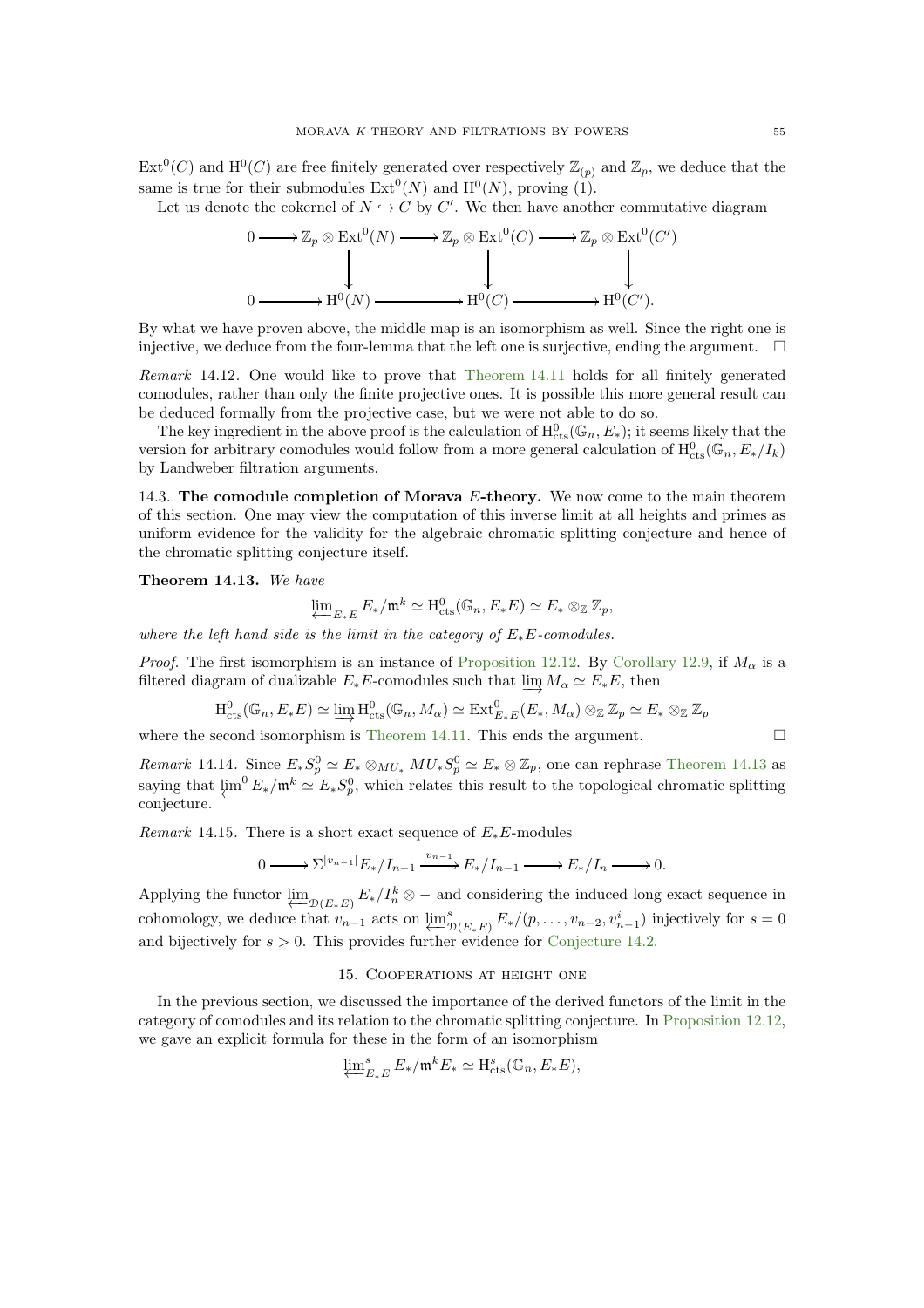<span id="page-55-1"></span>where on the left hand side we have the s-th derived functor of the limit in  $E_*E$ -comodules and the right hand side we have continuous cohomology of the Morava stabilizer group. To make use of this, we would like to understand  $E_*E$  as a  $\mathbb{G}_n$ -representation; in this section, we will do so for  $n = 1$ .

Warning 15.1. Let us warn the reader again that we are interested in the uncompleted cooperations; that is,  $E_*E = \pi_*(E \otimes E)$ . The description of the completed cooperations

$$
E_*^\vee E:=\pi_*(L_K(E\otimes E))\simeq (E_*E)^\vee_{\mathfrak m}
$$

is well-known, as we have  $E_*^{\vee} E \simeq \text{map}_{\text{cts}}(\mathbb{G}_n, E_*)$  at any height by a result of Strickland [\[Str00\]](#page-60-12) or [\[Hov04b\]](#page-59-27).

Notation 15.2. Instead of the Honda formal group law, it will be convenient to work with the multiplicative formal group law over  $\mathbb{F}_p$ , which we will denote by Γ. This is of height one, so that the Lubin–Tate ring is isomorphic to the p-adics, with the universal deformation the multiplicative formal group law over  $\mathbb{Z}_p$ .

By uniqueness part of the Goerss–Hopkins–Miller theorem, the Lubin–Tate spectrum associated to this universal deformation is given by

$$
E := KU_p^{\vee},
$$

the p-complete complex K-theory. The action of  $\mathbb{G}_1$  is given by Adams operations.

Lemma 15.3. There is an isomorphism

$$
E_*E \simeq E_*KU \otimes_{\mathbb{Z}} \mathbb{Z}_p
$$

of  $\mathbb{G}_1$ -representations, where on the right hand side the action is trivial on the  $\mathbb{Z}_p$ -factor.

*Proof.* We have  $KU_* \simeq \mathbb{Z}[u^{\pm 1}]$  and  $E_* \simeq KU_* \otimes \mathbb{Z}_p$ , which is flat over  $KU_*$ . It then follows from flatness that we have an isomorphism

$$
E_*E \simeq E_*KU \otimes_{\mathbb{Z}} \mathbb{Z}_p
$$

induced by the multiplication map

$$
(E \otimes KU) \otimes_{KU} E \to E \otimes E
$$

Since this multiplication map is  $\mathbb{G}_1$ -equivariant with respect to the action on the left E factor, this is in fact an isomorphism of representations.

<span id="page-55-0"></span>Corollary 15.4. There is an isomorphism

$$
H_{\mathrm{cts}}^s(\mathbb{G}_1, E_*E) \simeq H_{\mathrm{cts}}^s(\mathbb{G}_1, E_*KU) \otimes_{\mathbb{Z}} \mathbb{Z}_p.
$$

*Proof.* Let us write  $H^*(M) := H^*_{cts}(\mathbb{G}_1, M)$  for brevity. As  $\mathbb{Z}_p$  is flat, it can be written as a filtered colimit  $\mathbb{Z}_p \simeq F_\alpha$  of finitely generated, free abelian groups by Lazard's theorem. We then have

$$
\mathrm{H}^s(E_*E)\simeq \mathrm{H}^s(E_*KU\otimes_{\mathbb{Z}}\mathbb{Z}_p)\simeq \mathrm{H}^s(\underrightarrow{\lim}\,E_*KU\otimes_{\mathbb{Z}}F_\alpha)\simeq \underrightarrow{\lim}\,\mathrm{H}^s(E_*KU\otimes_{\mathbb{Z}}F_\alpha),
$$

where the last equivalence used [Corollary 12.9,](#page-45-2) and further

$$
\varinjlim \mathrm{H}^s(E_*KU \otimes_{\mathbb{Z}} F_\alpha) \simeq \varinjlim \mathrm{H}^s(E_*KU) \otimes_{\mathbb{Z}} F_\alpha \simeq \mathrm{H}^s(E_*KU) \otimes_{\mathbb{Z}} \mathbb{Z}_p,
$$

where the first equivalence used additivity of cohomology.  $\Box$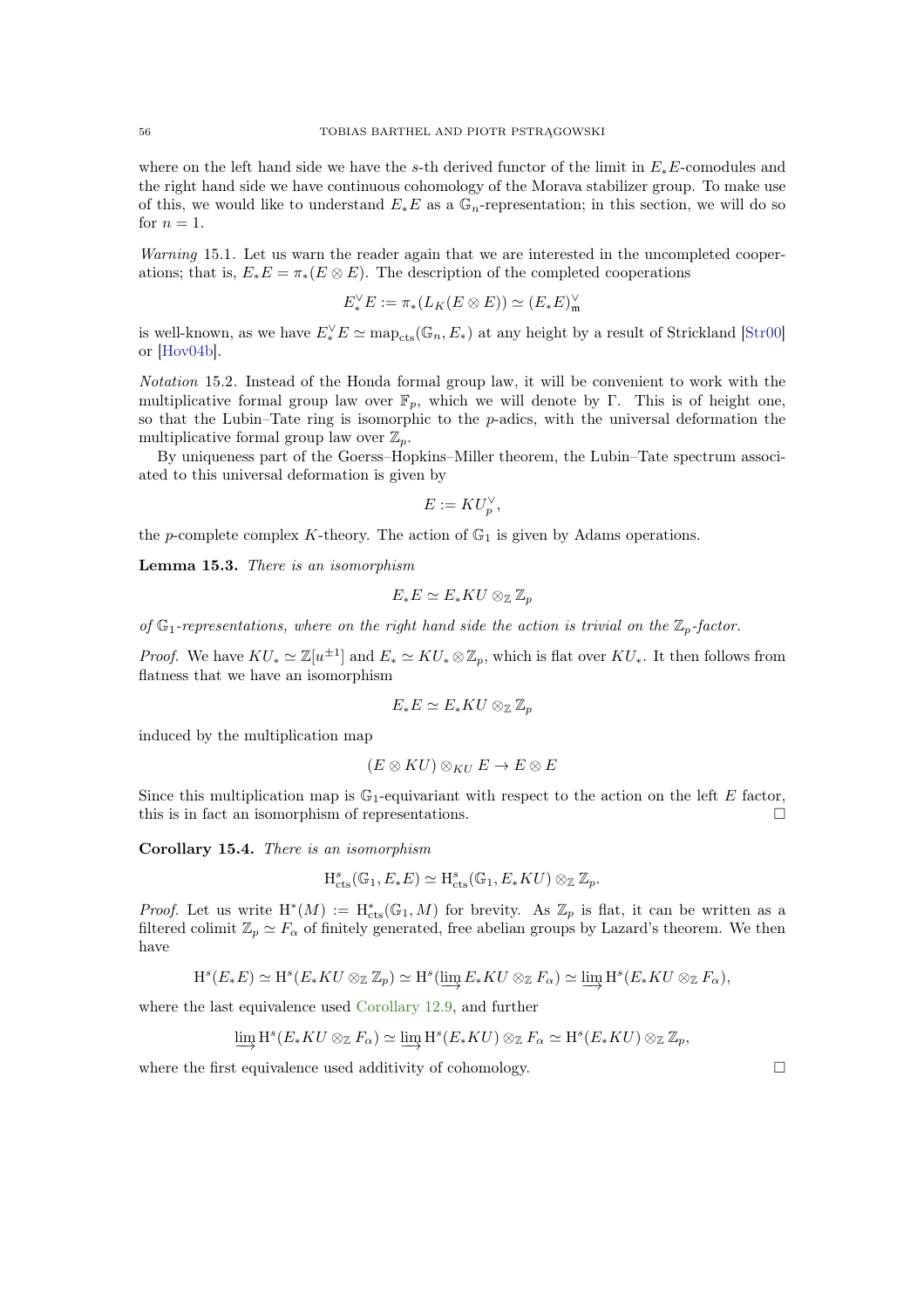<span id="page-56-2"></span>It follows from [Corollary 15.4](#page-55-0) that to understand the cohomology with coefficients in  $E_*E$ , it is enough to understand  $E_*KU$ .

As we are working with coefficients in the homology of a spectrum rather than an arbitrary G1-module, we have a canonical family of invariants. To be more precise, we have a Hurewicz homomorphism

$$
KU_* \to E_*KU
$$

whose image necessarily consists of  $\mathbb{G}_1$ -invariants. It follows that the cohomology groups

$$
\mathrm{H}_{\mathrm{cts}}^{\ast}(\mathbb{G}_1,\mathcal{E}_{\ast}KU)
$$

<span id="page-56-0"></span>are 2-periodic. As they're also even, as  $E_*KU$  is, it is enough to determine the cohomology with coefficients in  $E_0KU$ .

Lemma 15.5. The composite

$$
E_0KU \to E_0^{\vee} KU \simeq E_0^{\vee} E \simeq \text{map}_{\text{cts}}(\mathbb{G}_1, \mathbb{Z}_p)
$$

is injective.

Proof. Note that by Landweber exactness we have

$$
E_0KU \simeq \mathbb{Z}_p \otimes_{\mathbb{Z}} KU_0KU.
$$

This is flat over  $\mathbb{Z}_p$  and we deduce from [Proposition 8.6](#page-25-3) that the above composite can be identified with a p-completion map. By a result of Adams, Harris, and Switzer,  $KU_0KU$  is free as an abelian group [\[AHS71\]](#page-58-9). It follows that the p-completion map

$$
\mathbb{Z}_p\otimes_{\mathbb{Z}}KU_0KU\to (\mathbb{Z}_p\otimes_{\mathbb{Z}}KU_0KU)^\vee_p\simeq (KU_0KU)^\vee_p\simeq E_0^\vee E
$$

is injective as needed.  $\Box$ 

The completion map of [Lemma 15.5](#page-56-0) is  $\mathbb{G}_1$ -equivariant, and we deduce that  $E_0 K U$  is naturally a subrepresentation of map<sub>cts</sub>( $\mathbb{G}_1, \mathbb{Z}_p$ ). On the latter,  $\mathbb{G}_1$  acts by right multiplication on the source. Our goal is to describe the given subrepresentation.

By unwrapping the definitions, the map of [Lemma 15.5](#page-56-0) can be described explicitly. By standard results about weakly periodic Landweber exact homology theories,  $KU_0KU$  is the algebra classifying automorphisms of the multiplicative formal group law. If  $g \in \mathbb{G}_1$  is an automorphisms over the p-adics, then we can write

$$
g(x) = \sum_{i} b_i(g)x^i,
$$

where the  $b_i$  depend continuously on g. The above expression defines an automorphism of the multiplicative formal group law over  $map_{cts}(\mathbb{G}_1, \mathbb{Z}_p)$ ; this is the automorphism classified by the injective map

$$
KU_0KU \to \text{map}_{\text{cts}}(\mathbb{G}_1, \mathbb{Z}_p).
$$

<span id="page-56-1"></span>Combined with [Lemma 15.5,](#page-56-0) this proves the following.

**Proposition 15.6.** The ring  $E_0 K U$  is the  $\mathbb{Z}_p$ -subalgebra of  $map_{\text{cts}}(\mathbb{G}_1, \mathbb{Z}_p)$  generated by the functions  $b_i: \mathbb{G}_1 \to \mathbb{Z}_p$  for  $i \geq 1$  as well as  $b_1^{-1}$ .

As we work with the multiplicative formal group law, these functions  $b_i$  can be made explicit. Assume first that  $a \in \mathbb{Z}$ , so that the corresponding multiple of the identity of the multiplicative formal group law is given by

$$
[a](x) = (1+x)^a - 1 = \sum_{k>0}^{\infty} {a \choose k} x^k.
$$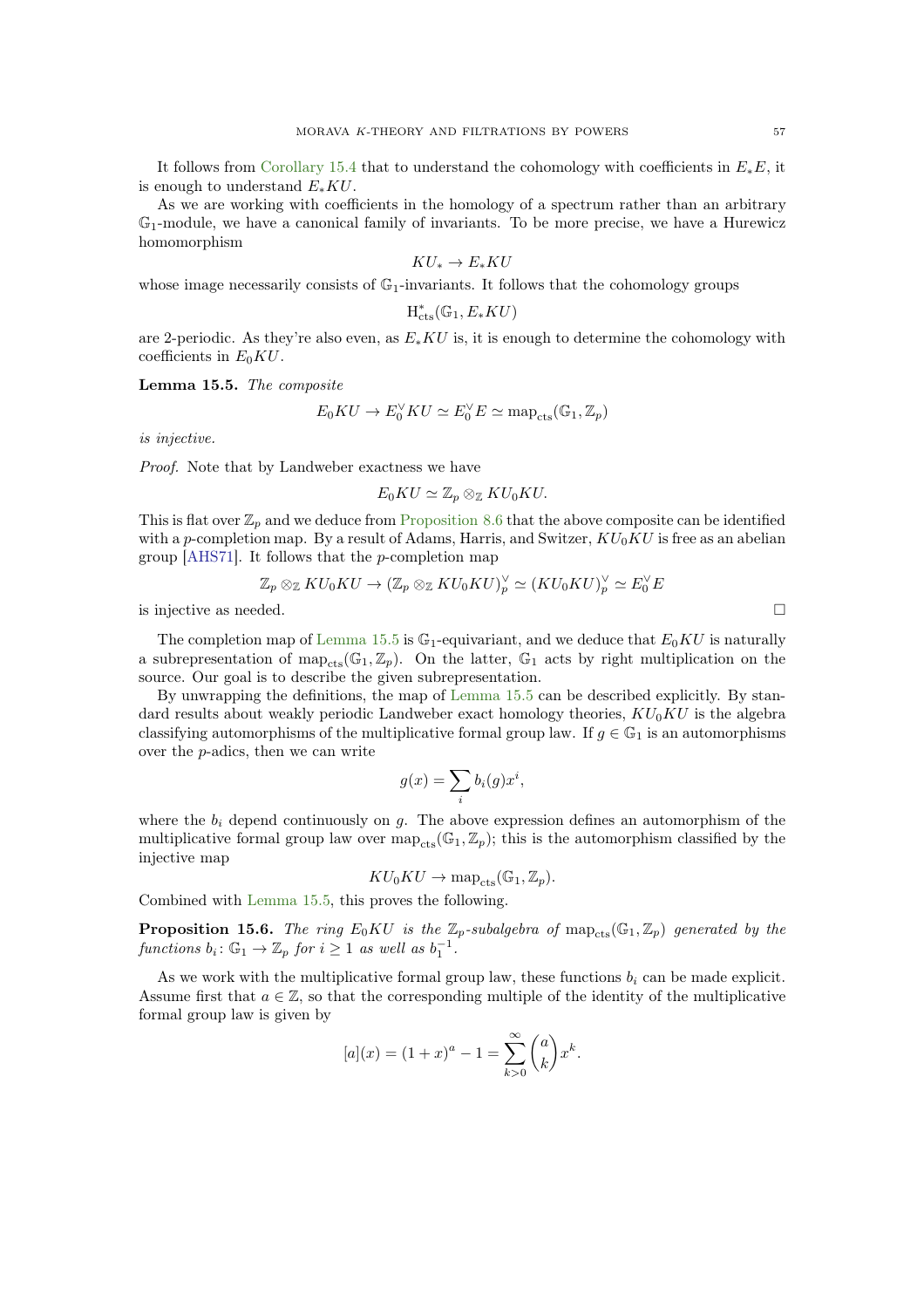<span id="page-57-4"></span>The last expression makes sense even if  $a$  is a  $p$ -adic integer, where we take

$$
\binom{a}{k} = \frac{a(a-1)\dots(a-k+1)}{k!},
$$

and the sum is now possibly infinite. One can check that these are automorphisms of the multiplicative formal group law even if a is  $p$ -adic, so that the identification

$$
\mathbb{Z}_p^\times \simeq \mathbb{G}_1
$$

<span id="page-57-0"></span>is given by  $a \mapsto [a](x) = \sum_{k>0}^{\infty} {a \choose k} x^k$ . Thus, [Proposition 15.6](#page-56-1) can be stated in the following more explicit form.

**Proposition 15.7.** The algebra  $E_0 K U$  is the  $\mathbb{Z}_p$ -subalgebra of  $\text{map}_{\text{cts}}(\mathbb{G}_1, \mathbb{Z}_p)$  generated by the functions  $b_i(a) = \binom{a}{i}$  for  $i \ge 1$  as well as  $b_1^{-1}(a) = \frac{1}{a}$ .

Remark 15.8. The functions  $b_i$  appearing in [Proposition 15.7](#page-57-0) are well-known to p-adic analysts. By a fundamental theorem of Mahler, any continuous p-adic function on  $\mathbb{Z}_p$  can be written as an infinite convergent sum of the  $b_i$ -s in a unique way [\[Mah58\]](#page-60-27).

<span id="page-57-2"></span>This immediately implies the following calculation.

**Proposition 15.9.** We have  $H_{\text{cts}}^{0}(\mathbb{G}_{1}, E_{0}KU) \simeq \mathbb{Z}_{p}$ .

*Proof.* This is immediate from [Proposition 15.7,](#page-57-0) as the only functions  $\mathbb{G}_1 \to \mathbb{Z}_p$  invariant under translation are the constants.

<span id="page-57-1"></span>To compute higher cohomology groups, it is convenient to observe that they are necessarily rational.

**Lemma 15.10.** The groups  $H_{cts}^{i}(\mathbb{G}_1, E_0 K U)$  are rational vector spaces for  $i > 0$ .

*Proof.* Since the inclusion  $E_0 K U \hookrightarrow \text{map}_{\text{cts}}(\mathbb{G}_1, \mathbb{Z}_p)$  is an isomorphism after p-completion, as we observed in the proof of [Lemma 15.5,](#page-56-0) we deduce that it is an isomorphism modulo p. It follows that

$$
\mathrm{H}_{\mathrm{cts}}^i(\mathbb{G}_1, E_0KU \otimes_{\mathbb{Z}_p} \mathbb{F}_p) \simeq \mathrm{H}_{\mathrm{cts}}^i(\mathbb{G}_1, \mathrm{map}_{\mathrm{cts}}(\mathbb{G}_1, \mathbb{F}_p))
$$

and the right hand side vanishes for  $i > 0$ . The long exact sequence of cohomology associated to

$$
0 \to E_0 K U \to E_0 K U \to E_0 K U \otimes_{\mathbb{Z}_p} \mathbb{F}_p \to 0,
$$

<span id="page-57-3"></span>where the first map is multiplication by p, gives the required result.  $\square$ 

Proposition 15.11. We have

$$
H^1_{\mathrm{cts}}(\mathbb{G}_1, E_0KU) \simeq \mathbb{Q}_p
$$

and the higher cohomology groups vanish.

Proof. By [Lemma 15.10,](#page-57-1) all cohomology groups of positive degree are rational, so that we can replace  $E_0KU$  by  $\mathbb{Q}_p\otimes_{\mathbb{Z}_p} E_0KU$  without changing these. The cohomology with the coefficients in the latter can be computed directly.

As each binomial coefficient  $b_i(a) = \binom{a}{i}$  is a polynomial in a with rational coefficients, we deduce from [Proposition 15.7](#page-57-0) that  $\mathbb{Q}_p \otimes_{\mathbb{Z}_p} E_0 K U$  can be identified with the  $\mathbb{Q}_p$ -subalgebra of  $map_{\text{cts}}(\mathbb{G}_1, \mathbb{Q}_n)$  generated by  $b_1(a) = a$  and its inverse.

It follows that there is an isomorphism of representations

$$
\mathbb{Q}_p \otimes_{\mathbb{Z}_p} E_0 K U \simeq \mathbb{Q}_p[b^{\pm 1}],
$$

where  $b = b_1$  and the action is determined by  $g \cdot b = gb$  for  $g \in \mathbb{G}_1$ . This decomposes as a direct sum of character representations

$$
\mathbb{Q}_p[b^{\pm 1}] \simeq \bigoplus_{k \in \mathbb{Z}} \mathbb{Q}_p(k),
$$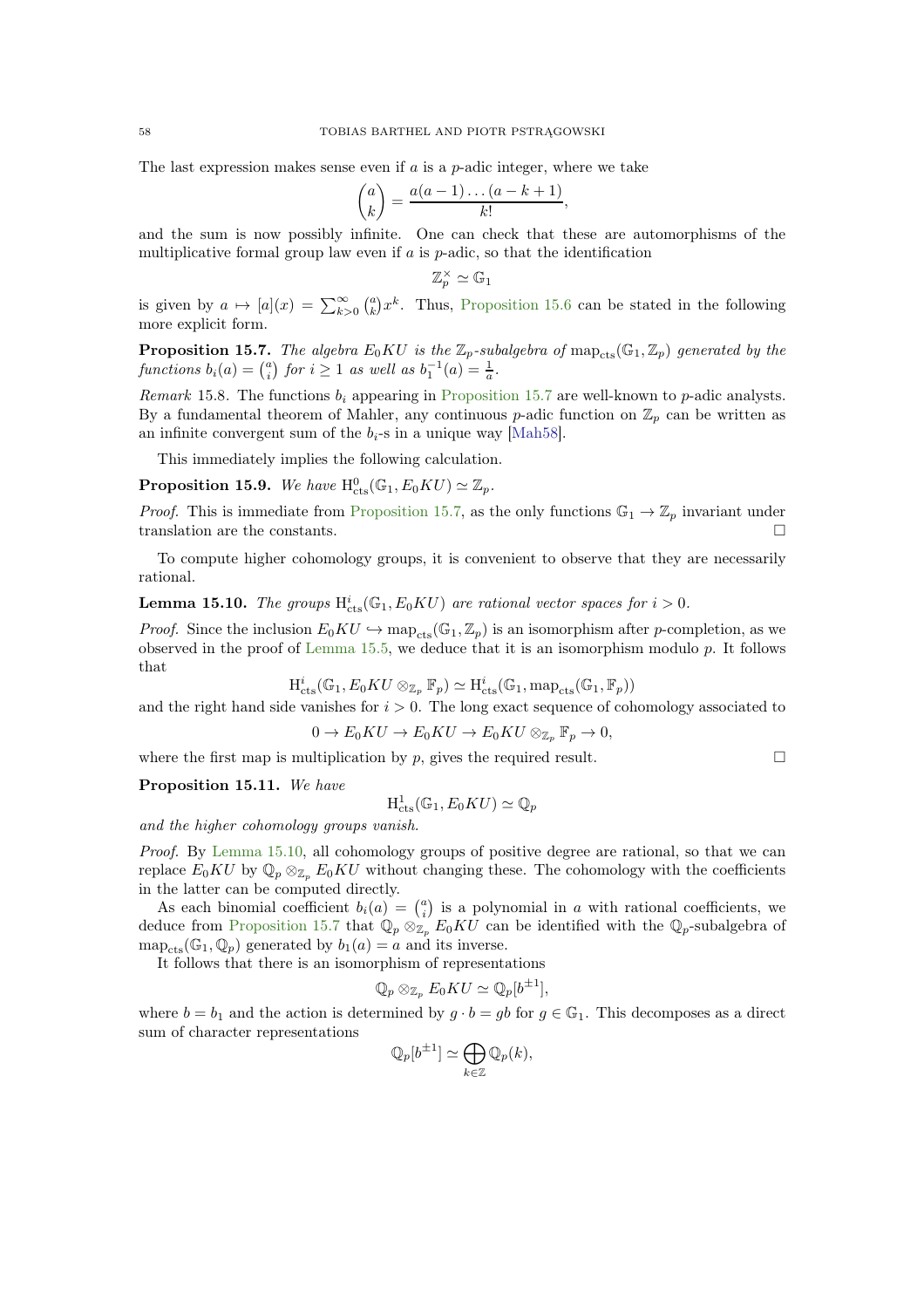<span id="page-58-10"></span>where we identify  $\mathbb{Q}_p(k)$  with the subrepresentation generated by  $b^k$ . It follows that

$$
H^i_{\mathrm{cts}}(\mathbb{G}_1, \mathbb{Q}_p[b^{\pm 1}]) \simeq \bigoplus_{k \in \mathbb{Z}} H^i_{\mathrm{cts}}(\mathbb{G}_1, \mathbb{Q}_p(k)).
$$

Let  $U \subseteq \mathbb{G}_1 \simeq \mathbb{Z}_p^{\times}$  be a normal subgroup of finite index such that  $U \simeq \mathbb{Z}_p$ . As finite groups have no rational cohomology, Lyndon–Hochschild–Serre spectral sequence collapses and gives an isomorphism

$$
H^i(\mathbb{G}_1, \mathbb{Q}_p(k)) \simeq H^i(U, \mathbb{Q}_p(k))^{\mathbb{G}_1/U}.
$$

It follows that the cohomology groups vanish above degree 1, as  $U \simeq \mathbb{Z}_p$  is of cohomological dimension one.

As  $U \simeq \mathbb{Z}_p$  is cyclic as a profinite group, its cohomology can be computed using a two-step cochain complex, as we did in [Section 10.](#page-35-0) It follows that the only one-dimensional representation of U over  $\mathbb{Q}_p$  with non-trivial cohomology is the trivial one. As the characters  $\mathbb{Q}_p(k)$  restrict to non-trivial representations for  $k \neq 0$ , we deduce that

$$
\mathrm{H}^1_{\mathrm{cts}}(\mathbb{G}_1, \mathbb{Q}_p[b^{\pm 1}]) \simeq \mathrm{H}^1_{\mathrm{cts}}(\mathbb{G}_1, \mathbb{Q}_p) \simeq \mathbb{Q}_p
$$

<span id="page-58-3"></span>as claimed.  $\Box$ 

**Theorem 15.12.** At height  $n = 1$  and any prime, we have

$$
H_{\text{cts}}^s(\mathbb{G}_1, E_*E) \simeq \begin{cases} E_* \otimes_{\mathbb{Z}} \mathbb{Z}_p & when s=0; \\ E_* \otimes_{\mathbb{Z}} \mathbb{Q}_p & when s=1; \\ 0 & otherwise. \end{cases}
$$

*Proof.* As we observed previously that the cohomology with coefficients in  $E_*E$  is concentrated in even internal degrees and 2-periodic, it is enough to establish this in internal degree zero, where this is a combination of [Corollary 15.4,](#page-55-0) [Proposition 15.9](#page-57-2) and [Proposition 15.11.](#page-57-3)  $\Box$ 

Remark 15.13. As we observed at the beginning, the cohomology groups of [Theorem 15.12](#page-58-3) coincide with derived functors of completion in comodules by [Proposition 12.12.](#page-47-0) Using the latter perspective, a sketch of calculation of the rationalization of the above groups at  $p > 2$  appears in a talk by Hopkins, recorded in [\[Pet,](#page-60-3) Talk 14]. We were independently informed by Hopkins that he first made this calculation in the 1990s and that it was part of the motivation towards the algebraic chromatic splitting conjecture.

## <span id="page-58-0"></span>**REFERENCES**

- <span id="page-58-1"></span>[AB21] Mohammed Abouzaid and Andrew J Blumberg. Arnold conjecture and morava k-theory. arXiv preprint arXiv:2103.01507, 2021. (cit. on p. [2\)](#page-1-2).
- <span id="page-58-9"></span>[AHS71] JF Adams, AS Harris, and RM Switzer. Hopf algebras of cooperations for real and complex k-theory. Proceedings of the London Mathematical Society, 3(3):385–408, 1971. (cit. on p. [57\)](#page-56-2).
- <span id="page-58-4"></span>[Ang11] Vigleik Angeltveit. Uniqueness of morava k-theory. Compositio Mathematica, 147(2):633–648, 2011. (cit. on p. [11\)](#page-10-1).
- <span id="page-58-5"></span>[Bal20] Paul Balmer. Nilpotence theorems via homological residue fields. Tunis. J. Math., 2(2):359–378, 2020. (cit. on p. [14\)](#page-13-0).
- <span id="page-58-6"></span>[BC21] Paul Balmer and James C. Cameron. Computing homological residue fields in algebra and topology. Proc. Amer. Math. Soc., 149(8):3177–3185, 2021. (cit. on p. [14\)](#page-13-0).
- <span id="page-58-2"></span>[Bea17] Agnes Beaudry. The chromatic splitting conjecture at  $n=p=2$ . Geometry & Topology, 21(6):3213-3230, 2017. (cit. on p. [5\)](#page-4-0).
- <span id="page-58-7"></span>[Bel20] Eva Belmont. A Cartan-Eilenberg spectral sequence for non-normal extensions. J. Pure Appl. Algebra, 224(4):106216, 21, 2020. (cit on pp. [14,](#page-13-0) [28\)](#page-27-3).
- <span id="page-58-8"></span>[BF15] Tobias Barthel and Martin Frankland. Completed power operations for Morava E-theory. Algebr. Geom. Topol., 15(4):2065–2131, 2015. (cit. on p. [26\)](#page-25-4).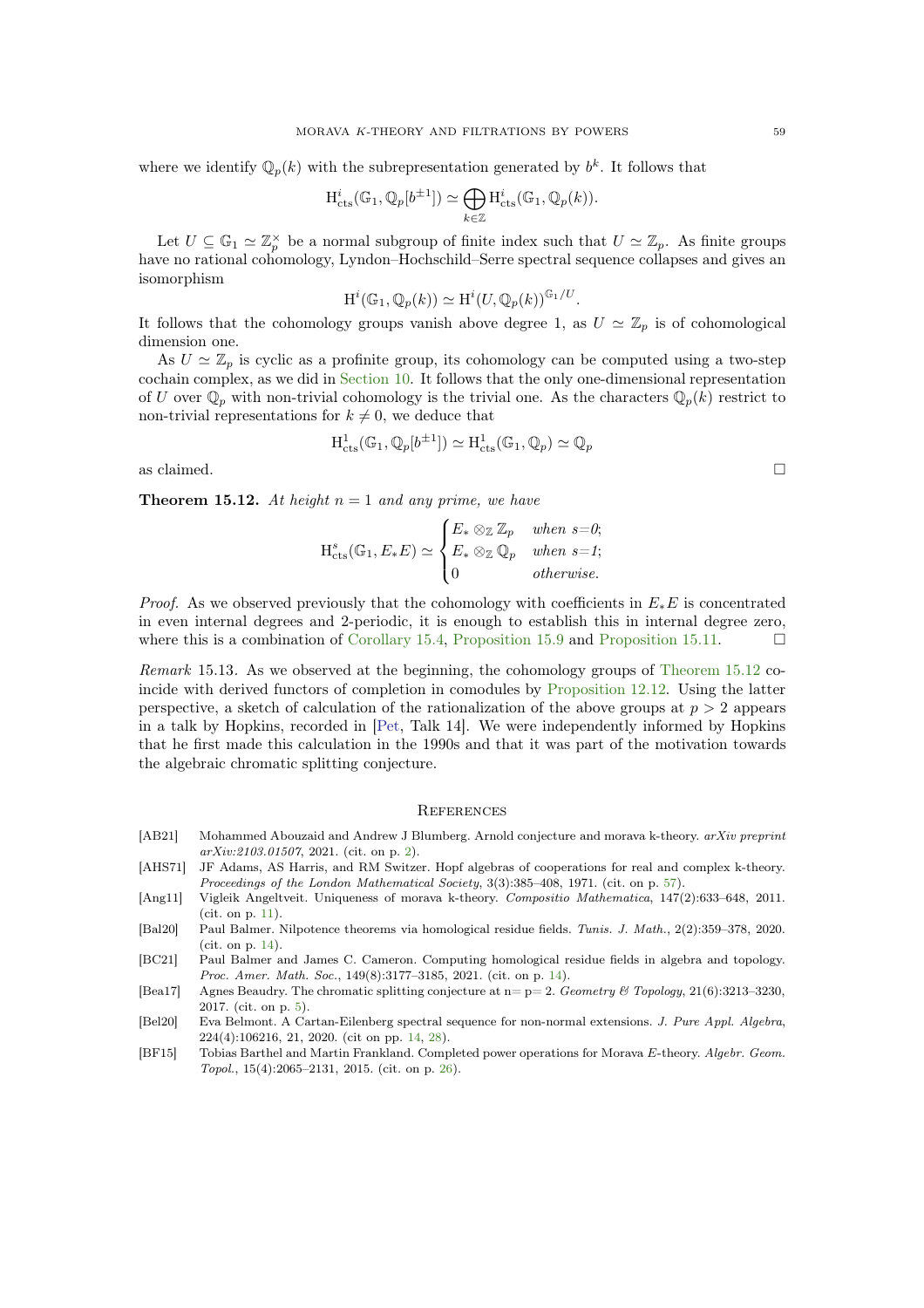- <span id="page-59-26"></span>[BG18] Irina Bobkova and Paul G. Goerss. Topological resolutions in K(2)-local homotopy theory at the prime 2. J. Topol., 11(4):918–957, 2018. (cit. on p. [53\)](#page-52-4).
- <span id="page-59-5"></span>[BGH17] Agnes Beaudry, Paul G. Goerss, and Hans-Werner Henn. Chromatic splitting for the K(2)-local sphere at  $p = 2$ . arXiv e-prints, page arXiv:1712.08182, December 2017. (cit. on p. [5\)](#page-4-0).
- <span id="page-59-14"></span>[BH16] Tobias Barthel and Drew Heard. The  $E_2$ -term of the  $K(n)$ -local  $E_n$ -Adams spectral sequence. Topology Appl., 206:190–214, 2016. (cit on pp. [27,](#page-26-1) [28\)](#page-27-3).
- <span id="page-59-24"></span>[BH18] Tobias Barthel and Drew Heard. Algebraic chromatic homotopy theory for BP∗BP-comodules. Proc. Lond. Math. Soc. (3), 117(6):1135–1180, 2018. (cit. on p. [52\)](#page-51-4).
- <span id="page-59-22"></span>[BHV18] Tobias Barthel, Drew Heard, and Gabriel Valenzuela. Local duality in algebra and topology. Adv. Math., 335:563–663, 2018. (cit. on p. [51\)](#page-50-4).
- <span id="page-59-19"></span>[BHV20] Tobias Barthel, Drew Heard, and Gabriel Valenzuela. Derived completion for comodules. Manuscripta Math., 161(3-4):409–438, 2020. (cit on pp. [49,](#page-48-2) [51\)](#page-50-4).
- <span id="page-59-21"></span>[Boa99] J. Michael Boardman. Conditionally convergent spectral sequences. In Homotopy invariant algebraic structures (Baltimore, MD, 1998), volume 239 of Contemp. Math., pages 49–84. Amer. Math. Soc., Providence, RI, 1999. (cit. on p. [49\)](#page-48-2).
- <span id="page-59-11"></span>[Bou79] A. K. Bousfield. The localization of spectra with respect to homology. Topology, 18(4):257–281, 1979. (cit on pp. [24,](#page-23-2) [25\)](#page-24-2).
- <span id="page-59-23"></span>[BSS20] Tobias Barthel, Tomer M Schlank, and Nathaniel Stapleton. Chromatic homotopy theory is asymptotically algebraic. Inventiones mathematicae, pages 1–109, 2020. (cit. on p. [52\)](#page-51-4).
- <span id="page-59-1"></span>[Dev97] Ethan S. Devinatz. Morava modules and Brown-Comenetz duality. Amer. J. Math., 119(4):741–770, 1997. (cit on pp. [4,](#page-3-1) [38,](#page-37-3) [40\)](#page-39-3).
- <span id="page-59-25"></span>[DH04] Ethan S. Devinatz and Michael J. Hopkins. Homotopy fixed point spectra for closed subgroups of the Morava stabilizer groups. Topology, 43(1):1–47, 2004. (cit. on p. [52\)](#page-51-4).
- <span id="page-59-16"></span>[Fra] Jens Franke. Uniqeness theorems for certain triangulated categories with an Adams spectral sequence. <http://www.math.uiuc.edu/K-theory/0139/>. (cit. on p. [30\)](#page-29-4).
- <span id="page-59-18"></span>[GH] P. G. Goerss and M. J. Hopkins. Moduli Spaces of Commutative Ring Spectra. Unpublished. (cit. on p. [40\)](#page-39-3).
- <span id="page-59-6"></span>[GH05] PG Goerss and MJ Hopkins. Moduli problems for structured ring spectra. preprint, 2005. (cit. on p. [6\)](#page-5-3).
- <span id="page-59-4"></span>[GHM12] Paul G Goerss, Hans-Werner Henn, and Mark Mahowald. The rational homotopy of the k (2) local sphere and the chromatic splitting conjecture for the prime 3 and level 2. arXiv preprint arXiv:1210.7031, 2012. (cit. on p. [5\)](#page-4-0).
- <span id="page-59-9"></span>[Goe08] Paul Goerss. Quasi-coherent sheaves on the moduli stack of formal groups. preprint, 2008. (cit. on p. [15\)](#page-14-4).
- <span id="page-59-15"></span>[GWX21] Bogdan Gheorghe, Guozhen Wang, and Zhouli Xu. The special fiber of the motivic deformation of the stable homotopy category is algebraic.  $Acta Math., 226(2):319-407, 2021.$  (cit. on p. [29\)](#page-28-1).
- <span id="page-59-10"></span>[Hen98] Hans-Werner Henn. Centralizers of elementary abelian p-subgroups and mod-p cohomology of profinite groups. Duke Math. J., 91(3):561–585, 1998. (cit. on p. [16\)](#page-15-2).
- <span id="page-59-7"></span>[HL17] Michael J Hopkins and Jacob Lurie. On Brauer Groups of Lubin-Tate Spectra I. preprint available at http://www. math. harvard. edu/~ lurie, 2017. (cit on pp. [6,](#page-5-3) [7,](#page-6-2) [8,](#page-7-3) [10,](#page-9-2) [12,](#page-11-4) [17\)](#page-16-2).
- <span id="page-59-3"></span>[Hov95] Mark Hovey. Bousfield localization functors and Hopkins' chromatic splitting conjecture. In The Čech centennial (Boston, MA, 1993), volume 181 of Contemp. Math., pages 225–250. Amer. Math. Soc., Providence, RI, 1995. (cit on pp. [5,](#page-4-0) [53\)](#page-52-4).
- <span id="page-59-17"></span>[Hov04a] Mark Hovey. Homotopy theory of comodules over a Hopf algebroid. In Homotopy theory: relations with algebraic geometry, group cohomology, and algebraic K-theory, volume 346 of Contemp. Math., pages 261–304. Amer. Math. Soc., Providence, RI, 2004. (cit on pp. [40,](#page-39-3) [43,](#page-42-1) [54\)](#page-53-2).
- <span id="page-59-27"></span>[Hov04b] Mark Hovey. Operations and co-operations in Morava E-theory. Homology Homotopy Appl., 6(1):201– 236, 2004. (cit. on p. [56\)](#page-55-1).
- <span id="page-59-13"></span>[Hov04c] Mark Hovey. Some spectral sequences in Morava E-theory. preprint, 29, 2004. (cit. on p. [26\)](#page-25-4).
- <span id="page-59-2"></span>[Hov07] Mark Hovey. The generalized homology of products. Glasg. Math. J., 49(1):1–10, 2007. (cit on pp. [4,](#page-3-1) [45\)](#page-44-2).
- <span id="page-59-8"></span>[HS98] Michael J. Hopkins and Jeffrey H. Smith. Nilpotence and stable homotopy theory. II. Ann. of Math.  $(2)$ , 148(1):1–49, 1998. (cit. on p. [11\)](#page-10-1).
- <span id="page-59-12"></span>[HS99] Mark A Hovey and Neil P Strickland. Morava K-theories and localisation. Mem. Am. Math. Soc., 139(666):viii+100–100, 1999. (cit on pp. [25,](#page-24-2) [26,](#page-25-4) [27,](#page-26-1) [50\)](#page-49-4).
- <span id="page-59-0"></span>[HS05a] Mark Hovey and Neil Strickland. Comodules and Landweber exact homology theories. Adv. Math., 192(2):427–456, 2005. (cit on pp. [4,](#page-3-1) [8,](#page-7-3) [14,](#page-13-0) [16,](#page-15-2) [31,](#page-30-1) [54\)](#page-53-2).
- <span id="page-59-20"></span>[HS05b] Mark Hovey and Neil Strickland. Local cohomology of  $BP_*BP$ -comodules. Proc. London Math. Soc. (3), 90(2):521–544, 2005. (cit. on p. [49\)](#page-48-2).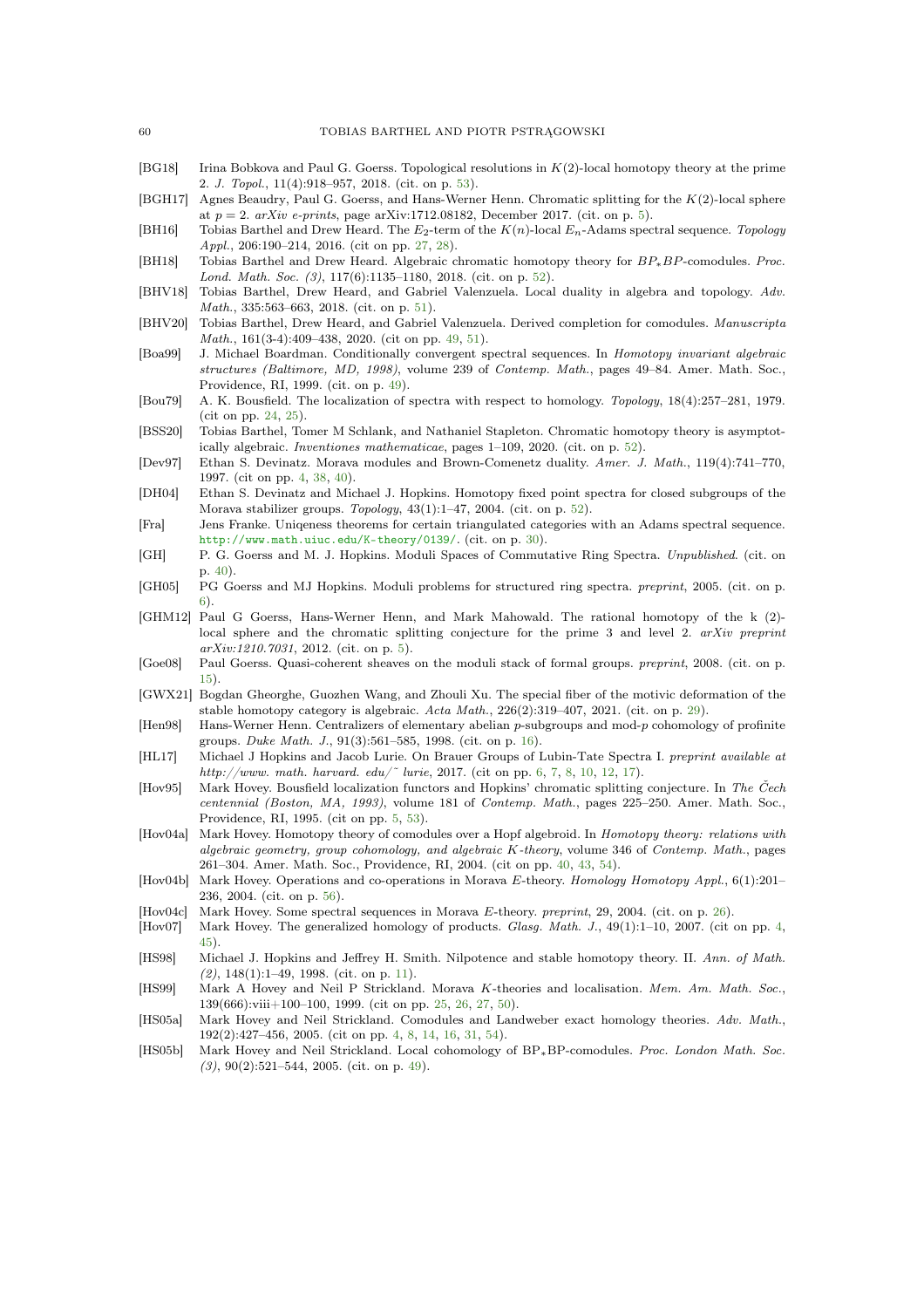- <span id="page-60-20"></span>[IWX20] Daniel C Isaksen, Guozhen Wang, and Zhouli Xu. Stable homotopy groups of spheres. Proceedings of the National Academy of Sciences, 117(40):24757–24763, 2020. (cit. on p. [29\)](#page-28-1).
- <span id="page-60-23"></span>[Jan88] Uwe Jannsen. Continuous étale cohomology. Math. Ann., 280(2):207–245, 1988. (cit. on p. [41\)](#page-40-3).
- <span id="page-60-21"></span>[Lev15] Marc Levine. The Adams-Novikov spectral sequence and Voevodsky's slice tower. Geom. Topol., 19(5):2691–2740, 2015. (cit. on p. [33\)](#page-32-1).
- <span id="page-60-5"></span>[LT66] Jonathan Lubin and John Tate. Formal moduli for one-parameter formal Lie groups. Bull. Soc. Math. France, 94:49–59, 1966. (cit. on p. [6\)](#page-5-3).
- <span id="page-60-22"></span>[Lur10] Jacob Lurie. Chromatic homotopy theory. Lecture notes online, 2010. (cit. on p. [36\)](#page-35-3).
- <span id="page-60-16"></span>[Lur16] Jacob Lurie. Higher algebra (2017). Preprint, available at http://www. math. harvard. edu/˜ lurie, 2016. (cit on pp. [18,](#page-17-1) [20\)](#page-19-2).
- <span id="page-60-6"></span>[Lur18] Jacob Lurie. Elliptic Cohomology II: Orientations. preprint available from the author's website, 2018. (cit. on p. [6\)](#page-5-3).
- <span id="page-60-27"></span>[Mah58] Kurt Mahler. An interpolation series for continuous functions of a p-adic variable. 1958. (cit. on p. [58\)](#page-57-4).
- <span id="page-60-8"></span>[Mal92] Georges Maltsiniotis. Groupoïdes quantiques. C. R. Acad. Sci. Paris Sér. I Math., 314(4):249–252, 1992. (cit. on p. [10\)](#page-9-2).
- <span id="page-60-0"></span>[Mil81] Haynes R. Miller. On relations between Adams spectral sequences, with an application to the stable homotopy of a Moore space. J. Pure Appl. Algebra, 20(3):287–312, 1981. (cit on pp. [3,](#page-2-0) [25,](#page-24-2) [26,](#page-25-4) [29\)](#page-28-1).
- <span id="page-60-13"></span>[Mor85] Jack Morava. Noetherian localisations of categories of cobordism comodules. Ann. of Math. (2), 121(1):1–39, 1985. (cit. on p. [16\)](#page-15-2).
- <span id="page-60-25"></span>[NSW13] Jürgen Neukirch, Alexander Schmidt, and Kay Wingberg. Cohomology of number fields, volume 323. Springer Science & Business Media, 2013. (cit. on p. [48\)](#page-47-2).
- <span id="page-60-3"></span>[Pet] E. Peterson. Report on E-theory conjectures seminar. [https://web.math.rochester.edu/people/](https://web.math.rochester.edu/people/faculty/doug/otherpapers/peterson-mit-etheory.pdf) [faculty/doug/otherpapers/peterson-mit-etheory.pdf](https://web.math.rochester.edu/people/faculty/doug/otherpapers/peterson-mit-etheory.pdf). (cit on pp. [5,](#page-4-0) [52,](#page-51-4) [53,](#page-52-4) [59\)](#page-58-10).
- <span id="page-60-2"></span>[Pet20a] Eric Peterson. Coalgebraic formal curve spectra and spectral jet spaces. Geometry & Topology, 24(1):1– 47, 2020. (cit. on p. [4\)](#page-3-1).
- <span id="page-60-24"></span>[Pet20b] Eric Peterson. Coalgebraic formal curve spectra and spectral jet spaces. Geom. Topol., 24(1):1–47, 2020. (cit. on p. [45\)](#page-44-2).
- <span id="page-60-18"></span>[PP21] Irakli Patchkoria and Piotr Pstrągowski. Adams spectral sequences and franke's algebraicity conjecture. arXiv preprint arXiv:2110.03669, 2021. (cit on pp. [23,](#page-22-5) [30,](#page-29-4) [32,](#page-31-2) [38,](#page-37-3) [39,](#page-38-1) [42\)](#page-41-2).
- <span id="page-60-1"></span>[Pst18a] Piotr Pstrągowski. Chromatic homotopy is algebraic when  $p > n^2 + n + 1$ . arXiv e-prints, page arXiv:1810.12250, October 2018. (cit on pp. [4,](#page-3-1) [30,](#page-29-4) [31,](#page-30-1) [32\)](#page-31-2).
- <span id="page-60-11"></span>[Pst18b] Piotr Pstrągowski. Synthetic spectra and the cellular motivic category. arXiv preprint  $arXiv:1803.01804$ , 2018. (cit on pp. [13,](#page-12-2) [14\)](#page-13-0).
- <span id="page-60-17"></span>[Rak20] Arpon Raksit. Hochschild homology and the derived de Rham complex revisited. arXiv e-prints, page arXiv:2007.02576, July 2020. (cit. on p. [18\)](#page-17-1).
- <span id="page-60-26"></span>[Rav86] Douglas C. Ravenel. Complex cobordism and stable homotopy groups of spheres, volume 121 of Pure and Applied Mathematics. Academic Press, Inc., Orlando, FL, 1986. (cit. on p. [51\)](#page-50-4).
- <span id="page-60-19"></span>[Rav92] Douglas C. Ravenel. Nilpotence and periodicity in stable homotopy theory, volume 128 of Annals of Mathematics Studies. Princeton University Press, Princeton, NJ, 1992. Appendix C by Jeff Smith. (cit on pp. [24,](#page-23-2) [49\)](#page-48-2).
- <span id="page-60-7"></span>[Rav03] Douglas C Ravenel. Complex cobordism and stable homotopy groups of spheres. American Mathematical Soc., 2003. (cit on pp. [8,](#page-7-3) [10,](#page-9-2) [15,](#page-14-4) [18,](#page-17-1) [24\)](#page-23-2).
- <span id="page-60-9"></span>[Rob89] Alan Robinson. Obstruction theory and the strict associativity of morava k-theories. London Mathematical Society Lecture Notes, (139):143–152, 1989. (cit. on p. [11\)](#page-10-1).
- <span id="page-60-15"></span>[Ser65] Jean-Pierre Serre. Sur la dimension cohomologique des groupes profinis. Topology, 3:413–420, 1965. (cit. on p. [16\)](#page-15-2).
- <span id="page-60-12"></span>[Str00] N. P. Strickland. Gross-Hopkins duality. Topology, 39(5):1021–1033, 2000. (cit on pp. [15,](#page-14-4) [56\)](#page-55-1).
- <span id="page-60-14"></span>[SW00] Peter Symonds and Thomas Weigel. Cohomology of p-adic analytic groups. In New horizons in pro-p groups, volume 184 of Progr. Math., pages 349–410. Birkhäuser Boston, Boston, MA, 2000. (cit. on p. [16\)](#page-15-2).
- <span id="page-60-4"></span>[SY95] Katsumi Shimomura and Atsuko Yabe. The homotopy groups  $\pi_*(l_2s^0)$ ). Topology, 34(2):261–289, 1995. (cit. on p. [5\)](#page-4-0).
- <span id="page-60-10"></span>[Wür91] Urs Würgler. Morava K-theories: a survey. In Algebraic topology Poznań 1989, volume 1474 of Lecture Notes in Math., pages 111–138. Springer, Berlin, 1991. (cit. on p. [11\)](#page-10-1).